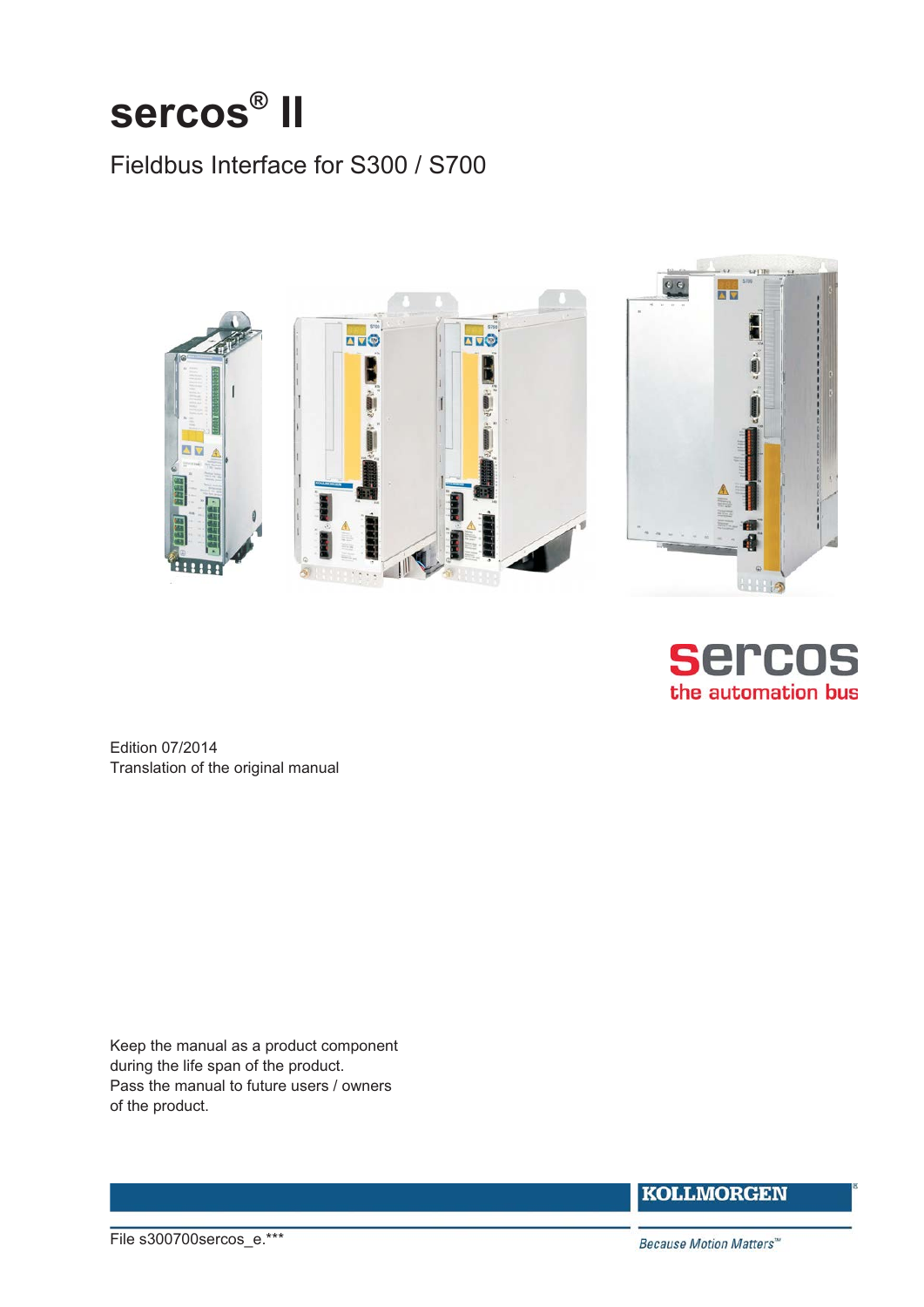### **Record of revisions :**

| <b>Edition</b> | <b>Remarks</b>                                              |  |
|----------------|-------------------------------------------------------------|--|
| 09/2007        | First edition                                               |  |
| 12/2008        | IDNP 3009 new, some corrections                             |  |
| 12/2009        | Product brand, minor corrections, Symbols acc. to ANSI Z535 |  |
| 06/2010        | Example Latch added                                         |  |
| 12/2010        | Company name                                                |  |
| 07/2013        | sercos <sup>®</sup> Logo, typo corrections                  |  |
| 07/2014        | Design cover page, warning notes updated                    |  |

SERVO**STAR** is a registered trademark of Kollmorgen Corporation sercos<sup>®</sup> is a registered trademark of sercos<sup>®</sup> International e.V.

**Technical changes which improve the performance of the equipment may be made without prior notice !**

Printed in the Federal Republic of Germany

All rights reserved. No part of this work may be reproduced in any form (by photocopying, microfilm or any other method) or stored, processed, copied or distributed by electronic means without the written permission of Kollmorgen Europe GmbH.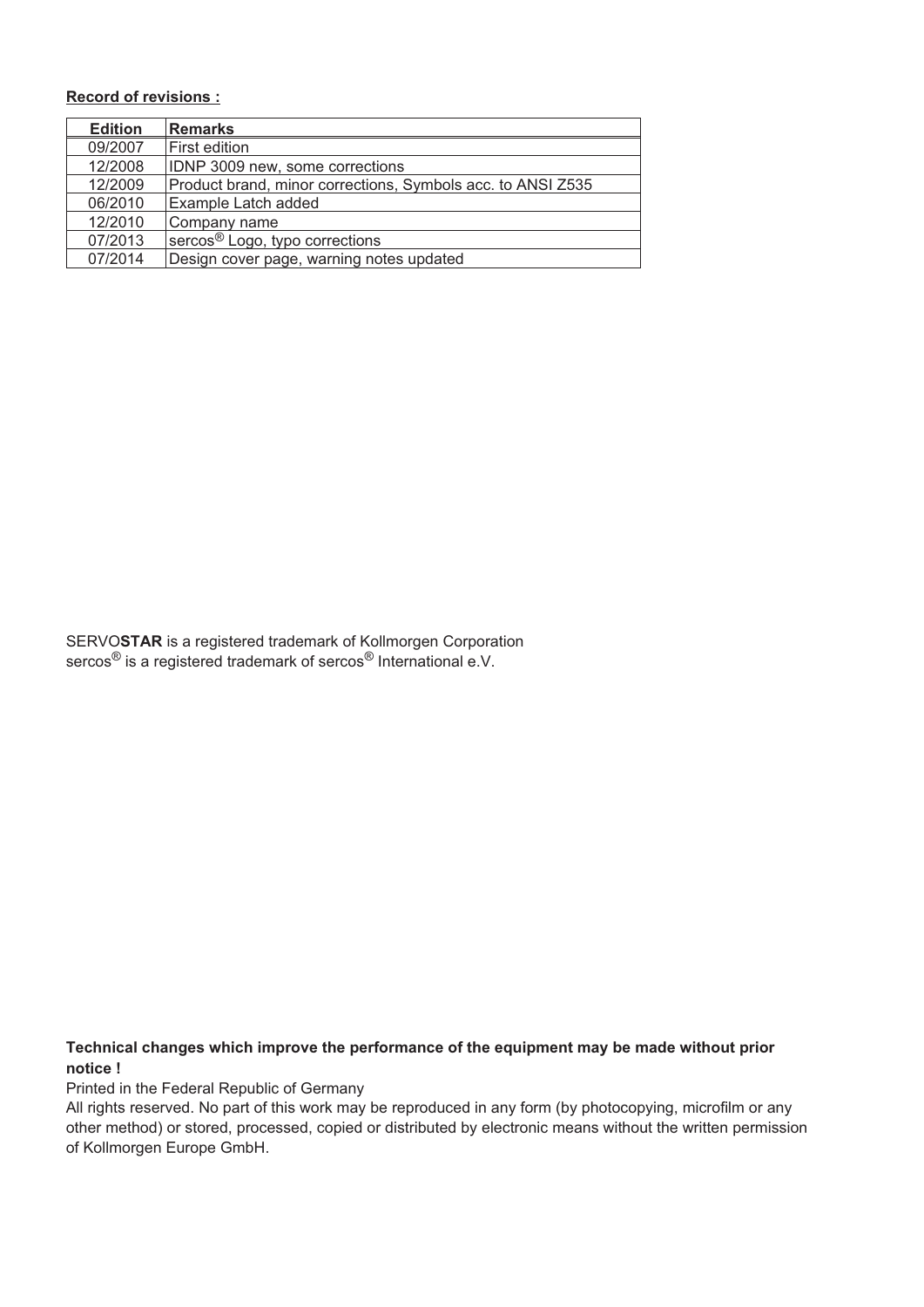|                |              |       |                             | page |
|----------------|--------------|-------|-----------------------------|------|
| 1              |              |       | <b>General Information</b>  |      |
|                | 1.1          |       |                             |      |
|                | 1.2          |       |                             |      |
|                | 1.3          |       |                             |      |
|                | 1.4          |       |                             |      |
|                | 1.5          |       |                             |      |
|                | 1.6          |       |                             |      |
|                |              |       |                             |      |
| $\overline{2}$ |              |       | <b>Installation / Setup</b> |      |
|                | 2.1          |       |                             |      |
|                |              | 2.1.1 |                             |      |
|                |              | 2.1.2 |                             |      |
|                |              | 2.1.3 |                             |      |
|                |              | 2.1.4 |                             |      |
|                |              | 2.1.5 |                             |      |
|                |              | 2.1.6 |                             |      |
|                |              | 2.1.7 |                             |      |
|                |              |       |                             |      |
|                |              | 2.2.1 |                             |      |
|                |              | 2.2.2 |                             |      |
| $\mathbf{3}$   |              |       | sercos <sup>®</sup> IDN Set |      |
|                | 3.1          |       |                             |      |
|                | 3.2          |       |                             |      |
|                | 3.3          |       |                             |      |
|                | 3.4          |       |                             |      |
|                | 3.5          |       |                             |      |
|                | 3.6          |       |                             |      |
|                | 3.7          |       |                             |      |
|                | 3.8          |       |                             |      |
|                | 3.9          |       |                             |      |
|                | 3.10         |       |                             |      |
|                | 3.11         |       |                             |      |
|                | 3.12         |       |                             |      |
|                |              |       |                             |      |
|                | 3.14         |       |                             |      |
|                |              |       |                             |      |
|                | 3.16         |       |                             |      |
|                | 3.17         |       |                             |      |
|                | 3.18         |       |                             |      |
|                |              |       |                             |      |
|                | 3.19<br>3.20 |       |                             |      |
|                | 3.21         |       |                             |      |
|                | 3.22         |       |                             |      |
|                | 3.23         |       |                             |      |
|                |              |       |                             |      |
|                | 3.24         |       |                             |      |
|                | 3.25         |       |                             |      |
|                | 3.26         |       |                             |      |
|                | 3.27         |       |                             |      |
|                | 3.28         |       |                             |      |
|                | 3.29         |       |                             |      |
|                | 3.30         |       |                             |      |
|                | 3.31         |       |                             |      |
|                | 3.32         |       |                             |      |
|                | 3.33         |       |                             |      |
|                | 3.34         |       |                             |      |
|                | 3.35         |       |                             |      |
|                | 3.36         |       |                             |      |
|                | 3.37         |       |                             |      |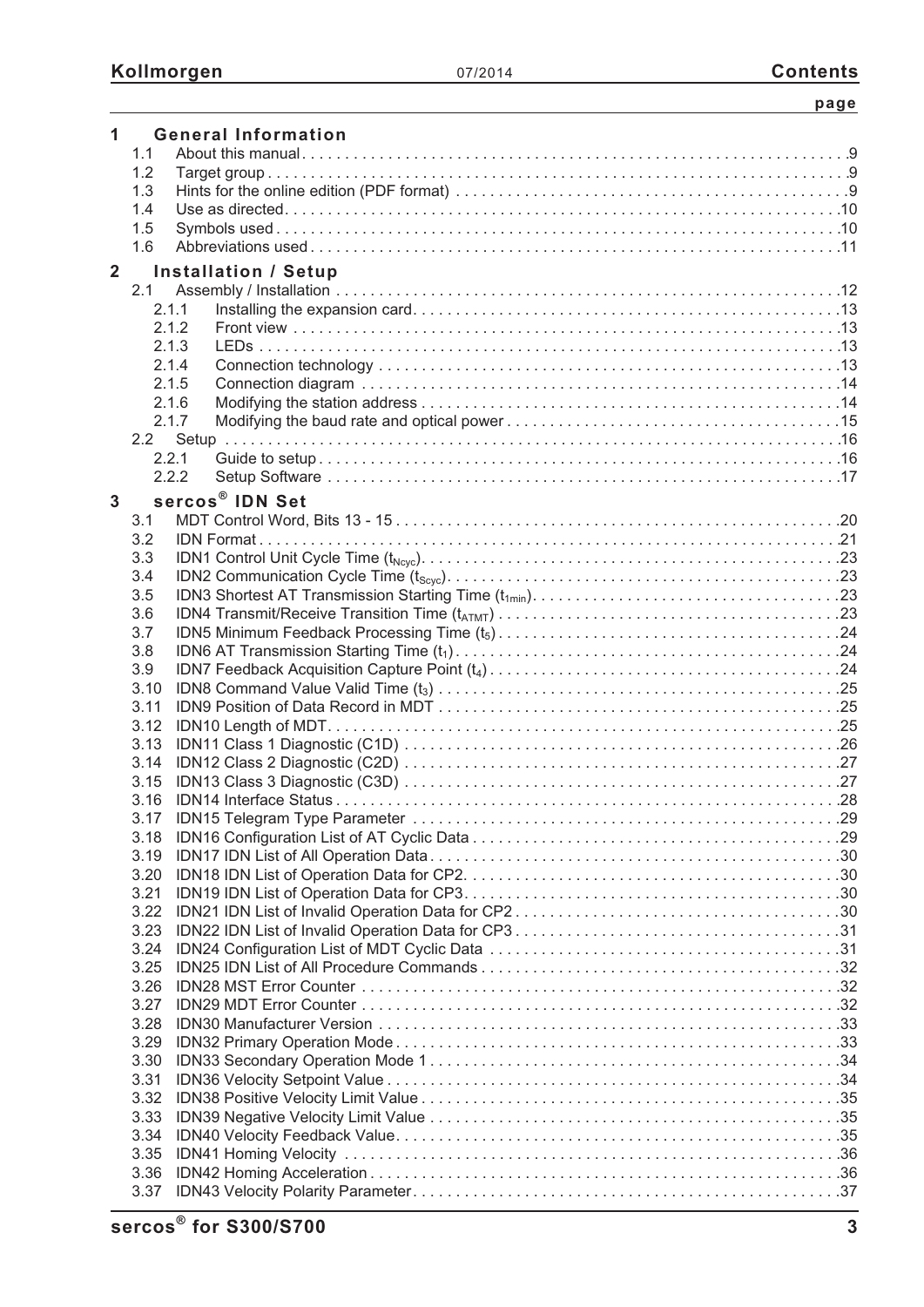|              | <u> 1989 - Johann Stein, mars an de Brasilia (b. 1989)</u>        | page |
|--------------|-------------------------------------------------------------------|------|
| 3.38         |                                                                   |      |
| 3.39         |                                                                   |      |
| 3.40         |                                                                   |      |
| 3.41         |                                                                   |      |
| 3.42         |                                                                   |      |
| 3.43         |                                                                   |      |
| 3.44         |                                                                   |      |
| 3.45         |                                                                   |      |
| 3.46         |                                                                   |      |
| 3.47         |                                                                   |      |
| 3.48         |                                                                   |      |
| 3.49         |                                                                   |      |
| 3.50         |                                                                   |      |
| 3.51         |                                                                   |      |
| 3.52         |                                                                   |      |
| 3.53         |                                                                   |      |
| 3.54         |                                                                   |      |
| 3.55         |                                                                   |      |
| 3.56         |                                                                   |      |
| 3.57         |                                                                   |      |
| 3.58         |                                                                   |      |
| 3.59         |                                                                   |      |
| 3.60         |                                                                   |      |
| 3.61         |                                                                   |      |
| 3.62         |                                                                   |      |
| 3.63         |                                                                   |      |
| 3.64         |                                                                   |      |
| 3.65         |                                                                   |      |
| 3.66         |                                                                   |      |
| 3.67         |                                                                   |      |
| 3.68         |                                                                   |      |
| 3.69         |                                                                   |      |
| 3.70         |                                                                   |      |
| 3.71         |                                                                   |      |
|              |                                                                   |      |
|              |                                                                   |      |
|              |                                                                   |      |
| 3.75         |                                                                   |      |
| 3.76         |                                                                   |      |
| 3.77         |                                                                   |      |
| 3.78         |                                                                   |      |
| 3.79         |                                                                   |      |
| 3.80         |                                                                   |      |
| 3.81         |                                                                   |      |
| 3.82         |                                                                   |      |
| 3.83         |                                                                   |      |
| 3.84         |                                                                   |      |
| 3.85         |                                                                   |      |
| 3.86         |                                                                   |      |
| 3.87         |                                                                   |      |
| 3.88         | IDN116 Resolution of Rotational Feedback 1 (Motor Feedback) 53    |      |
| 3.89         | IDN117 Resolution of Rotational Feedback 2 (External Feedback) 53 |      |
| 3.90         |                                                                   |      |
| 3.91<br>3.92 |                                                                   |      |
| 3.93         |                                                                   |      |
| 3.94         |                                                                   |      |
| 3.95         |                                                                   |      |
|              |                                                                   |      |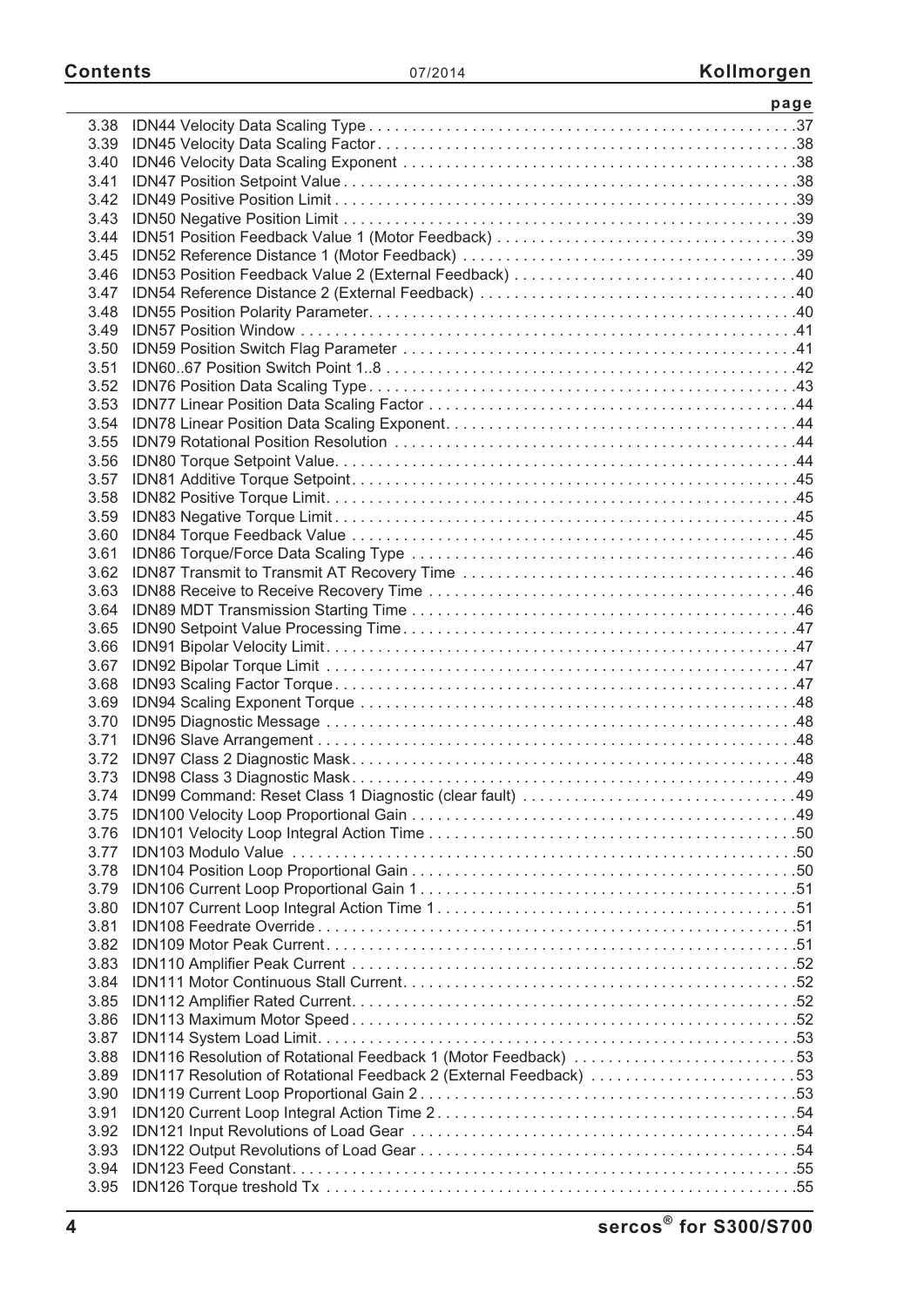| <u> 1989 - Johann Stein, mars an deus an deus Angelsen (</u>   | page |
|----------------------------------------------------------------|------|
| 3.96 IDN127 Command: Communication Phase 3 Transition Check 55 |      |
| 3.97 IDN128 Command: Communication Phase 4 Transition Check 55 |      |
|                                                                |      |
|                                                                |      |
|                                                                |      |
|                                                                |      |
|                                                                |      |
|                                                                |      |
|                                                                |      |
|                                                                |      |
|                                                                |      |
|                                                                |      |
|                                                                |      |
|                                                                |      |
|                                                                |      |
|                                                                |      |
|                                                                |      |
|                                                                |      |
|                                                                |      |
|                                                                |      |
|                                                                |      |
|                                                                |      |
|                                                                |      |
|                                                                |      |
|                                                                |      |
|                                                                |      |
|                                                                |      |
|                                                                |      |
|                                                                |      |
|                                                                |      |
|                                                                |      |
|                                                                |      |
|                                                                |      |
|                                                                |      |
|                                                                |      |
|                                                                |      |
|                                                                |      |
|                                                                |      |
|                                                                |      |
|                                                                |      |
|                                                                |      |
|                                                                |      |
|                                                                |      |
|                                                                |      |
|                                                                |      |
|                                                                |      |
|                                                                |      |
|                                                                |      |
|                                                                |      |
|                                                                |      |
|                                                                |      |
|                                                                |      |
|                                                                |      |
|                                                                |      |
|                                                                |      |
|                                                                |      |
|                                                                |      |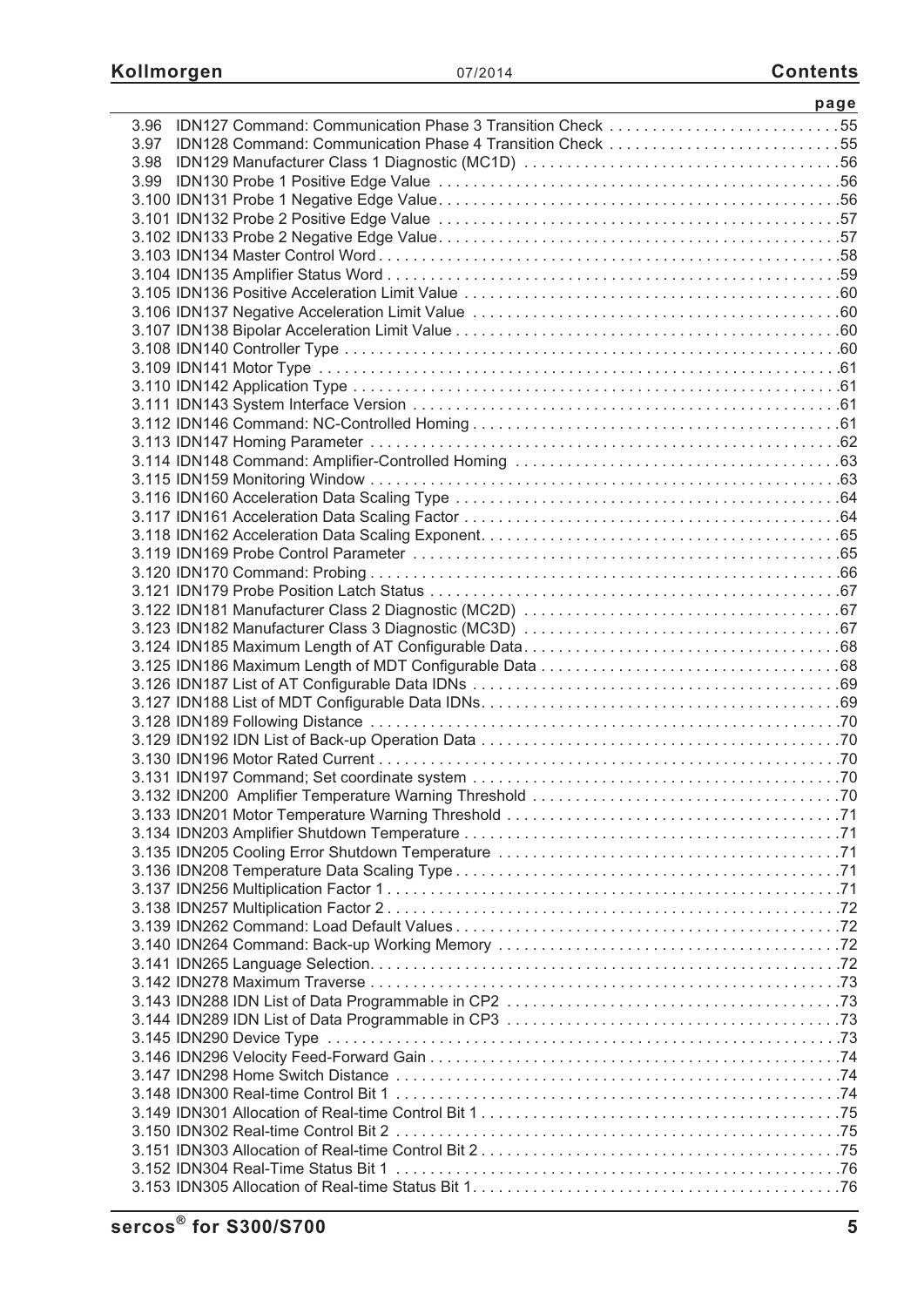| 3.190 IDNP3016 (35 784) Reset Command Consequence: prevent cold start88 |  |
|-------------------------------------------------------------------------|--|
|                                                                         |  |
|                                                                         |  |
|                                                                         |  |
|                                                                         |  |
|                                                                         |  |
|                                                                         |  |
|                                                                         |  |
|                                                                         |  |
|                                                                         |  |
|                                                                         |  |
|                                                                         |  |
|                                                                         |  |
|                                                                         |  |
|                                                                         |  |
|                                                                         |  |
|                                                                         |  |
| 3.207 IDNP3042 (35 810) Position Switch Enable/Disable Parameter 94     |  |
|                                                                         |  |
|                                                                         |  |
|                                                                         |  |
|                                                                         |  |
|                                                                         |  |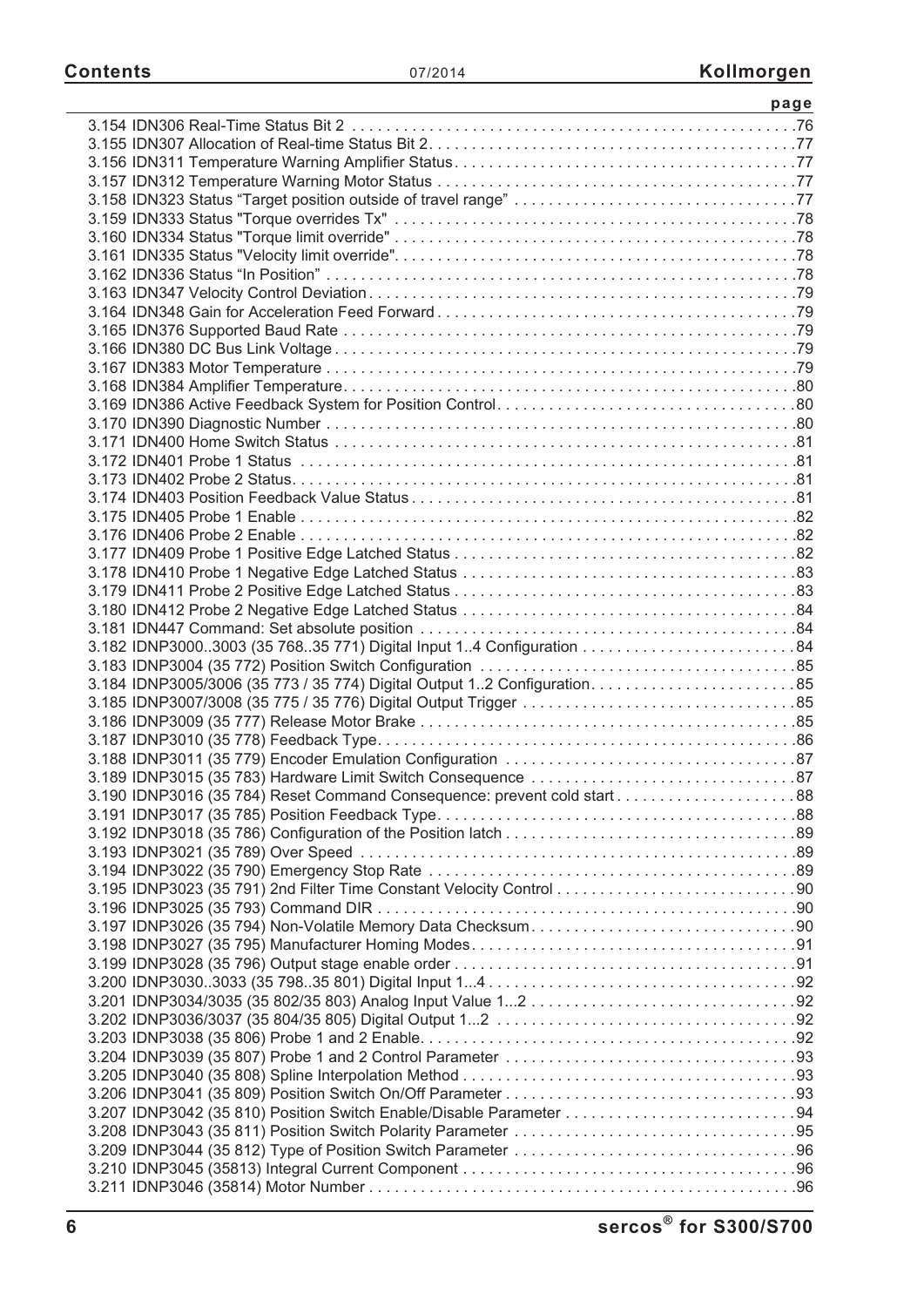|   |                                                                                     | page |
|---|-------------------------------------------------------------------------------------|------|
|   |                                                                                     |      |
|   | 3.213 IDNP3048/3049 (35 816/35 817) Correction Values for Digital Cams 12 and 34 97 |      |
|   |                                                                                     |      |
|   |                                                                                     |      |
|   |                                                                                     |      |
|   |                                                                                     |      |
|   |                                                                                     |      |
|   | 3.219 IDNP3056 (35 824) Cyclic Value for External Acceleration Feed Forward 98      |      |
|   |                                                                                     |      |
|   |                                                                                     |      |
|   |                                                                                     |      |
|   |                                                                                     |      |
|   |                                                                                     |      |
|   | 3.225 IDNP3070 (35 838) High-pass damping of the velocity-loop filter99             |      |
|   |                                                                                     |      |
|   | 3.227 IDNP3072 (35 840) Low-pass damping of the velocity-loop filter 100            |      |
|   | 3.228 IDNP3073 (35 841) Low-pass frequency of the velocity-loop filter 100          |      |
|   |                                                                                     |      |
|   |                                                                                     |      |
|   |                                                                                     |      |
| 4 | Appendix                                                                            |      |
|   | 4.1                                                                                 |      |
|   | 4.2                                                                                 |      |
|   | 4.3                                                                                 |      |
|   | 4.4                                                                                 |      |
|   | 4.5                                                                                 |      |
|   | 4.5.1                                                                               |      |
|   | 4.5.2                                                                               |      |
|   | 4.5.3                                                                               |      |
|   | 4.5.4                                                                               |      |
|   | 4.6                                                                                 |      |
|   | 4.6.1                                                                               |      |
|   | 4.6.2                                                                               |      |
|   | 4.6.3<br>4.7                                                                        |      |
|   | 4.8 Homina                                                                          |      |
|   | 4.8.1                                                                               |      |
|   | 4.8.2                                                                               |      |
|   | 4.9                                                                                 |      |
|   | 4.10                                                                                |      |
|   | 4.11                                                                                |      |
|   | 4.12                                                                                |      |
|   | 4.13                                                                                |      |
|   | 4.14                                                                                |      |
|   | 4.15                                                                                |      |
|   | 4.16                                                                                |      |
|   |                                                                                     |      |
|   | 4.17.1                                                                              |      |
|   | 4.17.2                                                                              |      |
|   | 4.17.3                                                                              |      |
|   | 4.17.4                                                                              |      |
|   |                                                                                     |      |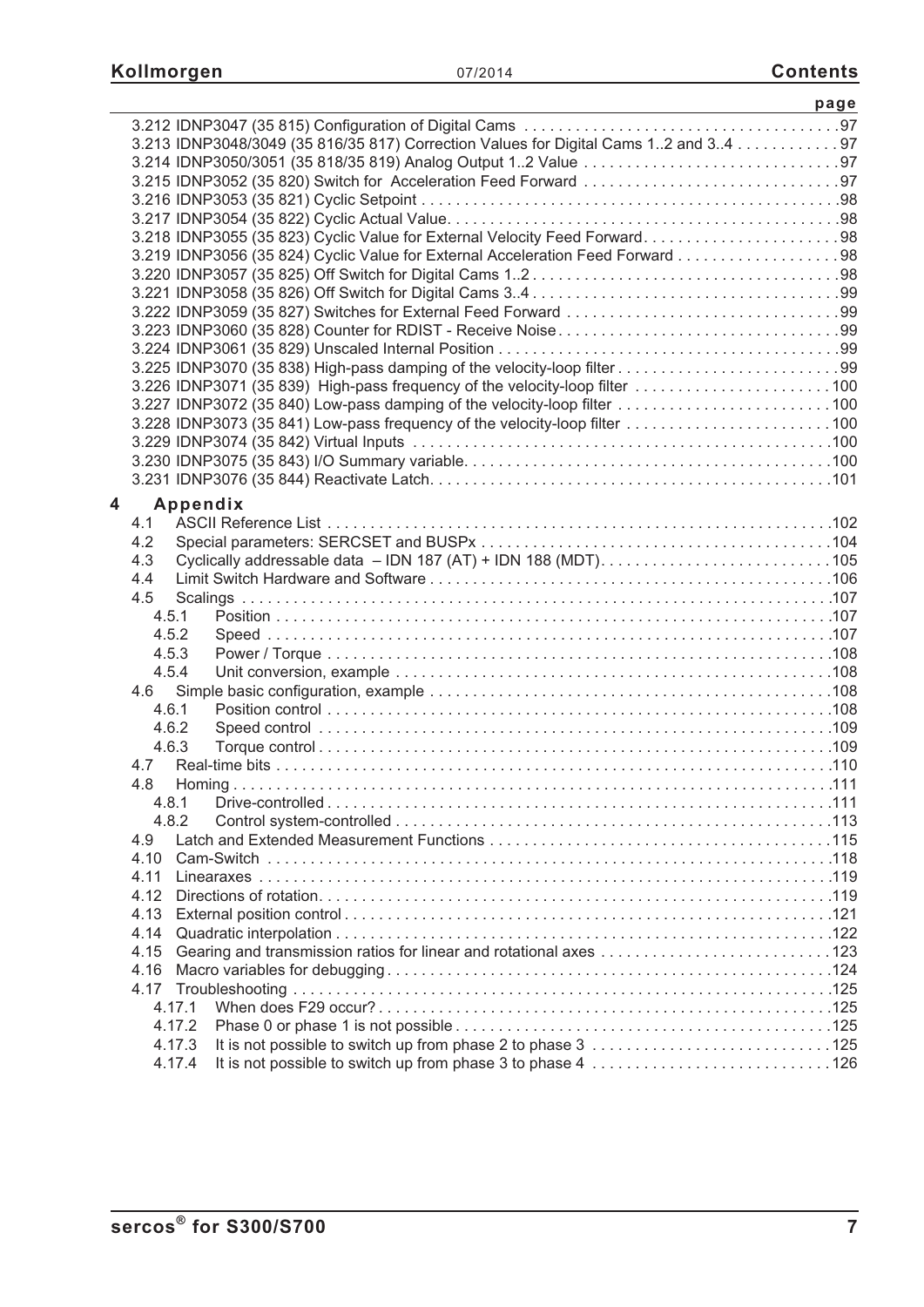|        | page |
|--------|------|
|        |      |
| 4 18 1 |      |
| 4 18 2 |      |
| 4.18.3 |      |
| 4.18.4 |      |
| 4 18 5 |      |
| 4.18.6 |      |
| 4.18.7 |      |
| 4.18.8 |      |
| 4 18 9 |      |
|        |      |
|        |      |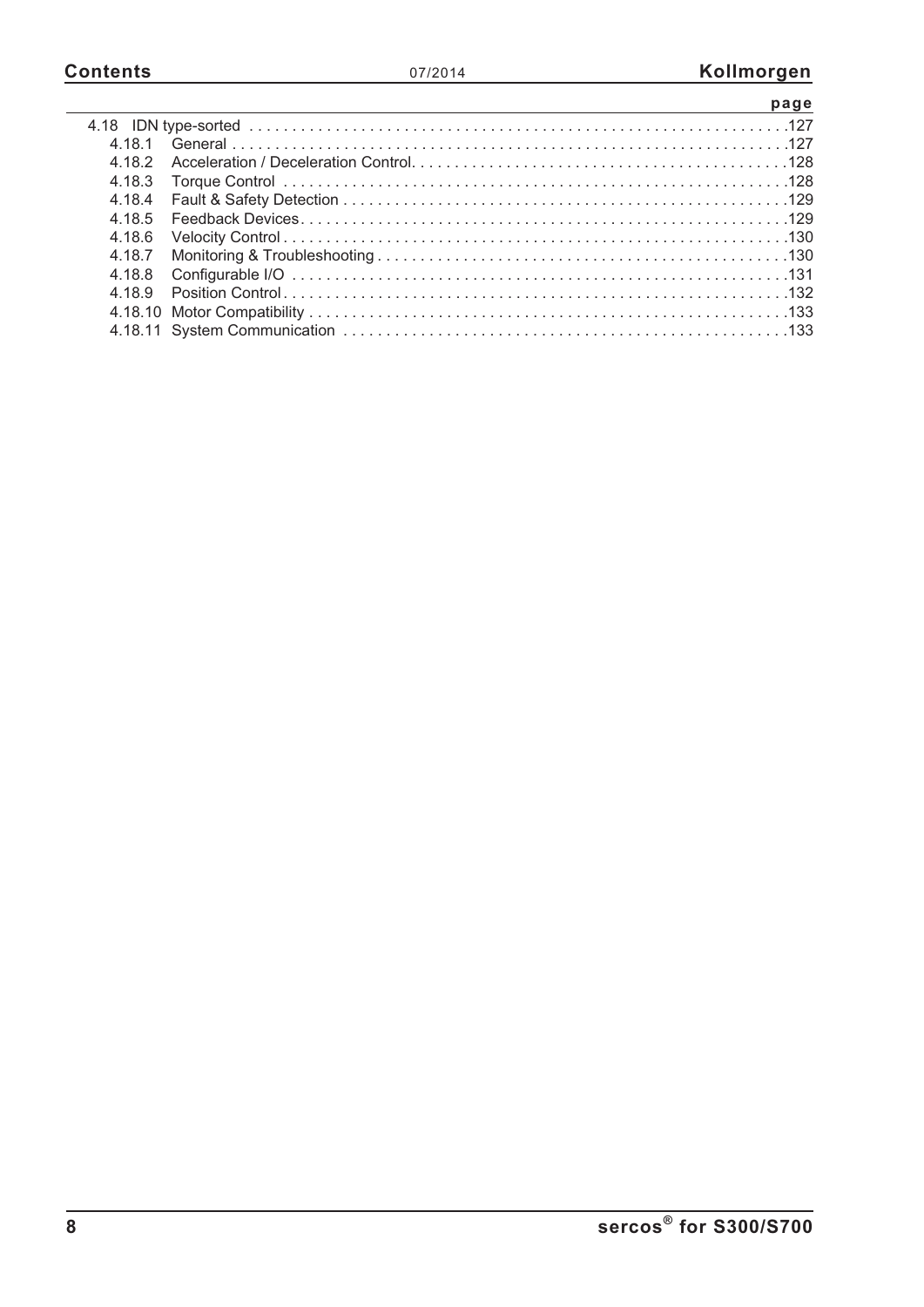## <span id="page-8-0"></span>**1 General Information**

## **1.1 About this manual**

This manual describes the installation, setup, range of functions and software protocol of the sercos® interface for SERVOSTAR 300 (short: S300) and S700 servo amplifiers and a reference for all IDN which are used by these servo amplifiers.

The expansion card -SERCOS- offers sercos® II compatible Fiber Optic Cable (FOC) connectivity to these servo amplifiers.

This manual forms part of the complete documentation for the S300 and S700 families of servo amplifiers.

The installation and setup of the servo amplifiers, as well as all standard functions, are described in the corresponding instructions manuals.

### **Other parts of the complete documentation for the digital servo amplifier series:**

| Title                                                         | <b>Publisher</b> |
|---------------------------------------------------------------|------------------|
| Instructions manual for the servo amplifier                   | Kollmorgen       |
| Online Help in the setup software with ASCII Object Reference | Kollmorgen       |

## **1.2 Target group**

Only properly qualified personnel are permitted to perform such tasks as transport, assembly, setup and maintenance. Qualified specialist staff are persons who are familiar with the transport, installation, assembly, commissioning and operation of drives and who bring their relevant minimum qualifications to bear on their duties: Transport : only by personnel with knowledge of handling electrostatically

| Tiansport.    | <u>UTILY DY DEISONITIEL WILLI KITOWIEUGE OF HANDITIIG EIECINOSIALICAILY</u> |
|---------------|-----------------------------------------------------------------------------|
|               | sensitive components.                                                       |
| Unpacking:    | only by electrically qualified personnel.                                   |
| Installation: | only by electrically qualified personnel.                                   |
| Setup:        | only by qualified personnel with extensive knowledge of electrical          |
|               | engineering and drive technology                                            |

Programming: Software engineers, sercos® projecting engineers The qualified personnel must know and observe IEC 60364 / IEC 60664 and national accident prevention regulations.



## **WARNING**

During operation there are deadly hazards, with the possibility of death, severe injury or material damage. The operator must ensure that the safety instructions in this manual are followed. The operator must ensure that all personnel responsible for working with the servo amplifier have read and understood the instructions manual.

## **1.3 Hints for the online edition (PDF format)**

### **Bookmarks:**

Table of contents and index are active bookmarks.

### **Table of contents and index in the text:**

The lines are active cross references. Click on the desired line and the appropriate page is accessed.

### **Page/chapter numbers in the text:**

Page/chapter numbers with cross references are active. Click at the page/chapter number to reach the indicated target.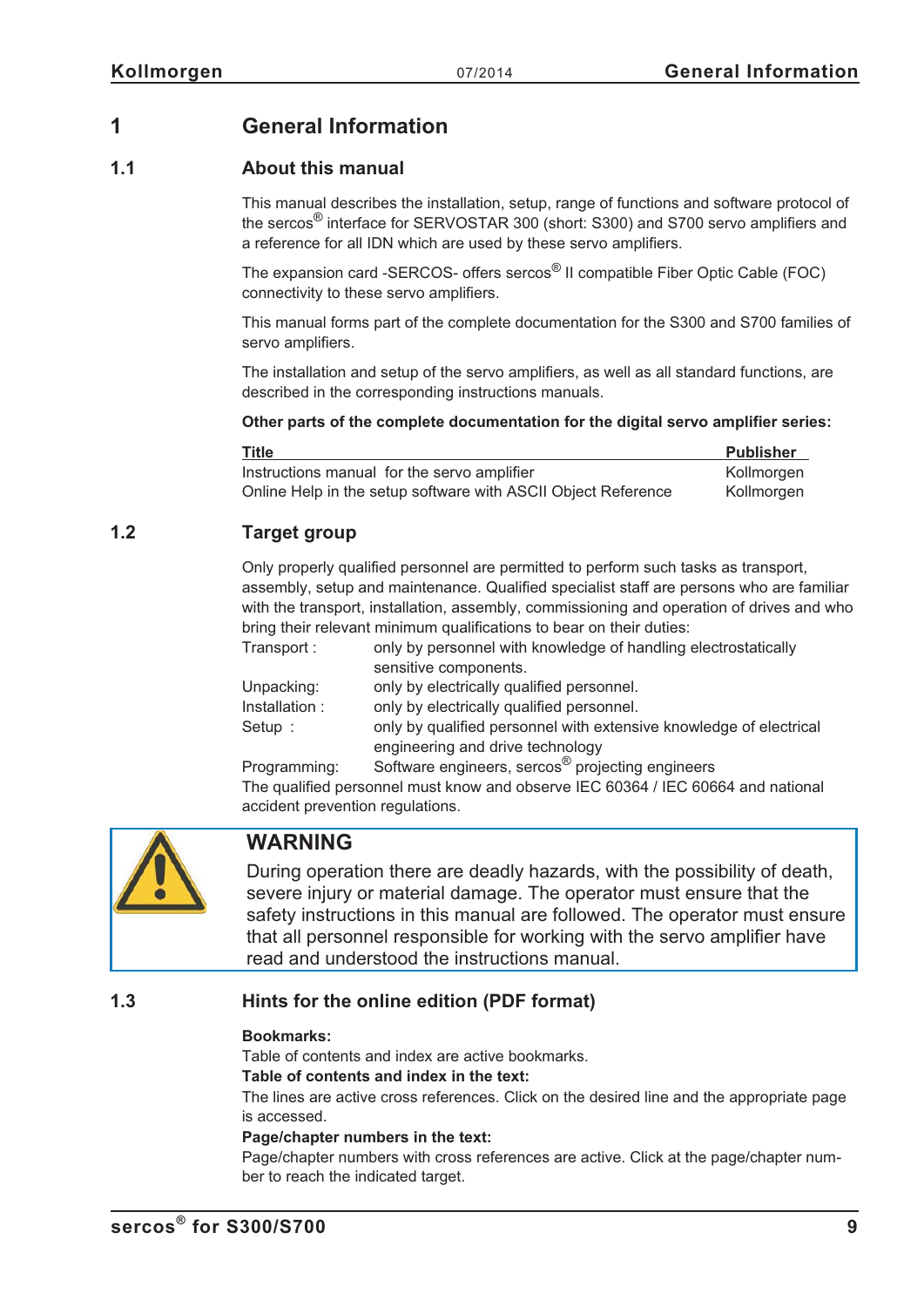## <span id="page-9-0"></span>**1.4 Use as directed**

Please observe the chapter "Use as directed" in the instructions manual for the servo amplifier. The sercos<sup>®</sup> interface serves only for the connection of the servo amplifier to a master with sercos<sup>®</sup> Fiber Optic Cable (FOC) connectivity.

The servo amplifiers are components that are built into electrical apparatus or machinery, and can only be setup and operated as integral components of such apparatus or machinery.

We can only guarantee the conformity of the servo amplifier with the following standards for industrial areas when the components that we specify are used, and the installation regulations are followed:

| EC EMC Directive                | 2004/108/EEC |
|---------------------------------|--------------|
| <b>EC Low-Voltage Directive</b> | 2006/95/EEC  |

## **1.5 Symbols used**

| <b>Symbol</b>  | <b>Indication</b>                                                                                                 |
|----------------|-------------------------------------------------------------------------------------------------------------------|
| <b>DANGER</b>  | Indicates a hazardous situation which, if not avoided, will result in<br>death or serious injury.                 |
|                | Indicates a hazardous situation which, if not avoided, could result<br><b>WARNING</b> in death or serious injury. |
| <b>CAUTION</b> | Indicates a hazardous situation which, if not avoided, could result<br>in minor or moderate injury.               |
| <b>NOTICE</b>  | This is not a safety symbol.<br>Indicates situations which, if not avoided, could result in property<br>damage.   |
| <b>NOTE</b>    | This is not a safety symbol.<br>This symbol indicates important notes.                                            |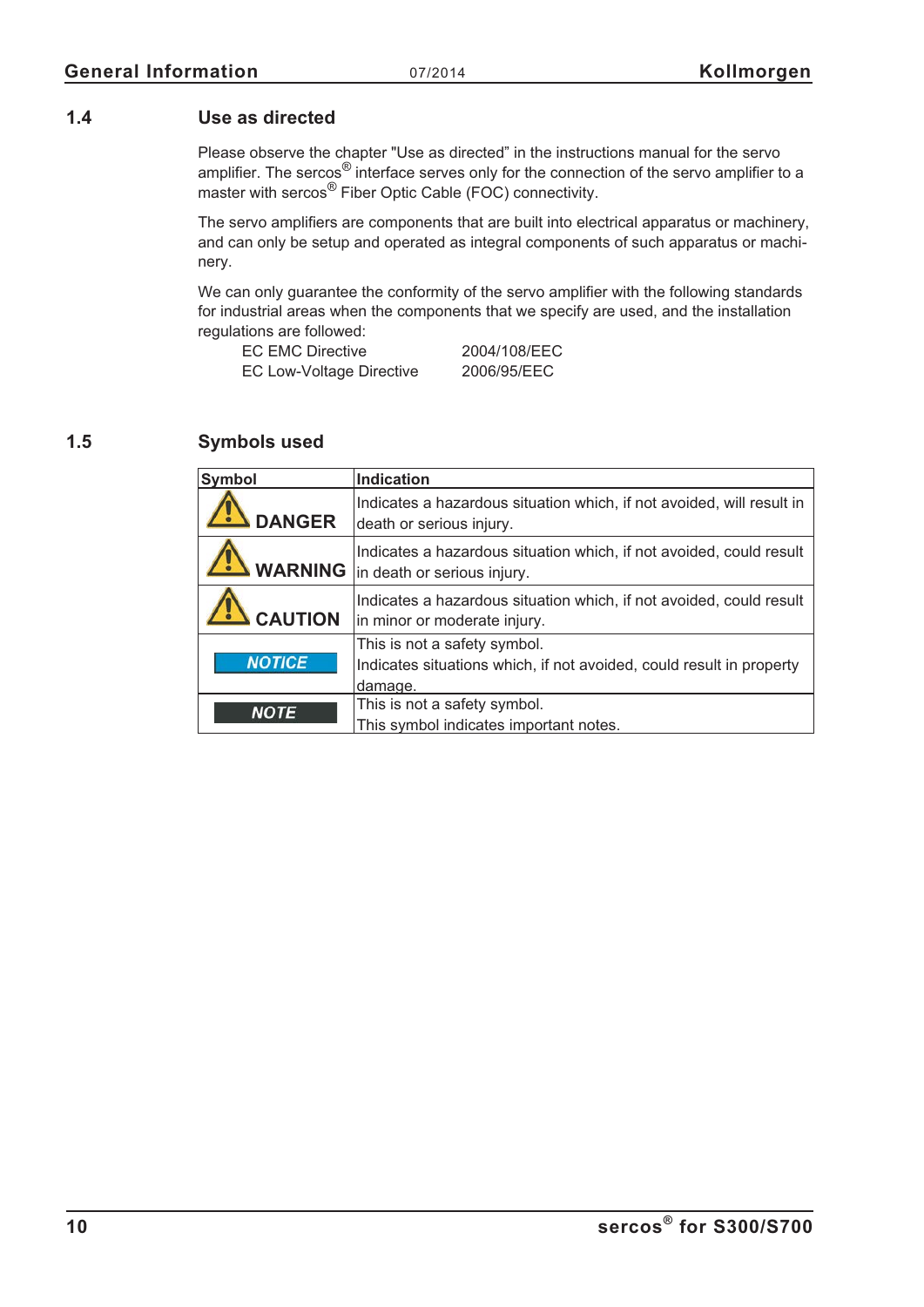## <span id="page-10-0"></span>**1.6**

|  | <b>Abbreviations used</b> |
|--|---------------------------|
|  |                           |

| <b>Abbreviation</b> | <b>Meaning</b>                                                                   |  |  |
|---------------------|----------------------------------------------------------------------------------|--|--|
| AqB                 | Incremental encoder signaling scheme. The A and B signals are shifted<br>by 90°. |  |  |
| AT                  | Amplifier telegram.                                                              |  |  |
| C <sub>1</sub> D    | Class 1 diagnostic (fault)                                                       |  |  |
| C <sub>2</sub> D    | Class 2 diagnostic (warning)                                                     |  |  |
| C <sub>3</sub> D    | Class 3 diagnostic (status)                                                      |  |  |
| <b>CCT</b>          | Communication cycle time (IDN2)                                                  |  |  |
| <b>CCW</b>          | Counter clockwise. Viewed to the shaft                                           |  |  |
| <b>CUCT</b>         | Control unit cycle time (IDN1)                                                   |  |  |
| <b>CUSB</b>         | Control unit synchronization bit (MDT control word bit 10)                       |  |  |
| <b>CW</b>           | Clockwise. Viewed to the shaft                                                   |  |  |
| <b>CPx</b>          | Communication phase                                                              |  |  |
| <b>FOC</b>          | <b>Fiber Optic Cable</b>                                                         |  |  |
| F-SMA               | FOC connector according to IEC 60874-2                                           |  |  |
| IC                  | Continuous current                                                               |  |  |
| <b>IDN</b>          | Identification number                                                            |  |  |
| <b>IDNP</b>         | Product specific IDN                                                             |  |  |
| IP                  | Peak current                                                                     |  |  |
| <b>LSB</b>          | Least significant bit                                                            |  |  |
| <b>MDT</b>          | Master data telegram                                                             |  |  |
| <b>MSB</b>          | Most significant bit                                                             |  |  |
| <b>MST</b>          | Master synchronization telegram                                                  |  |  |
| <b>PFB</b>          | Position feedback                                                                |  |  |
| <b>ROD</b>          | Refer to AqB                                                                     |  |  |
| <b>RTC</b>          | Real time control bit                                                            |  |  |
| <b>RTS</b>          | Real time status bit                                                             |  |  |
| S300                | SERVOSTAR 300                                                                    |  |  |
| μl                  | Micro-Interpolator                                                               |  |  |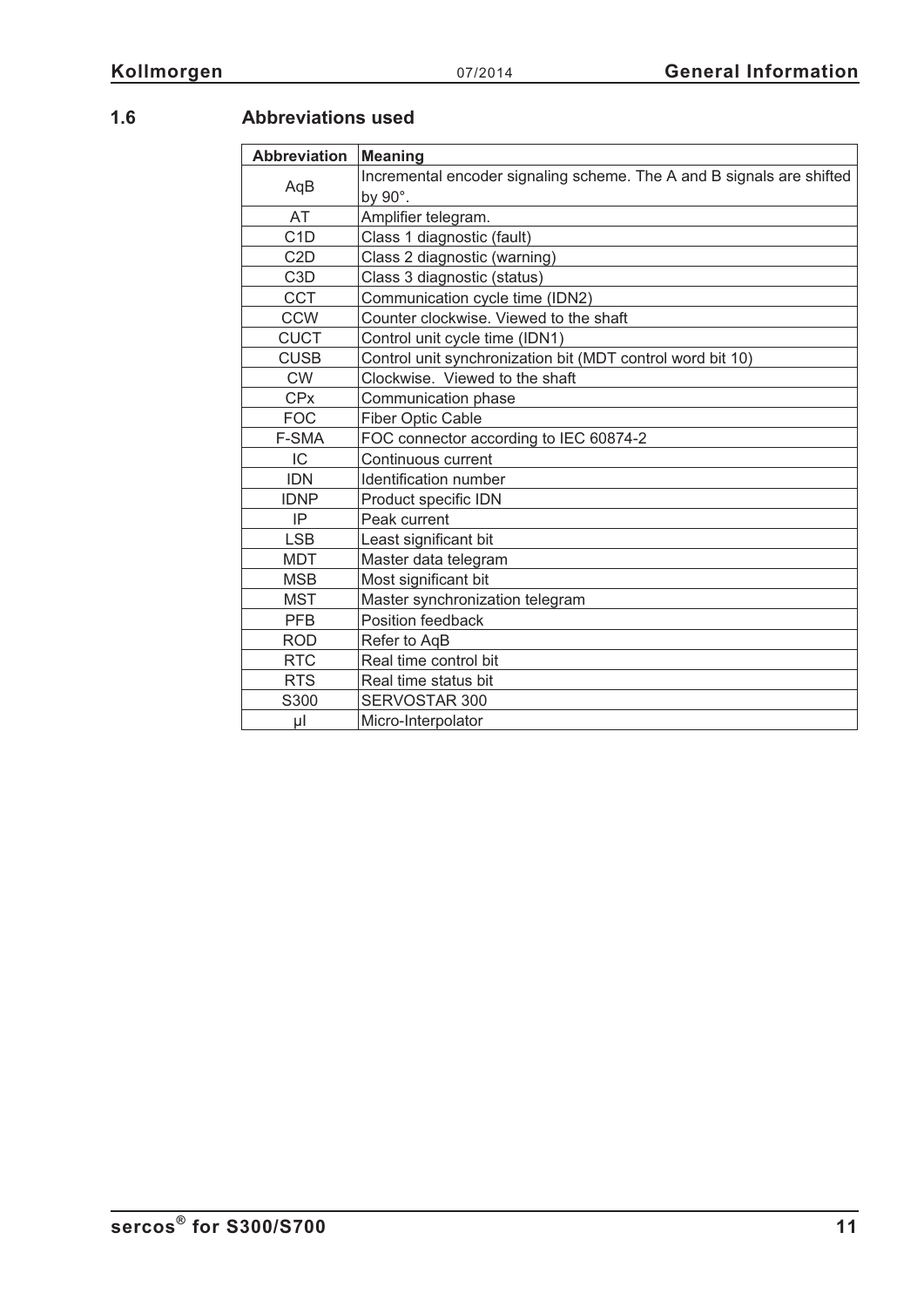## <span id="page-11-0"></span>**2 Installation / Setup**

## **2.1 Assembly / Installation**



## **WARNING**

The equipment produces potentially lethal voltages up to 900 V. Risk of electric shock. Only professional personnel with extensive knowledge in the fields of electrical engineering and drive technology are allowed to setup the servo amplifier.

Check that all connection components that are live in operation are safely protected against bodily contact.

Residual charges in the capacitors can still have dangerous levels several minutes after switching off the supply voltage. Measure the voltage in the intermediate (DC bus link) circuit and wait until it has fallen below 60V. Power and control connections can still be live, even though the motor is not rotating.



## **CAUTION**

Electronic equipment is basically not failure-proof. The user is responsible for ensuring that, in the event of a failure of the servo amplifier, the drive is set to a state that is safe for both machinery and personnel, for instance with the aid of a mechanical brake.

### **NOTICE**

Install the servo amplifier as described in the instructions manual. The wiring for the analog setpoint input and the positioning interface, as shown in the wiring diagram in the instructions manual, is not required.

Never break any of the electrical connections to the servo amplifier while it is live. This could result in destruction of the electronics.

Because of the internal representation of the position-control parameters, the position **NOTE** controller can only be operated if the final limit speed of the drive at sinusoidal<sup>2</sup> commutation is not more than 7500 rpm. At trapezoidal commutation, the permitted maximum speed is 12000 rpm. All the data on resolution, step size, positioning accuracy etc. refer to calculatory values. Non-linearities in the mechanism (backlash, flexing, etc.) are not taken into account.

#### If the final limit speed of the motor has to be altered, then all the parameters that were **NOTE** previously entered for position control and motion blocks must be adapted.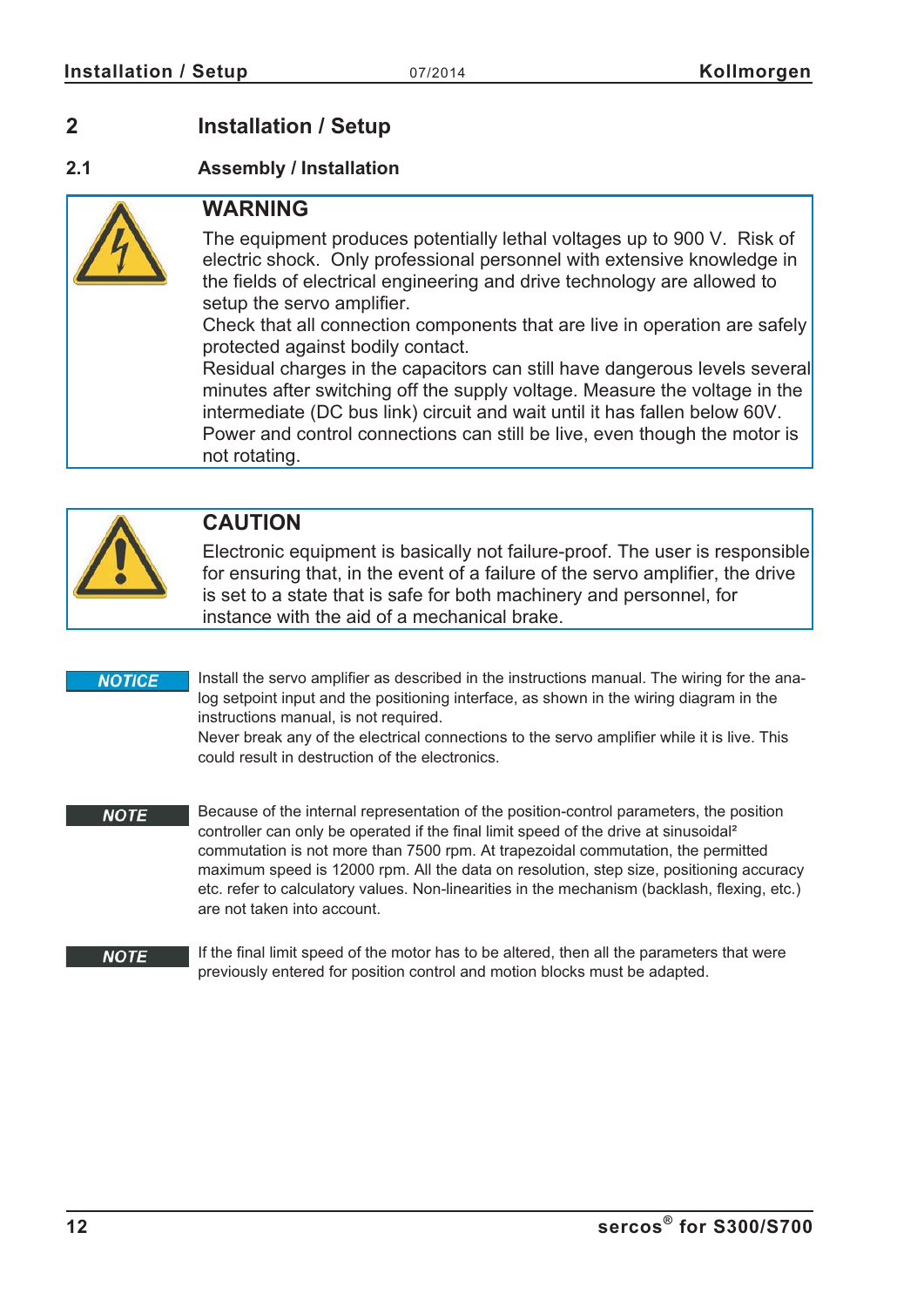**NOTE** 

## <span id="page-12-0"></span>**2.1.1 Installing the expansion card**

To fit the sercos® II expansion card, proceed as follows:

- 1. Remove the cover of the option slot (see instructions manual of the servo amplifier.)
- 2. Take care that no small items (such as screws) fall into the open option slot.
- 3. Push the expansion cardcarefully into the guide rails that are provided, without twisting it.
- 4. Press the expansion card firmly into the slot, until the front cover touches the fixing lugs. This ensures that the connectors make good contact.
- 5. Screw the screws on the front cover into the threads in the fixing lugs.

### **2.1.2 Front view**



## **2.1.3 LEDs**

| <b>RT</b> | Indicates whether sercos <sup>®</sup> telegrams are being correctly received. In the final<br>Communication Phase 4 this LED should flicker, since cyclical telegrams are<br>being received.                                                                                                                                                                                                                                                                                                                                                                                                                                                                                                                                                                                                     |
|-----------|--------------------------------------------------------------------------------------------------------------------------------------------------------------------------------------------------------------------------------------------------------------------------------------------------------------------------------------------------------------------------------------------------------------------------------------------------------------------------------------------------------------------------------------------------------------------------------------------------------------------------------------------------------------------------------------------------------------------------------------------------------------------------------------------------|
| ΤT        | Indicates that sercos <sup>®</sup> telegrams are being transmitted. In the final Communica-<br>tion Phase 4 this LED should flicker, since cyclical telegrams are being transmit-<br>ted.<br>Check the stations addresses for the controls and the servo amplifier if:<br>- the LED never lights up in sercos <sup>®</sup> Phase 1 or<br>- the axis cannot be operated, although the RT LED is lighting up cyclically.                                                                                                                                                                                                                                                                                                                                                                           |
| Err       | Indicates that sercos <sup>®</sup> communication is faulty or suffering from interference.<br>If this LED is very bright, then communication is suffering strong interference, or<br>is non-existent. Check the sercos® transmission speed for the controls and the<br>servo amplifier (BAUDRATE) and the fibre-optic connection.<br>If this LED flickers, this indicates a low level of interference for sercos® commu-<br>nication, or the optical transmitting power is not correctly adjusted to suit the<br>length of cable.<br>Check the transmitting power of the (physically) previous sercos <sup>®</sup> station. The<br>transmitting power of the servo amplifier can be adjusted in the setup software<br>on the SERCOS screen page, by altering the parameter for the cable length. |

## **2.1.4 Connection technology**

For the fiber optic cable (FOC) connection, only use sercos<sup>®</sup> components to the sercos<sup>®</sup> Standard IEC 61491.

**Receive data**: The fiber optic cable carrying receive data for the amplifier in the ring structure is connected to **X13** with a F-SMA connector.

**Transmit data**: Connect the fiber optic cable for the data output to **X14** with a F-SMA connector.

Tightening torque for connectors max. 0.8 Nm.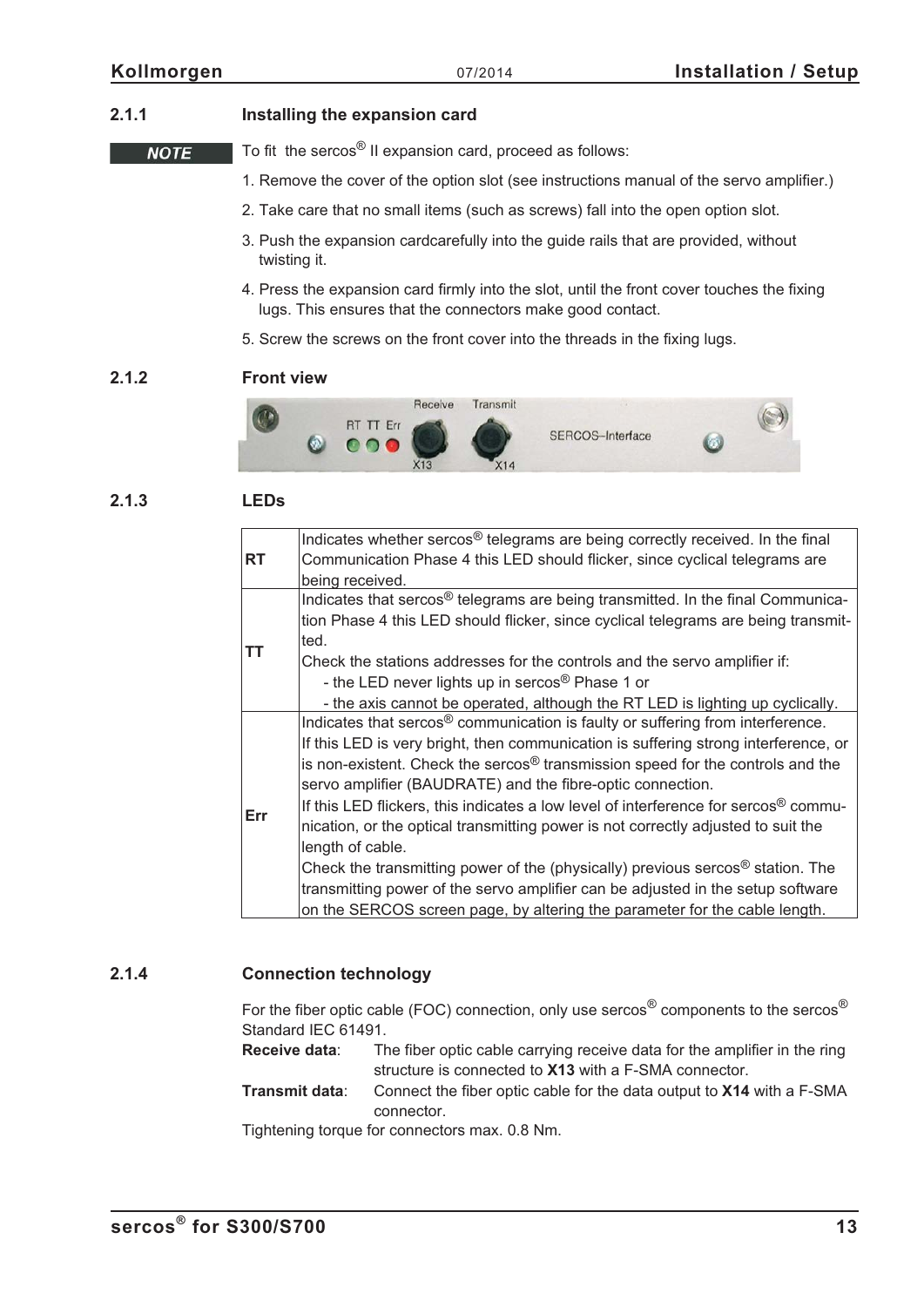## <span id="page-13-0"></span>**2.1.5 Connection diagram**

Layout of the sercos<sup>®</sup> bus system in ring topology, with optical fibre cables (schematic with S700).



## **2.1.6 Modifying the station address**

The amplifier address can be set to a value between 0 and 63. With address 0, the amplifier is assigned only as a repeater in the sercos<sup>®</sup> ring. There are various ways to set the station address:

### **Setup software**

The sercos® address can be modified in the setup software. For additional information, please refer to the online help in the Setup Software.

Alternatively, enter the command **ADDR #** in the "Terminal" screen, where # is the new address of the amplifier. An amplifier SAVE and COLDSTART is required for the new address to take affect.

### **Keys on the front of the servo amplifier**

The sercos® address can also be modified using the keys on the front of the servo amplifier. (For additional information, please refer to the instructions manuals).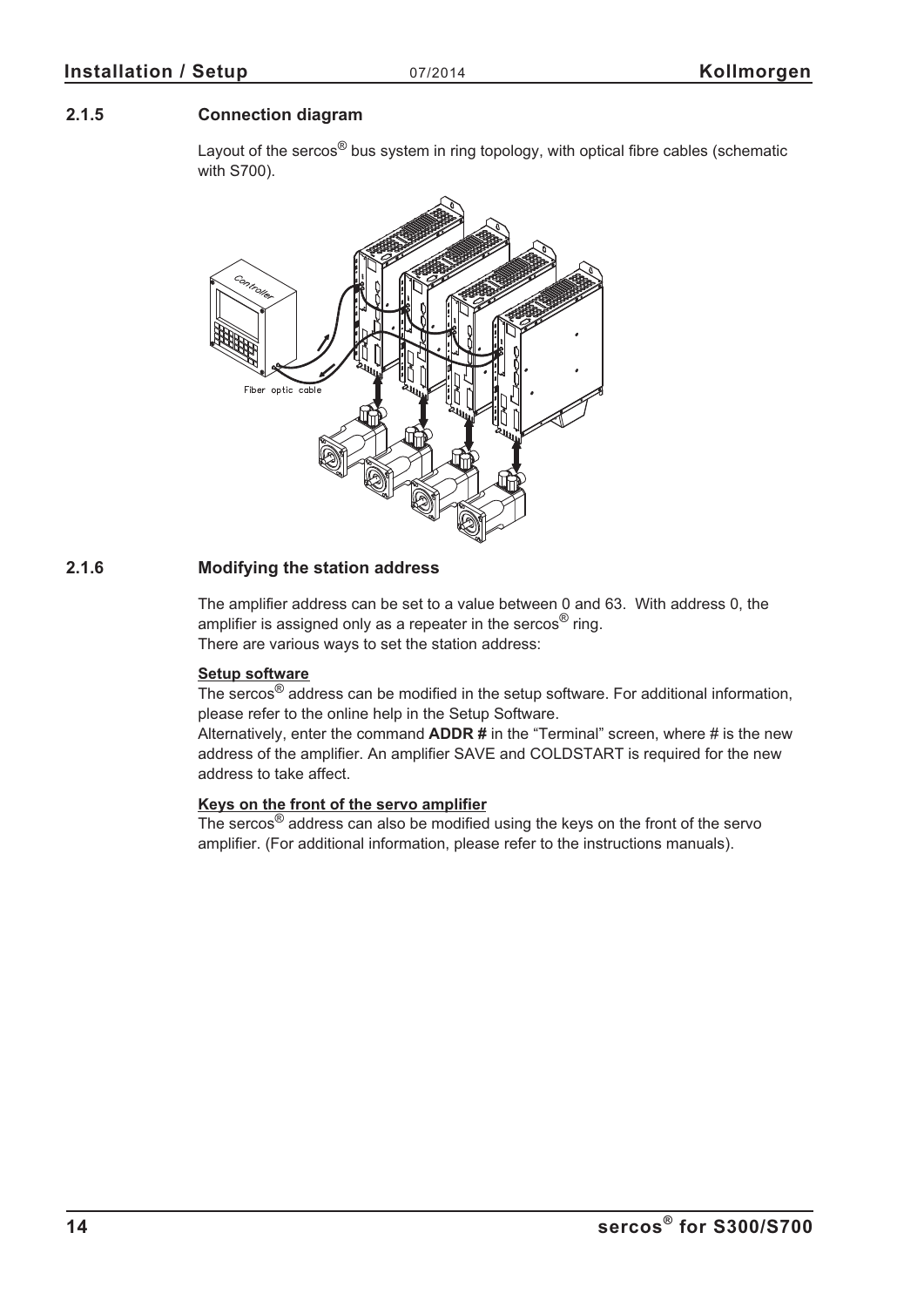## <span id="page-14-0"></span>**2.1.7 Modifying the baud rate and optical power**

If the baud rate is not set correctly, communication is not possible. The **SBAUD #** parameter can be used to set the baud rate, where # is the baud rate.

| <b>SBAUD</b> |          |
|--------------|----------|
|              | 2 MBAUD  |
|              | 14 MBAUD |
|              | 8 MBAUD  |
| 16           | 16 MBAUD |

If the optical power is not set correctly, errors occur in telegram transmission and the red LED on the amplifier lights up. During normal communication, the green send and receive LEDs flash, giving the impression that the relevant LED is on. The **SLEN #** parameter can be used to specify the optical range for a standard 1 mm² glass fibre cable, where # is the length of the cable in meters.

| <b>SLEN</b> |                                                                 |
|-------------|-----------------------------------------------------------------|
|             | Very short connection                                           |
| $1$ < 15    | Length of the connection with a 1 $mm2$ plastic cable           |
| 15 < 30     | Length of the connection with a 1 mm <sup>2</sup> plastic cable |
| $\geq 30$   | Length of the connection with a 1 mm <sup>2</sup> plastic cable |

### **Setup software**

The parameters can be modified in the setup software, "'SERCOS" screen  $(\Rightarrow p.17$  $(\Rightarrow p.17$  / p[.119\)](#page-118-0)

Alternatively, the commands **SBAUD #** and **SLEN #** can be entered in the "Terminal" screen.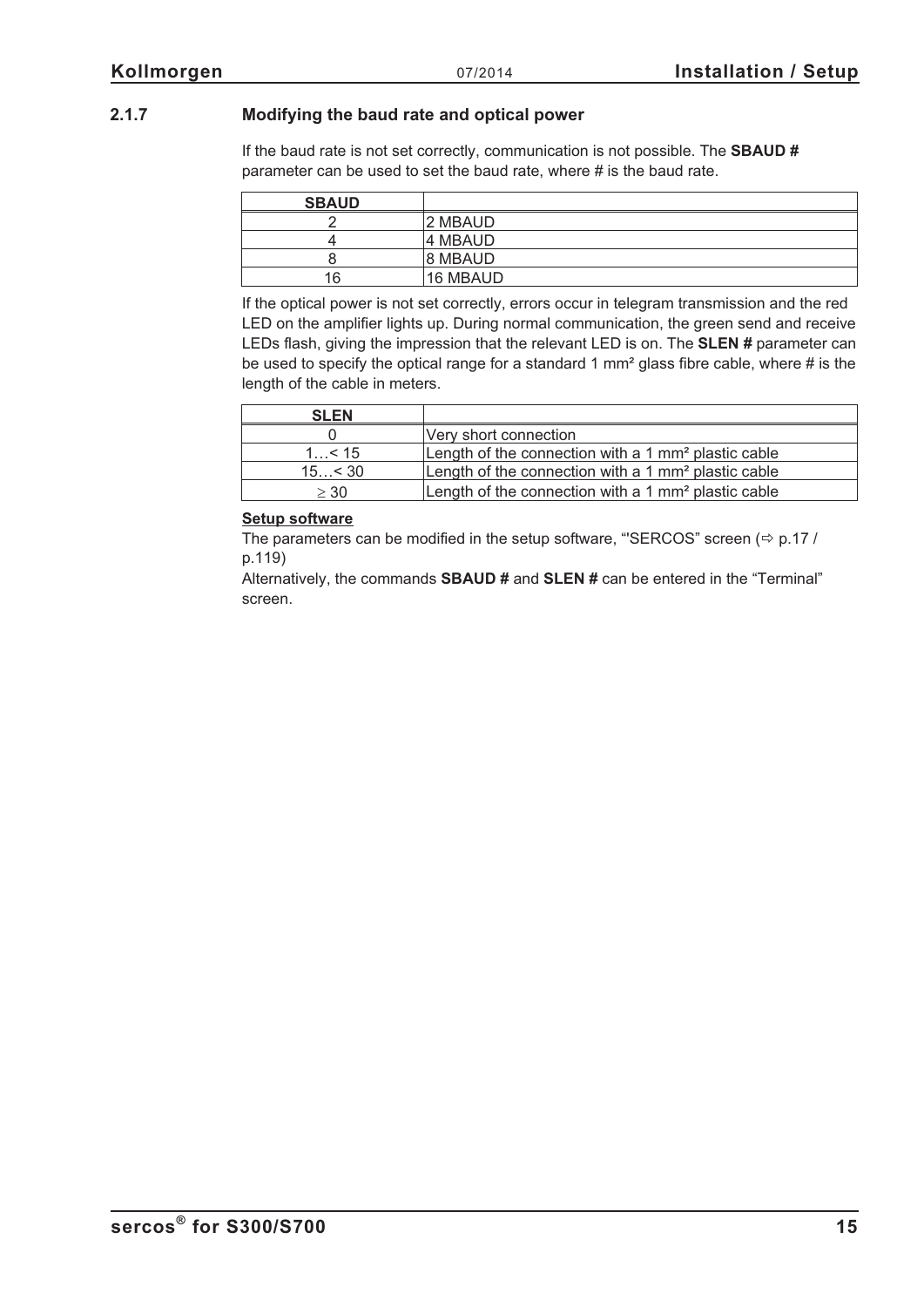## <span id="page-15-0"></span>**2.2 Setup**

## **2.2.1 Guide to setup**

Only professional personnel with extensive knowledge of control and amplifier technology **NOTICE** are allowed to setup the servo amplifier.

> Before setting up, the manufacturer of the machine must generate a risk assessment for the machine, and take appropriate measures to ensure that unforeseen movements cannot cause injury or damage to any person or property.



## **CAUTION**

Drives with servo amplifiers and sercos® expansion cards are remote-controlled machines. They can start to move at any time without previous warning. Take appropriate measures to ensure that the operating and service personnel is aware of this danger. Implement appropriate protective measures to ensure that any unintended start-up of the machines cannot result in dangerous situatons for personnel or machinery. Software limit-switches are not a substitute for the hardware limit-switches in the machine.

| Check assembly /<br><i>installation</i> | Check that all the safety instructions in the instructions ma-<br>nual for the servo amplifier and this manual have been ob-<br>served and implemented. Check the setting for the station<br>address and baud rate. |
|-----------------------------------------|---------------------------------------------------------------------------------------------------------------------------------------------------------------------------------------------------------------------|
|-----------------------------------------|---------------------------------------------------------------------------------------------------------------------------------------------------------------------------------------------------------------------|

| <b>Connect PC.</b>   | Use the setup software to set the parameters for the servo |
|----------------------|------------------------------------------------------------|
| start setup software | l amplifier.                                               |

| <b>Setup basic functions</b> |
|------------------------------|
|                              |

Start up the basic functions of the servo amplifier and optimize the current, speed and position controllers. This section of the setup is described in the in the online help of the setup software.

| <b>Save Parameters</b> | When the parameters have been optimized, save them in |
|------------------------|-------------------------------------------------------|
|                        | the servo amplifier.                                  |

| Start up bus<br>communication | Using the SERCOS screen in the DriveGUI setup software,<br>configure the address, baud rate and optical power on the<br>servo amplifier to operate properly with the sercos <sup>®</sup> master. |
|-------------------------------|--------------------------------------------------------------------------------------------------------------------------------------------------------------------------------------------------|
|                               | These values can also be adjusted via a terminal emulator<br>program such as the terminal in the servo amplifier's setup<br>software or the Microsoft Windows® HYPERTERMINAL<br>(see p.14).      |

When set successfully, save the parameters in the servo amplifier.

The altered parameters will only become effective after a software-reset. To do this, click the Reset button in the tool bar of the setup software or from a terminal type "SAVE" followed by "COLDSTART".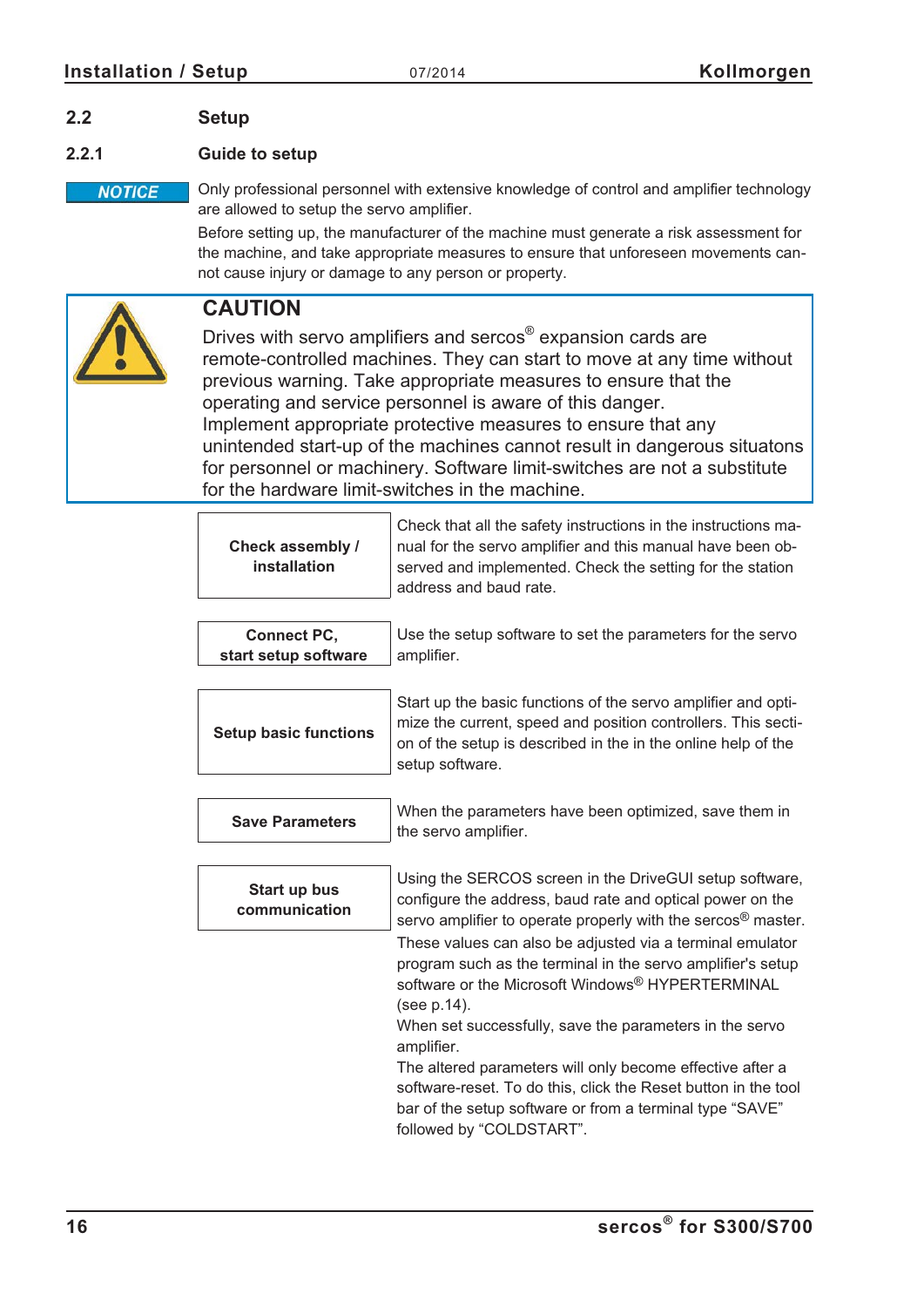## <span id="page-16-0"></span>**2.2.2 Setup Software**

| Fiber Optic Cable Length<br>Phase<br>15.<br>m<br>I٥<br><b>Baud Rate</b><br>Cycle Time<br>MBaud<br>4<br>2000<br>μs.<br>Address<br>12                                                                                                                                            | Monitor IDN<br>No. $ 0 $<br>Value   0000<br>Hex<br>Dec<br>10                                                                                                                                                  | <b>Bus Parameters</b><br>Telegram Type Parameter<br>Primary Operation Mode<br>Position Control<br>Position Control Parameters:                                        |
|--------------------------------------------------------------------------------------------------------------------------------------------------------------------------------------------------------------------------------------------------------------------------------|---------------------------------------------------------------------------------------------------------------------------------------------------------------------------------------------------------------|-----------------------------------------------------------------------------------------------------------------------------------------------------------------------|
| Product SERCOS Settings:<br>Error if HW Limit Switch is signaled<br>F Faults which require a Coldstart will not clear<br>Allow SW Enable before HW Enable<br>E Enable Acceleration Feedforward                                                                                 | Standard SERCOS Settings:<br>Enable Spline Interpolation                                                                                                                                                      | Motor Feedback<br>⊽<br>External Feedback<br>Following Error Monitoring<br>⊽<br>Input revolutions of load gear                                                         |
| Standard SERCOS Settings:<br>□ Invert Position Command Value<br>□ Reserved<br>Invert Position Feedback Value 1<br>□ Invert Position Feedback Value 2<br><b>Enable Position Limit Values</b><br>Invert Velocity Command Value<br>F Reserved<br>□ Invert Velocity Feedback Value | Scaling Method Rotary<br>$\blacktriangledown$<br>٠<br>Standard Scaling Type Parameter<br>Scaling Units Degrees<br>۰<br>Data Reference   Motor Shaft<br>Processing Format   Modulo<br>$\overline{\phantom{a}}$ | Output revolutions of load gear<br>In<br><b>Feed Constant</b><br>lo.<br><b>Rotational Position Resolution</b><br>1048576<br>Resolution of Rotational Feedback 2<br>I٥ |

### **Fiber Optic Cable Length**

If the optical power is not adjusted properly, there will be errors in the telegram transmission. You can define the cable length (in meter) for a standard 1 mm<sup>2</sup> fiber optic cable.

| 0 <sub>m</sub> | Very short connection                                                             |
|----------------|-----------------------------------------------------------------------------------|
|                | 1 m < 15 m $\,$   Length of the connection with a 1 mm <sup>2</sup> plastic cable |
|                | 15 m $\leq$ 30 m Length of the connection with a 1 mm <sup>2</sup> plastic cable  |
| $\geq$ 30 m    | Length of the connection with a 1 mm <sup>2</sup> plastic cable                   |

### **Baud Rate**

If the baud rate is not adjusted correctly, communication will not work. Adjust the baud rate in MBaude here.

### **Address**

The actual amplifier address is indicated (setting see p.[14](#page-13-0)).

### **Phase**

The actual phase of the sercos<sup>®</sup> transmission is indicated.

### **Cycle time**

Actual cycle time is indicated.

### **Monitor IDN**

### **No**.

Enter an IDN here, which is then cyclically updated (example: to watch IDNP 3036 the number has to be 3036). This is used as the internal "service channel".

### **Value**

The value of the monitored IDN. For IDNs that contain lists, only the list length is displayed.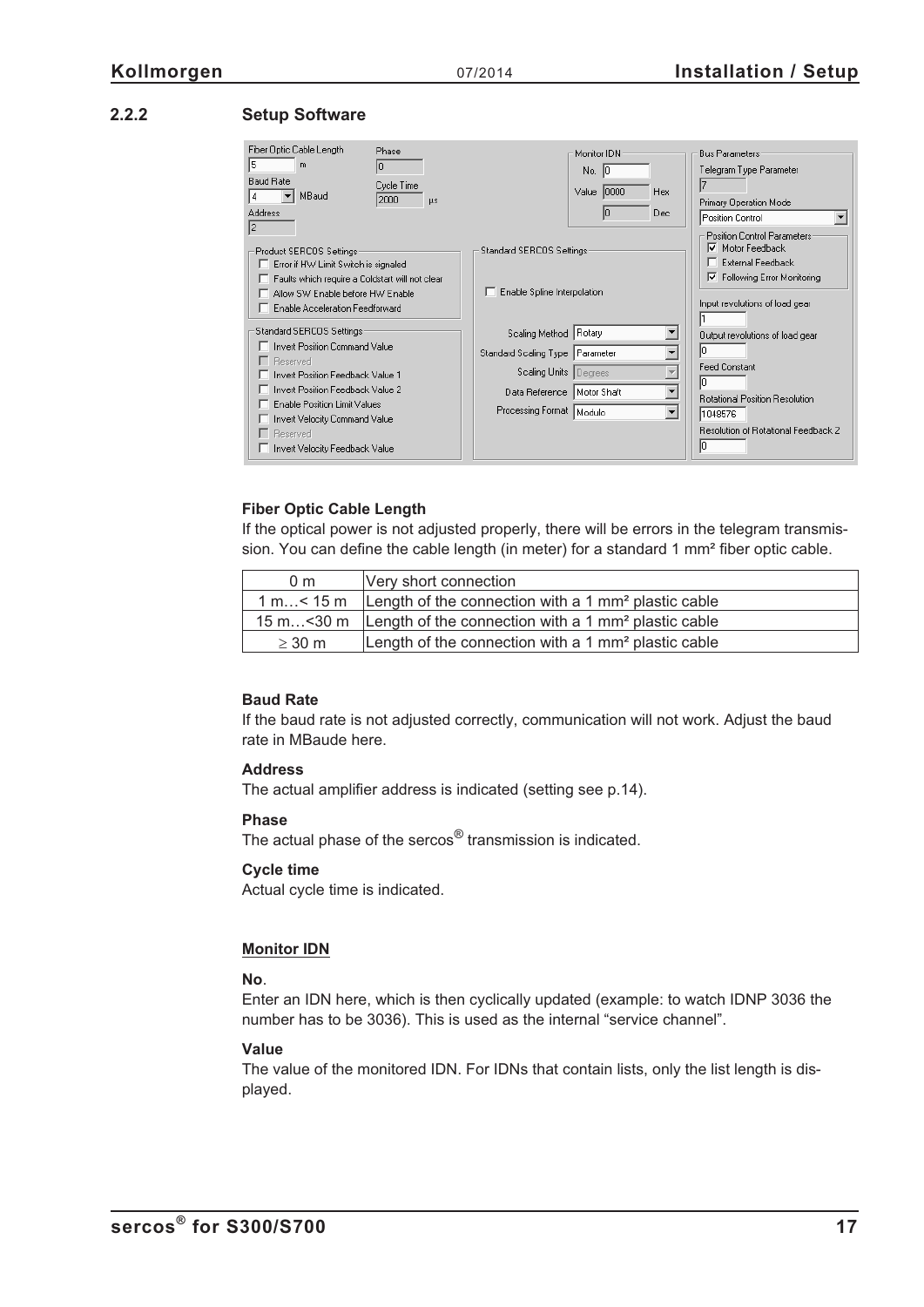### **Product sercos**® **settings**

### **Error if HW Limit Switch is signaled (IDNP 3015)**

This function is used to set the behavior on reaching the hardware limit switch.

### **Faults which require a Coldstart will not clear (IDNP 3016)**

This function can be used to prevent faults from being cleared when a reset command is given. This applies to faults that normally require a coldstart to clear.

### **Allow SW Enable before HW Enable (IDNP 3028)**

Allows enable via sercos<sup>®</sup> to be set before the hardware enable. Otherwise an F29 is generated.

### **Enable Acceleration Feedforward (IDNP 3052)**

The feed forward gain calculated by the amplifier can be modified via the ASCII parameter GPFFT or IDN 348.

## **Standard sercos**® **settings**

### **Invert Position setpoint (IDN 55)**

The position polarity parameter is used to switch the polarities of position data. The motor shaft turns clockwise when there is a positive position setpoint difference and no inversion. sercos<sup>®</sup> bus data are inverted, servo amplifier data and limit switch data er not changed.

### **Invert Position Feedback Value 1 (IDN 51)**

This function can be used to invert the polarity of the internal actual-position value.

### **Invert Position Feedback Value 2 (IDN 53)**

This function can be used to invert the polarity of the external actual-position value.

### **Enable Position Limit Values (IDN 55)**

Activates the software limit switches. Always active for linear position scaling.

#### **Invert Velocity setpoint (IDN 44)**

This function can be used to invert the polarity of the speed setpoint. The motor axis turns clockwise if a positive speed setpoint is present without invert enabled.

### **Invert Velocity Feedback Value (IDN 43)**

This function can be used to invert the polarity of the actual-speed value.

#### **Enable Spline Interpolation (IDNP 3040)**

Only when a cycle time of 500 µs is selected can spline interpolation be selected instead of linear interpolation. Modulo must not be active.

## **Scaling Method**

Rotary or linear (see IDN 76).

### **Standard Scaling Type**

Default or parameter scaling (see IDN 76).

### **Scaling Units**

Units for selected scaling (see IDN 76).

#### **Data Reference**

The data reference can be to the motor shaft (internal feedback) or to the load (external feedback), (see IDN 76).

### **Processing Format**

Modulo format (see IDN 76).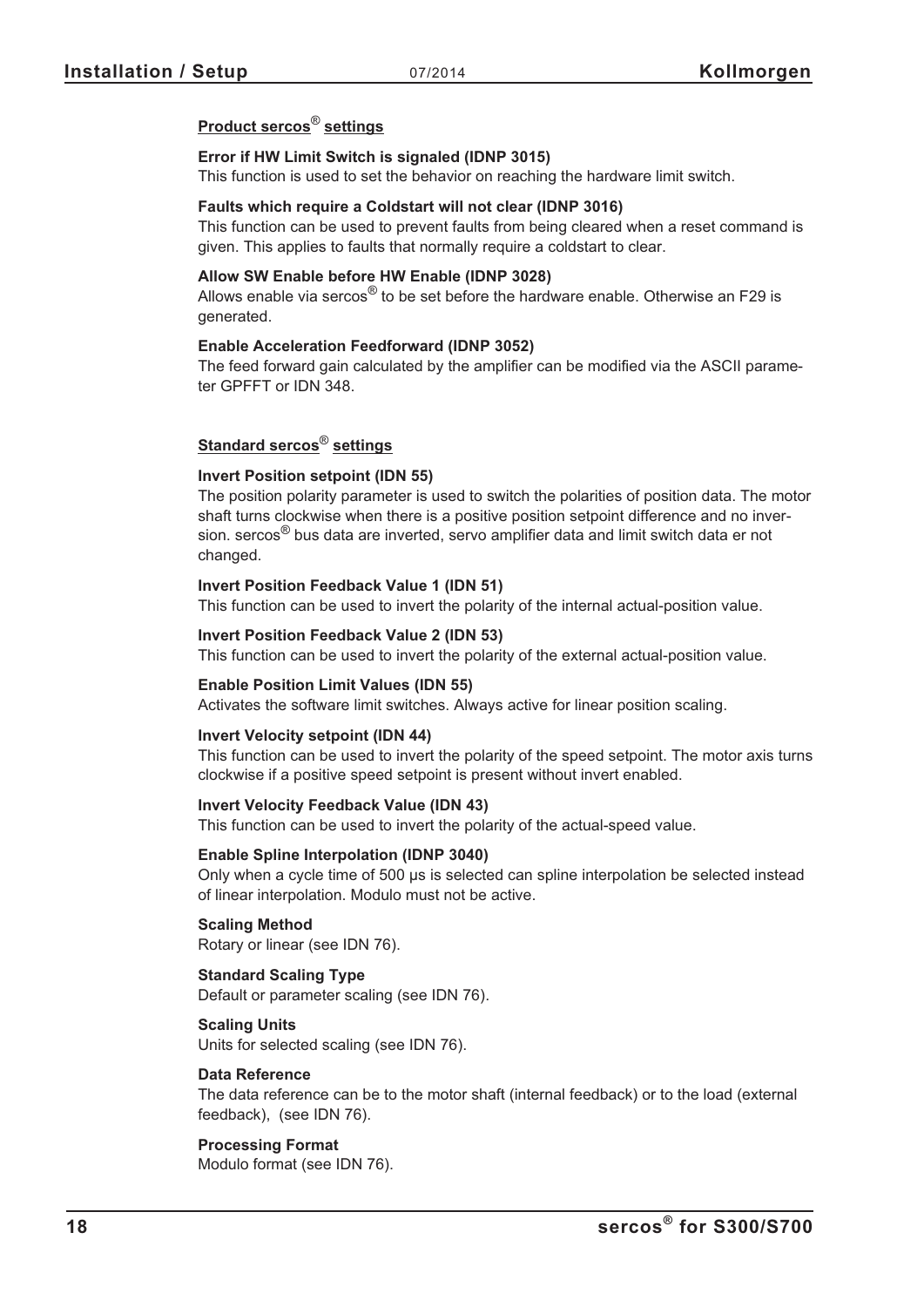### **Bus Parameters**

**Telegram Type Parameter** Selected telegram type (see IDN 15).

**Primary Operation Mode** Position, speed or current control (see IDN 32).

### **Position Control Parameters**

**Motor Feedback** Feedback to be used (see IDN 32).

**External Feedback** Feedback to be used (see IDN 32).

**Following Error Monitoring** Select operational mode with (default) or no internal velocity feed forward (see IDN 32).

**Input revolutions of load gear** Gear ratio IDN 121.

**Output revolutions of load gear** Gear ratio IDN 122.

**Feed constant** Feed with linear scaling (see IDN 123).

**Rotational Position Resolution** Increments per revolution.

**Resolution of Rotational Feedback 1** Resolution of external feedback.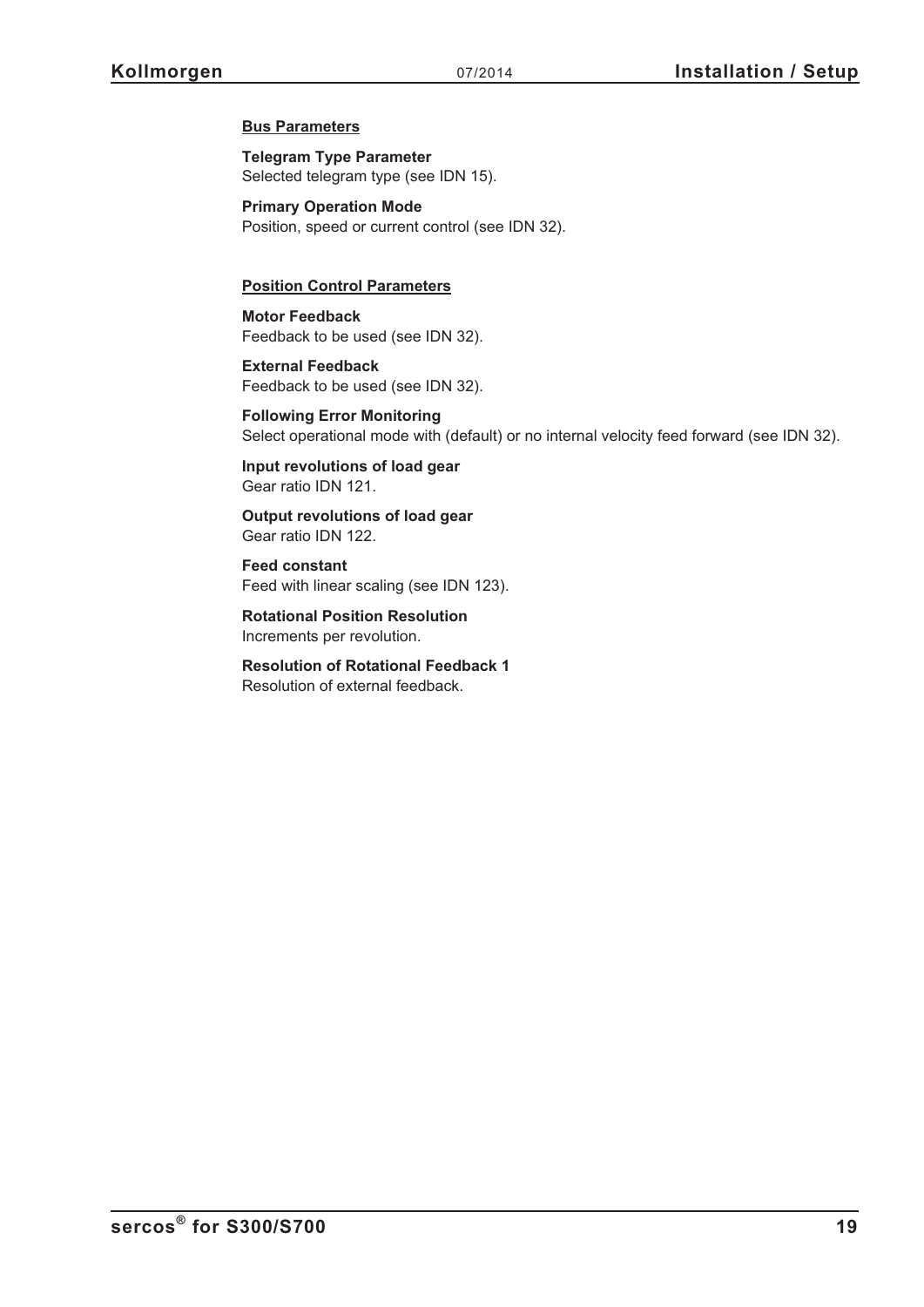## <span id="page-19-0"></span>**3 sercos® IDN Set**

**NOTE** 

The data used on the amplifier may differ from the data used for the sercos<sup>®</sup> bus. For example, a speed setpoint can be specified for the amplifier in revolutions per minute, however increments per 250 µs can be used for sercos®.



## **3.1 MDT Control Word, Bits 13 - 15**

The following table gives a detailed description of the operation of the amplifier with regard to bits 13, 14 and 15 of the MDT Control Word sent by the master controller. Every amplifier receives it's own control word. Please note that the three bits are ordered in the table according to priority.

| <b>Enable</b><br><b>Amplifier</b>   | <b>Amplifier</b><br>On/Off | Halt/<br><b>Restart</b>                                                                                                                                                                                                                                                                                                                                                                                             | <b>Description</b>                                                                                                                                                                                                                                        |  |
|-------------------------------------|----------------------------|---------------------------------------------------------------------------------------------------------------------------------------------------------------------------------------------------------------------------------------------------------------------------------------------------------------------------------------------------------------------------------------------------------------------|-----------------------------------------------------------------------------------------------------------------------------------------------------------------------------------------------------------------------------------------------------------|--|
| 14                                  | 15                         | 13                                                                                                                                                                                                                                                                                                                                                                                                                  |                                                                                                                                                                                                                                                           |  |
| 0                                   | X                          | X                                                                                                                                                                                                                                                                                                                                                                                                                   | When the "Enable Amplifier" bit changes from 1 to 0, the<br>power stage is disabled and the motor coasts to a stop.                                                                                                                                       |  |
| 1                                   | 0                          | $\mathsf{x}$                                                                                                                                                                                                                                                                                                                                                                                                        | When the "Amplifier On/Off" bit changes from 1 to 0, the<br>amplifier decelerates at the quick deceleration rate<br>(IDNP3022). The power stage is disabled when the in-<br>ternal velocity setpoint is zero and the velocity feedback<br>is below 5 RPM. |  |
| 1                                   |                            | $\Omega$                                                                                                                                                                                                                                                                                                                                                                                                            | When the bits "Enable Amplifier" and "Amplifier On/Off"<br>are set, the power stage is enabled. When the<br>"Halt/Restart" bit changes from 1 to 0, the amplifier de-<br>celerates at the acceleration limit value defined by<br>IDN137 or IDN42.         |  |
| 1<br>1<br>by IDN38, IDN39 or IDN91. |                            | When the "Halt/Restart" bit changes from 0 to 1, the am-<br>plifier follows the master's setpoint values.<br>In velocity and position mode, accelerations are limited<br>by IDN136 or IDN137, and the velocity setpoint is limited<br>In position mode, the amplifier monitors the position set-<br>point and sets a fault if successive position setpoints ex-<br>ceed the velocity limit (IDN38, IDN39 or IDN91). |                                                                                                                                                                                                                                                           |  |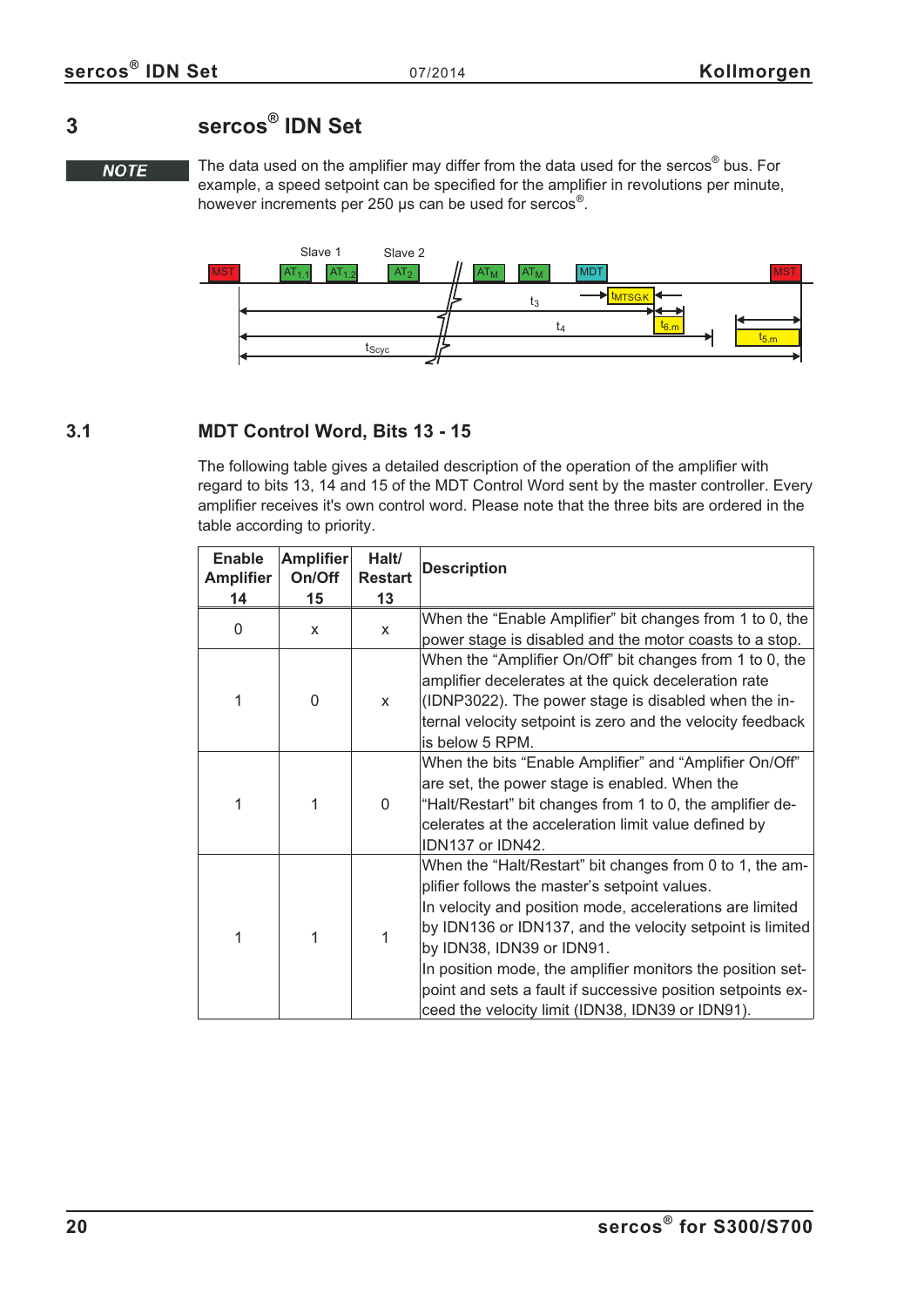## <span id="page-20-0"></span>**3.2 IDN Format**

The IDN set supported by the servo amplifier is listed in numerical order with a short description for each IDN.

The descriptions use the following format.

### **IDNx Name**

Description:

| Data Length: | INon-Volatile:         |
|--------------|------------------------|
| Data Type:   | <b>I</b> Write Access: |
| Minimum:     | Run-Up Check:          |
| Maximum:     | Cyclic Transfer:       |
| Default:     | <b>ASCII Param:</b>    |
| Units:       | Version:               |

Not all IDN descriptions require all of the fields listed above. Only the applicable fields are filled within an IDN description. The field definitions are as follows:

### **IDNx:**

The identification number. An IDN combined with 'P' (IDNP) is a product specific IDN (manufacturer IDN) in a short hand notation. The actual IDN may be obtained by adding 32768 to the shorthand numeric value. For convenience, the actual IDN is given in parentheses following the shorthand notation.

### Example:

IDNP = 3005 is a manufacturer-specific IDN  $IDN = 3005 + 32768 = 35773.$ 

### **Name:**

A descriptive title of the IDN.

### **Description:**

A short description of the purpose of the IDN.

### **Data Length:**

The length of an IDN (defined by element 7 of each IDN), in bytes. Possible entries for this field:

2 bytes - Length of the operating data: 2 bytes.

4 bytes - Length of the operating data: 4 bytes.

1 byte var. - Length of the operating data: variable. Length of one data element: 1byte.

2 bytes var. - Length of the operating data: variable. Length of one data element: 2bytes.

4 bytes var. - Length of the operating data: variable. Length of one data element: 4bytes.

### **Data Format:**

The format for interpreting and displaying the operating data. Possible entries for this field are binary, unsigned decimal, signed decimal, hexadecimal, text and IDN.

### **Minimum / Maximum:**

The allowable range of IDN element 7 data. IDN element 7 is checked for range compliance in the service channel. In general, if the range is blank in the IDN description, this means that IDN elements 5 and 6 are not supported. The ranges of some IDNs are dependent upon the value of other IDNs, amplifier parameters or motor parameters.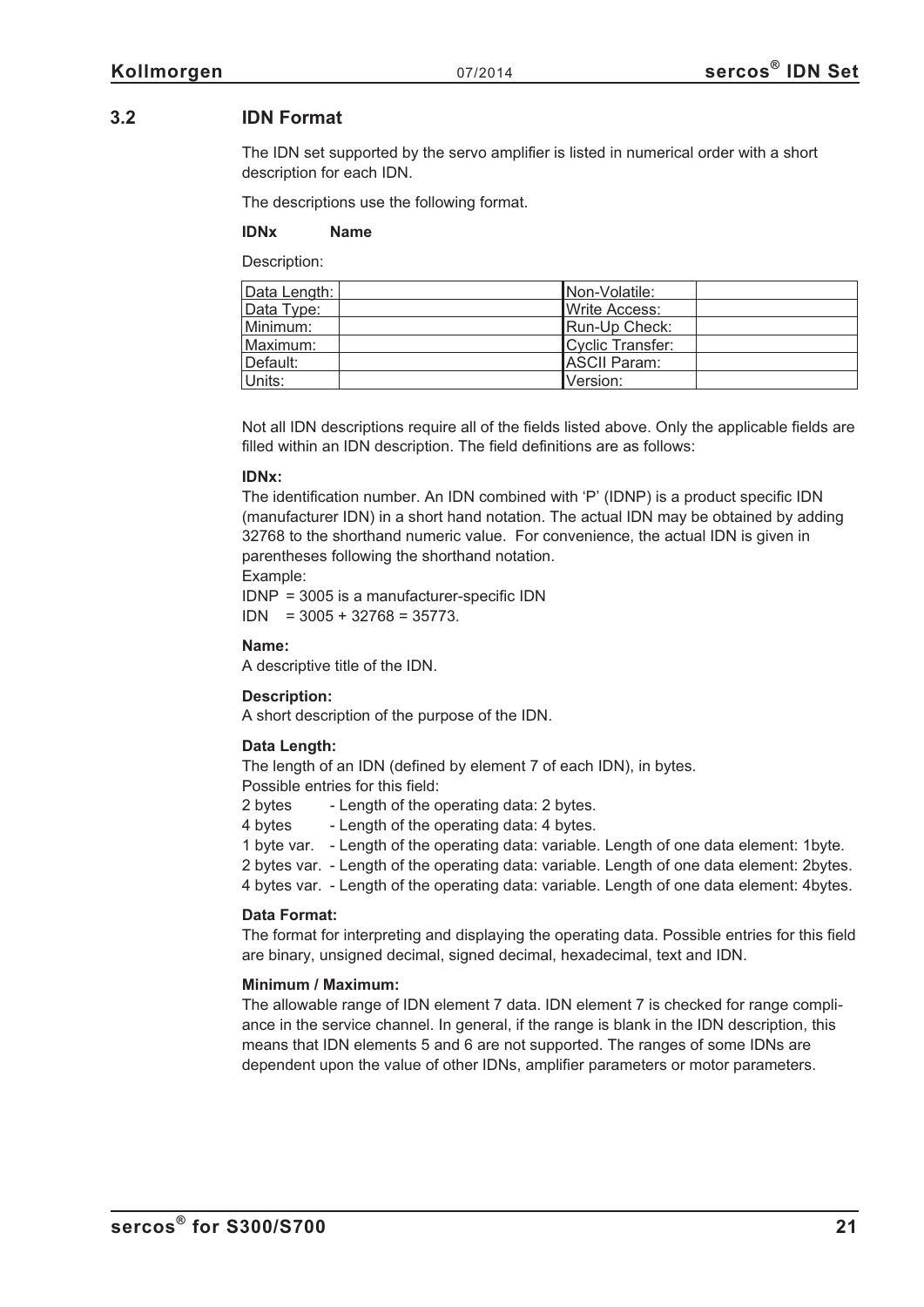### **Default:**

The default value for IDN element 7 data. An IDN will revert to its default value after a firmware upgrade. The default may be a fixed value, or it may be stored in non-volatile memory. A blank "Default" field indicates that the IDN does not have a default value.

### **Units:**

The units of IDN element 7 data and of the minimum, maximum, and default fields. The units of some IDNs are obtained from the operating data of other IDNs. IDNs of data type "binary", "text", or "IDN" do not have units and the "Units" field is left blank in the IDN description.

### **Non-Volatile:**

Indicates whether the IDN operation data can be saved in non-volatile memory. Possible entries for this field are as follows:

- No operating data is stored in volatile memory and is lost when logic power is removed.
- Yes operating data may be stored in non-volatile memory and will be retained after power down.
- Fix value can't be changed

### **Write Access:**

The communication phases (CPx) during which an IDN may be written. In general an IDN may be read through the service channel during communication phases CP2 and above. However writing to an IDN may be restricted during some communication phases or while the amplifier is enabled. An entry of "Read-only" indicates that the IDN cannot be written during any communication phase.

### **Run-Up Check:**

The communication phases (CPx) during which the validity of the operating data is checked. Possible entries for this field are as follows:

(blank) - The validity of the operating data is not checked.

- CP2 The validity of the operating data will be checked in the procedure "... Communication phase 3 transition check."
- CP3 The validity of the operating data will be checked in the procedure "... Communication phase 4 transition check."

### **Cyclic Transfer:**

Indicates whether cyclic transfer is possible for IDN element 7. Possible entries for this field are as follows:

(blank) - The operating data is not cyclic.

MDT - The IDN may be transferred within the MDT as cyclic data.

AT - The IDN may be transferred within the AT as cyclic data.

- RTS The IDN may be transferred within the AT as a realtime status bit.
- RTC The IDN may be transferred within the MDT as a realtime control bit.

### **ASCII Parameter (abbreviation "ASCII Param."):**

An equation of equivalent protocol commands that may be issued through the RS-232/485 serial port to obtain the IDN data. The contents of the IDN can be obtained by evaluating the equation.

If no equivalent ASCII parameters are available, then the field is blank in the IDN description.

### **Version:**

The version in which the IDN was implemented.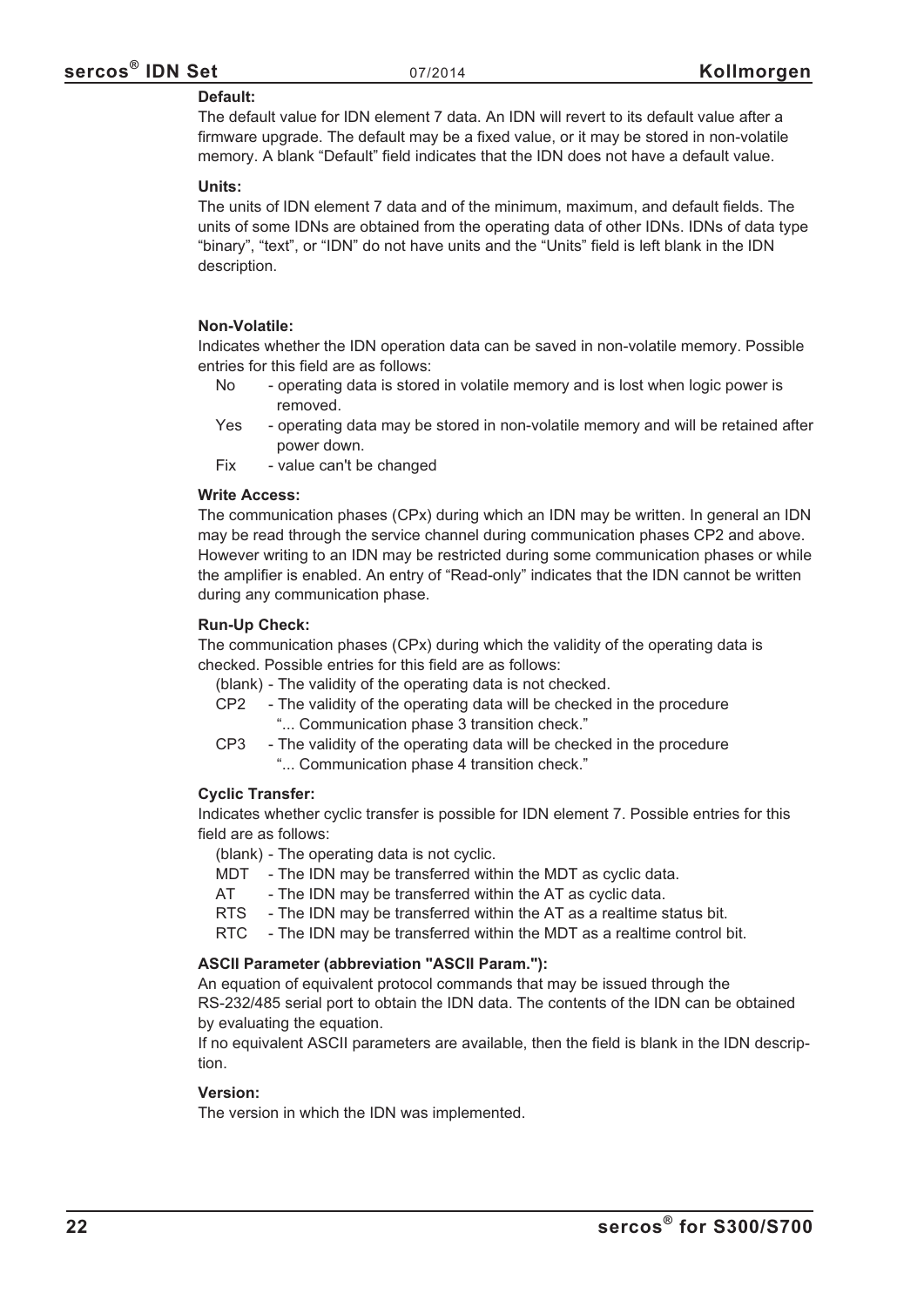## <span id="page-22-0"></span>**3.3 IDN1 Control Unit Cycle Time (t<sub>Ncyc</sub>)**

The control unit cycle time specifies the intervals at which new setpoints can be sent by the control unit. This parameter is transmitted in communication phase 2 and activated in communication phase 3.

However, the following condition applies for the control unit cycle time:  $IDN1 = IDN2$ 

## **3.4 IDN2 Communication Cycle Time (tscyc)**

The communication cycle time specifies the intervals at which cyclic data is transmitted. Valid times: 500, 1000, 2000, ... 8000 µs

Up to a maximum cycle time of 4 ms, the setpoints are interpolated linearly to 250 µs. Interpolation is not performed for higher cycle times, resulting in poor regulation properties.

In addition, spline interpolation is available at a cycle time of 500 us (see also IDN 3040). In CP1+2, a 2 ms cycle time is always used (according to the sercos<sup>®</sup> standard) and the desired cycle time can only be enabled in CP3 and onwards.

| Data Length: 2 bytes |                  | INon-Volatile:   | No.             |
|----------------------|------------------|------------------|-----------------|
| Data Type:           | Unsigned decimal | Write Access:    | CP <sub>2</sub> |
| Minimum:             | 250              | Run-Up Check:    | CP <sub>2</sub> |
| Maximum:             | 8000             | Cyclic Transfer: |                 |
| Default:             | 2000             | ASCII Param:     |                 |
| Units:               | μs               | Version:         |                 |

## **3.5 IDN3 Shortest AT Transmission Starting Time (t1min)**

The time required by the amplifier between end of MST and beginning of the amplifier's AT.

| Data Length: 2 bytes |                  | Non-Volatile:          | Yes       |
|----------------------|------------------|------------------------|-----------|
| Data Type:           | Unsigned decimal | <b>I</b> Write Access: | Read-only |
| Minimum:             |                  | Run-Up Check:          |           |
| Maximum:             |                  | Cyclic Transfer:       |           |
| Default:             | 24MBaud: 12      | <b>IASCII Param.:</b>  |           |
|                      | 816MBaud: 4      |                        |           |
| Units:               | us               | Version:               |           |

## **3.6 IDN4 Transmit/Receive Transition Time (t<sub>ATMT</sub>)**

The time required by the amplifier between the end of the AT and the beginning of the next MDT.

| Data Length: 2 bytes |                  | Non-Volatile:          | Yes       |
|----------------------|------------------|------------------------|-----------|
| Data Type:           | Unsigned decimal | <b>I</b> Write Access: | Read-only |
| Minimum:             |                  | Run-Up Check:          |           |
| Maximum:             |                  | Cyclic Transfer:       |           |
| Default:             | 12               | <b>IASCII Param.:</b>  |           |
| Units:               | us               | Version:               |           |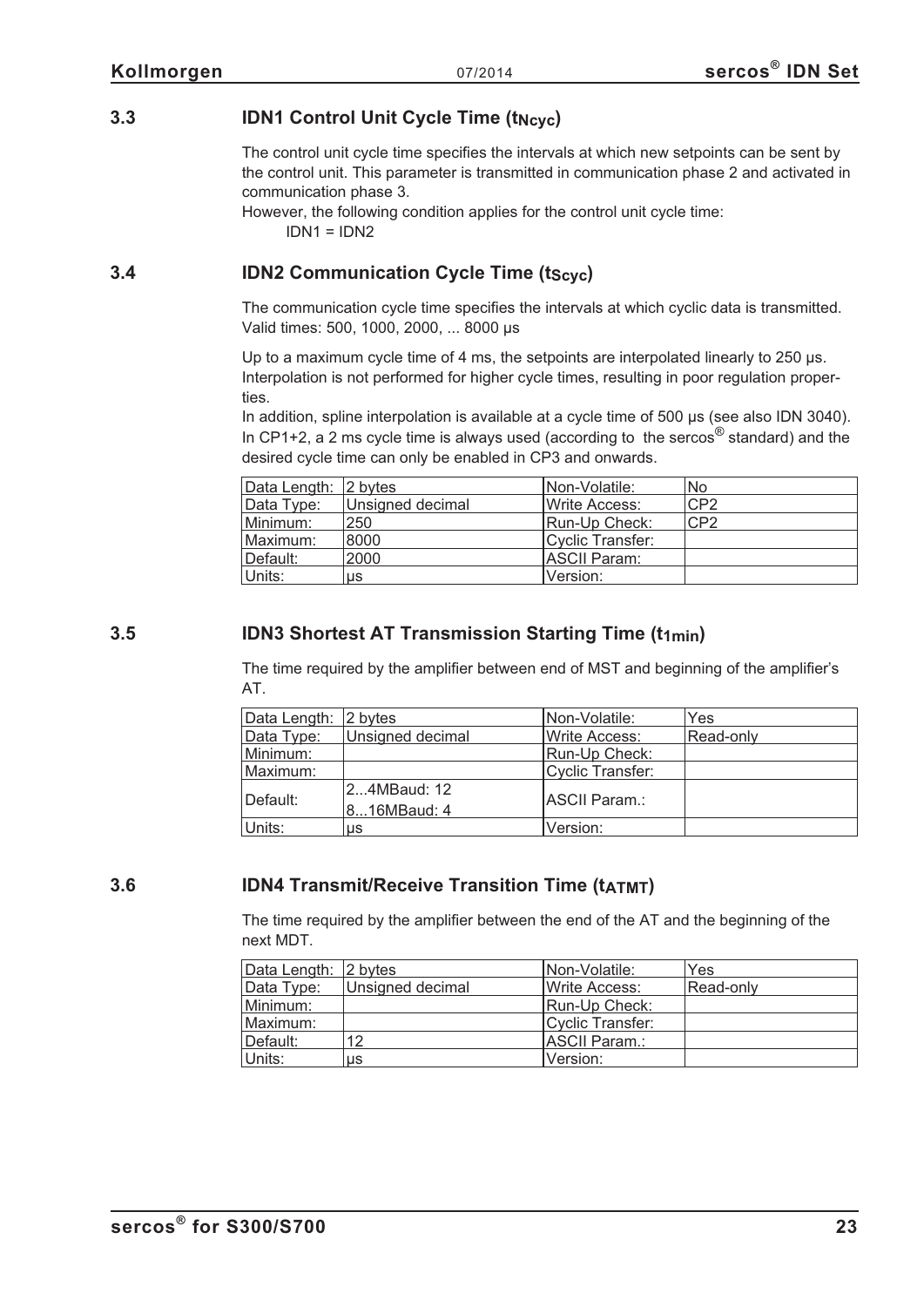## <span id="page-23-0"></span>**3.7 IDN5 Minimum Feedback Processing Time (t5)**

The time required by the amplifier for receiving and processing cyclic feedback. This time period is measured from the beginning of the feedback acquisition to the end of the next MST.

| Data Length: 2 bytes |                  | Non-Volatile:        | Yes       |
|----------------------|------------------|----------------------|-----------|
| Data Type:           | Unsigned decimal | Write Access:        | Read-only |
| Minimum:             |                  | Run-Up Check:        |           |
| Maximum:             |                  | Cyclic Transfer:     |           |
| Default:             | 200              | <b>ASCII Param.:</b> |           |
| Units:               | us               | Version:             |           |

## **3.8 IDN6 AT Transmission Starting Time (t1)**

The time at which the amplifier should transmit its Amplifier Telegram (AT) during CP3 and CP4, measured from the end of the MST, otherwise changeover to CP3 is blocked.

| IDN3                                                                      | IDN6 |  | <b>IDN89</b> |               | IDN4                  |  |
|---------------------------------------------------------------------------|------|--|--------------|---------------|-----------------------|--|
| Min.AT.Transm.Start.time < AT Transm.Start. time < MDT Trans.Start.time - |      |  |              |               | Transm/Rec.trans.time |  |
| tt1min                                                                    |      |  |              | $\sim$ $\sim$ | tatMT                 |  |

| Data Length: 2 bytes |                  | Non-Volatile:        | <b>No</b>       |
|----------------------|------------------|----------------------|-----------------|
| Data Type:           | Unsigned decimal | <b>Write Access:</b> | CP <sub>2</sub> |
| Minimum:             |                  | Run-Up Check:        | CP <sub>2</sub> |
| Maximum:             |                  | Cyclic Transfer:     |                 |
| Default:             | None             | ASCII Param.:        |                 |
| Units:               | us               | Version:             |                 |

## **3.9 IDN7 Feedback Acquisition Capture Point (t4)**

The time at which the amplifier should latch the feedback values after the end of the MST. The "Feedback Acquisition Capture Point" is limited by the CCT (IDN2) and the "Minimum Feedback Processing Time" (IDN5) according to the following equation.

| Data Length: 2 bytes |                  | INon-Volatile:         | No.             |
|----------------------|------------------|------------------------|-----------------|
| Data Type:           | Unsigned decimal | <b>I</b> Write Access: | CP2             |
| Minimum:             |                  | Run-Up Check:          | CP <sub>2</sub> |
| Maximum:             |                  | Cyclic Transfer:       |                 |
| Default:             | IDN2 - IDN5      | <b>ASCII Param.:</b>   |                 |
| Units:               | us               | Version:               |                 |

 $IDN7 \leq IDN2 - IDN5$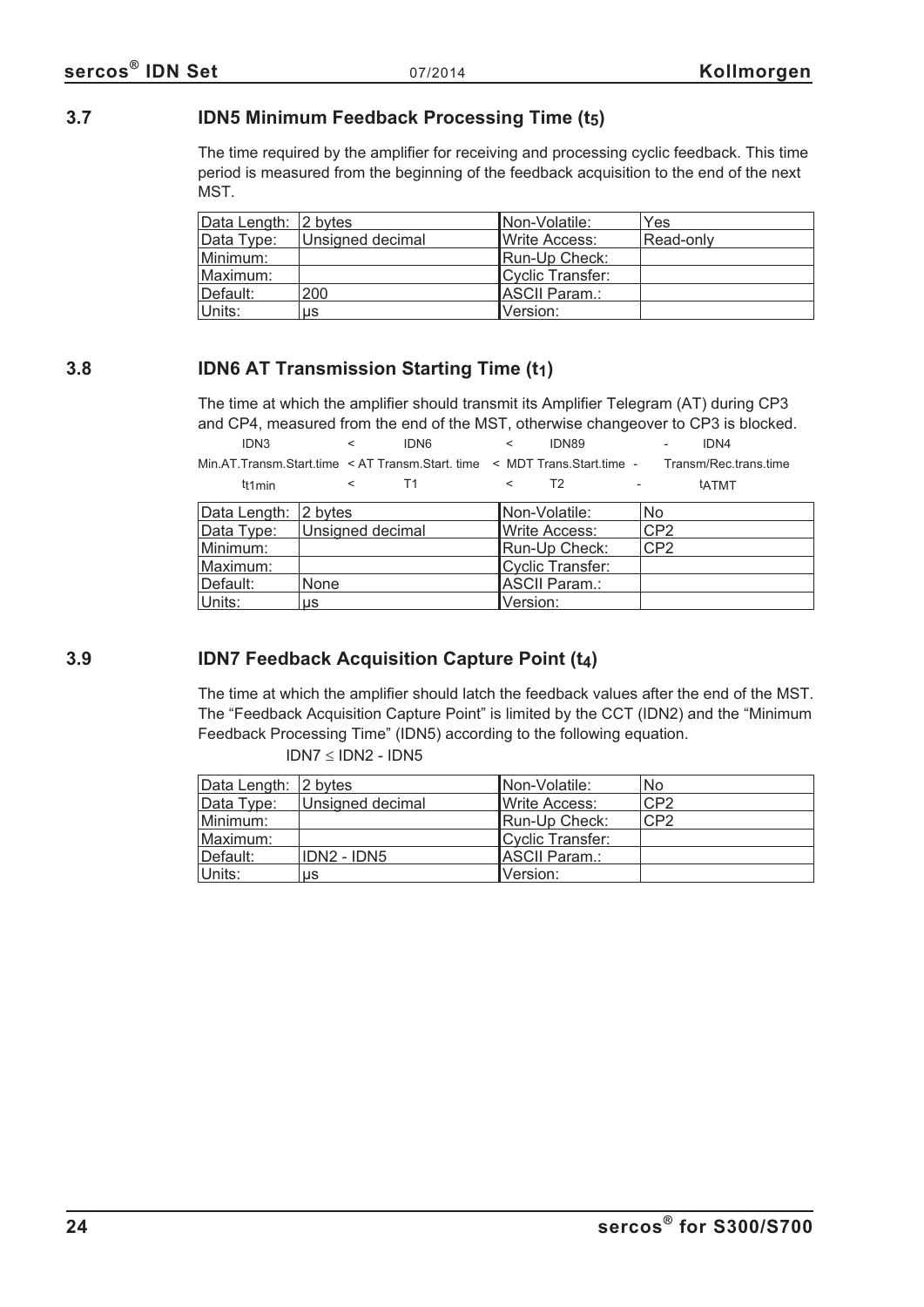## <span id="page-24-0"></span>**3.10 IDN8 Command Value Valid Time (t3)**

The time at which the amplifier is allowed to access the new command values after the MST.

In all cycle times above 500 µs this is the time at which the amplifier synchronizes itself. At 500 µs it is synchronized to 450 µs by default, for all other values please refer to the ASCII documentation for "BUSP1".

The "Command Value Valid Time" is limited by the "MDT Transmission Starting Time" (IDN89), the "Command Value Processing Time" (IDN90) and the CCT (IDN2) according to this equation.

 $IDN89 + MDT$  Transmission Time +  $IDN90 < IDN8 \leq IDN2$ 

| Data Length: 2 bytes |                  | Non-Volatile:    | No              |
|----------------------|------------------|------------------|-----------------|
| Data Type:           | Unsigned decimal | Write Access:    | CP <sub>2</sub> |
| Minimum:             |                  | Run-Up Check:    | CP2             |
| Maximum:             |                  | Cyclic Transfer: |                 |
| Default:             | IDN <sub>2</sub> | IASCII Param.:   |                 |
| Units:               | us               | Version:         |                 |

## **3.11 IDN9 Position of Data Record in MDT**

The offset of the amplifier's data record within the MDT. The offset is measured in bytes from the MDT's address field. The data record position within the MDT must be downloaded from the master during CP2 and becomes active during CP3. The value must be greater than zero and must be an odd number not exceeding 65531.

| Data Length: 2 bytes |                  | <b>I</b> Non-Volatile: | No              |
|----------------------|------------------|------------------------|-----------------|
| Data Type:           | Unsigned decimal | Write Access:          | CP <sub>2</sub> |
| Minimum:             |                  | Run-Up Check:          | CP <sub>2</sub> |
| : Maximum            |                  | Cyclic Transfer:       |                 |
| ∣Default:            | <b>None</b>      | ASCII Param.:          |                 |
| Units:               | <b>B</b> vtes    | Version:               |                 |

## **3.12 IDN10 Length of MDT**

The length of the MDT's data field, expressed in bytes. This length does not include the MDT delimiters, address field, or cyclic redundancy check (CRC). The MDT length must be downloaded from the master during CP2 and becomes active during CP3. The MDT length must be an even number, and it must be greater than or equal to 4, but not exceeding 65534.

| Data Length: 2 bytes |                  | INon-Volatile:   | No.             |
|----------------------|------------------|------------------|-----------------|
| Data Type:           | Unsigned decimal | Write Access:    | CP <sub>2</sub> |
| Minimum:             |                  | Run-Up Check:    | CP2             |
| Maximum:             |                  | Cyclic Transfer: |                 |
| Default:             |                  | ASCII Param.:    |                 |
| Units:               | <b>B</b> vtes    | Version:         |                 |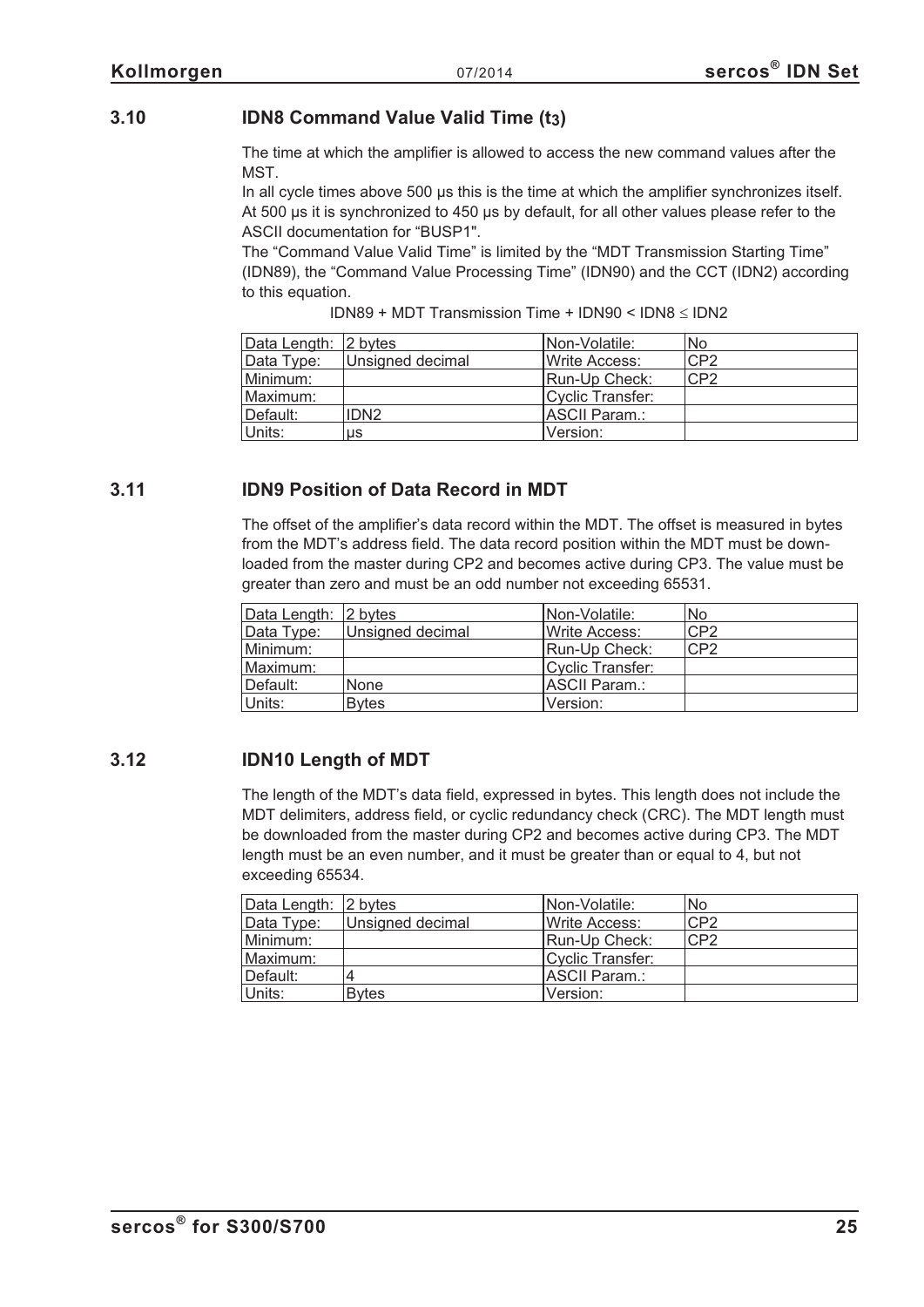## <span id="page-25-0"></span>**3.13 IDN11 Class 1 Diagnostic (C1D)**

The present fault status of the amplifier. When a fault occurs, the amplifier decelerates to a stop and is disabled. The C1D status bit (AT bit 13) is set, and the corresponding fault bits are set within IDN11. All faults are latched within IDN11 and are reset through the "Procedure: Reset Class 1 Diagnostic" (IDN99). IDN99 performs a coldstart automatically when required. A coldstart automatically results in the loss of communication. Those faults which require a coldstart are noted in the table below. The error messages which are displayed with LEDs on the front panel of the servo amplifier are also shown below.

| <b>Bit</b>       | <b>Description</b>                          | <b>Coldstart</b> | <b>Error</b>    |
|------------------|---------------------------------------------|------------------|-----------------|
| LSB <sub>0</sub> | Overload fault (IDN114).                    | no               | F <sub>15</sub> |
|                  | Amplifier over temperature fault (IDN203).  | no               | F01             |
| 2                | Motor over temperature fault.               | ves              | F <sub>06</sub> |
| 3                | Cooling system fault (IDN205).              | no               | F <sub>13</sub> |
| 4                | Control voltage fault $(\pm 15V)$ .         | yes              | F07             |
| 5                | Feedback loss fault.                        | ves              | F04             |
| 6                | Commutation fault. Set to 0.                | ves              | F <sub>25</sub> |
|                  | Overcurrent fault.                          | ves              | F <sub>14</sub> |
| 8                | Overvoltage fault.                          | no               | F02             |
| 9                | Undervoltage fault.                         | no               | F <sub>05</sub> |
| 10               | Power supply phase fault.                   | yes              | F12, F19        |
| 11               | Excessive position deviation (IDN159).      | no               | F <sub>03</sub> |
| 12               | Communication interface fault (IDN14).      | no               | F <sub>29</sub> |
| 13               | Software limit switch fault (IDN49 and 50). | no               | F <sub>24</sub> |
| 14               | Reserved. Set to 0.                         |                  |                 |
| <b>MSB 15</b>    | Manufacturer-defined fault (IDN129).        | <b>IDN129</b>    |                 |

| Data Length: 2 bytes |               | Non-Volatile:    | No             |
|----------------------|---------------|------------------|----------------|
| Data Type:           | <b>Binary</b> | IWrite Access:   | Read-only      |
| Minimum:             |               | Run-Up Check:    |                |
| Maximum:             |               | Cyclic Transfer: | ΑT             |
| ⊺Default:            |               | ASCII Param.:    | <b>ERRCODE</b> |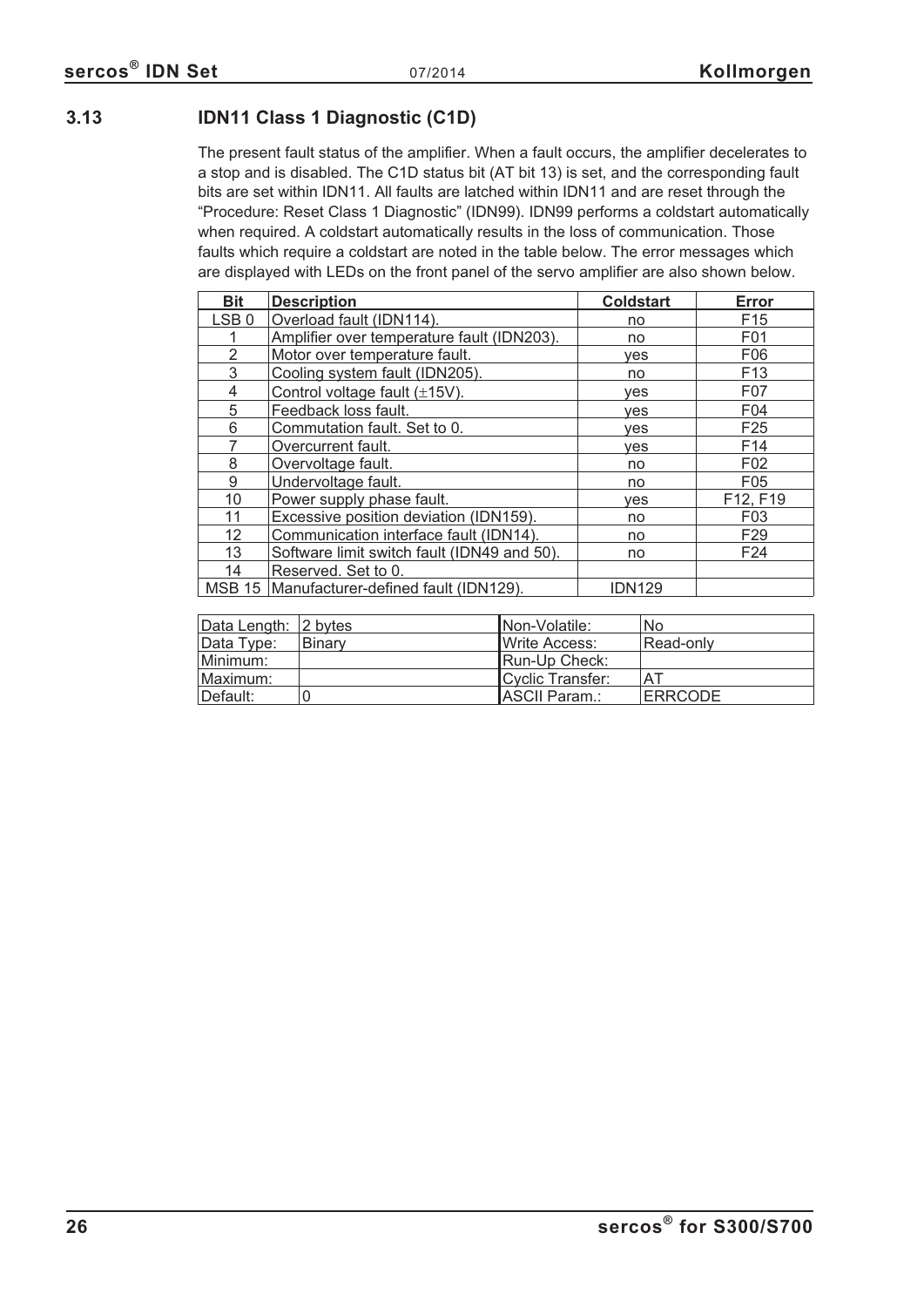## <span id="page-26-0"></span>**3.14 IDN12 Class 2 Diagnostic (C2D)**

Warning flags that may indicate an impending shutdown. When an unmasked warning condition changes state, the corresponding warning bits are changed within IDN12, and the C2D change bit (AT status word, bit 12) is set. The warning bits within IDN12 are not latched and will automatically reset when the warning condition is no longer valid. The C2D change bit is reset when IDN12 is read through the service channel. IDN97 may be used to mask warnings and their affect on the C2D change bit.

| <b>Bit</b>       | <b>Description</b>                                |
|------------------|---------------------------------------------------|
| LSB <sub>0</sub> | Overload warning (IDN114)                         |
|                  | Amplifier over temperature warning (IDN311)       |
|                  | Motor over temperature warning (IDN312)           |
| 312              |                                                   |
| 13               | Target position outside of travel range (IDN323). |
| 14               |                                                   |
| <b>MSB 15</b>    | Manufacturer-defined warning flags (IDN181).      |

Data Length: 2 bytes Non-Volatile: Non-Volatile: Non-Volatile: Non-Volatile: Non-Volatile: Non-Volatile: Non-Volatile: Non-Volatile: Non-Volatile: Non-Volatile: Non-Volatile: Non-Volatile: Non-Volatile: Non-Volatile: Non-V Data Type: Binary Number 2016 Number 2016 Minimum: | Run-Up Check: Maximum: | Cyclic Transfer: Default: ASCII Param.:

## **3.15 IDN13 Class 3 Diagnostic (C3D)**

Status flags for the amplifier. When an unmasked status condition changes state, the corresponding status bit changes within IDN13, and the C3D change bit (AT status word, bit 11) is set. The status bits within IDN13 are not latched and will automatically reset when the status condition is no longer valid. The C3D change bit is reset when IDN13 is read through the service channel. IDN98 may be used to mask particular status conditions and their affect on the C3D change bit.

| <b>Bit</b>       | <b>Description</b>                                   |
|------------------|------------------------------------------------------|
| LSB 0            |                                                      |
| 13               |                                                      |
| 4                | $ Torque  \ge  Torque limit $ (IDN334)               |
| 5                | $ Normal  >  N$ limit $  (IDN335)$                   |
| 6                | In Position (IDN57 and IDN336)                       |
| 7 <sub></sub> 14 | <b>IDN333</b>                                        |
|                  | MSB 15   Manufacturer-defined status flags (IDN182). |

| Data Length: 2 bytes |        | INon-Volatile:        | lNo       |
|----------------------|--------|-----------------------|-----------|
| Data Type:           | Binary | <b>IWrite Access:</b> | Read-only |
| Minimum:             |        | Run-Up Check:         |           |
| Maximum:             |        | Cyclic Transfer:      |           |
| Default:             |        | ASCII Param.:         |           |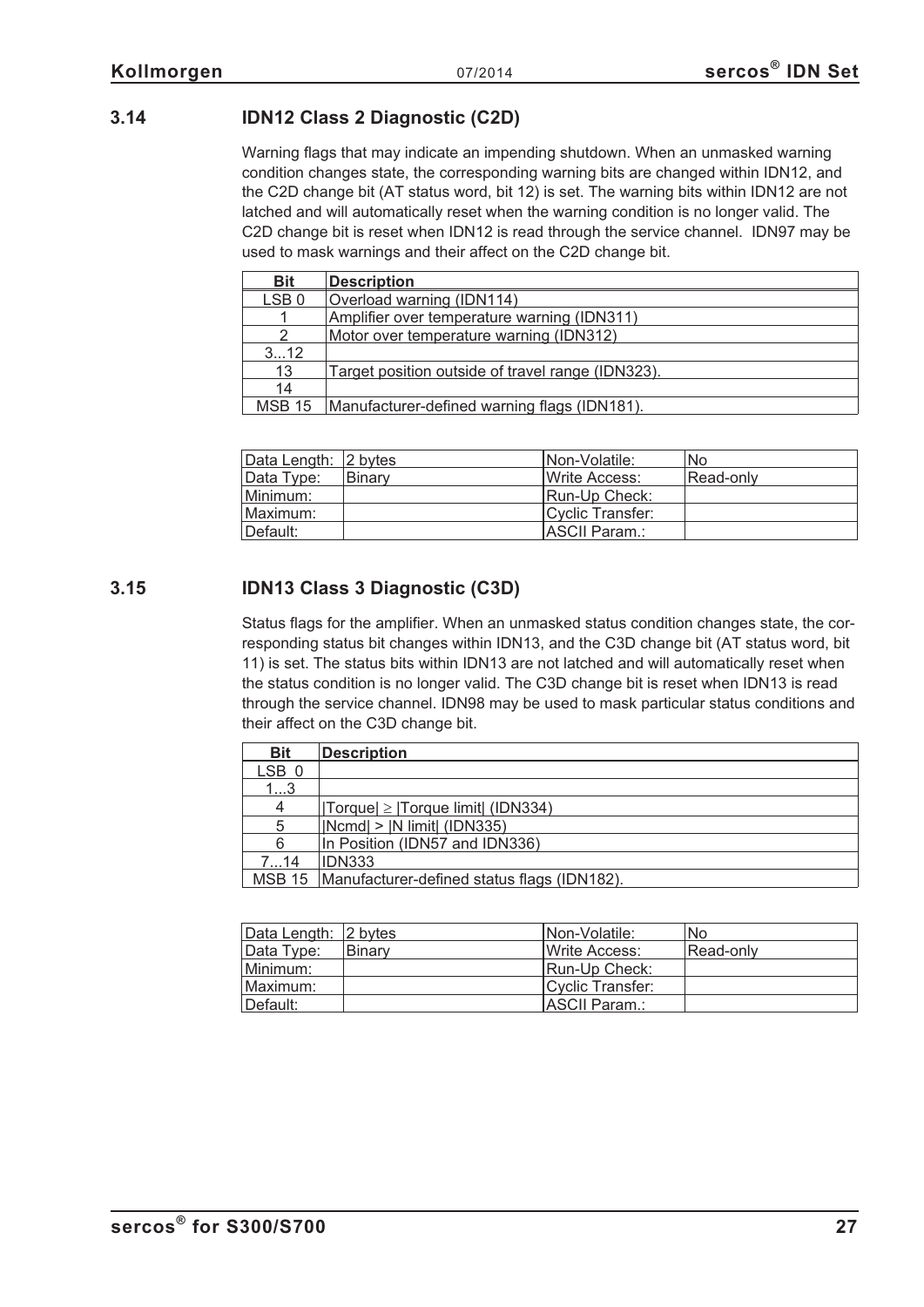## <span id="page-27-0"></span>**3.16 IDN14 Interface Status**

The communication phase (CPx) and communication fault flags. In the event of a communication fault the amplifier stops and is disabled, and the amplifier's communication phase returns to 0. The communication interface fault summary bit (IDN11, bit 12) is set. The cause of the communication fault is latched within IDN14 along with the communication phase in which the fault occurred. The master may retrieve this information from the amplifier by reading IDN14 before issuing a "Reset Class 1 Diagnostic" procedure (IDN99).

If both bit 3 and bit 4 (MST and MDT failures) are set, this could indicate a signal loss (e.g. a broken optical fiber cable). In this case, the MST and MDT error counters (IDN28 and IDN29) will not be incremented.

| <b>Bit</b> | <b>Description</b>                            |
|------------|-----------------------------------------------|
| $2 - 0$    | Communication Phase (CPx).                    |
| 3          | MST failure.                                  |
| 4          | <b>MDT</b> failure.                           |
| 5          | Invalid phase $(CP > 4)$                      |
| 6          | Error during phase advance.                   |
|            | Error during phase regression.                |
| 8          | Phase switch without proper acknowledgment.   |
| 9          | Switching to an uninitialized operation mode. |
| า - 15     |                                               |

| Data Length: 2 bytes |        | INon-Volatile:        | No        |
|----------------------|--------|-----------------------|-----------|
| Data Type:           | Binary | <b>IWrite Access:</b> | Read-only |
| Minimum:             |        | Run-Up Check:         |           |
| Maximum:             |        | Cyclic Transfer:      |           |
| Default:             |        | <b>IASCII Param.:</b> |           |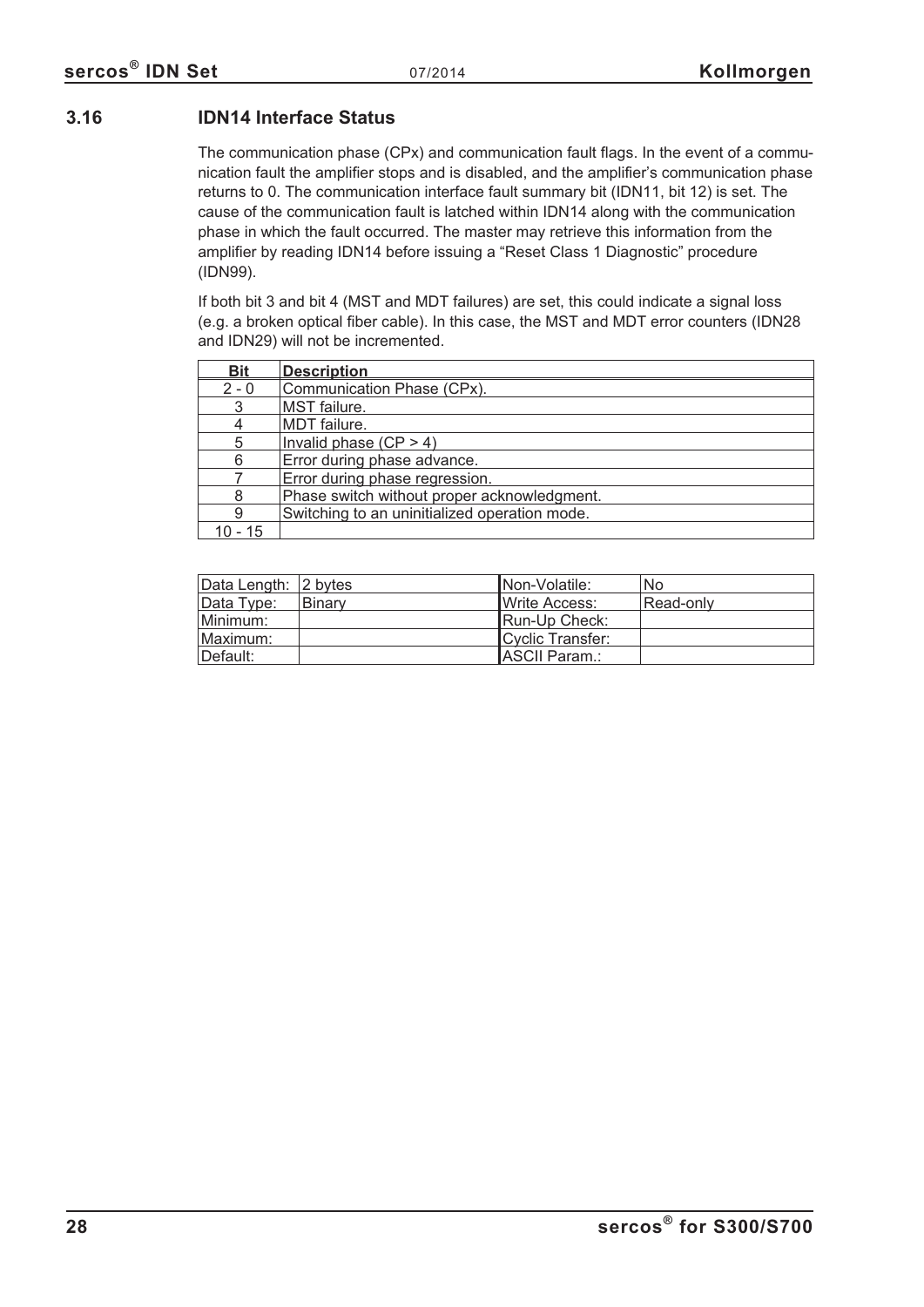## <span id="page-28-0"></span>**3.17 IDN15 Telegram Type Parameter**

The master uses IDN15 to select the contents of the AT and MDT cyclic data fields. Selecting a pre-defined or standard telegram type completely defines the contents and order of cyclic data within the AT and MDT. Within IDN15, the servo amplifier supports values 1 through 7. Telegram type 7, or the application type telegram, allows the master to define the contents and order of the AT and MDT cyclic data. The IDNs that may be transferred as cyclic data within the AT and MDT are listed in IDN187 and IDN188 respectively. The maximum amount of AT and MDT cyclic data that the amplifier can transfer is specified in IDN185 and IDN186 respectively. When the application telegram is selected, the master writes the desired cyclic data IDNs for the AT into IDN16 and for the MDT into IDN24.

The telegram type is saved in the lower byte of the bus parameter BUSP2. BUSP2 is an Integer32 variable and contains other parameters (see ASCII documentation).

| <b>IDN15</b> | Telegram             | <b>Telegram Cyclic Data</b>              |                                  |
|--------------|----------------------|------------------------------------------|----------------------------------|
| <b>Value</b> | <b>Type</b>          | <b>MDT (Commands)</b>                    | <b>AT (Feedback)</b>             |
|              |                      |                                          |                                  |
|              |                      |                                          |                                  |
| 2            | Standard telegram 2  | Velocity (IDN36)                         | Velocity (IDN40)                 |
| 3            |                      |                                          | Motor Position (IDN51)           |
| 11           | Standard telegram 3  | Velocity (IDN36)                         | <b>External Position (IDN53)</b> |
| 4            |                      |                                          | Motor Position (IDN51)           |
| 12           | Standard telegram 4  | Position (IDN47)                         | <b>External Position (IDN53)</b> |
| 5            |                      |                                          | Motor Pos/Vel (IDN51/40)         |
| 13           | Standard telegram 5  | Pos/Vel (IDN47/36)                       | External Pos/Vel (IDN53/40)      |
| 6            |                      |                                          |                                  |
| 7            | Application telegram | Contents defined in<br>IDN <sub>24</sub> | Contents defined in IDN16        |

| Data Length: 2 bytes |        | INon-Volatile:           | Yes             |
|----------------------|--------|--------------------------|-----------------|
| Data Type:           | Binary | <b>IWrite Access:</b>    | CP <sub>2</sub> |
| Minimum:             |        | <b>IRun-Up Check:</b>    | CP <sub>2</sub> |
| ⊺Maximum:            |        | <b>ICvclic Transfer:</b> |                 |
| ∥Default:            |        | <b>IASCII Param.:</b>    | BUSP2           |

## **3.18 IDN16 Configuration List of AT Cyclic Data**

An IDN list of the AT's cyclic data. The master fills this list with IDNs in CP2 selected from a list of configurable AT data (IDN187) when an application telegram has been selected through IDN15.

| Data Length: | 2 bytes elements, variable<br>length array | INon-Volatile:         | No.             |
|--------------|--------------------------------------------|------------------------|-----------------|
| Data Type:   | <b>IDN</b>                                 | <b>I</b> Write Access: | CP <sub>2</sub> |
| Minimum:     |                                            | Run-Up Check:          | CP <sub>2</sub> |
| Maximum:     |                                            | Cyclic Transfer:       |                 |
| Default:     | Empty list                                 | ASCII Param.:          |                 |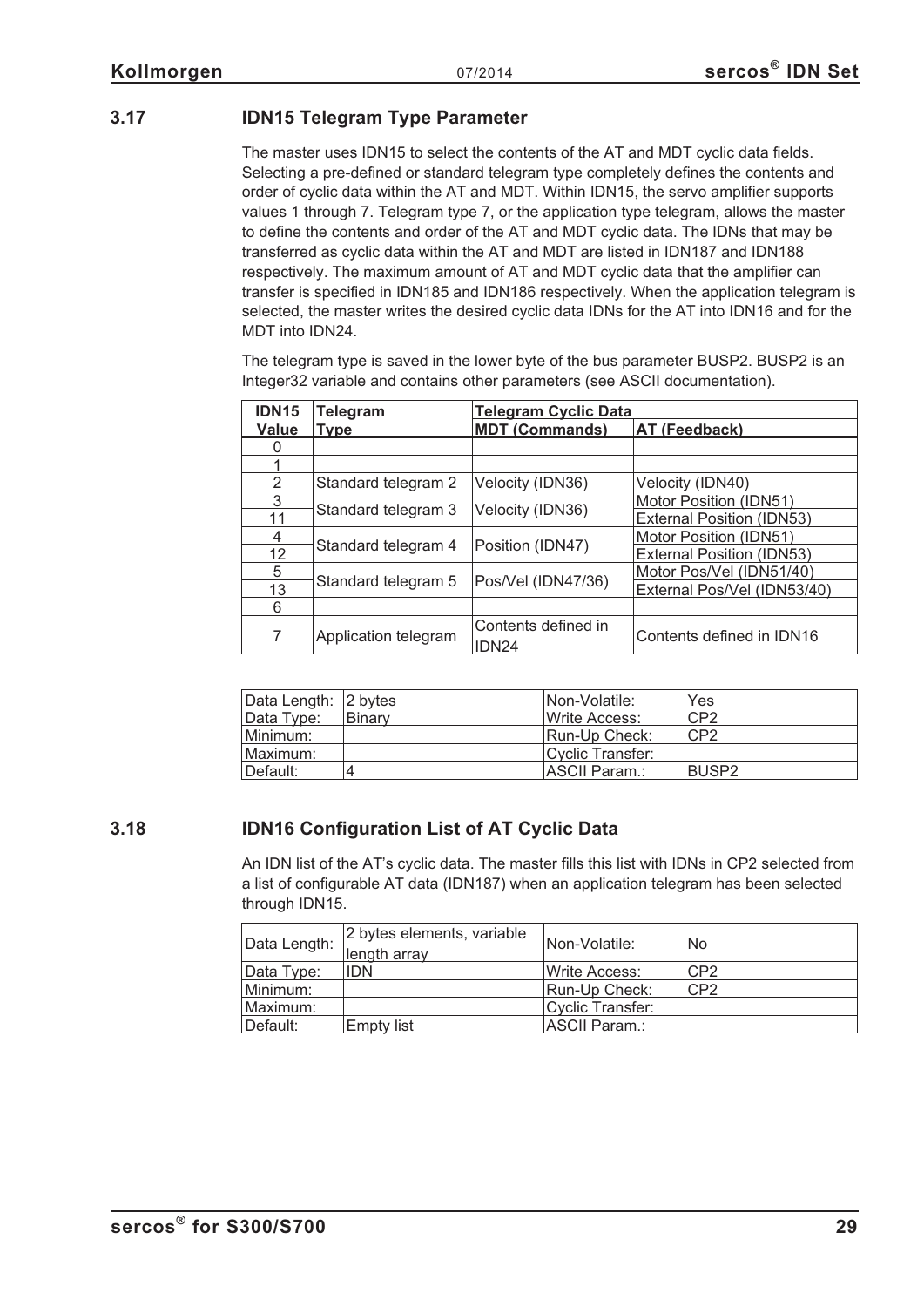## <span id="page-29-0"></span>**3.19 IDN17 IDN List of All Operation Data**

An IDN list of all data IDNs that are supported by the amplifier.

| Data Length: | 2 byte elements, variable<br>length array | INon-Volatile:        | Fix       |
|--------------|-------------------------------------------|-----------------------|-----------|
| Data Type:   | <b>IDN</b>                                | <b>IWrite Access:</b> | Read-only |
| Minimum:     |                                           | Run-Up Check:         |           |
| Maximum:     |                                           | Cyclic Transfer:      |           |
| Default:     |                                           | ASCII Param.:         |           |

## **3.20 IDN18 IDN List of Operation Data for CP2.**

A list of all IDNs that must be written by the master during CP2. That are IDN 6, 9,10,16, 24 and 89. The amplifier's CP2 to CP3 transition procedure (IDN127) will fail if this data is not supplied by the master. IDN16 and IDN24 are not included in this list, but they need to be written by the master in CP2 if the application telegram (type 7) is selected. If IDN16 and IDN24 are not written during CP2, then the application telegram will be empty.

| Data Length: | 2 byte elements, variable<br>length array | Non-Volatile:    | Fix       |
|--------------|-------------------------------------------|------------------|-----------|
| Data Type:   | <b>IDN</b>                                | IWrite Access:   | Read-only |
| Minimum:     |                                           | Run-Up Check:    |           |
| Maximum:     |                                           | Cyclic Transfer: |           |
| Default:     |                                           | ASCII Param.:    |           |

## **3.21 IDN19 IDN List of Operation Data for CP3**

A list of all IDNs that must be written by the master during CP3. The amplifier's CP3 to CP4 transition procedure (IDN128) will fail if this data is not supplied by the master.

| Data Length: | 2 byte elements, variable<br>length array | INon-Volatile:   | Fix       |
|--------------|-------------------------------------------|------------------|-----------|
| Data Type:   | <b>IDN</b>                                | lWrite Access:   | Read-only |
| Minimum:     |                                           | Run-Up Check:    |           |
| Maximum:     |                                           | Cyclic Transfer: |           |
| Default:     |                                           | ASCII Param.:    |           |

## **3.22 IDN21 IDN List of Invalid Operation Data for CP2**

A list of all IDNs which are considered invalid by the CP2 to CP3 transition procedure (IDN127).

| Data Length: | 2 byte elements, variable<br>length array | <b>Non-Volatile:</b>  | <b>No</b> |
|--------------|-------------------------------------------|-----------------------|-----------|
| Data Type:   | <b>IDN</b>                                | <b>IWrite Access:</b> | Read-only |
| Minimum:     |                                           | Run-Up Check:         |           |
| Maximum: l   |                                           | Cyclic Transfer:      |           |
| Default:     | <b>Empty list.</b>                        | ASCII Param.:         |           |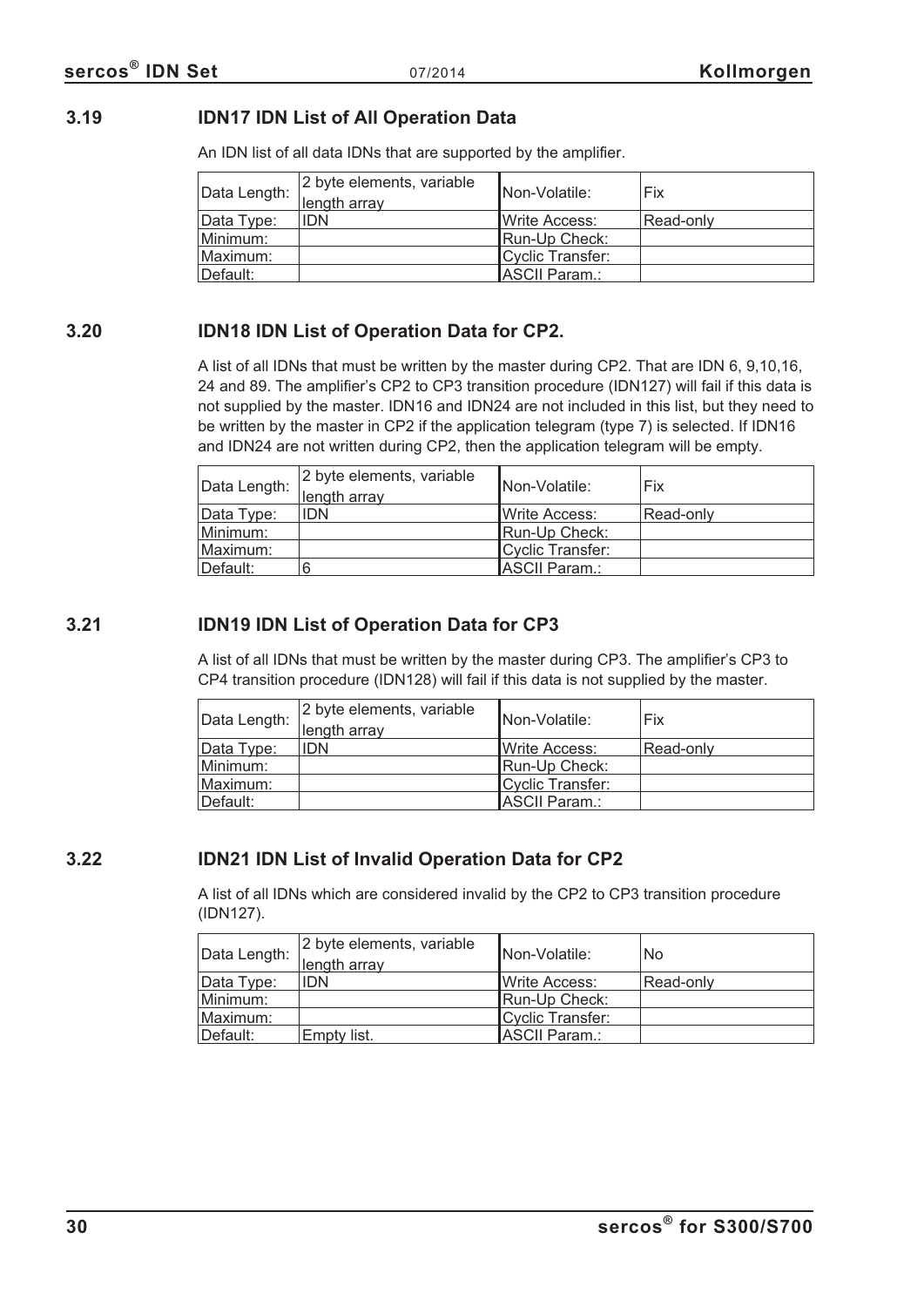## <span id="page-30-0"></span>**3.23 IDN22 IDN List of Invalid Operation Data for CP3**

A list of all IDNs which are considered invalid by the CP3 to CP4 transition procedure (IDN128).

| Data Length: | 2 byte elements, variable<br>length array | Non-Volatile:          | No.       |
|--------------|-------------------------------------------|------------------------|-----------|
| Data Type:   | <b>IDN</b>                                | <b>I</b> Write Access: | Read-only |
| Minimum:     |                                           | Run-Up Check:          |           |
| Maximum:     |                                           | Cyclic Transfer:       |           |
| Default:     | Empty list.                               | ASCII Param.:          |           |

## **3.24 IDN24 Configuration List of MDT Cyclic Data**

A list of IDNs in the MDT's cyclic data. The master fills this list with IDNs selected from a list of configurable MDT data (IDN188) when an application telegram has been selected through IDN15.

| Data Length: | 2 byte elements, variable<br>length array | INon-Volatile:         | No  |
|--------------|-------------------------------------------|------------------------|-----|
| Data Type:   | <b>IDN</b>                                | <b>I</b> Write Access: | CP2 |
| Minimum:     |                                           | Run-Up Check:          | CP2 |
| Maximum:     | 6                                         | Cyclic Transfer:       |     |
| Default:     | Empty list.                               | ASCII Param.:          |     |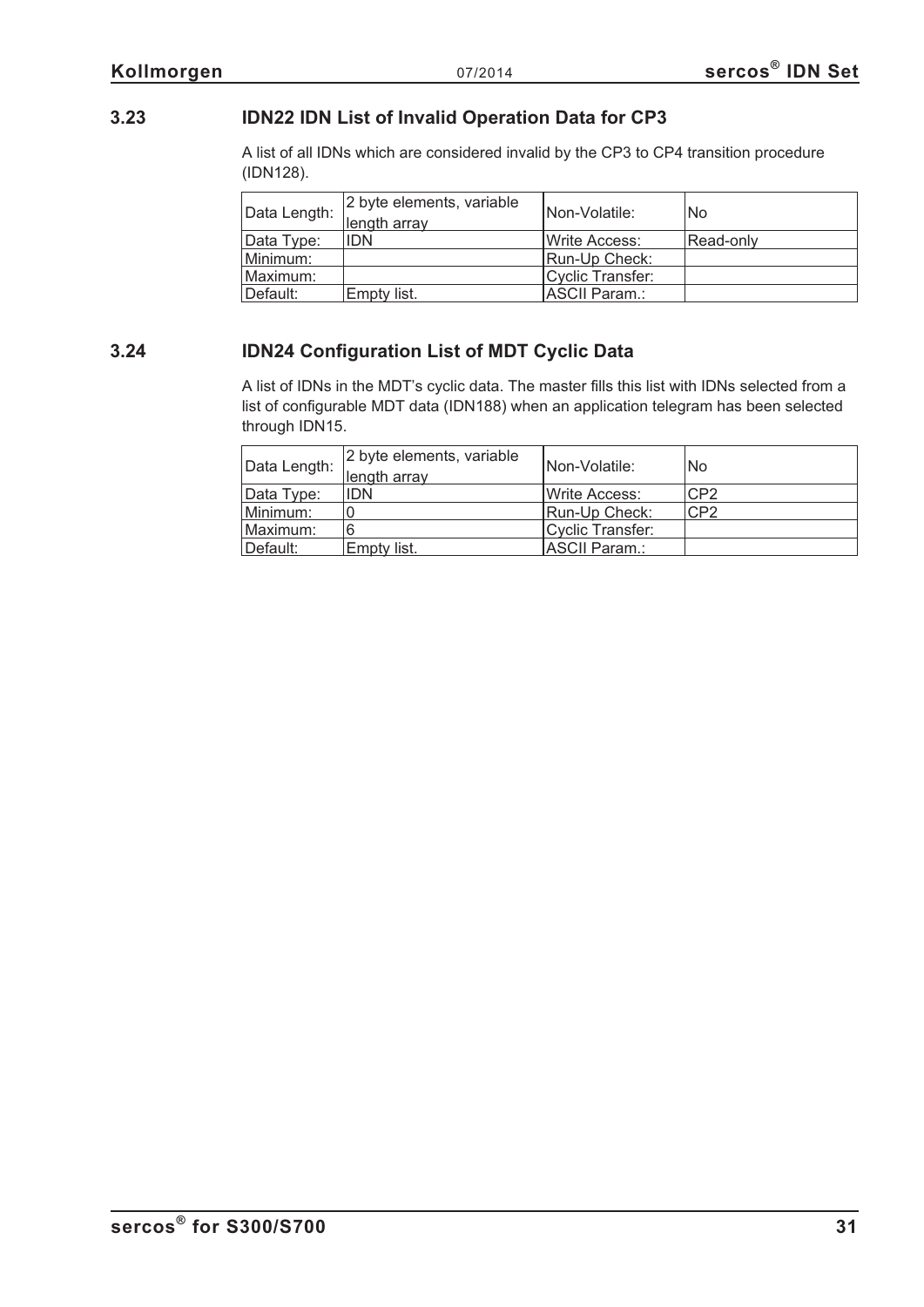## <span id="page-31-0"></span>**3.25 IDN25 IDN List of All Procedure Commands**

An list of all command IDNs that are supported by the amplifier.

Minimum: | Run-Up Check: Maximum: Cyclic Transfer:<br>
Default: Empty list ASCII Param.: |Default: Empty list | ASCII Param.:

|     | <b>IDN</b> Description                     |                                                                               |                      |           |  |
|-----|--------------------------------------------|-------------------------------------------------------------------------------|----------------------|-----------|--|
| 99  | Reset Class 1 Diagnostic, ASCII "CLRFAULT" |                                                                               |                      |           |  |
| 127 |                                            | Check routine before switching from CP2 to CP3                                |                      |           |  |
| 128 |                                            | Check routine before switching from CP3 to CP4                                |                      |           |  |
| 139 |                                            | Command "Parking axis" enables CP4 despite any errors that are present. Enab- |                      |           |  |
|     |                                            | ling is not possible when this command is activated.                          |                      |           |  |
|     |                                            | 146 Command" NC controlled homing"                                            |                      |           |  |
|     | 148 Homing command                         |                                                                               |                      |           |  |
| 170 | Command probe                              |                                                                               |                      |           |  |
| 191 |                                            | Clear "Reference point set" command                                           |                      |           |  |
| 197 |                                            | Command "Set coordinate system"                                               |                      |           |  |
| 262 |                                            | Command "Load default values"; ASCII "RSTVAR"                                 |                      |           |  |
| 264 |                                            | Command "Save parameters"; ASCII "SAVE"                                       |                      |           |  |
|     |                                            | 447 Command "Set absolute position"                                           |                      |           |  |
|     | Data Length:                               | 2 byte elements, variable<br>length array                                     | Non-Volatile:        | Yes       |  |
|     | Data Type:                                 | <b>IDN</b>                                                                    | <b>Write Access:</b> | Read-only |  |

## **3.26 IDN28 MST Error Counter**

A count of all invalid MSTs in CP3 and CP4. In the case where more than two consecutive MST's are invalid, only two are counted, and the amplifier returns to CP0. The MST error counter counts to a maximum of 65535 and does not roll over to 0. If a value of 65535 is in the counter, there may have been a noisy transmission over a long period of time. The MST error counter is cleared on the transition from CP2 to CP3.

| Data Length: 2 bytes |                  | INon-Volatile:        | No.           |
|----------------------|------------------|-----------------------|---------------|
| Data Type:           | Unsigned decimal | <b>IWrite Access:</b> | CP2, CP3, CP4 |
| Minimum:             |                  | Run-Up Check:         |               |
| Maximum:             |                  | Cyclic Transfer:      |               |
| ⊺Default:            |                  | ASCII Param.:         |               |

## **3.27 IDN29 MDT Error Counter**

A count of all invalid MDTs in CP4. In the case where more than two consecutive MDTs are invalid, only two are counted, and the amplifier returns to CP0. The MDT error counter counts to a maximum of 65535 and does not roll over to 0. If a value of 65535 is in the counter, there may have been a noisy transmission over a long period of time. The MDT error counter is cleared on the transition from CP2 to CP3.

| Data Length: 2 bytes |                  | INon-Volatile:        | No.           |
|----------------------|------------------|-----------------------|---------------|
| Data Type:           | Unsigned decimal | <b>IWrite Access:</b> | CP2, CP3, CP4 |
| Minimum:             |                  | Run-Up Check:         |               |
| Maximum:             |                  | Cyclic Transfer:      |               |
| ⊺Default:            |                  | <b>ASCII Param.:</b>  |               |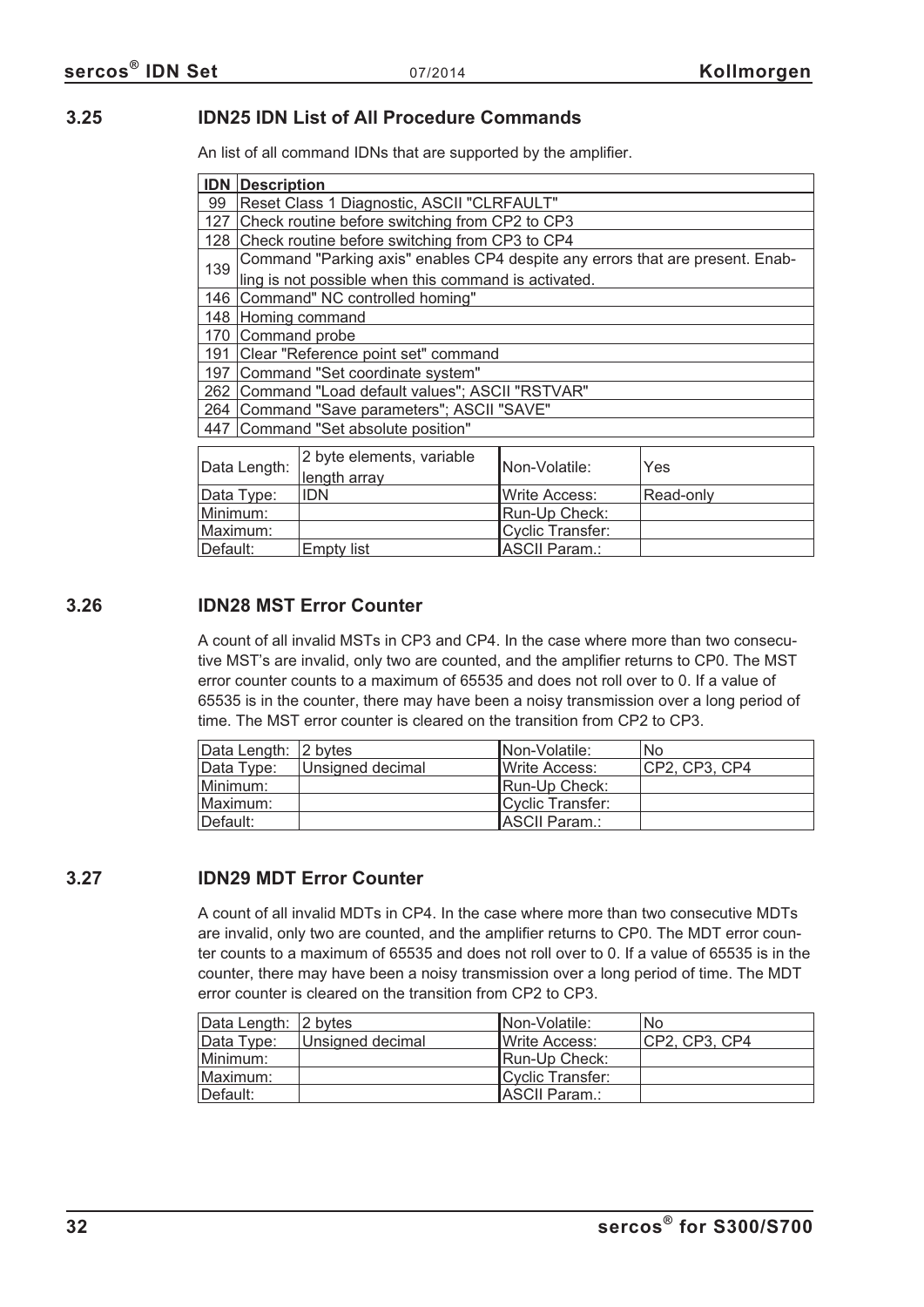## <span id="page-32-0"></span>**3.28 IDN30 Manufacturer Version**

A string of the sercos<sup>®</sup> firmware version that is installed in the servo amplifier.

| Data Length: | 1 byte elements, variable<br>length array | Non-Volatile:        | <b>Fix</b>       |
|--------------|-------------------------------------------|----------------------|------------------|
| Data Type:   | Text                                      | lWrite Access:       | Read-only        |
| Minimum:     |                                           | Run-Up Check:        |                  |
| Maximum:     |                                           | Cyclic Transfer:     |                  |
| Default:     |                                           | <b>ASCII Param.:</b> | VFR <sup>*</sup> |
| Units:       |                                           | Version:             |                  |

## **3.29 IDN32 Primary Operation Mode**

Defines the amplifier's operational mode when the AT status word bits 8 and 9 are both 0. The master requests a particular operation mode through the MDT control word (bits 8 and 9). The master can switch between the operation modes defined within this IDN and the mode defined within the secondary operation mode 1 (IDN33) with this bits in realtime. Switch into position control during fast moving, could result in a jerk. The following table may be used to define the primary operation mode. All reserved bits are not supported and must be zero. The gain for bit 3 is defined by IDN296, Velocity Feed Forward Gain. It is not possible to select position control with motor feedback in IDN32 and position control using external feedback in IDN33, also the reverse setting of this IDNs is not possible and will be checked by the amplifier (refer to IDN117). For position control with external feedback 2, all position data, e.g. also IDN51, are used for the external feedback. IDN 32, for example, is also saved in BUSP2 (see ASCII documentation).

| <b>Bit</b> | <b>Value</b> | <b>Description</b>                                                   |
|------------|--------------|----------------------------------------------------------------------|
| $3 - 0$    | 0000         | Reserved: no operation mode                                          |
|            | 0001         | Torque control                                                       |
|            | 0010         | Velocity control                                                     |
|            | x011         | Position control using motor feedback.                               |
|            | x100         | Position control using external feedback.                            |
|            | x101         | Reserved: position control with motor feedback and external feedback |
| ્ર         | 0            | Position control with following error.                               |
|            |              | Position control without following error (IDN296).                   |
| $-15$      | ∩            |                                                                      |

| Data Length: 2 bytes |        | INon-Volatile:   | ves             |
|----------------------|--------|------------------|-----------------|
| Data Type:           | Binary | Write Access:    | ICP2. CP3       |
| Minimum:             |        | Run-Up Check:    | CP <sub>3</sub> |
| Maximum:             |        | Cyclic Transfer: |                 |
| Default:             |        | ASCII Param.:    | <b>BUSP2</b>    |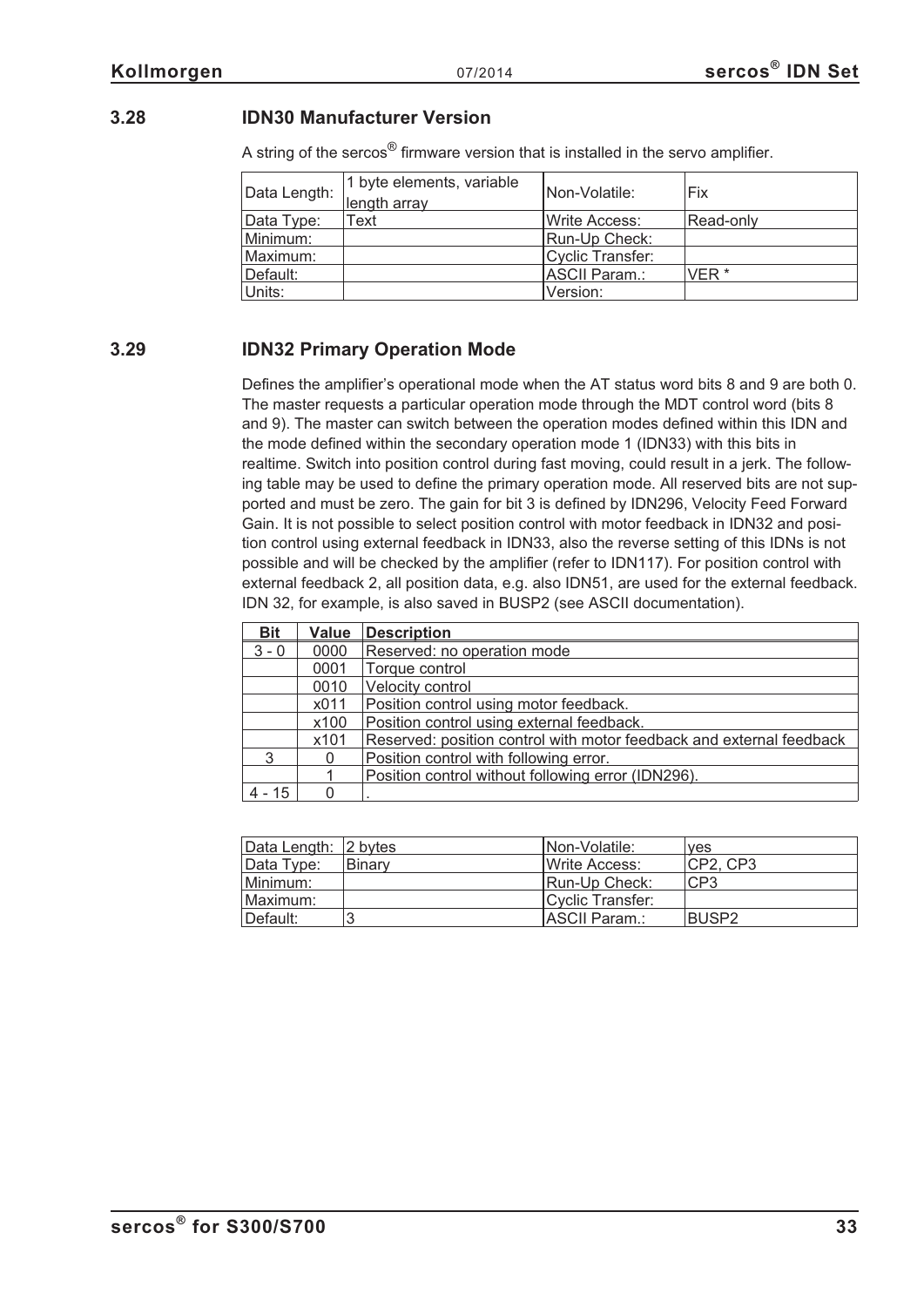## <span id="page-33-0"></span>**3.30 IDN33 Secondary Operation Mode 1**

Defines the amplifier's operational mode when the AT status word bit 9 is clear and bit 8 is set. The master requests a particular operation mode through the MDT control word (bits 8 and 9). The master can switch between the operation modes defined within this IDN and the mode defined within the primary operation mode (IDN32) with this bits in realtime. Switch into position control during fast moving, could result in a jerk. The following table may be used to define the secondary operation mode 1. All reserved bits are not supported and must be zero. The gain for bit 3 is defined by IDN296, Velocity Feed Forward Gain. It is not possible to select position control with motor feedback in IDN32 and position control using external feedback in IDN33, also the reverse setting of this IDNs is not possible and will be checked by the amplifier (refer to IDN117). For position control with external feedback 2, all position data, e.g. also IDN51, are used for the external feedback.

| <b>Bit</b> | <b>Value</b> | <b>Description</b>                                            |
|------------|--------------|---------------------------------------------------------------|
| $3 - 0$    | 0000         | No mode of operation.                                         |
|            | 0001         | Torque control                                                |
|            | 0010         | Velocity control                                              |
|            | x011         | Position control using motor feedback.                        |
|            | x100         | Position control using external feedback.                     |
|            | x101         | Reserved: Position control using motor and external feedback. |
| 3          | 0            | Position control with following error.                        |
|            |              | Position control without following error (IDN296).            |
| $4 - 15$   |              | not used                                                      |

| Data Length: 2 bytes |        | INon-Volatile:   | <b>No</b>       |
|----------------------|--------|------------------|-----------------|
| Data Type:           | Binary | IWrite Access:   | ICP2. CP3       |
| Minimum:             |        | Run-Up Check:    | CP <sub>3</sub> |
| Maximum:             |        | Cyclic Transfer: |                 |
| Default:             |        | ASCII Param.:    |                 |

## **3.31 IDN36 Velocity Setpoint Value**

The master issues the velocity setpoint to the amplifier through IDN36. The velocity scaling type is defined with IDN44, and the scaling parameters are adjustable (IDN45 and 46). The data mapped to cyclic data cannot be influenced via the service channel.

| Data Length: | 4 bytes                                             | INon-Volatile:       | No  |
|--------------|-----------------------------------------------------|----------------------|-----|
| Data Type:   | Signed decimal                                      | <b>Write Access:</b> | CP4 |
| Minimum:     |                                                     | Run-Up Check:        |     |
| Maximum:     |                                                     | Cyclic Transfer: MDT |     |
| Default:     |                                                     | ASCII Param.:        |     |
|              | ∏DN44=1, 45, 46 : default: m/min / 1000000 <u> </u> |                      |     |
| Units:       | IDN44>1, 45, 46 : default: U/min / 10000*)          | Version:             |     |

\*: 10000~60rpm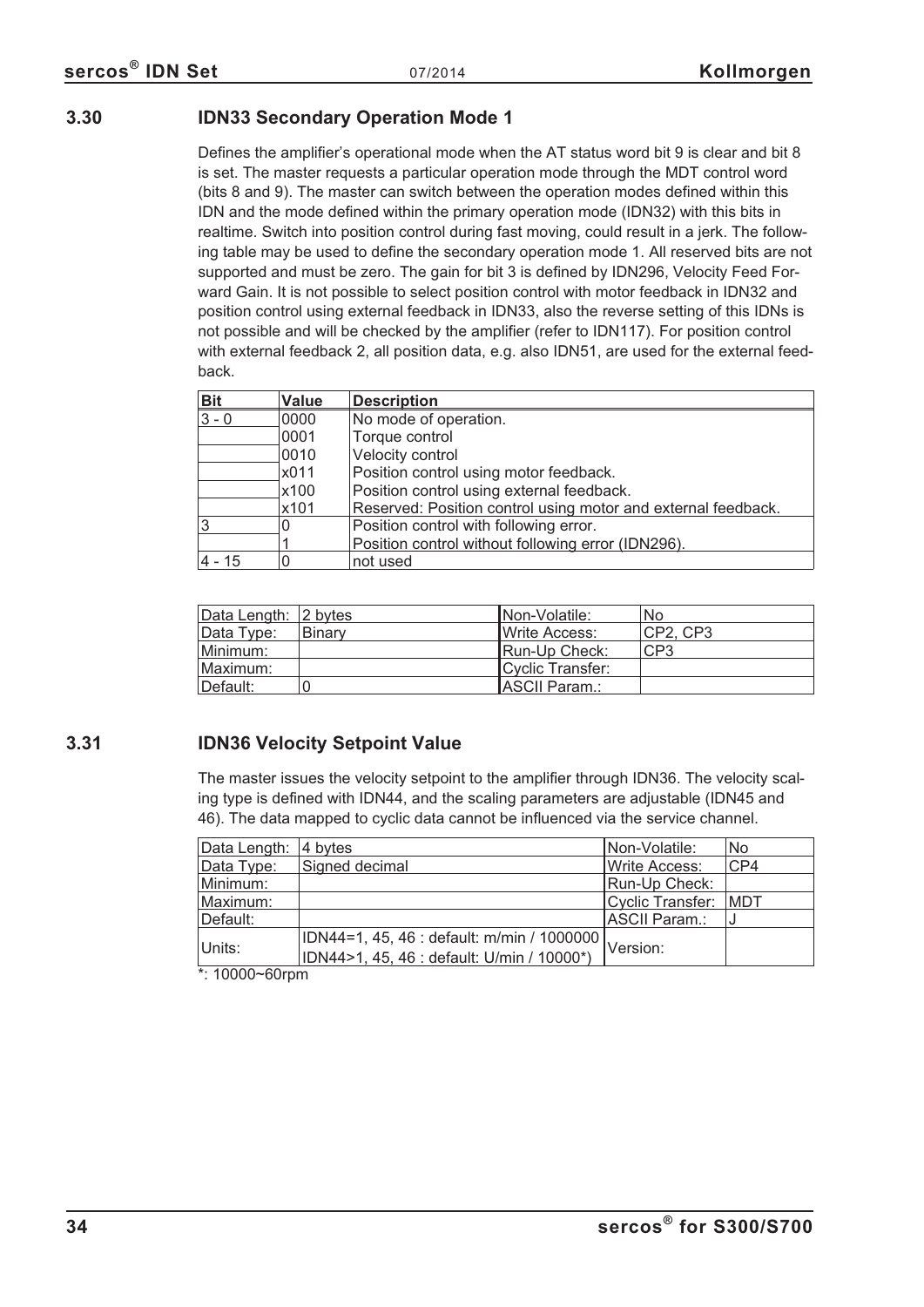## <span id="page-34-0"></span>**3.32 IDN38 Positive Velocity Limit Value**

Establishes the maximum acceptable velocity setpoint in the positive direction. In velocity mode and during homing, velocity setpoints that exceed the positive velocity limit are clamped to the positive velocity limit. In position mode, the velocity is monitored, and if the positive velocity exceeds the positive velocity limit, a fault is generated (IDN129, bit 10).

| Data Length: 4 bytes |                                       | INon-Volatile:        | <b>Yes</b>    |
|----------------------|---------------------------------------|-----------------------|---------------|
| Data Type:           | Signed Decimal                        | <b>IWrite Access:</b> | CP2, CP3, CP4 |
| Minimum:             |                                       | Run-Up Check:         |               |
| Maximum:             | IDN113, IDN91                         | Cyclic Transfer:      |               |
| Default:             | 3000 RPM                              | ASCII Param.:         | <b>VLIMP</b>  |
| Units:               | IDN44, 45, 46 (Default: RPM / 10000*) | <b>IVersion:</b>      |               |

 $*$ : 10000~60rpm

## **3.33 IDN39 Negative Velocity Limit Value**

Establishes the maximum acceptable velocity setpoint in the negative direction. In velocity mode and during homing, velocity setpoints that exceed the negative velocity limit are clamped to the negative velocity limit. In position mode, the velocity is monitored, and if the negative velocity exceeds the negative velocity limit, a fault is generated (IDN129, bit 9).

| Data Length:      | ∣4 b∨tes                              | Non-Volatile:    | Yes           |
|-------------------|---------------------------------------|------------------|---------------|
| Data Type:        | <b>Signed Decimal</b>                 | Write Access:    | CP2, CP3, CP4 |
| Minimum:          | - IDN113. -IDN91                      | Run-Up Check:    |               |
| Maximum:          |                                       | Cyclic Transfer: |               |
| Default:          | $-3000$ RPM                           | ASCII Param.:    | <b>VLIMN</b>  |
| Units:            | IDN44, 45, 46 (Default: RPM / 10000*) | <b>IVersion:</b> |               |
| $*$ 10000~60 $rm$ |                                       |                  |               |

\*: 10000~60rpm

## **3.34 IDN40 Velocity Feedback Value**

The master retrieves the velocity feedback from the amplifier through IDN40. The velocity scaling type is defined with IDN44, and the scaling parameters are adjustable (IDN45 and 46).

| Data Length: | 4 bytes                  | Non-Volatile:         | <b>No</b> |
|--------------|--------------------------|-----------------------|-----------|
| Data Type:   | Signed decimal           | <b>Write Access:</b>  | Read-only |
| Minimum:     |                          | Run-Up Check:         |           |
| Maximum:     |                          | Cyclic Transfer:   AT |           |
| Default:     |                          | ASCII Param.:         | V         |
| Units:       | $IDN44=1, 45, 46:$       |                       |           |
|              | default: m/min / 1000000 |                       |           |
|              | IDN44>1, 45, 46 :        | Version:              |           |
|              | default: U/min / 10000*) |                       |           |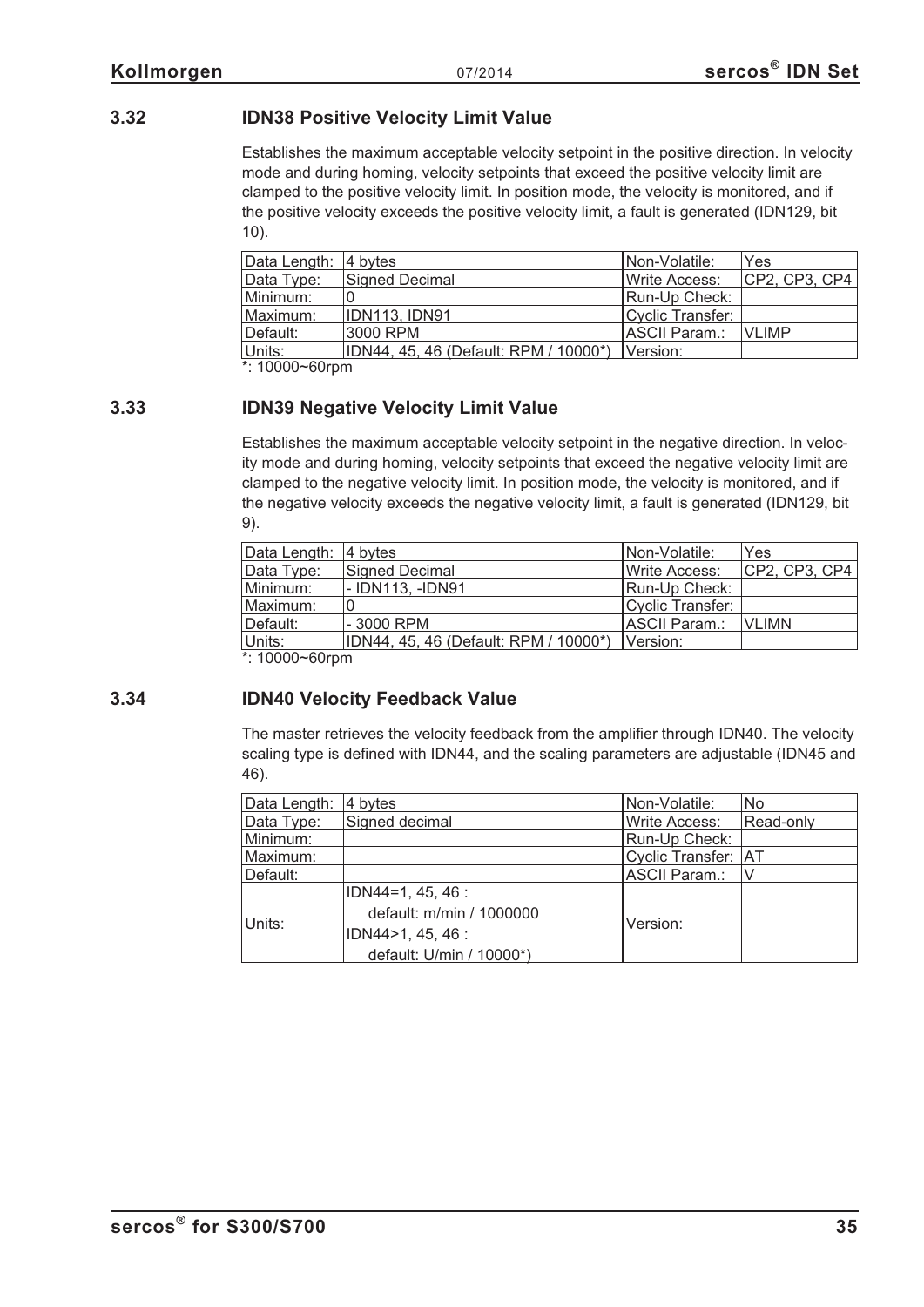## <span id="page-35-0"></span>**3.35 IDN41 Homing Velocity**

The amplifier's velocity during the "Amplifier-Controlled Homing" procedure command (IDN148). The actual homing velocity may be limited by the Bipolar, Positive, or Negative Velocity Limit Values (IDN91, 38, 39 respectively). The velocity scaling type is defined with IDN44, and the scaling parameters are adjustable (IDN45 and 46). The unit differs because linear scaling (IDN 44 = 0x01) is also supported.

| Data Length: | 4 bytes                  | Non-Volatile:        | Yes           |
|--------------|--------------------------|----------------------|---------------|
| Data Type:   | Signed decimal           | <b>Write Access:</b> | CP2, CP3, CP4 |
| Minimum:     |                          | Run-Up Check:        |               |
| Maximum:     | $2^{31} - 1$             | Cyclic Transfer:     |               |
| Default:     | 23 RPM                   | ASCII Param.:        | <b>VREF</b>   |
| Units:       | $IDN44=1, 45, 46:$       |                      |               |
|              | default: m/min / 1000000 | Version:             |               |
|              | IDN44>1, 45, 46:         |                      |               |
|              | default: U/min / 10000*) |                      |               |

## **3.36 IDN42 Homing Acceleration**

The amplifier's maximum acceleration and deceleration during the "Amplifier-Controlled Homing" procedure (IDN148).

| Data Length: 4 bytes |                  | Non-Volatile:    | Yes           |
|----------------------|------------------|------------------|---------------|
| Data Type:           | Unsigned decimal | Write Access:    | CP2, CP3, CP4 |
| Minimum:             | 3000             | Run-Up Check:    |               |
| Maximum:             | 600000           | Cyclic Transfer: |               |
| Default:             | 1260000000       | ASCII Param.:    | ACCR, DECR    |
| Units:               | IDN160, 161, 162 | Version:         |               |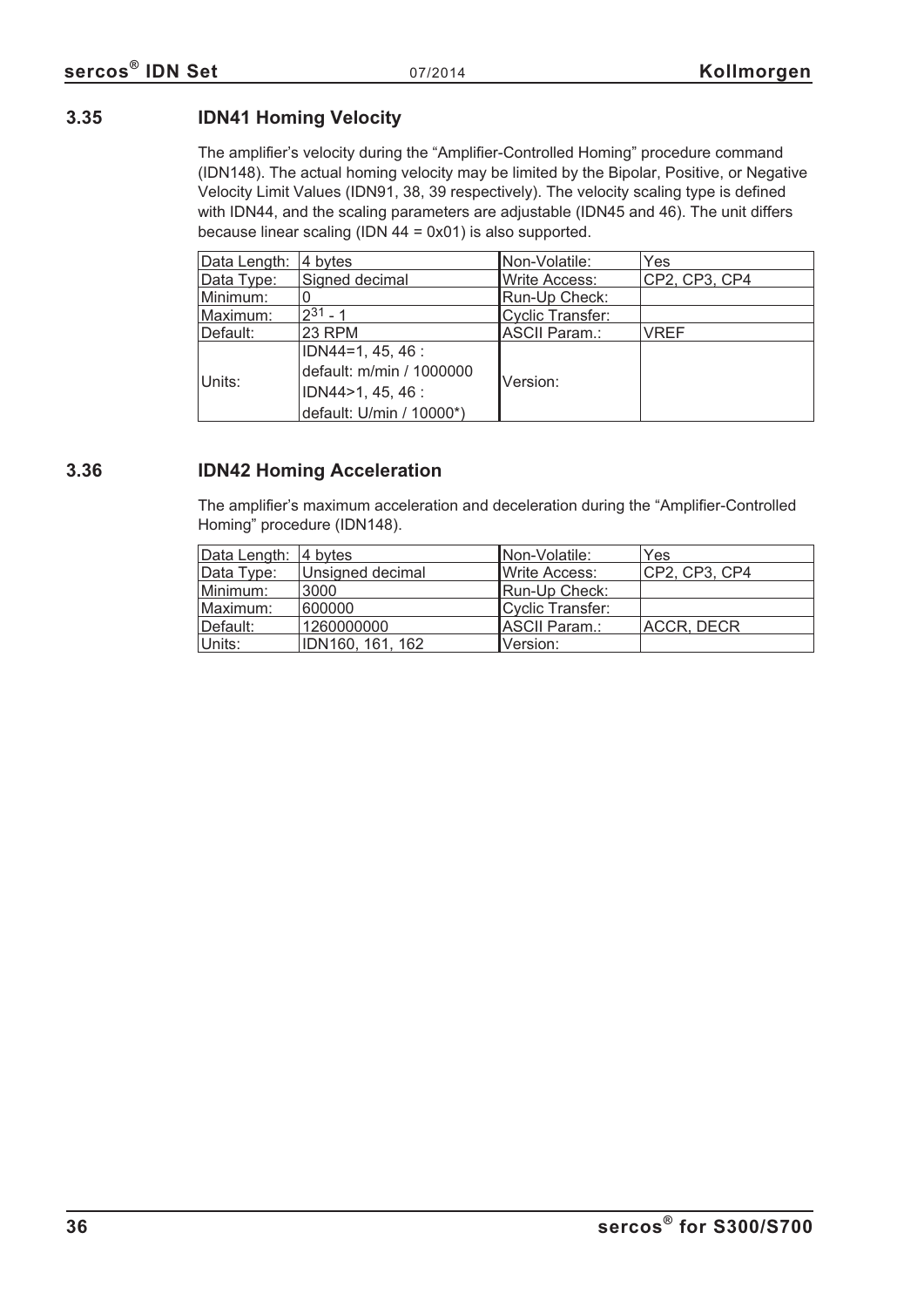## **3.37 IDN43 Velocity Polarity Parameter**

The velocity polarity parameter is used to switch the polarities of velocity data. Polarities are not switched internally but externally, this means on the in- and output of a closed loop system.

#### **( sercos**® **bus data are inverted, the servo amplifier data and the limit switch data are not changed).**

The motor shaft turns clockwise when there is a positive velocity setpoint and no inversion.

| <b>Bit</b>    |                         | <b>Description</b>                   |
|---------------|-------------------------|--------------------------------------|
| 0             | Velocity setpoint value | $0 =$ non-inverted<br>$1 =$ inverted |
|               |                         |                                      |
| $\mathcal{P}$ | Velocity feedback value | $0 =$ non-inverted<br>$1 =$ inverted |
| $15 - 3$      |                         |                                      |

| Data Length: 2 bytes |               | INon-Volatile:   | Yes                  |
|----------------------|---------------|------------------|----------------------|
| Data Type:           | <b>Binary</b> | Write Access:    | CP <sub>2</sub>      |
| Minimum:             |               | Run-Up Check:    |                      |
| Maximum:             | ∣0005h.       | Cyclic Transfer: |                      |
| Default:             |               | IASCII Param.:   | SERCSET (bits 12-15) |

## **3.38 IDN44 Velocity Data Scaling Type**

Defines the scaling options for all velocity data.

The scaling types which are supported are:

0x1h, 0x2h, 0x9h, 0xAh, 0x41h, 0x42h, 0x49h, 0x4Ah

If preferred rotational scaling is selected, the velocity scaling factor (IDN45) will set to 1 and the velocity data scaling exponent (IDN46) will set to -4 (refer to IDN45 and 46).

| <b>Bit</b> |                              | <b>Description</b>                                 |
|------------|------------------------------|----------------------------------------------------|
| $2 - 0$    | <b>Scaling Method</b>        | $001$ = Linear Scaling<br>010 = Rotational Scaling |
| 3          | <b>Standard Scaling Type</b> | $0$ = Preferred Scaling<br>1 = Parameter Scaling   |
| 4          | Units for Linear Scaling     | $0 =$ Meters $(m)$                                 |
| 4          | Units for Rotational Scaling | $0 =$ Revolutions $(R)$                            |
| 5          | <b>Time Units</b>            | $0 =$ Minutes (min)                                |
| 6          | Data Reference               | $0 = At$ the Motor Shaft<br>$1 = At$ the Load      |
| 15-7       | Reserved                     |                                                    |

| Data Length: 2 bytes |               | INon-Volatile:        | No        |
|----------------------|---------------|-----------------------|-----------|
| <b>Data Type:</b>    | <b>Binary</b> | <b>IWrite Access:</b> | ICP2. CP3 |
| Minimum:             | 0x0002h       | Run-Up Check:         |           |
| Maximum:             | 0x0004Ah      | Cyclic Transfer:      |           |
| Default:             | 0x000Ah       | <b>IASCII Param.:</b> |           |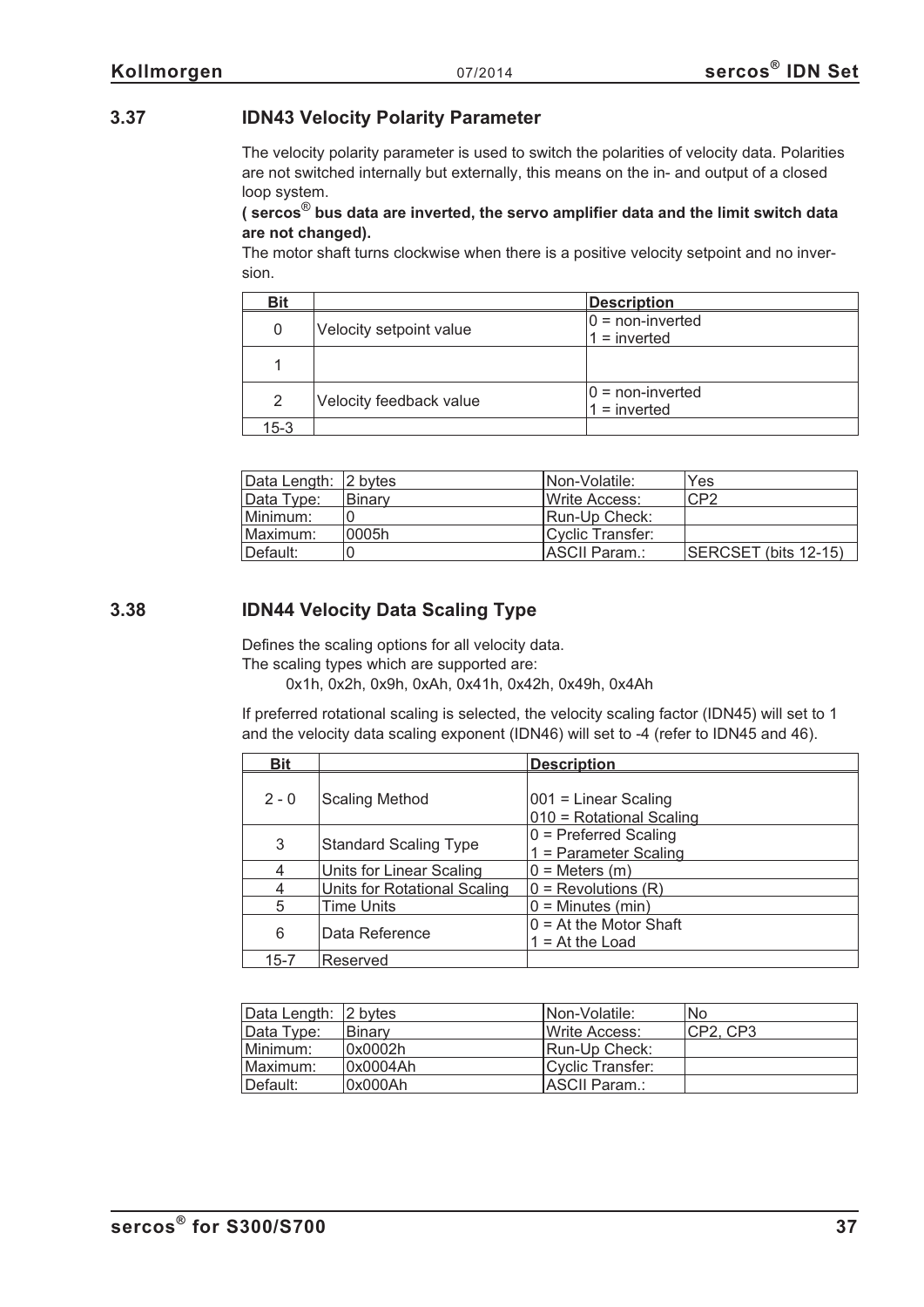## **3.39 IDN45 Velocity Data Scaling Factor**

The scaling factor for all velocity data in the amplifier. The exponent is defined with IDN46, so that the LSB weight of all rotational velocity data is derived from the following equation:

*LSB Weight = factor* (IDN45) • 10<sup>exponent (IDN 46)  $\frac{1}{2}$  unit (revolutions</sup> *time unit* (min*utes* ) '(min*utes* )  $\int$ ₹  $\overline{\mathfrak{c}}$  $\left\{ \right.$ J

The scaling may be defined within the following range:  $1x10^{-5}$  to  $1x100$ . IDN45 and IDN46 must be integers. If the preferred rotational scaling is selected in IDN44, the velocity scaling factor (IDN45) and the velocity data scaling exponent (IDN46) will be fixed at their default values (refer to IDN44). With velocity scaling it is possible to get a rounding error in the LSBits.

| Data Length: 2 bytes |                  | INon-Volatile:        | No        |
|----------------------|------------------|-----------------------|-----------|
| Data Type:           | Unsigned decimal | <b>IWrite Access:</b> | ICP2. CP3 |
| Minimum:             |                  | Run-Up Check:         |           |
| Maximum:             | $10-(IDN46)$     | Cyclic Transfer:      |           |
| Default:             |                  | ASCII Param.:         |           |

## **3.40 IDN46 Velocity Data Scaling Exponent**

The scaling exponent for all velocity data in the amplifier. Refer to IDN45.

**IDN46 = -6 reduces the max. permitted speed to approx. +/-2300rpm (counter overflow)**.

| Data Length: 2 bytes |                | INon-Volatile:        | No        |
|----------------------|----------------|-----------------------|-----------|
| Data Type:           | Signed decimal | <b>IWrite Access:</b> | ICP2. CP3 |
| Minimum:             | -6             | Run-Up Check:         |           |
| Maximum:             |                | Cyclic Transfer:      |           |
| Default:             | -4             | ASCII Param.:         |           |

# **3.41 IDN47 Position Setpoint Value**

The master issues position setpoints to the amplifier as cyclic data through IDN47. Position setpoints written via the service channel do not have any affect. The "Position Setpoint Value" has a defined scaling type (IDN76) and a defined resolution (IDN76, 77, 78, 79, 123).

| Data Length: 4 bytes |                        | Non-Volatile:    | No  |
|----------------------|------------------------|------------------|-----|
| Data Type:           | Signed decimal         | Write Access:    | CP4 |
| Minimum:             |                        | Run-Up Check:    |     |
| Maximum:             |                        | Cyclic Transfer: | MDT |
| Default:             |                        | ASCII Param.:    |     |
| Units:               | IDN76, 77, 78, 79, 123 | Version:         |     |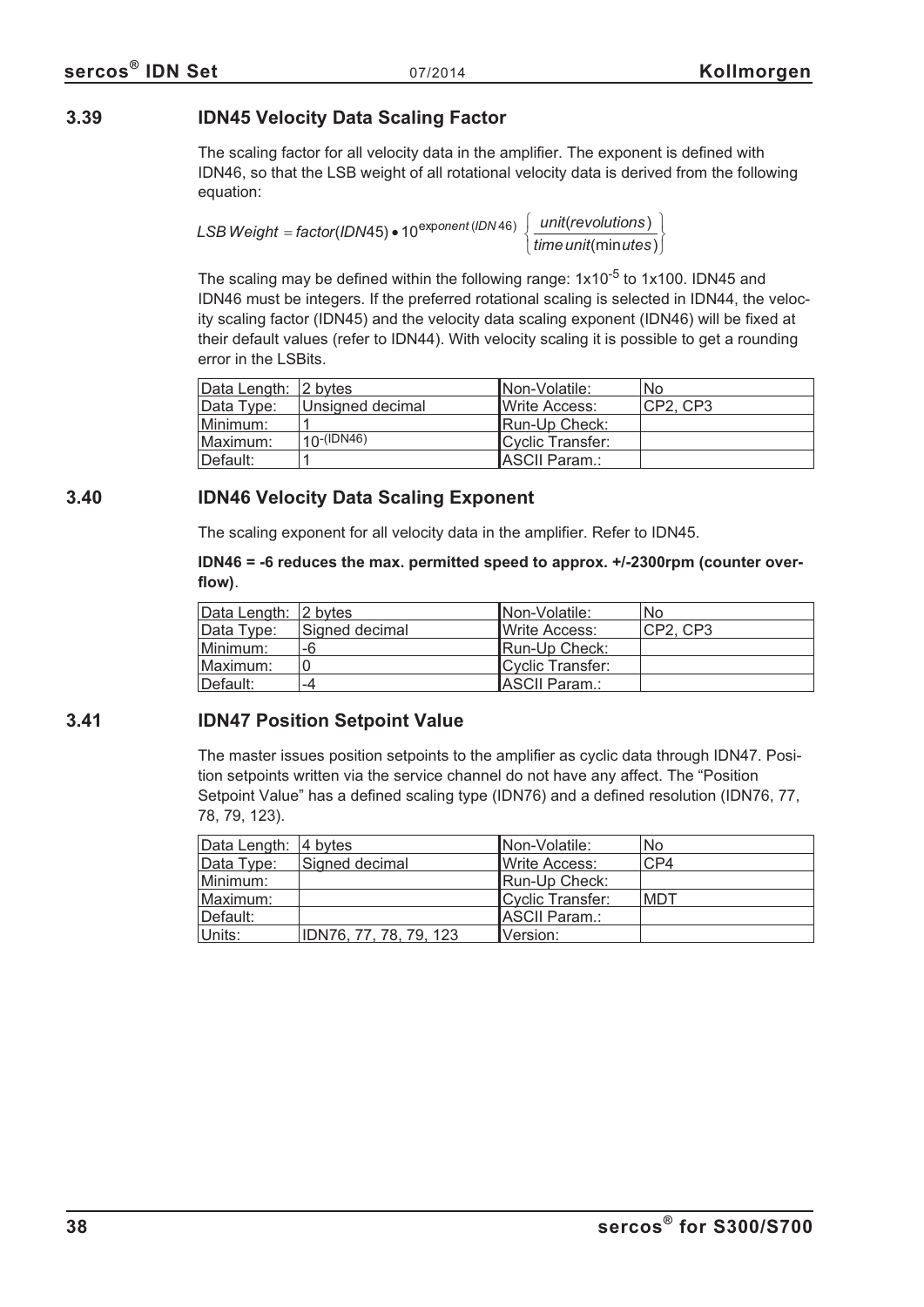# **3.42 IDN49 Positive Position Limit**

This IDN defines the maximum permissible position in the positive direction. The position limit switch is active when IDN55 bit 4 or IDNP3004 is set. If linear scaling is selected in IDN76, the limit switch is automatically calculated with the feed constant IDN123 and enabled with the enable bit in IDN55. When the position setpoint reaches the limit switch, the drive decelerates to a stop and error "F24" and warning "n07" flash in the LED. In addition, fault bit 13 is set in IDN11 and the warning bit is set in IDN323 and IDN12 bit 13. With linear position scaling the maximum value is 1024 x feed constant (IDN123).

| Data Length: 4 bytes |                        | INon-Volatile:        | <b>YES</b>       |
|----------------------|------------------------|-----------------------|------------------|
| Data Type:           | Signed decimal         | <b>IWrite Access:</b> | CP2, CP3, CP4    |
| Minimum:             | $-231+1$               | Run-Up Check:         |                  |
| Maximum:             | $2^{31} - 1$           | Cyclic Transfer:      |                  |
| Default:             |                        | ASCII Param.:         | SWE <sub>2</sub> |
| Units:               | IDN76, 77, 78, 79, 123 | Version:              |                  |

## **3.43 IDN50 Negative Position Limit**

This IDN defines the maximum permissible position in the negative direction. See IDN 49.

| Data Length: 4 bytes |                        | INon-Volatile:   | <b>YES</b>    |
|----------------------|------------------------|------------------|---------------|
| Data Type:           | Signed decimal         | Write Access:    | CP2, CP3, CP4 |
| Minimum:             | $-231+1$               | Run-Up Check:    |               |
| Maximum:             | $2^{31} - 1$           | Cyclic Transfer: |               |
| Default:             |                        | ASCII Param.:    | SWE1          |
| Units:               | IDN76, 77, 78, 79, 123 | Version:         |               |

# **3.44 IDN51 Position Feedback Value 1 (Motor Feedback)**

The master retrieves the motor's position feedback from the amplifier through IDN51. The scaling type and the resolution will be defined within IDN76, 77, 78 and 79.

| Data Length: 4 bytes |                        | <b>INon-Volatile:</b> | No         |
|----------------------|------------------------|-----------------------|------------|
| Data Type:           | Signed decimal         | <b>IWrite Access:</b> | Read-only  |
| Minimum:             |                        | Run-Up Check:         |            |
| Maximum:             |                        | Cyclic Transfer:      | AT         |
| Default:             |                        | ASCII Param.:         | <b>PFB</b> |
| Units:               | IDN76, 77, 78, 79, 123 | Version:              |            |

# **3.45 IDN52 Reference Distance 1 (Motor Feedback)**

The distance from the machine zero point to the home position, referenced through the motor feedback.

| Data Length: 4 bytes |                        | Non-Volatile:         | Yes           |
|----------------------|------------------------|-----------------------|---------------|
| Data Type:           | Signed decimal         | <b>IWrite Access:</b> | CP2, CP3, CP4 |
| Minimum:             | $-2^{31}+1$            | Run-Up Check:         |               |
| Maximum:             | $+2^{31} - 1$          | Cyclic Transfer:      |               |
| Default:             |                        | ASCII Param.:         | <b>ROFFS</b>  |
| Units:               | IDN76, 77, 78, 79, 123 | Version:              |               |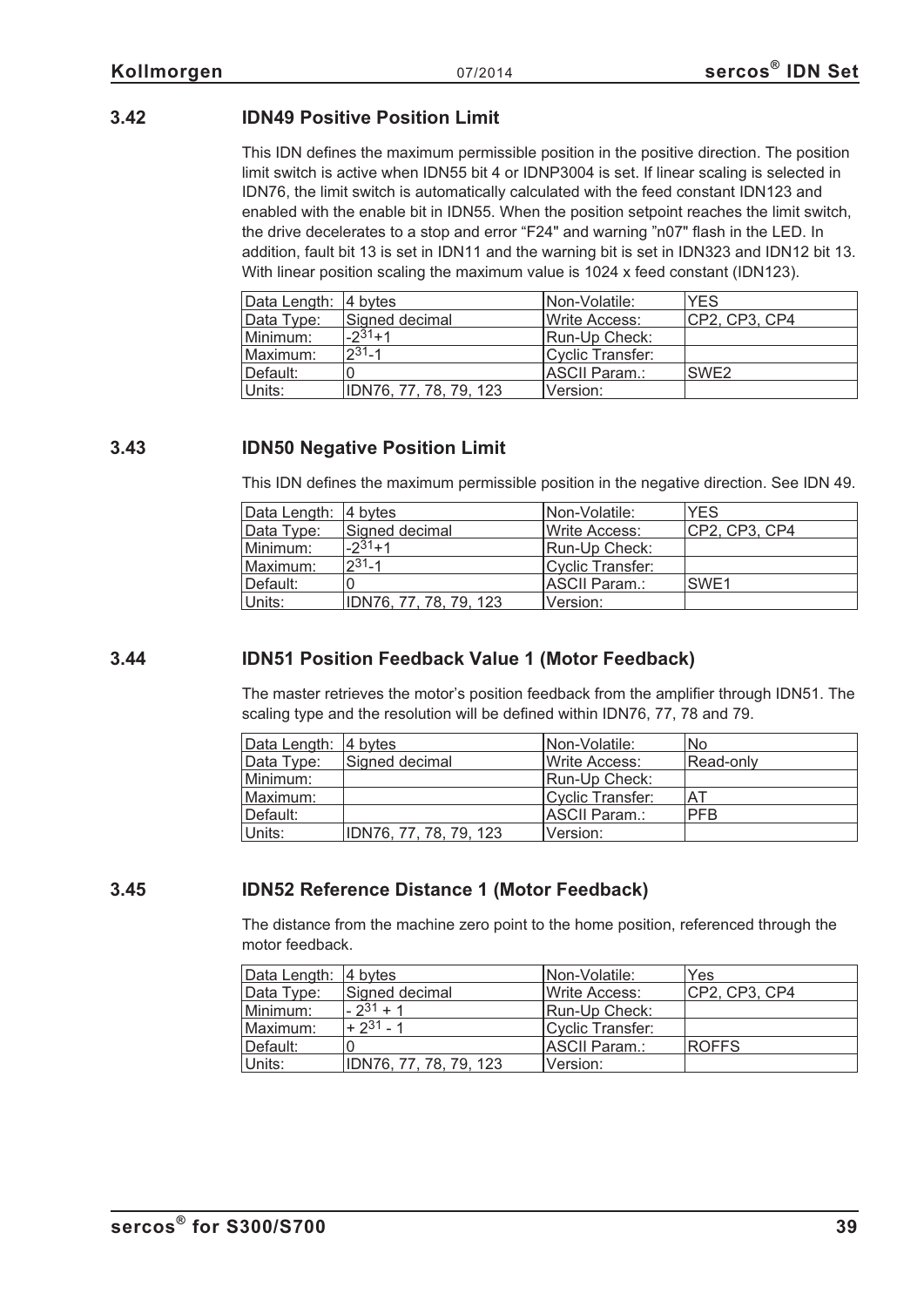## **3.46 IDN53 Position Feedback Value 2 (External Feedback)**

The external position feedback of the amplifier from an external encoder, in rotational position resolution within IDN79. For linear position scaling this IDN is in counts, not in sercos<sup>®</sup> units (refer to IDN76 and 79).

| Data Length: 4 bytes |                  | Non-Volatile:    | <b>No</b>        |
|----------------------|------------------|------------------|------------------|
| Data Type:           | Signed decimal   | Write Access:    | Read-only        |
| Minimum:             |                  | Run-Up Check:    |                  |
| Maximum:             |                  | Cyclic Transfer: | AT               |
| Default:             |                  | ASCII Param.:    | PFB <sub>0</sub> |
| Units:               | <b>IDN76, 79</b> | Version:         |                  |

# **3.47 IDN54 Reference Distance 2 (External Feedback)**

The distance from the machine zero point to the home position for the secondary feedback. If homing is done, the position feedback value 2 (IDN53) contains the value of this IDN (refer to IDN 148).

| Data Length: 4 bytes |                 | Non-Volatile:    | Yes           |
|----------------------|-----------------|------------------|---------------|
| Data Type:           | Signed decimal  | Write Access:    | CP2, CP3, CP4 |
| Minimum:             | $-2^{31}+1$     | Run-Up Check:    |               |
| Maximum:             | $2^{31} - 1$    | Cyclic Transfer: |               |
| Default:             |                 | ASCII Param.:    | ROFFS0        |
| Units:               | <b>IDN76.79</b> | Version:         |               |

## **3.48 IDN55 Position Polarity Parameter**

The position polarity parameter is used to switch the polarities of position data. Polarities are not switched internally but externally, this means on the input and output of a closed loop system (sercos® bus data are inverted, servo amplifier data and limit switch data er not changed). The motor shaft turns clockwise when there is a positive position setpoint difference and no inversion.

| <b>Bit</b> |                                                 | <b>Description</b>                                              |                 |
|------------|-------------------------------------------------|-----------------------------------------------------------------|-----------------|
|            | Position setpoint value*                        | $0 =$ non-inverted $1 =$ inverted                               |                 |
|            | Reserved: Additive position setpoint value      | $\boxed{0}$ = non-inverted $\boxed{1}$ = Reserved<br>(inverted) |                 |
|            |                                                 |                                                                 |                 |
|            | Position feedback value 1*                      | $0 =$ non-inverted $1 =$ inverted                               |                 |
| 3          | Position feedback value 2*                      | $0 =$ non-inverted $1 =$ inverted                               |                 |
|            | Position limit values (software limit switches) | $0 =$ disabled                                                  | $1 =$ enabled** |
| $15 - 5$   |                                                 |                                                                 |                 |

\* Homing direction DREF is **not** changed!

\*\* If linear scaling of the position data is selected (see IDN76 – Position Data Scaling Type), these bits will be automatically set and it is not possible to disable the position limit switches (see IDN49 and 50 – Pos./Neg. Position Limit Switch).

If the position limit switches are set, the amplifier sets a software limit switch (Bit 13 in IDN11 - Class 1 –current fault status of the amplifier), if the drive reaches the disallowed area. A new value in bit 4 will not become active until this parameter is saved to the non-volatile memory and a coldstart or warmstart (IDN128) procedure is initiated.

| Data Length: 2 bytes |            | INon-Volatile:        | Yes                   |
|----------------------|------------|-----------------------|-----------------------|
| Data Type:           | Binary     | <b>IWrite Access:</b> | CP2                   |
| Minimum:             |            | Run-Up Check:         |                       |
| Maximum:             | $0x001D$ h | Cyclic Transfer:      |                       |
| ⊺Default:            |            | ASCII Param.:         | SERCSET (Bits 4 - 11) |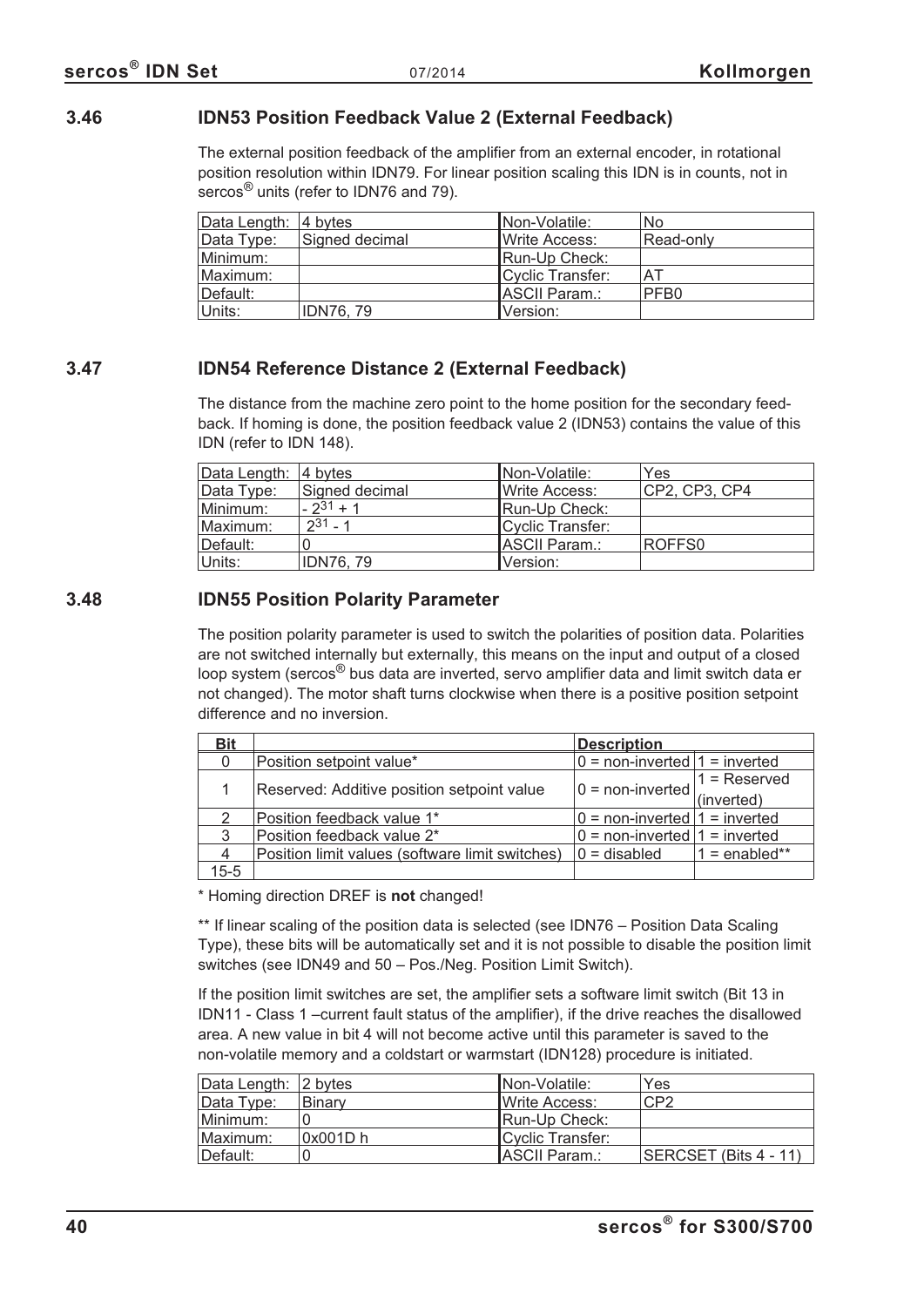## **3.49 IDN57 Position Window**

Defines the maximum absolute distance between the position setpoint value and the position feedback value. When the following error is within the "Position Window," the amplifier sets the status flag "In Position" (IDN13, bit 6). This function is only active while the amplifier is in position control. The "In Position" flag may be selected as a RTS bit through IDN336 (refer to IDN159, 189, 336).

| Data Length: 4 bytes |                        | INon-Volatile:   | Yes            |
|----------------------|------------------------|------------------|----------------|
| Data Type:           | Unsigned decimal       | Write Access:    | CP2, CP3, CP4  |
| Minimum:             |                        | Run-Up Check:    |                |
| Maximum:             |                        | Cyclic Transfer: |                |
| Default:             | 0x0h                   | ASCII Param.:    | <b>PEINPOS</b> |
| Units:               | IDN76, 77, 78, 79, 123 | Version:         |                |

## **3.50 IDN59 Position Switch Flag Parameter**

The position switch flag parameter depends on

- $\bullet$ the position feedback value
- $\bullet$ the settings of the "Position Switch Polarity Parameter" (IDNP3043)
- $\bullet$ the "Type of Position Switch Parameter" (IDNP3044).

The behavior of the position switch flag bits are described below (please refer also to the IDNs P3041 and P3044).

The corresponding bits of IDNP3043 and IDNP3044 are set to "0", which is the default. Then the associated flag bit is set to "0" if the position feedback value is smaller than the position switching point.

The associated flag is set to "1" if the position feedback value is greater than or equal to the position switching point.

The corresponding bits of IDNP3043 is set to "1" and of IDNP3044 is set to "0".

Then the associated flag bit is set to "1" if the position feedback value is smaller than the position switching point.

The associated flag is set to "0" if the position feedback value is greater than or equal to the position switching point.

If the corresponding bit of IDNP3044 is set to "1", then the associated flag is checked once according to the polarity setting of IDNP3043 and latched till the associated flag is enabled again.

| <b>Bit</b>       | <b>Description</b>              |
|------------------|---------------------------------|
| LSB <sub>0</sub> | Position switch point 1 (IDN60) |
|                  | Position switch point 2 (IDN61) |
| $\overline{2}$   | Position switch point 3 (IDN62) |
| 3                | Position switch point 4 (IDN63) |
| $\overline{4}$   | Position switch point 5 (IDN64) |
| 5                | Position switch point 6 (IDN65) |
| 6                | Position switch point 7 (IDN66) |
|                  | Position switch point 8 (IDN67) |
| 8 - 15           | Reserved.                       |

A positioning switch point can also be indicated via digital outputs (see P3005...8).

| Data Length: 2 bytes |               | Non-Volatile:    | No.         |
|----------------------|---------------|------------------|-------------|
| Data Type:           | <b>Binary</b> | Write Access:    | Read-only   |
| Minimum:             | 0x0000h       | Run-Up Check:    |             |
| Maximum:             | 0x00FFh       | Cyclic Transfer: | AT          |
| Default:             |               | ASCII Param.:    | IM POSRSTAT |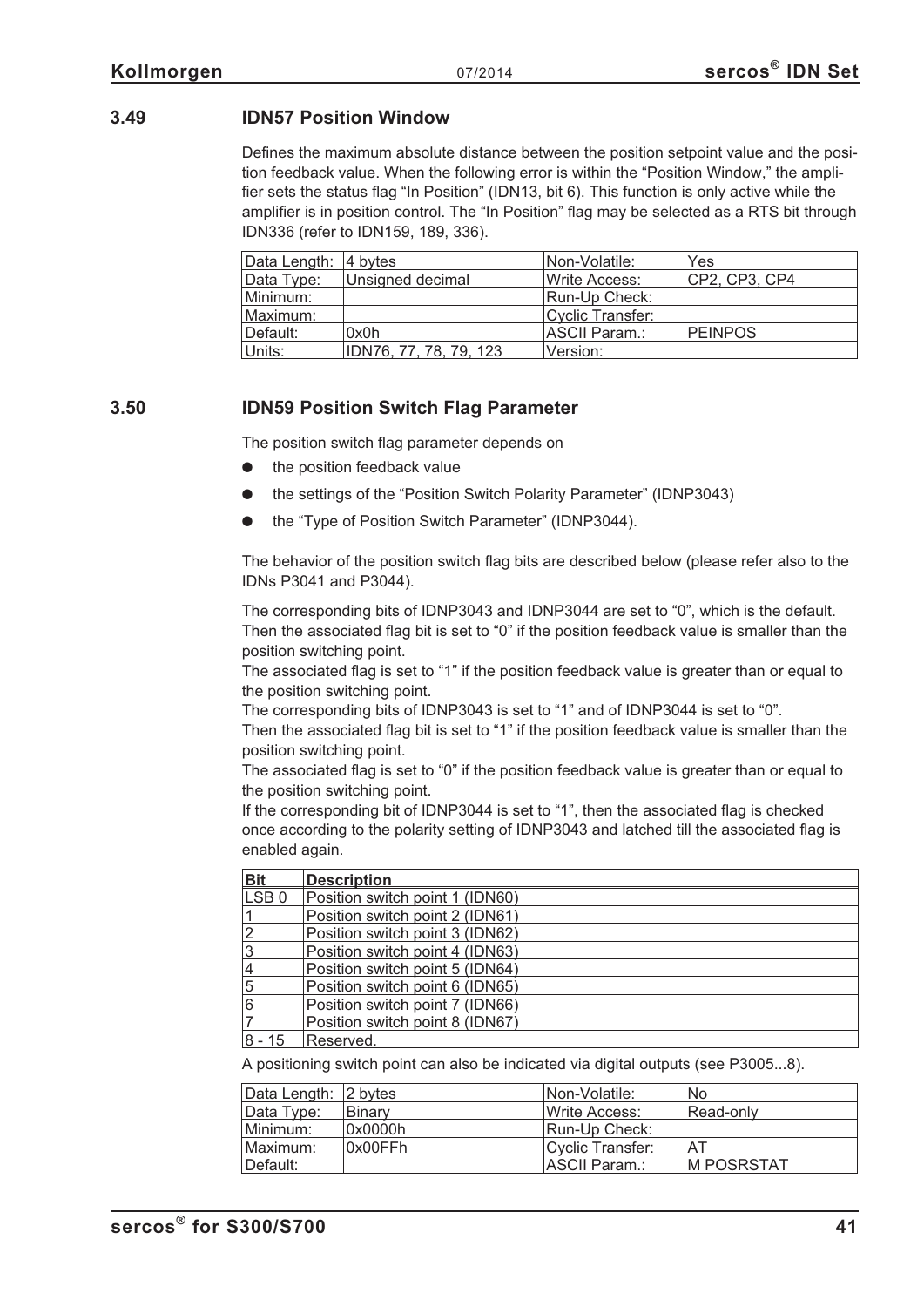# **3.51 IDN60..67 Position Switch Point 1..8**

Each position switch point IDN defines a feedback position that determines the state of a corresponding position status flag within IDN59 (refer to IDN59).

| Data Length: | 4 bytes                | Non-Volatile:    | Yes                                    |
|--------------|------------------------|------------------|----------------------------------------|
| Data Type:   | Signed decimal         | Write Access:    | CP2, CP3, CP4                          |
| Minimum:     |                        | Run-Up Check:    |                                        |
| Maximum:     |                        | Cyclic Transfer: | MDT (60, 61, 62, 63,<br>64, 66)        |
| Default:     |                        | ASCII Param.:    | P1, P2, P3, P4, P5, P6,  <br>P7 and P8 |
| Units:       | IDN76, 77, 78, 79, 123 | Version:         |                                        |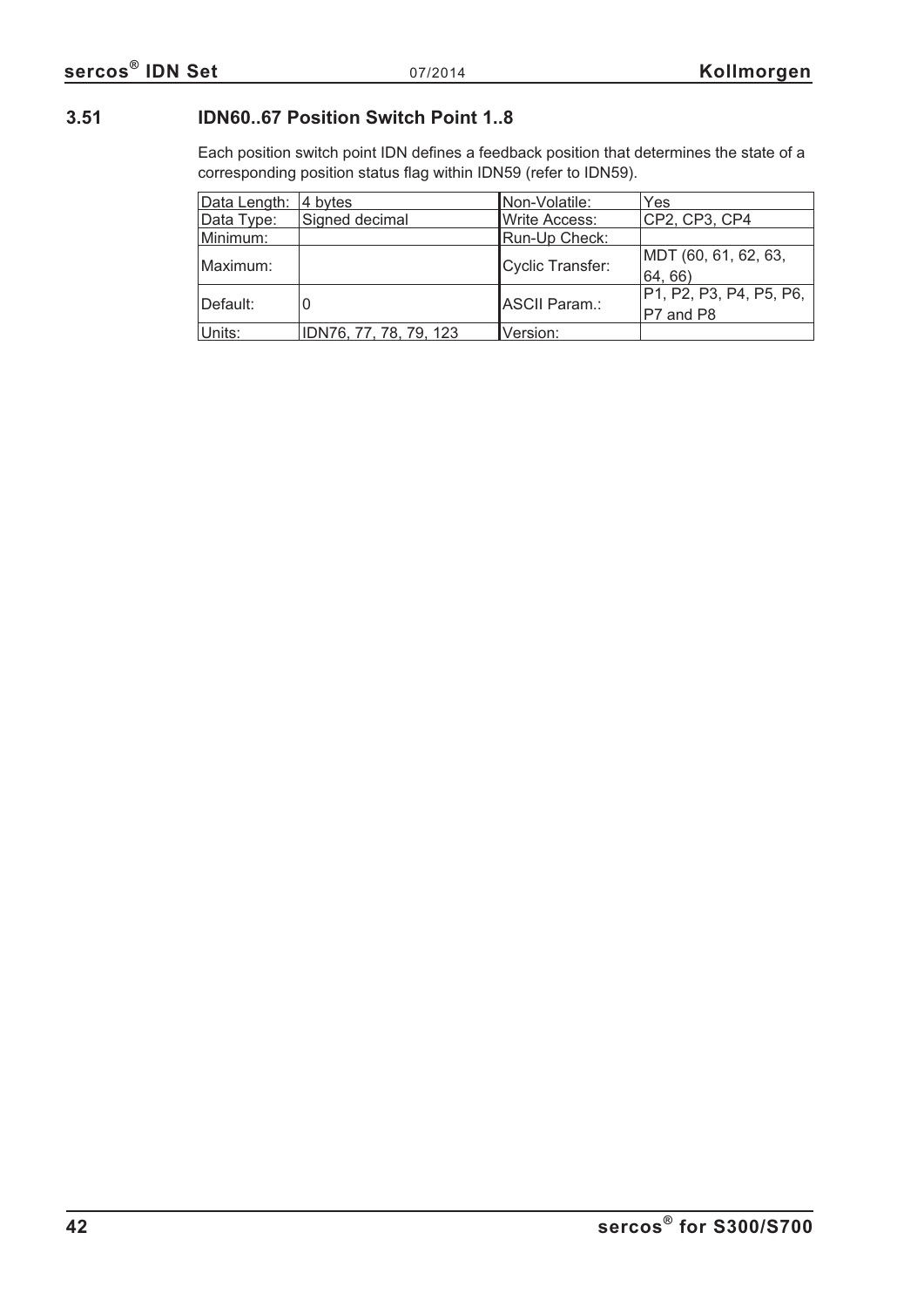## **3.52 IDN76 Position Data Scaling Type**

|                                                                                  | Defines the scaling options for all position data. The supported scaling types are: |  |  |  |
|----------------------------------------------------------------------------------|-------------------------------------------------------------------------------------|--|--|--|
| Fixed velocity data scaling (IDN45 = 1, IDN46 = -4)<br><b>Preferred Scaling:</b> |                                                                                     |  |  |  |
|                                                                                  | Fixed position data scaling (IDN77 = 1, IDN78 = -7)                                 |  |  |  |
| <b>Parameter Scaling:</b>                                                        | Adjustable velocity data scaling (IDN44, 45, 46)                                    |  |  |  |
|                                                                                  | Adjustable position data scaling (IDN77, 78)                                        |  |  |  |

| <b>IDN76</b> | <b>Scaling method</b> | <b>Scaling type</b>      | Data reference     |
|--------------|-----------------------|--------------------------|--------------------|
| 0x0001h      | linear scaling        | <b>Preferred Scaling</b> | <b>Motor Shaft</b> |
| 0x0009h      | linear scaling        | <b>Parameter Scaling</b> | <b>Motor Shaft</b> |
| 0x0002h      | rotational scaling    | <b>Preferred Scaling</b> | <b>Motor Shaft</b> |
| 0x000Ah      | rotational scaling    | <b>Parameter Scaling</b> | <b>Motor Shaft</b> |
| 0x0041h      | linear scaling        | <b>Preferred Scaling</b> | Load               |
| 0x0049h      | linear scaling        | <b>Parameter Scaling</b> | Load               |
| 0x004Ah      | rotational scaling    | <b>Parameter Scaling</b> | Load               |

Linear scaling and Modulo exclude each other. With linear scaling, the software limit switches are automatically switched on (refer to IDN49, 50, 55 and P3004).

If rotational scaling is selected and the rotational position resolution (IDN79) is different from the internal scaling  $(2^X \text{ with } X = \{16,...,28\})$ , the modulo format must be switched on, this will be done during run-up.

With set the operation mode within IDN32 or 33 to position control with external feedback, this IDN will set to 004A(Hex) as a fixed setting. The amplifier can only operate with a fixed rotational scaling for the position data in this case (refer to IDN79).

| <b>Bit</b>     |                              |          | <b>Value Description</b>                  |
|----------------|------------------------------|----------|-------------------------------------------|
|                |                              | 000      |                                           |
|                | $2 - 0$ Scaling Method       | 001      | <b>Linear Scaling</b>                     |
|                |                              | 010      | <b>Rotational Scaling</b>                 |
| 3              | <b>Standard Scaling Type</b> | 0        | <b>Preferred Scaling</b>                  |
|                |                              |          | <b>Parameter Scaling</b>                  |
| $\overline{4}$ | Reserved: Units for Linear   | $\Omega$ | Meters (m)                                |
|                | Scaling                      |          |                                           |
|                |                              | O        | Degrees                                   |
| 4              | Units for Rotational Scaling |          |                                           |
| 5              | Reserved                     |          |                                           |
|                |                              | O        | At the Motor Shaft                        |
| 6              | Data Reference               |          | At the Load (Only for rotational scaling) |
|                |                              | U        | <b>Absolute Format</b>                    |
|                | Processing Format*           |          | Modulo Format (See IDN103)                |
|                | $15-8$ Reserved.             |          |                                           |

\* A change of bit 7 will initiate a warmstart procedure (refer to IDN128) during run-up. The amplifier's display willl show three flashing dots for up to 30s while startup configuration is updated.

| Data Length: 2 bytes |         | INon-Volatile:        | Yes                       |
|----------------------|---------|-----------------------|---------------------------|
| Data Type:           | Binary  | <b>IWrite Access:</b> | CP2 (amplifier disabled)  |
| Minimum:             | 0x0001h | Run-Up Check:         | CP3                       |
| IMaximum:            | 0x008Ah | Cyclic Transfer:      |                           |
| ∥Default:            | 0x000Ah | ASCII Param.:         | $ SERCSET$ (Bits 24 - 31) |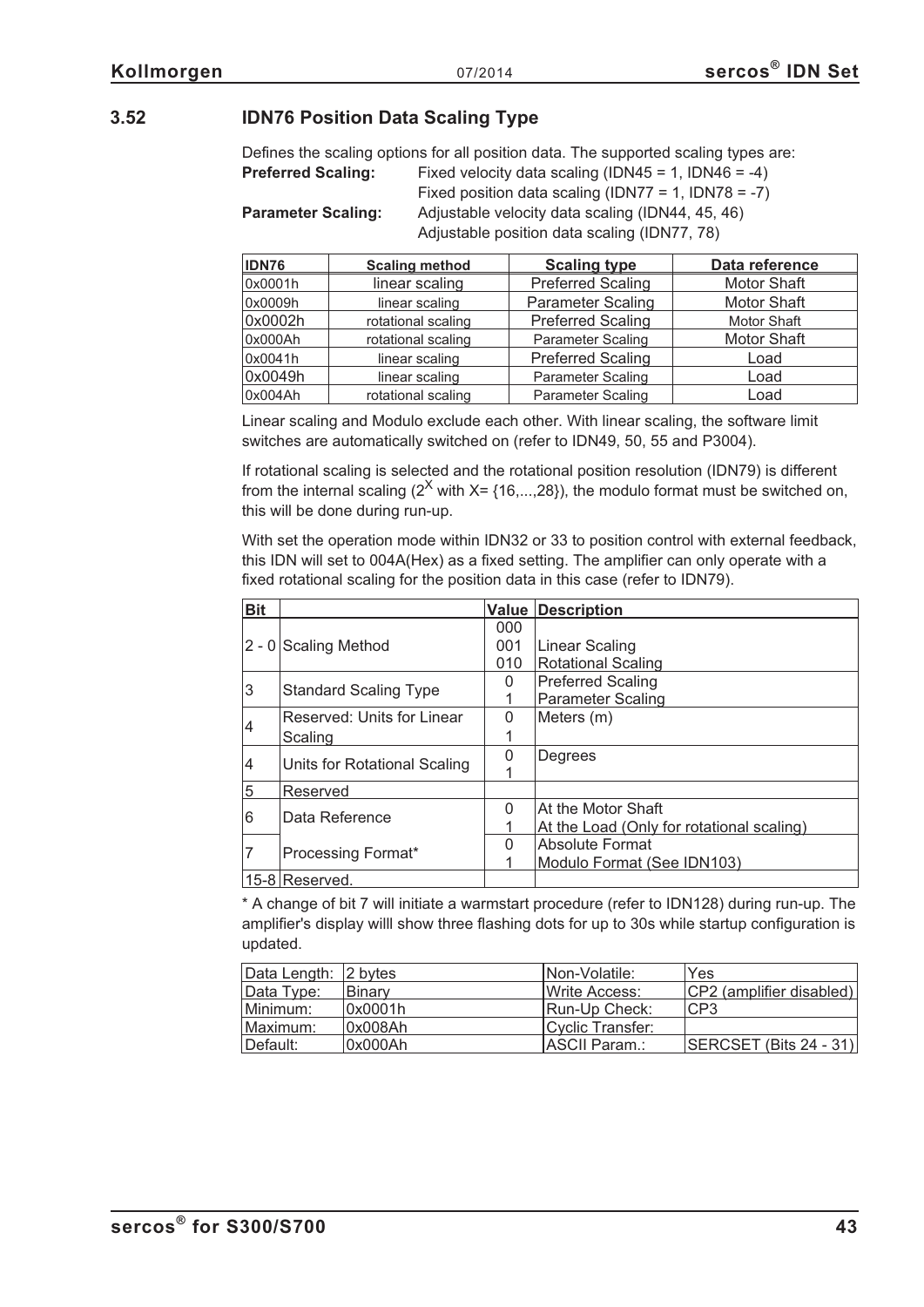## **3.53 IDN77 Linear Position Data Scaling Factor**

This parameter defines the scaling factor for all position data in the amplifier, when linear scaling is selected in IDN76.

*LSB Weight = factor (IDN77*) • 10<sup>exponent (IDN 78)  ${m \nvert 2} = 1 \cdot 10^{-7}$  m</sup>

| Data Length: 2 bytes |                  | INon-Volatile:   | No              |
|----------------------|------------------|------------------|-----------------|
| Data Type:           | Unsigned decimal | IWrite Access:   | CP <sub>2</sub> |
| Minimum:             |                  | Run-Up Check:    |                 |
| Maximum:             | 100              | Cyclic Transfer: |                 |
| ⊺Default:            |                  | ASCII Param.:    |                 |

## **3.54 IDN78 Linear Position Data Scaling Exponent**

This parameter defines the scaling exponent for all position data in the amplifier, when linear scaling in IDN76 is selected. Refer to IDN77.

| Data Length: 2 bytes |                | INon-Volatile:        | <b>No</b>       |
|----------------------|----------------|-----------------------|-----------------|
| Data Type:           | Signed decimal | <b>IWrite Access:</b> | CP <sub>2</sub> |
| Minimum:             | -9             | Run-Up Check:         |                 |
| Maximum:             | -3             | Cyclic Transfer:      |                 |
| ⊺Default:            | $\sim$         | ASCII Param.:         |                 |

## **3.55 IDN79 Rotational Position Resolution**

This parameter defines the rotational position resolution for all position data in the amplifier. The LSB weight of rotational position data is determined by the following equation:

$$
LSB Weight = \frac{360^{\circ}}{IDN79}
$$

If the rotational position resolution is different from the internal resolution of the amplifier  $(2^{PRBASE})$ , it is necessary that the modulo format is switched on in IDN76. Only the values  $2^{\chi}$  can be saved in the non-volatile memory with x= {16, 20, 24, 28}.

By using parameter 121 (Input revolutions of load gear) und 122 (Output revolutions of load gear) the minimum changes to

$$
min: 100 * (IDN122/IDN121)
$$
  
and the maximum to max:  $2^{28} * (IDN122/IDN121)$ 

| Data Length: 4 bytes |                     | Non-Volatile:         | Yes         |
|----------------------|---------------------|-----------------------|-------------|
| Data Type:           | Unsigned decimal    | <b>IWrite Access:</b> | CP2         |
| Minimum:             | 100                 | Run-Up Check:         |             |
| Maximum:             | $268435456(2^{28})$ | Cyclic Transfer:      |             |
| ⊺Default:            | 1048576             | <b>IASCII Param.:</b> | log(PRBASE) |
| ∣Units:              | Counts / Revolution | Version:              |             |

## **3.56 IDN80 Torque Setpoint Value**

The master issues torque setpoints to the amplifier as cyclic data through IDN80. Torque setpoints written via the service channel do not take affect.

| Data Length: 2 bytes |                | Non-Volatile:         | No                     |
|----------------------|----------------|-----------------------|------------------------|
| Data Type:           | Signed decimal | <b>IWrite Access:</b> | CP2, CP3, CP4          |
| Minimum:             |                | Run-Up Check:         |                        |
| Maximum:             |                | Cyclic Transfer:      | IMDT. AT               |
| Default:             |                | ASCII Param.:         | ICMD x (1000 / MICONT) |
| Units:               | IDN86          | IVersion:             |                        |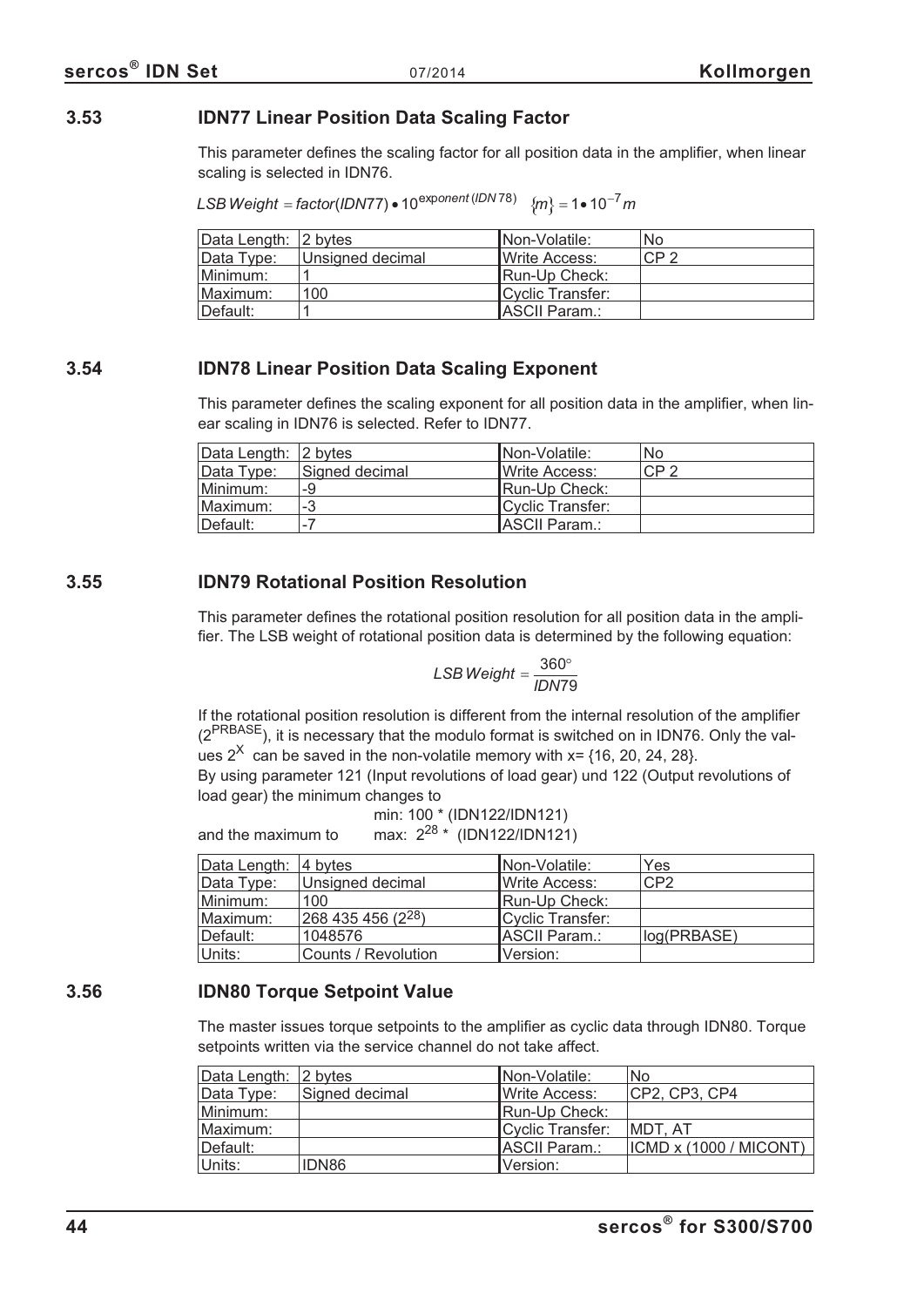# **3.57 IDN81 Additive Torque Setpoint**

The master issues additive torque commands to the amplifier as cyclic data via IDN81.

Values written via the service channel do not have any effect. This is an additional function, which is used to influence the torque in the drive in order to minimize following errors. This value is added to the torque command. This function can be used for position and speed control. It should not be set together with automatic acceleration feed forward P-IDN 3052, since both functions write the internal variable "IVORCMD" (see also IDN P3052).

| Data Length: 2 bytes |                | INon-Volatile:   | No.           |
|----------------------|----------------|------------------|---------------|
| Data Type:           | Signed decimal | Write Access:    | CP2, CP3, CP4 |
| Minimum:             | $-2^{15}$      | Run-Up Check:    |               |
| Maximum:             | $2^{15} - 1$   | Cyclic Transfer: | IMDT          |
| Default:             |                | ASCII Param.:    | IM IVORCMD    |
| Units:               | IDN86          | Version:         |               |

## **3.58 IDN82 Positive Torque Limit**

The master issues values to the amplifier as cyclic data via IDN82. Torque limits written via the service channel do not have any effect (see also IDN 92)

| Data Length: 2 bytes |                | Non-Volatile:    | No                       |
|----------------------|----------------|------------------|--------------------------|
| Data Type:           | Signed decimal | Write Access:    | CP4                      |
| Minimum:             |                | Run-Up Check:    |                          |
| Maximum:             | +IPEAK         | Cyclic Transfer: | <b>MDT</b>               |
| Default:             |                | ASCII Param.:    | IPEAKP x (1000 / MICONT) |
| Units:               | IDN86          | Version:         |                          |

## **3.59 IDN83 Negative Torque Limit**

The master controller issues values to the amplifier as cyclic data via IDN83. Torque limits written via the service channel do not have any effect (see also IDN 92).

| Data Length: 2 bytes |                | <b>INon-Volatile:</b> | No                       |
|----------------------|----------------|-----------------------|--------------------------|
| Data Type:           | Signed decimal | Write Access:         | CP4                      |
| Minimum:             |                | Run-Up Check:         |                          |
| Maximum:             | -IPEAK         | Cyclic Transfer:      | <b>MDT</b>               |
| Default:             |                | ASCII Param.:         | IPEAKN x (1000 / MICONT) |
| Units:               | IDN86          | Version:              |                          |

## **3.60 IDN84 Torque Feedback Value**

The master controller retrieves the motor's torque feedback from the amplifier through IDN84.

| Data Length: 2 bytes |                | INon-Volatile:   | No                        |
|----------------------|----------------|------------------|---------------------------|
| Data Type:           | Signed decimal | Write Access:    | Read-only                 |
| Minimum:             |                | Run-Up Check:    |                           |
| Maximum:             |                | Cyclic Transfer: | 'AT                       |
| Default:             |                | ASCII Param.:    | $\vert$ x (1000 / MICONT) |
| Units:               | IDN86          | Version:         |                           |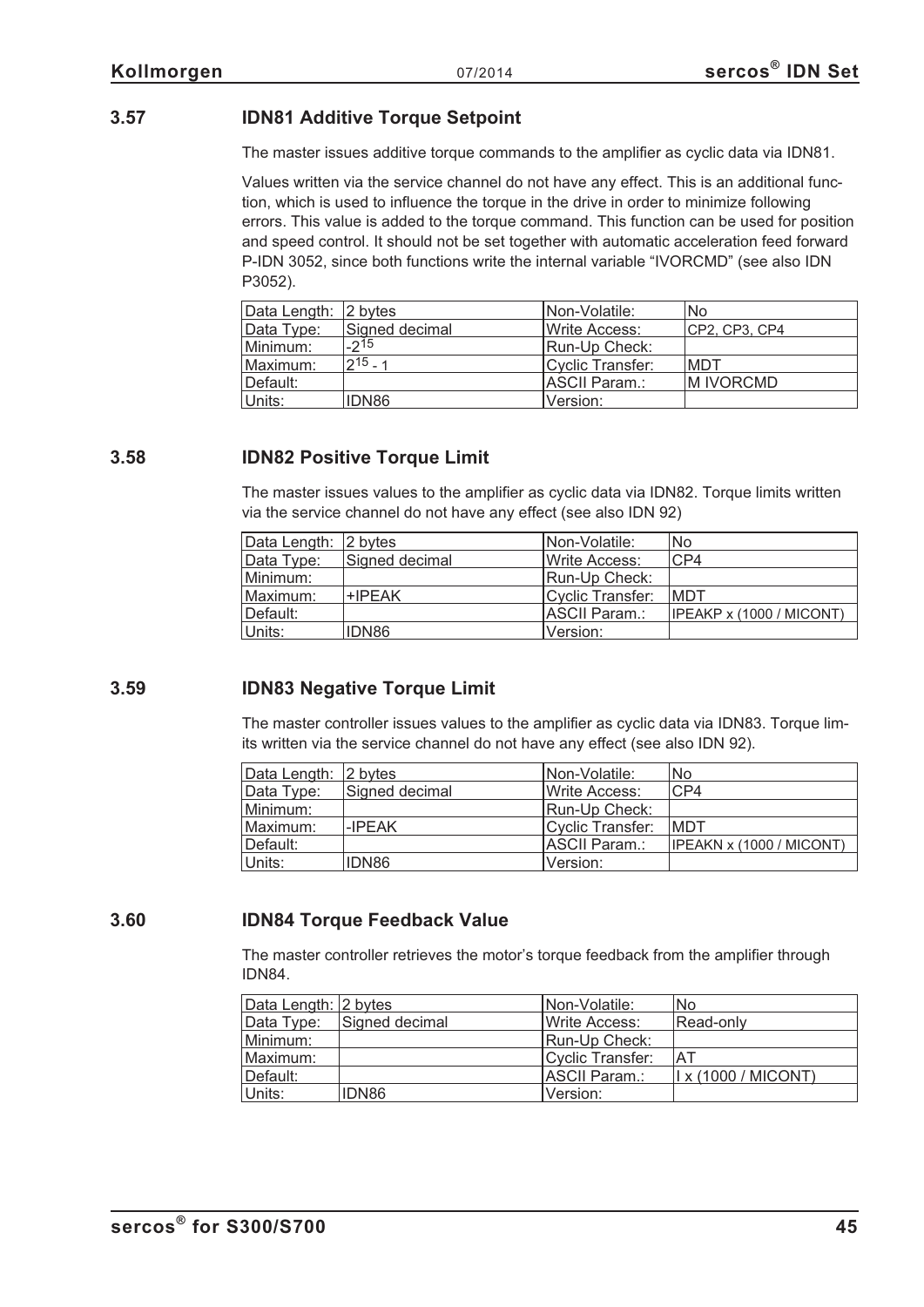## **3.61 IDN86 Torque/Force Data Scaling Type**

Defines the scaling options for all torque or force data. The weight of the LSB for percentage scaling is defined as 0.1% of the motor's continuous current (IDN111).

| Data Length: 2 bytes |                      | INon-Volatile:        | Fix       |
|----------------------|----------------------|-----------------------|-----------|
| Data Type:           | ⊺Binarv              | <b>IWrite Access:</b> | Read-only |
| Minimum:             |                      | Run-Up Check:         |           |
| Maximum:             |                      | Cyclic Transfer:      |           |
| Default:             | 0 Percentage Scaling | ASCII Param.:         |           |

## **3.62 IDN87 Transmit to Transmit AT Recovery Time**

Applies only to multiaxes systems. This parameter is not used for single axis systems. The recovery time is read by the master during CP2 in order to correctly calculate the AT transmission starting time (IDN 6).

| Data Length: 2 bytes |                  | Non-Volatile:          | Fix       |
|----------------------|------------------|------------------------|-----------|
| Data Type:           | Unsigned decimal | <b>I</b> Write Access: | Read-only |
| Minimum:             |                  | Run-Up Check:          |           |
| Maximum:             |                  | Cyclic Transfer:       |           |
| Default:             |                  | <b>IASCII Param.:</b>  |           |
| Units:               | us               | Version:               |           |

## **3.63 IDN88 Receive to Receive Recovery Time**

The time required by the amplifier between the end of the MDT and the beginning of the MST.

| Data Length: 2 bytes |                  | INon-Volatile:   | Fix       |
|----------------------|------------------|------------------|-----------|
| Data Type:           | Unsigned decimal | Write Access:    | Read-only |
| Minimum:             |                  | Run-Up Check:    |           |
| Maximum:             |                  | Cyclic Transfer: |           |
| Default:             | 50               | ASCII Param.:    |           |
| Units:               | us               | Version:         |           |

# **3.64 IDN89 MDT Transmission Starting Time**

The time at which the master should transmit the MDT, after the end of the MST, during CP3 and CP4. The MDT Transmission Starting Time must be downloaded from the master during CP2. The "MDT Transmission Starting Time" is limited by the CCT (IDN2), the "Transmit/Receive Transmission Time" (IDN4) the "AT Transmission Starting Time" (IDN6) and the "Receive to Receive Recovery Time" (IDN88) according to the following restrictions.

IDN89  $\geq$  IDN6 + AT Transmission Time + AT Jitter + IDN4 + MDT Jitter

IDN89  $\leq$  IDN2 - max IDN88 from all amplifiers - MDT Transmission Time -- MST Transmission Time - MDT Jitter - CCT Jitter

| Data Length: 2 bytes |                  | Non-Volatile:         | No             |
|----------------------|------------------|-----------------------|----------------|
| Data Type:           | Unsigned decimal | <b>IWrite Access:</b> | CP2            |
| Minimum:             |                  | Run-Up Check:         | $\mathsf{CP}2$ |
| Maximum:             |                  | Cyclic Transfer:      |                |
| Default:             | <b>None</b>      | ASCII Param.:         |                |
| Units:               | us               | Version:              |                |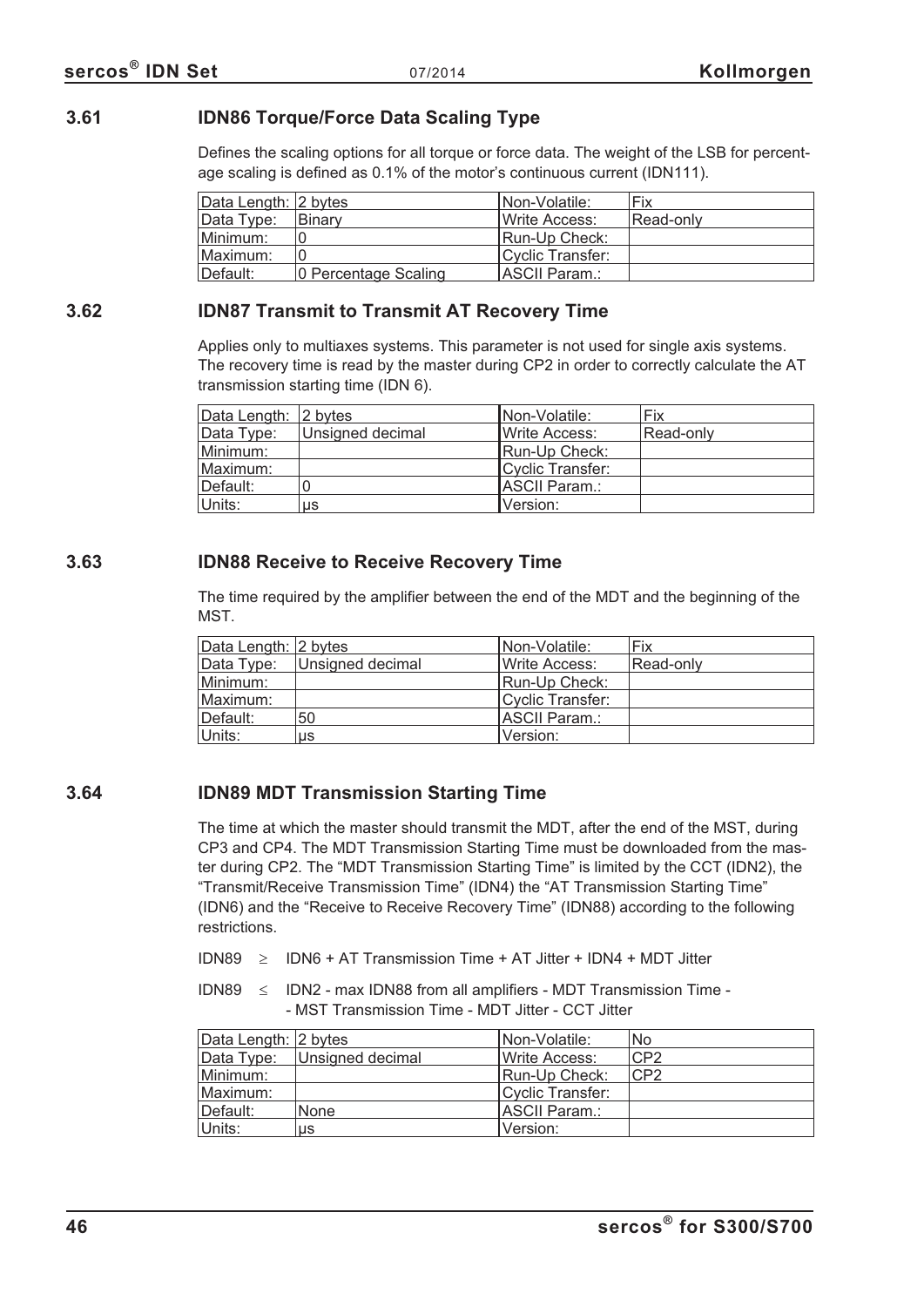## **3.65 IDN90 Setpoint Value Processing Time**

The minimum time required by the amplifier from the end of the MDT to the point at which the received setpoint values may be used by the amplifier.

| Data Length: 2 bytes |                  | Non-Volatile:    | Fix       |
|----------------------|------------------|------------------|-----------|
| Data Type:           | Unsigned decimal | Write Access:    | Read-only |
| Minimum:             |                  | Run-Up Check:    |           |
| Maximum:             |                  | Cyclic Transfer: |           |
| Default:             | 50               | ASCII Param.:    |           |
| Units:               | us               | Version:         |           |

## **3.66 IDN91 Bipolar Velocity Limit**

Establishes the maximum acceptable velocity setpoint in both the clockwise and counter-clockwise directions. In velocity mode and during homing, velocity setpoints that exceed the bipolar velocity limit are clamped to the velocity limit. In position mode, the velocity is monitored, and if the velocity exceeds the bipolar velocity limit, a fault is generated (IDN129, bit 9).

The "Bipolar Velocity Limit" (IDN91) is linked to the "Positive and Negative Velocity Limit Values" (IDN38 and IDN39). If the values in IDN38 and IDN39 are larger than IDN91, then IDN91 limits IDN38 and IDN39 to IDN91.

If the value in IDN91 is , the same value is also written to IDN38 and IDN39 (with the appropriate signs). IDN38 and IDN39 must have the same absolute value in order for IDN91 to be valid. If they do not have the same absolute value when IDN91 is read, then the amplifier will return error message 7008, "Invalid Data" for IDN91.

| Data Length: $ 4 \text{ bytes} $ |                                          | INon-Volatile:   | Yes           |
|----------------------------------|------------------------------------------|------------------|---------------|
| Data Type:                       | Signed decimal                           | Write Access:    | CP2, CP3, CP4 |
| Minimum:                         |                                          | Run-Up Check:    |               |
| Maximum:                         | <b>IDN113</b>                            | Cyclic Transfer: |               |
| Default:                         | 3000 RPM                                 | ASCII Param.:    | <b>NLIM</b>   |
| Units:                           | IDN44,45,46 Default: RPM*10 000 Version: |                  |               |

## **3.67 IDN92 Bipolar Torque Limit**

Defines the maximum torque limit in both the clockwise and counter-clockwise directions.

| Data Length: | 2 bytes                                      | Non-Volatile:        | Yes                   |
|--------------|----------------------------------------------|----------------------|-----------------------|
| Data Type:   | Unsigned decimal                             | <b>Write Access:</b> | CP2, CP3, CP4         |
| Minimum:     |                                              | Run-Up Check:        |                       |
| Maximum:     | Minimum of IDN109 (Ipeak motor)              |                      |                       |
|              | and IDN110 (Ipeak amplifier)                 | Cyclic Transfer: MDT |                       |
| Default:     | Minimum of IDN109 (Ipeak motor)              |                      | <b>IPEAK, IPEAKN,</b> |
|              | and IDN110 (Ipeak amplifier)                 | ASCII Param.:        | <b>IPEAKP</b>         |
| Units:       | IDN86 Scaling type for torque/force Version: |                      |                       |

## **3.68 IDN93 Scaling Factor Torque**

Defines the scaling factor for all torque data in the amplifier. See IDN86.

| Data Length: 2 bytes |                  | INon-Volatile:        | Fix        |
|----------------------|------------------|-----------------------|------------|
| Data Type:           | Unsigned decimal | <b>IWrite Access:</b> | ⊺read-onlv |
| Minimum:             |                  | Run-Up Check:         |            |
| Maximum:             |                  | Cyclic Transfer:      |            |
| ⊺Default:            |                  | ASCII Param.:         |            |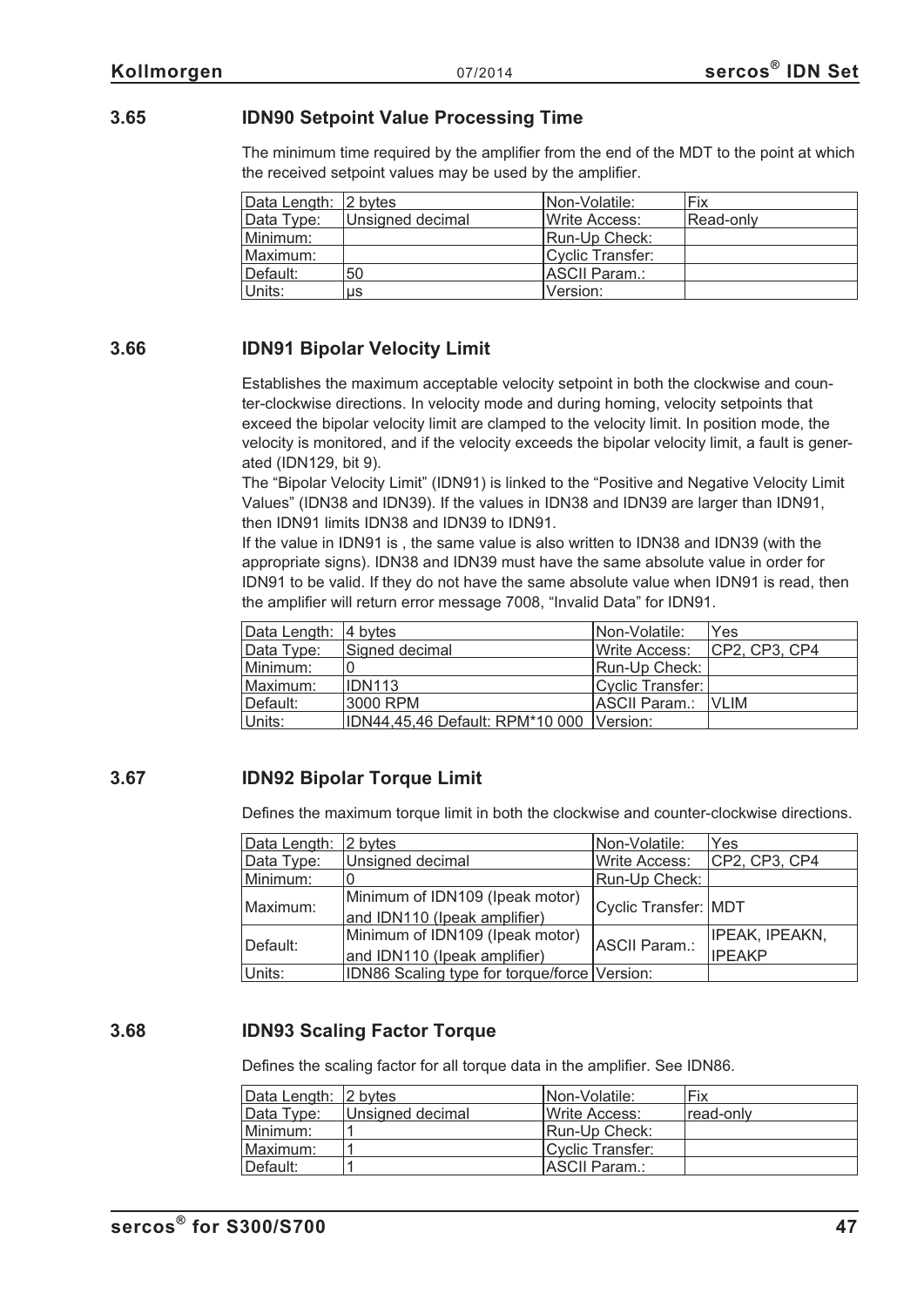## **3.69 IDN94 Scaling Exponent Torque**

Defines the scaling exponent for all torque data in the amplifier. See IDN86.

| Data Length: 2 bytes |                  | Non-Volatile:         | No        |
|----------------------|------------------|-----------------------|-----------|
| Data Type:           | Unsigned decimal | <b>IWrite Access:</b> | read-only |
| Minimum:             |                  | Run-Up Check:         |           |
| Maximum:             |                  | Cyclic Transfer:      |           |
| ⊺Default:            |                  | <b>ASCII Param.:</b>  |           |

## **3.70 IDN95 Diagnostic Message**

The master can read a text message that describes the status of the amplifier.

| Data Length: | 1 byte elements, variable<br>length array | <b>Non-Volatile:</b> | Fix          |
|--------------|-------------------------------------------|----------------------|--------------|
| Data Type:   | Text                                      | Write Access:        | Read-only    |
| Minimum:     |                                           | Run-Up Check:        |              |
| Maximum:     |                                           | Cyclic Transfer:     |              |
| Default:     |                                           | ASCII Param.:        | <b>SSTAT</b> |

## **3.71 IDN96 Slave Arrangement**

The sercos® address of the amplifier is contained in both the upper and lower bytes of this IDN.

Example: ADDR = 3

IDN96 = 0x0303h

| Data Length: 2 bytes |             | INon-Volatile:        | Yes         |
|----------------------|-------------|-----------------------|-------------|
| Data Type:           | Hexadecimal | <b>IWrite Access:</b> | Read-only   |
| Minimum:             |             | Run-Up Check:         |             |
| Maximum:             |             | Cyclic Transfer:      |             |
| Default:             |             | <b>IASCII Param.:</b> | <b>ADDR</b> |

## **3.72 IDN97 Class 2 Diagnostic Mask**

#### **Warnings for masked bits are not indicated in C2D (AT status word, bit 12).**

A mask for the C2D (AT status word, bit 12), amplifier warning. When a warning condition within IDN12 changes state, the C2D change bit (AT status word, bit 12) is set. The warning bits within IDN12 are not latched (i.e. they will automatically set or reset as warning conditions change). The C2D change bit is reset when IDN12 is read through the service channel.

IDN97 may be used to mask the effect of a particular warning condition on the C2D change bit in the AT status word. When a masked warning changes state, the C2D change bit in the AT status word will not be set. However, the warning bits in IDN12 will continue to change state according to the warning conditions. When a bit in IDN97 is clear, the corresponding bit in IDN12 is masked.

| Data Length: 2 bytes |                        | INon-Volatile:         | Yes                   |
|----------------------|------------------------|------------------------|-----------------------|
| Data Type:           | ⊪Binarv                | <b>I</b> Write Access: | CP2, CP3, CP4         |
| Minimum: l           |                        | Run-Up Check:          |                       |
| Maximum:             |                        | Cyclic Transfer:       |                       |
| ⊺Default:            | 0b xxxx xxxx 1111 1111 | ASCII Param.:          | BUSP0 (lower 16 bits) |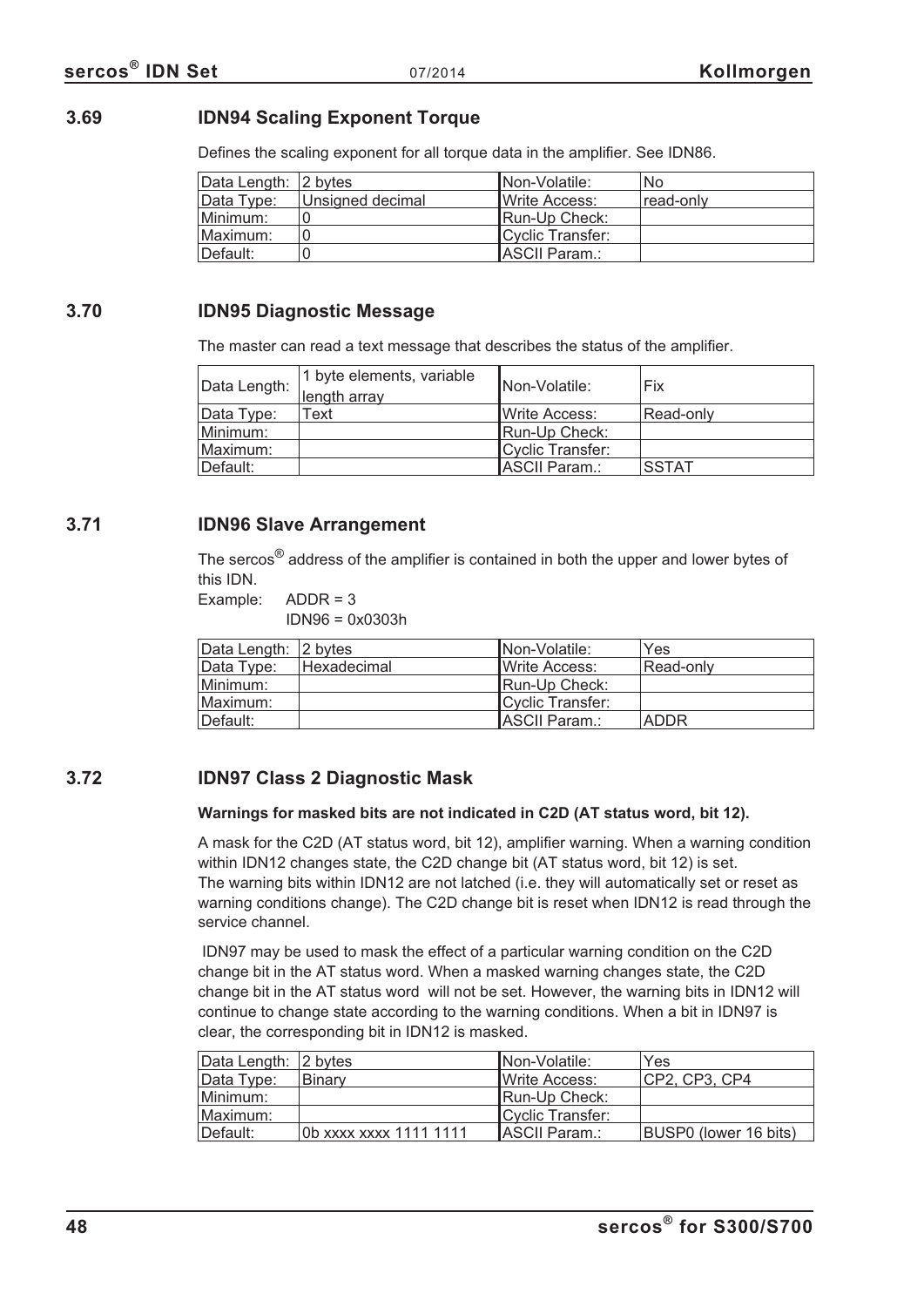# **3.73 IDN98 Class 3 Diagnostic Mask**

#### **Warnings for masked bits are not indicated in C3D (AT status word, bit 11).**

A mask for the C3D (IDN13). When a warning condition within IDN13 changes state, the C3D change bit (AT status word, bit 11) is set.

The warning bits within IDN13 are not latched (i.e. they will automatically set or reset as warning conditions change). The C3D change bit is reset when IDN13 is read through the service channel.

IDN98 may be used to mask the effect of a particular warning condition on the C3D change bit in the AT status word. When a masked warning changes state, the C3D change bit in the AT status word will not be set. However, the warning bits in IDN13 will continue to change state according to the warning conditions. When a bit in IDN98 is clear, the corresponding bit in IDN13 is masked.

| Data Length: 2 bytes |                       | Non-Volatile:    | No.                   |
|----------------------|-----------------------|------------------|-----------------------|
| Data Type:           | Binary                | Write Access:    | ICP2. CP3. CP4        |
| Minimum:             |                       | Run-Up Check:    |                       |
| Maximum:             |                       | Cyclic Transfer: |                       |
| Default:             | 0b1111 1111 xxxx xxxx | ASCII Param.:    | BUSP0 (upper 16 bits) |

# **3.74 IDN99 Command: Reset Class 1 Diagnostic (clear fault)**

The latched faults contained in IDN11, IDN14 and IDN129 are cleared, if the causes for the faults have been repaired. If all the faults are cleared successfully, the C1D status bit (AT bit 13) is also cleared. The fault reset procedure will fail if faults have been latched and the master has not reset the amplifier enable control bits (MDT bits 13-15). Some faults specified in IDN11 and IDN129 (e.g. faulty feedback, faulty commutation, for details see ASCII – Command ERRCODE) require a coldstart, which IDN99 performs automatically when required. The sercos $^{\circledR}$  ring is thus automatically reset to phase 0. Other amplifiers respond to this according to the standard with error message F29 "SER-COS fault" (see also IDNP3016).

The IDN99 procedure will not reset faults if MDT controlword bits 14 and 15 are set during CP4.

| Data Length: 2 bytes |               | Non-Volatile:         | No            |
|----------------------|---------------|-----------------------|---------------|
| Data Type:           | <b>Binary</b> | <b>IWrite Access:</b> | CP2, CP3, CP4 |
| Minimum:             |               | Run-Up Check:         |               |
| Maximum:             |               | Cyclic Transfer:      |               |
| ∥Default:            |               | ASCII Param.:         |               |

# **3.75 IDN100 Velocity Loop Proportional Gain**

Proportional Gain for the proportional-integral velocity loop controller. If the gain is too low, then the amplifier may respond slowly or have poor damping. If the value is too high, then the amplifier may whistle or oscillate.

| Data Length: 2 bytes |                  | INon-Volatile:   | Yes           |
|----------------------|------------------|------------------|---------------|
| Data Type:           | Unsigned decimal | Write Access:    | CP2, CP3, CP4 |
| Minimum:             | 0.01             | Run-Up Check:    |               |
| IMaximum:            | 3692             | Cyclic Transfer: |               |
| Default:             | 0.46             | IASCII Param.:   | IGV * 100     |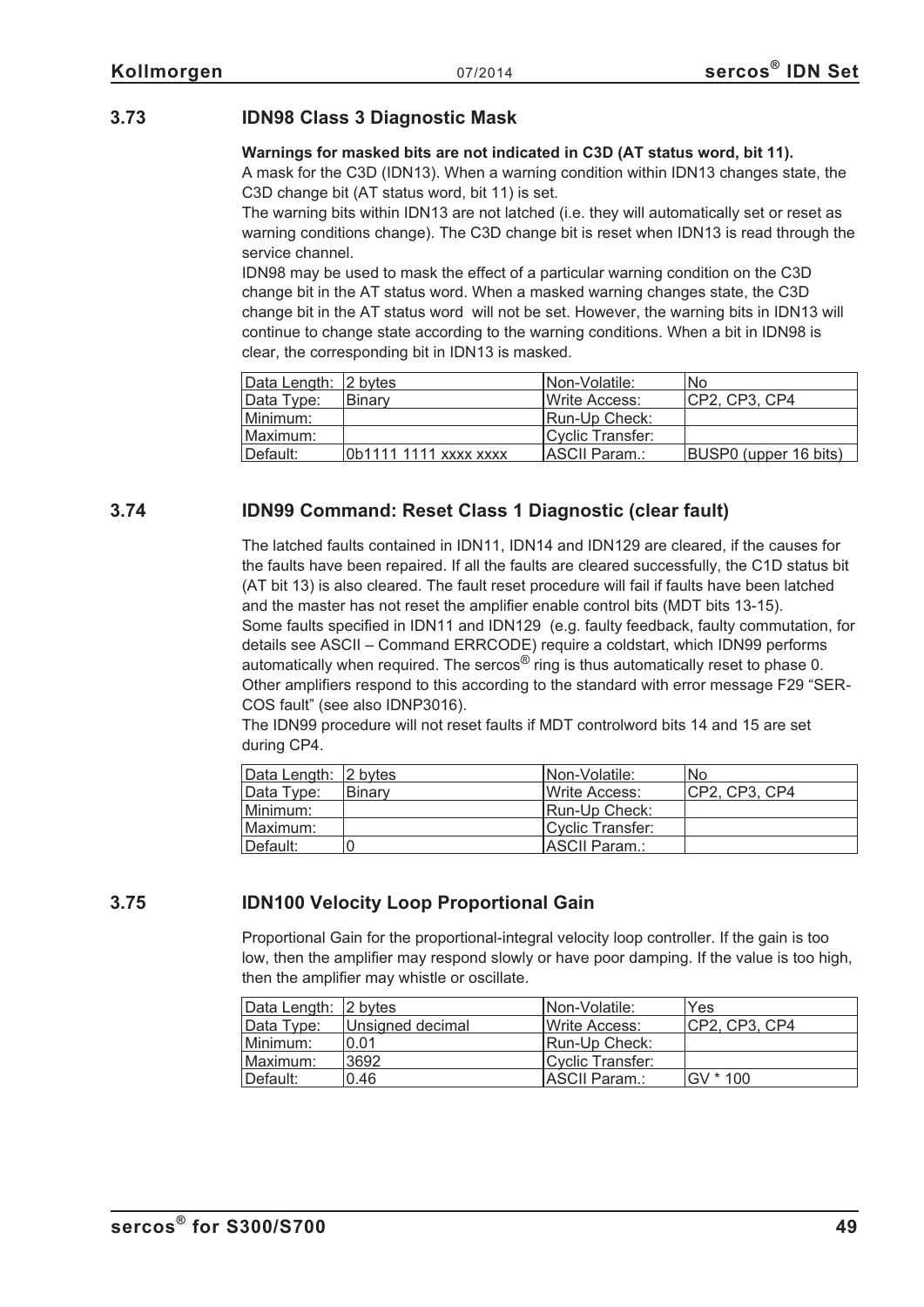## **3.76 IDN101 Velocity Loop Integral Action Time**

The integral action time for the proportional-integral velocity loop controller. With IDN101=0, the integrator is switched off. If the value is too low, then the amplifier may run roughly or may oscillate. If the value is too high, the amplifier response may be sluggish.

| Data Length: 2 bytes |                  | Non-Volatile:    | Yes           |
|----------------------|------------------|------------------|---------------|
| Data Type:           | Unsigned decimal | Write Access:    | CP2, CP3, CP4 |
| Minimum:             | 0, IDN 100 / 625 | Run-Up Check:    |               |
| Maximum:             | 1000.0           | Cyclic Transfer: |               |
| Default:             | 10               | ASCII Param.:    | $GVTN * 10$   |
| Units:               | $0.1$ ms         | Version:         |               |

## **3.77 IDN103 Modulo Value**

If the modulo format is on (IDN76 bit  $7 = 1$ ), the modulo value determines at which numeric value the position data switch back to the start value. The following conditions for the modulo value will check during run-up:

- 1. If linear scaling and modulo format is selected within IDN76 and the feed constant IDN123 is smaller then  $2^{20}$ , IDN103 must be smaller then  $2^{10}$  \* IDN123.
- 2. If rotational scaling and modulo format is selected within IDN76 and rotational position resolution IDN79 is smaller then  $2^{20}$ , IDN103 must be smaller then  $2^{10}$  \* IDN79.
- 3. If rotational scaling and modulo format is selected within IDN76 and rotational position resolution IDN79 is greater then  $2^{20}$ , IDN103 must be smaller then  $2^{20}$  / IDN79.
- 4. The modulo value and the current position resolution must be dividable without remainder.

| Data Length: 4 bytes |                        | INon-Volatile:   | Yes             |
|----------------------|------------------------|------------------|-----------------|
| Data Type:           | Unsigned decimal       | Write Access:    | CP2. CP3        |
| Minimum:             |                        | Run-Up Check:    | CP <sub>3</sub> |
| Maximum:             | $231 - 1$              | Cyclic Transfer: |                 |
| Default:             | $231 - 1$              | ASCII Param.:    | ERND / SRND     |
| Units:               | IDN76, 77, 78, 79, 123 | Version:         |                 |

## **3.78 IDN104 Position Loop Proportional Gain**

The proportional gain for the proportional position loop controller. If the gain is too low, then the drive may respond with a time lag or have poor damping. If the value is too high, then the drive may whistle or oscillate.

| Data Length: 2 bytes |                              | Non-Volatile:           | Yes           |
|----------------------|------------------------------|-------------------------|---------------|
| Data Type:           | Unsigned decimal             | Write Access:           | CP2, CP3, CP4 |
| Minimum:             |                              | Run-Up Check:           |               |
| Maximum:             | 65000                        | <b>Cyclic Transfer:</b> |               |
| Default:             | 600                          | ASCII Param.:           | GP * 6000     |
|                      | $0.01$ (m/min)/mm $\equiv$   |                         |               |
| Units:               | $0.01$ (in/min)/mil $\equiv$ | Version:                |               |
|                      | 0.01 (kRPM)/rev              |                         |               |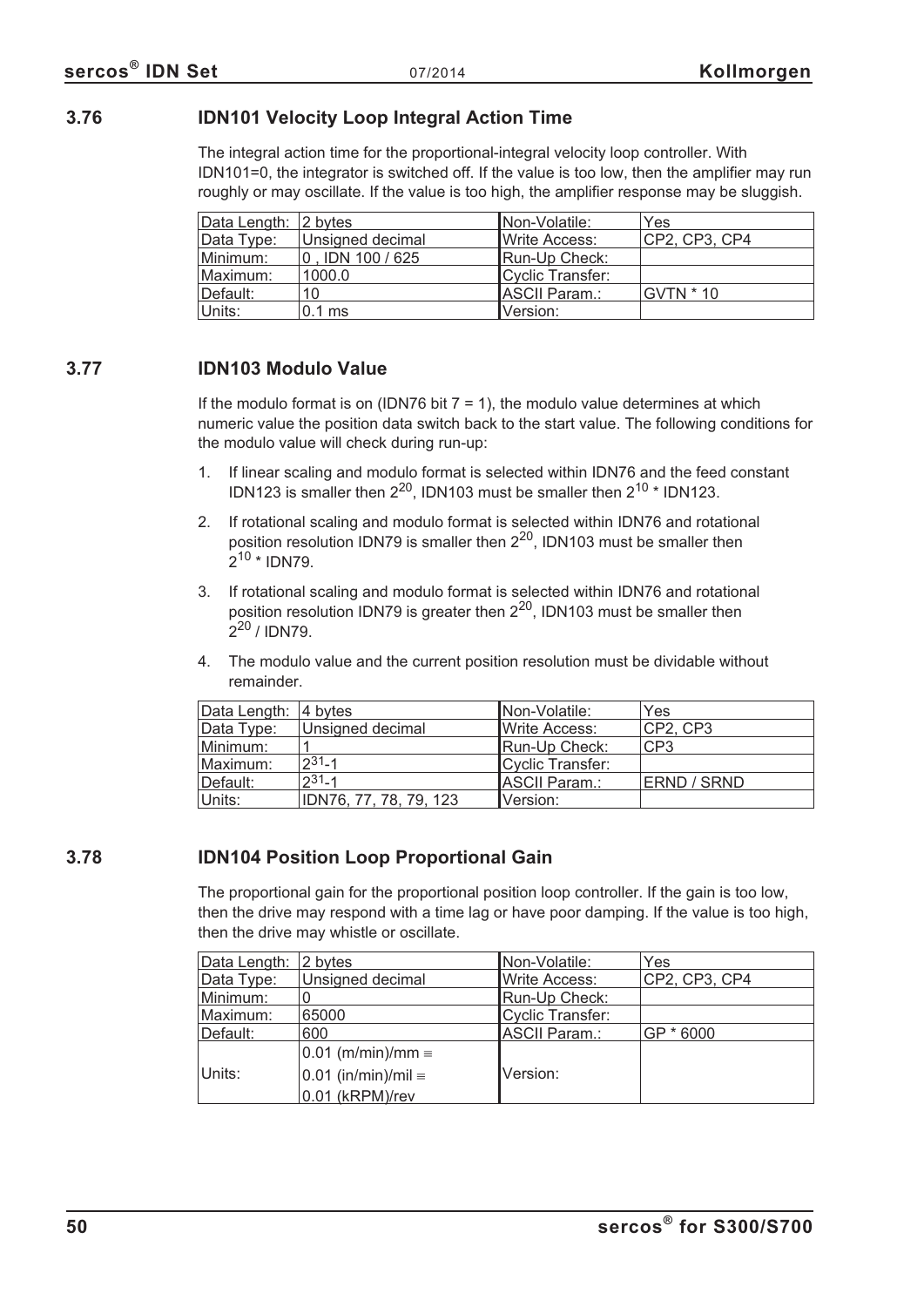## **3.79 IDN106 Current Loop Proportional Gain 1**

The proportional gain for the torque producing current (D) within the proportional-integral current loop controller.

| Data Length: 2 bytes |                  | INon-Volatile:   | Yes              |
|----------------------|------------------|------------------|------------------|
| Data Type:           | Unsigned decimal | Write Access:    | CP2, CP3, CP4    |
| Minimum:             | 0.001            | Run-Up Check:    |                  |
| Maximum:             | 1.5              | Cyclic Transfer: |                  |
| Default:             | 0.1              | ASCII Param.:    | <b>MLGO</b> / 10 |

## **3.80 IDN107 Current Loop Integral Action Time 1**

The integral time for the torque producing current within the proportional-integral current loop controller.

| Data Length: 2 bytes |                  | INon-Volatile:         | Yes           |
|----------------------|------------------|------------------------|---------------|
| Data Type:           | Unsigned decimal | <b>I</b> Write Access: | CP2, CP3, CP4 |
| Minimum:             | 200              | Run-Up Check:          |               |
| Maximum:             | 10000            | Cyclic Transfer:       |               |
| Default:             | 600              | <b>IASCII Param.:</b>  | KTN * 1000    |
| Units:               | us               | lVersion:              |               |

## **3.81 IDN108 Feedrate Override**

The feedrate override is activated only with amplifier-controlled procedure commands.The velocity setpoint is then calculated by the amplifier internally. IDN108 has a multiplying effect on the velocity setpoint value.

| Data Length: 2 bytes |                  | INon-Volatile:        | No.               |
|----------------------|------------------|-----------------------|-------------------|
| Data Type:           | Unsigned decimal | <b>IWrite Access:</b> | CP2, CP3, CP4     |
| Minimum:             |                  | Run-Up Check:         |                   |
| Maximum:             | 10000            | Cyclic Transfer:      |                   |
| Default:             | 10000            | ASCII Param.:         | OVRIDE *625 / 512 |
| Units:               | 0.01%            | Version:              |                   |

## **3.82 IDN109 Motor Peak Current**

If the motor peak current is less than that of the amplifier, the amplifier is automatically limited to the level of the motor peak current.

| Data Length: 4 bytes |                  | INon-Volatile:         | Yes           |
|----------------------|------------------|------------------------|---------------|
| Data Type:           | Unsigned decimal | <b>I</b> Write Access: | CP2, CP3      |
| Minimum:             | $ 0.1 *  $ DN110 | Run-Up Check:          |               |
| Maximum:             | 2 * IDN110       | Cyclic Transfer:       |               |
| ⊺Default:            | <b>IDN110</b>    | IASCII Param.:         | MIPEAK * 1000 |
| Units:               | mA               | lVersion:              |               |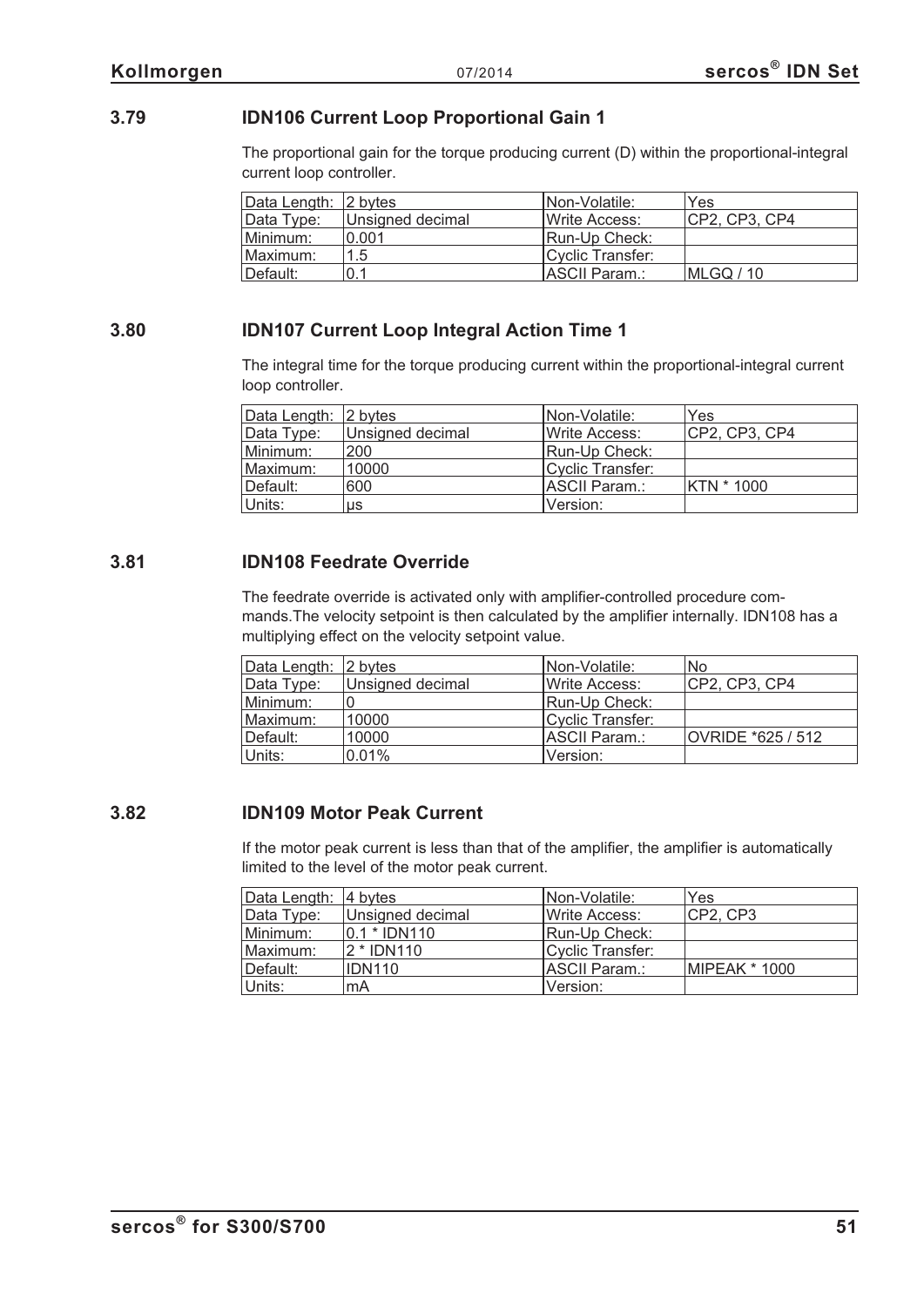# **3.83 IDN110 Amplifier Peak Current**

This value is defined by the hardware.

| Data Length: 4 bytes |                  | Non-Volatile:         | Yes                  |
|----------------------|------------------|-----------------------|----------------------|
| Data Type:           | Unsigned decimal | <b>IWrite Access:</b> | Read-only            |
| Minimum:             |                  | Run-Up Check:         |                      |
| Maximum:             |                  | Cyclic Transfer:      |                      |
| Default:             | Hardware defined | <b>IASCII Param.:</b> | <b>DIPEAK</b> * 1000 |
| Units:               | mA               | Version:              |                      |

## **3.84 IDN111 Motor Continuous Stall Current**

This parameter is used as a reference for all torque data and for determining motor-related current values from torque data.

| Data Length: 4 bytes |                  | INon-Volatile:         | Yes                   |
|----------------------|------------------|------------------------|-----------------------|
| Data Type:           | Unsigned decimal | <b>I</b> Write Access: | CP2, CP3              |
| Minimum:             | $0.1 * IDN112$   | Run-Up Check:          |                       |
| Maximum:             | 2.0 * IDN112     | Cyclic Transfer:       |                       |
| Default:             | <b>IDN112</b>    | ASCII Param.:          | <b>IMICONT * 1000</b> |
| Units:               | mA               | Version:               |                       |

## **3.85 IDN112 Amplifier Rated Current**

This hardware-defined variable is automatically determined by the amplifier.

| Data Length: 4 bytes |                  | INon-Volatile:        | Yes           |
|----------------------|------------------|-----------------------|---------------|
| Data Type:           | Unsigned decimal | <b>IWrite Access:</b> | Read-only     |
| Minimum:             |                  | Run-Up Check:         |               |
| Maximum:             |                  | Cyclic Transfer:      |               |
| Default:             | Hardware defined | ASCII Param.:         | <b>DICONT</b> |
| Units:               | mA               | Version:              |               |

## **3.86 IDN113 Maximum Motor Speed**

The motor's maximum recommended speed, as listed in the motor specification sheet provided by the manufacturer.

| Data Length:     | 4 bytes                            | Non-Volatile:    | Yes           |
|------------------|------------------------------------|------------------|---------------|
| Data Type:       | Unsigned decimal                   | Write Access:    | CP2, CP3      |
| Minimum:         |                                    | Run-Up Check:    |               |
| Maximum:         | 12000 RPM                          | Cyclic Transfer: |               |
| Default:         | 3000 RPM                           | ASCII Param.:    | <b>MSPEED</b> |
| Units:           | IDN44,45,46 (Default: RPM<br>10000 | <b>IVersion:</b> |               |
| <b>IDN Type:</b> | Motor compatibility                |                  |               |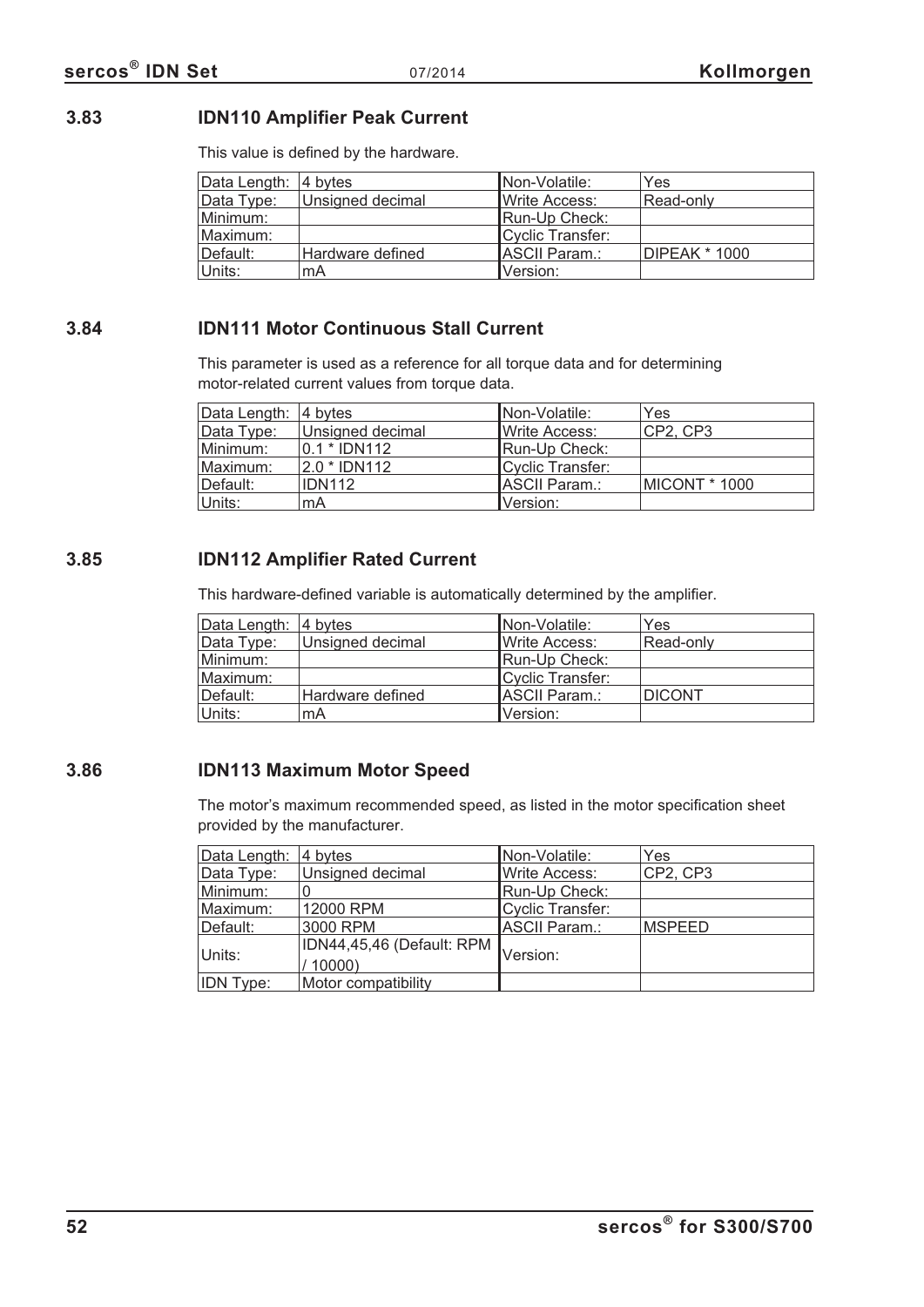## **3.87 IDN114 System Load Limit**

The system's continuous load rating. The continuous load rating is defined as a percentage of the system's continuous current. When the load limit is exceeded, the amplifier sets the overload warning bit in the C2D (IDN12, bit 0).

| Data Length: | $ 2 \text{ bytes} $                 | INon-Volatile:        | Yes           |
|--------------|-------------------------------------|-----------------------|---------------|
| Data Type:   | Unsigned decimal                    | <b>IWrite Access:</b> | CP2, CP3, CP4 |
| Minimum:     |                                     | Run-Up Check:         |               |
| Maximum:     | 100                                 | Cyclic Transfer:      |               |
| Default:     | 80                                  | IASCII Param.:        | <b>I2TLIM</b> |
| Units:       | % of min (IDN111, 112, or<br>P3020) | Version:              |               |

## **3.88 IDN116 Resolution of Rotational Feedback 1 (Motor Feedback)**

The motor's rotary feedback resolution (refer to IDN79).

| Data Length: 4 bytes |                  | INon-Volatile:   | Yes          |
|----------------------|------------------|------------------|--------------|
| Data Type:           | Unsigned decimal | Write Access:    | Read-only    |
| Minimum:             |                  | Run-Up Check:    |              |
| Maximum:             | $231 - 1$        | Cyclic Transfer: |              |
| Default:             | 1048576          | ASCII Param.:    | <b>BUSP6</b> |
| Units:               | Counts           | Version:         |              |

## **3.89 IDN117 Resolution of Rotational Feedback 2 (External Feedback)**

The resolution of the external feedback 2 contains the cycles per revolution of an external feedback (IDN53). The resolution of the external position feedback depends on this parameter and the multiplication factor 2 (IDN257).

resolution = external feedback (IDN117) x 4 x multiplication factor 2 (IDN257)

The maximum resolution is set within IDN79 divide by 4, the amplifier checks during run-up, that the setting will not give a bigger value. In this case the amplifier automatically calculates a new multiplication factor 2 (IDN257).

| Data Length:  4 bytes |                      | Non-Volatile:         | Yes          |
|-----------------------|----------------------|-----------------------|--------------|
| Data Type:            | Unsigned decimal     | <b>IWrite Access:</b> | CP2          |
| Minimum:              | 12                   | Run-Up Check:         |              |
| Maximum:              | 262144 (16384)       | Cyclic Transfer:      |              |
| Default:              |                      | <b>IASCII Param.:</b> | <b>BUSP7</b> |
| Units:                | Lines per revolution | Version:              |              |

## **3.90 IDN119 Current Loop Proportional Gain 2**

The proportional gain for the field-producing current (D) within the proportional-integral current loop controller. The parameter specifies the relative gain in reference to MLGQ (see also IDN106). 60 indicates that the gain of the D current controller is 60% of MLGQ.

| Data Length: 2 bytes |                  | INon-Volatile:   | Yes        |
|----------------------|------------------|------------------|------------|
| Data Type:           | Unsigned decimal | Write Access:    | Read-only  |
| Minimum:             |                  | Run-Up Check:    |            |
| Maximum:             | 3 0 0 0          | Cyclic Transfer: |            |
| Default:             | 100              | ASCII Param.:    | MLGQ * 100 |
| Units:               |                  | Version:         | 1.38       |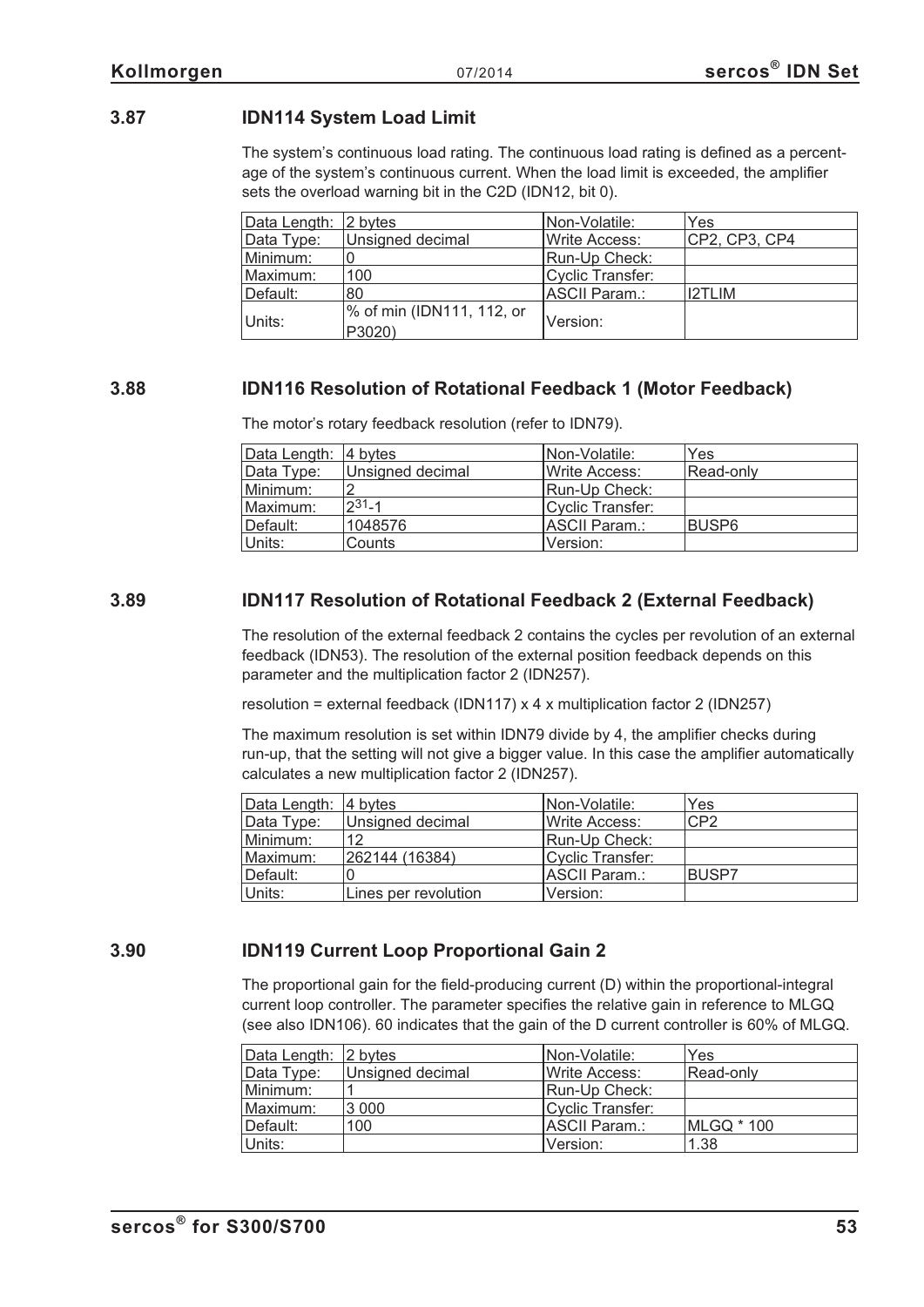## **3.91 IDN120 Current Loop Integral Action Time 2**

The integral time for the field-producing current within the proportional-integral current loop controller. See IDN 107.

| Data Length: 2 bytes |                  | INon-Volatile:        | Yes        |
|----------------------|------------------|-----------------------|------------|
| Data Type:           | Unsigned decimal | <b>IWrite Access:</b> | Read-only  |
| Minimum:             | 200              | Run-Up Check:         |            |
| Maximum:             | 10 000           | Cyclic Transfer:      |            |
| Default:             | 600              | <b>IASCII Param.:</b> | KTN * 1000 |
| Units:               | us               | Version:              |            |

## **3.92 IDN121 Input Revolutions of Load Gear**

Input revolution values must be entered as integers. The relation between IDN121 and 122 can be between 0.01 and 100.

*Gear ratio* =  $\frac{Input \, revolution (IDN121)}{}$ *Output revolutions* ( ) <sup>121</sup> ( ) *IDN*122

#### **Basic Example for Ratio 1**

100 = 100 motor revolutions per revolution at the load.

#### **Basic Example for Ratio 2**

0.01 = 1 motor revolution per 100 revolutions at the load.

For example:

Motor: 770 rpm, load 17.5 rpm => gear ratio =  $42.5$  and is therefore within the permissible range.

The IDNs would have the following settings, for example: IDN 121 = 85, IDN 122 = 2.

| Data Length: 4 bytes |                     | INon-Volatile:        | Yes          |
|----------------------|---------------------|-----------------------|--------------|
| Data Type:           | Unsigned decimal    | <b>IWrite Access:</b> | CP2, CP3     |
| Minimum:             | <b>IDN122 / 100</b> | Run-Up Check:         |              |
| Maximum:             | <b>IDN122 * 100</b> | Cyclic Transfer:      |              |
| Default:             |                     | ASCII Param.:         | <b>BUSP3</b> |

# **3.93 IDN122 Output Revolutions of Load Gear**

Output revolution values must be entered as integers.

The relation between IDN121 and 122 can be between 0.01 and 100  $(\Rightarrow$  IDN 121).

| Data Length: 4 bytes |                     | INon-Volatile:       | Yes      |
|----------------------|---------------------|----------------------|----------|
| Data Type:           | Unsigned decimal    | <b>Write Access:</b> | CP2. CP3 |
| Minimum:             | <b>IDN121/100</b>   | Run-Up Check:        |          |
| Maximum:             | <b>IDN121 * 100</b> | Cyclic Transfer:     |          |
| ⊺Default:            |                     | ASCII Param.:        | BUSP4    |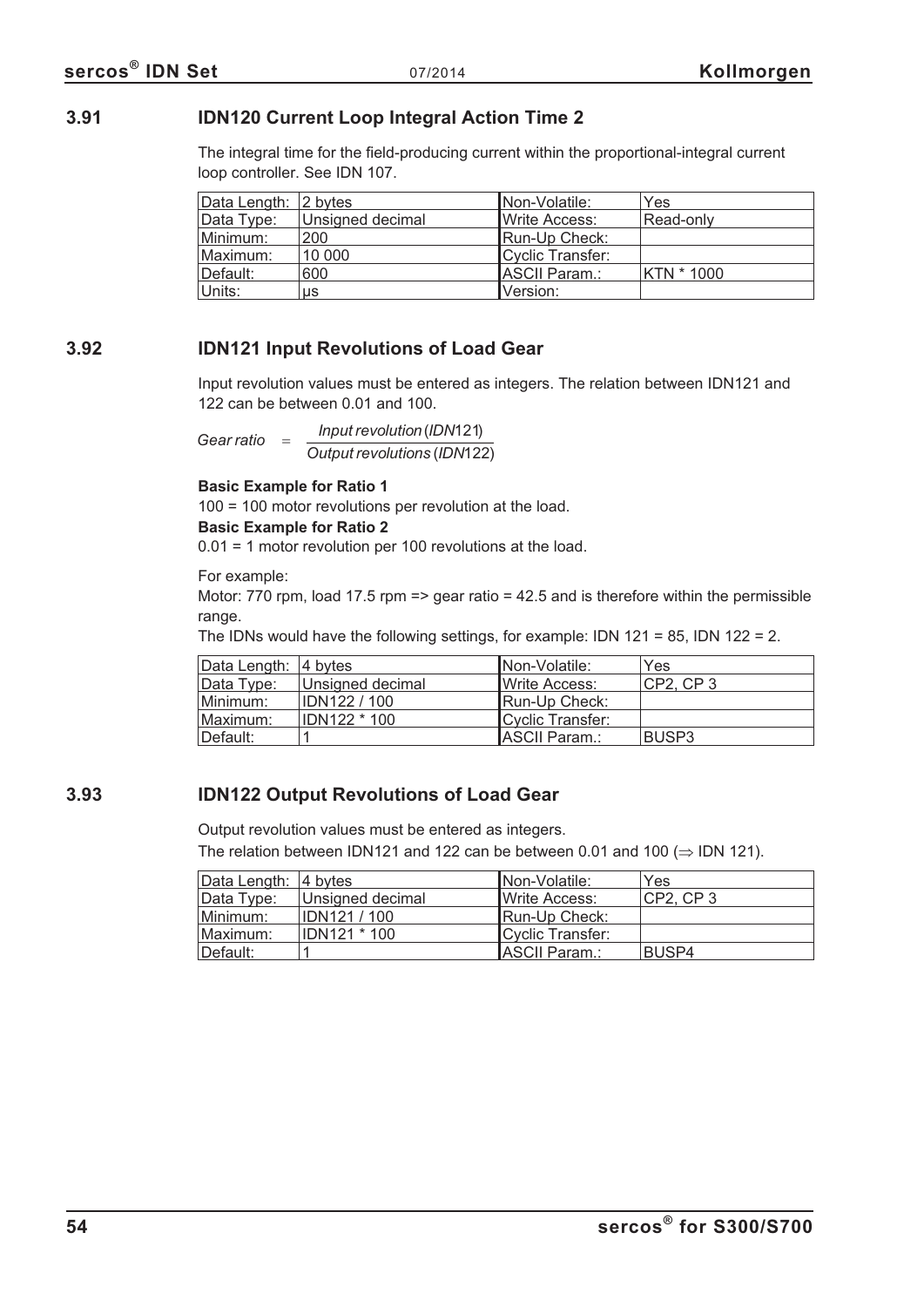# **3.94 IDN123 Feed Constant**

The feed constant describes the machine element which converts a rotational motion into a linear motion. IDN123 indicates the linear distance during one revolution of the feed spindle. This IDN is only active when linear scaling in IDN76 is selected. This IDN also describes the feed at linear rotational speed scaling.

By using parameter 121 and 122 the minimum changes to min: 100 x (IDN122/IDN121) and the maximum to max: 100,000,000 x (IDN122/IDN121)

| Data Length: 4 bytes |                  | INon-Volatile:   | No.          |
|----------------------|------------------|------------------|--------------|
| Data Type:           | Unsigned decimal | Write Access:    | CP2          |
| Minimum:             | 100              | Run-Up Check:    |              |
| Maximum:             | 10,000,000       | Cyclic Transfer: |              |
| Default:             | 100,000          | ASCII Param.:    | <b>BUSP5</b> |
| Units:               | IDN76, 77, 78    | Version:         |              |

## **3.95 IDN126 Torque treshold Tx**

Treshold for IDN333.

| Data Length: 2 bytes |                  | INon-Volatile:        | No  |
|----------------------|------------------|-----------------------|-----|
| Data Type:           | Unsigned decimal | <b>IWrite Access:</b> | CP2 |
| Minimum:             |                  | Run-Up Check:         |     |
| Maximum:             |                  | Cyclic Transfer:      |     |
| Default:             |                  | ASCII Param.:         |     |
| Units:               | IDN86            | Version:              |     |

## **3.96 IDN127 Command: Communication Phase 3 Transition Check**

Ensures that the amplifier is ready to switch from CP2 to CP3. The master must successfully execute this procedure prior to switching from CP2 to CP3. If the procedure fails, IDN21 will contain a list of IDNs that the amplifier considers invalid.

| Data Length: 2 bytes |               | INon-Volatile:        | No  |
|----------------------|---------------|-----------------------|-----|
| Data Type:           | <b>Binary</b> | <b>IWrite Access:</b> | CP2 |
| Minimum:             |               | Run-Up Check:         |     |
| Maximum:             |               | Cyclic Transfer:      |     |
| Default:             |               | ASCII Param.:         |     |

## **3.97 IDN128 Command: Communication Phase 4 Transition Check**

Ensures that the amplifier is ready to switch from CP3 to CP4. The master must successfully execute this procedure prior to switching from CP3 to CP4. If the procedure fails, IDN22 will contain a list of IDNs that the amplifier considers invalid.

If any of the macros have been changed in CP2 or CP3, the amplifier will re-compile the macro program and perform a warmstart, which may take up to 3 minutes. During the warmstart, the LED on the front panel of the amplifier add with the three dots will flashing. During the warmstart IDN182 Bit 1 is set, it will cleared after the warmstart.

Alternatively, the serial interface may be used to save all values and reset the amplifier before the CP4 transition check procedure is executed.

| Data Length: 2 bytes |               | INon-Volatile:        | No  |
|----------------------|---------------|-----------------------|-----|
| Data Type:           | <b>Binary</b> | <b>IWrite Access:</b> | CP3 |
| Minimum:             |               | <b>Run-Up Check:</b>  |     |
| Maximum:             |               | Cyclic Transfer:      |     |
| Default:             | 0             | ASCII Param.:         |     |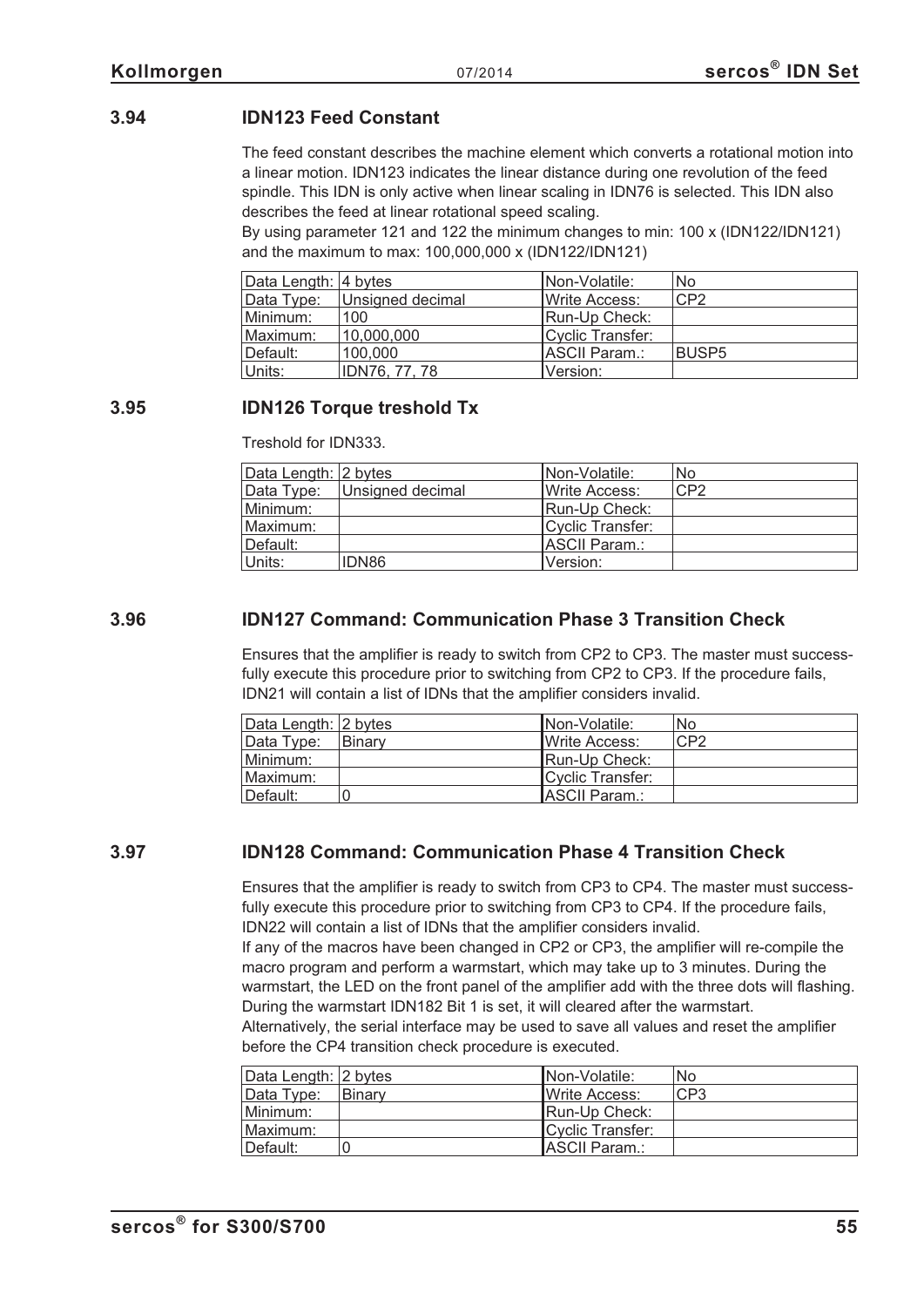## **3.98 IDN129 Manufacturer Class 1 Diagnostic (MC1D)**

Lists the status of the latched manufacturer-defined amplifier faults. In this fault situation the amplifier decelerates to a stop and disables. The C1D status bit (AT status bit 13) is set, IDN11 bit 15 (manufacturer status class C1D / manufacturer specific fault) is set, and the corresponding manufacturer-defined fault bit is set within IDN129. Refer to IDN11 and IDN99.

| <b>Bit</b>       | <b>Description</b>                                  | <b>Coldstart</b> | Error           |
|------------------|-----------------------------------------------------|------------------|-----------------|
| LSB <sub>0</sub> | AS (restart lock)                                   | ves              | F <sub>27</sub> |
|                  | Non-volatile memory checksum fault                  | <b>ves</b>       | F09, F10        |
| 2                | Warning-Fault (actual warning is mask to a fault)   | no               | F <sub>24</sub> |
| 3                | Motor holding brake fault                           | yes              | F <sub>11</sub> |
| 4                | Supply voltage not present                          | no               | F16             |
| 5                | A/D converter fault                                 | <b>ves</b>       | F <sub>17</sub> |
| 6                | Regen fault                                         | <b>ves</b>       | F <sub>18</sub> |
|                  | System fault                                        | yes              | F32             |
| 8                | Macro fault                                         | no               | F31             |
| 9                | Motor overspeed fault                               | no               | F <sub>08</sub> |
| 10               | Excessive position setpoint difference              | <b>No</b>        | F <sub>28</sub> |
| 11               | Impermissible software-enable (no hardware-enable), | <b>No</b>        | F <sub>29</sub> |
|                  | refer to IDNP3028                                   |                  |                 |
| $12 - 15$        |                                                     |                  |                 |

| Data Length: 2 bytes |        | INon-Volatile:   | No             |
|----------------------|--------|------------------|----------------|
| Data Type:           | Binary | Write Access:    | Read-only      |
| Minimum:             |        | Run-Up Check:    |                |
| Maximum:             |        | Cyclic Transfer: |                |
| ⊺Default:            |        | IASCII Param.:   | <b>ERRCODE</b> |

# **3.99 IDN130 Probe 1 Positive Edge Value**

The "Probing" procedure (IDN170) is used to capture a position when a digital input changes. IDN130 will contain the captured position when the "Probe Control Parameter" (IDN169, bit 0) is configured for probe 1 to capture the position on the rising edge of the digital input. Selection of the source of the position information  $\Rightarrow$  IDNP 3018.

| Data Length: 4 bytes |                        | INon-Volatile:        | No        |
|----------------------|------------------------|-----------------------|-----------|
| Data Type:           | Signed decimal         | <b>IWrite Access:</b> | Read-only |
| Minimum:             |                        | Run-Up Check:         |           |
| Maximum:             |                        | Cyclic Transfer:      | AT        |
| ⊺Default:            |                        | ASCII Param.:         | LATCH1P32 |
| Units:               | IDN76, 77, 78, 79, 123 | Version:              |           |

# **3.100 IDN131 Probe 1 Negative Edge Value**

The "Probing" procedure (IDN170) is used to capture a position when a digital input changes. IDN131 will contains the captured position when the "Probe Control Parameter" (IDN169, bit 1) is configured for probe 1 to capture the position on the falling edge of the digital input. Selection of the source of the position information  $\Rightarrow$  IDNP 3018.

| Data Length: 4 bytes |                        | INon-Volatile:        | No        |
|----------------------|------------------------|-----------------------|-----------|
| Data Type:           | Signed decimal         | <b>IWrite Access:</b> | Read-only |
| Minimum:             |                        | Run-Up Check:         |           |
| Maximum:             |                        | Cyclic Transfer:      | AT        |
| Default:             |                        | <b>ASCII Param.:</b>  | LATCH1N32 |
| Units:               | IDN76, 77, 78, 79, 123 | Version:              |           |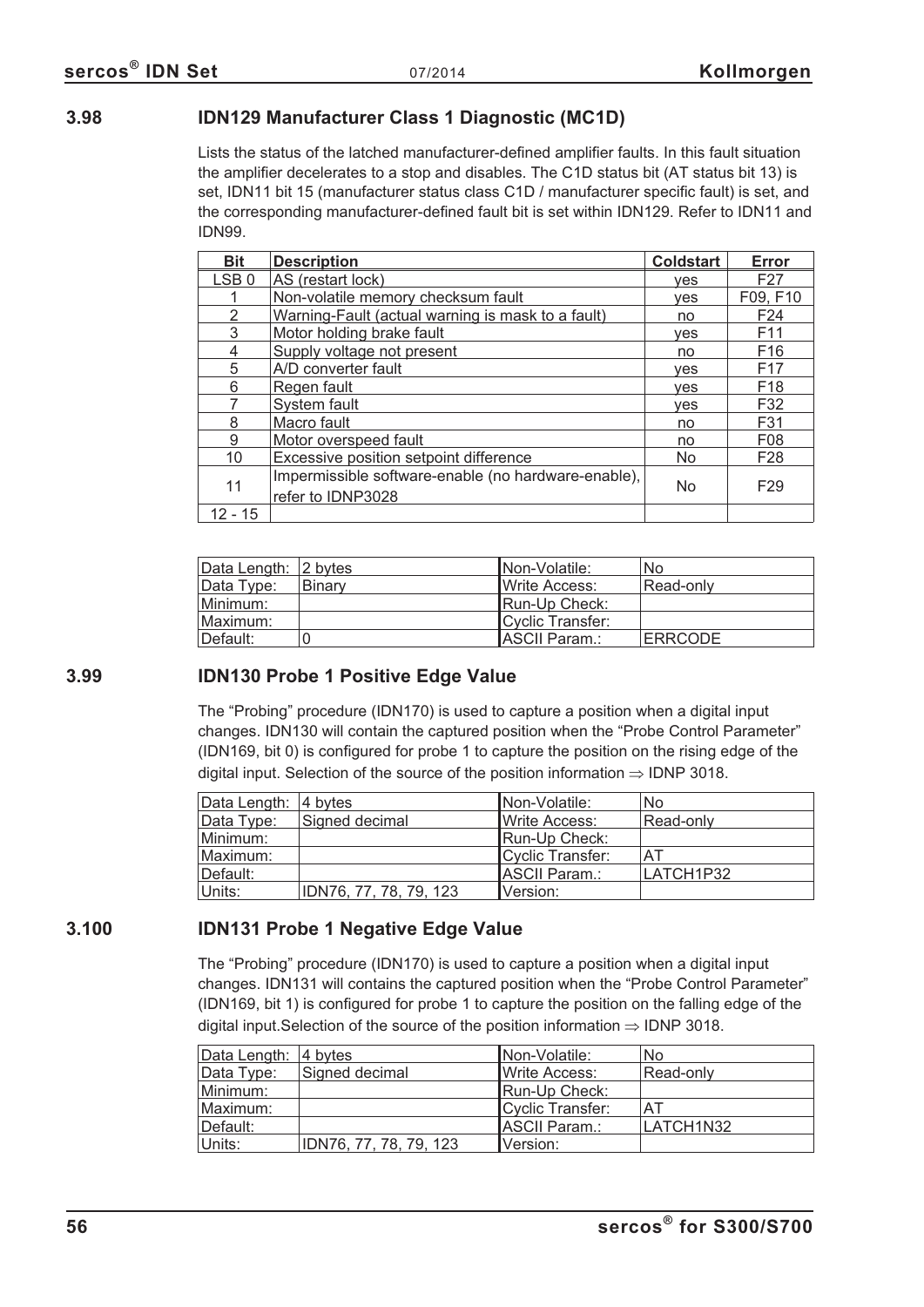# **3.101 IDN132 Probe 2 Positive Edge Value**

The "Probing" procedure (IDN170) is used to capture a position when a digital input changes. IDN132 will contains the captured position when the "Probe Control Parameter" (IDN169, bit 2) is configured for probe 2 to capture the position on the rising edge of the digital input. Selection of the source of the position information  $\Rightarrow$  IDNP 3018.

| Data Length: 4 bytes |                        | Non-Volatile:         | No        |
|----------------------|------------------------|-----------------------|-----------|
| Data Type:           | Signed decimal         | <b>IWrite Access:</b> | Read-only |
| Minimum:             |                        | Run-Up Check:         |           |
| Maximum:             |                        | Cyclic Transfer:      | AT        |
| Default:             |                        | ASCII Param.:         | LATCH2P32 |
| Units:               | IDN76, 77, 78, 79, 123 | Version:              |           |

## **3.102 IDN133 Probe 2 Negative Edge Value**

The "Probing" procedure (IDN170) is used to capture a position when a digital input changes. IDN133 will contains the captured position when the "Probe Control Parameter" (IDN169, bit 3) is configured for probe 2 to capture the position on the falling edge of the digital input. Selection of the source of the position information  $\Rightarrow$  IDNP 3018.

| Data Length: 4 bytes |                        | INon-Volatile:   | No.       |
|----------------------|------------------------|------------------|-----------|
| Data Type:           | Signed decimal         | Write Access:    | Read-only |
| Minimum:             |                        | Run-Up Check:    |           |
| Maximum:             |                        | Cyclic Transfer: | .AT       |
| Default:             |                        | IASCII Param.:   | LATCH2N32 |
| Units:               | IDN76, 77, 78, 79, 123 | Version:         |           |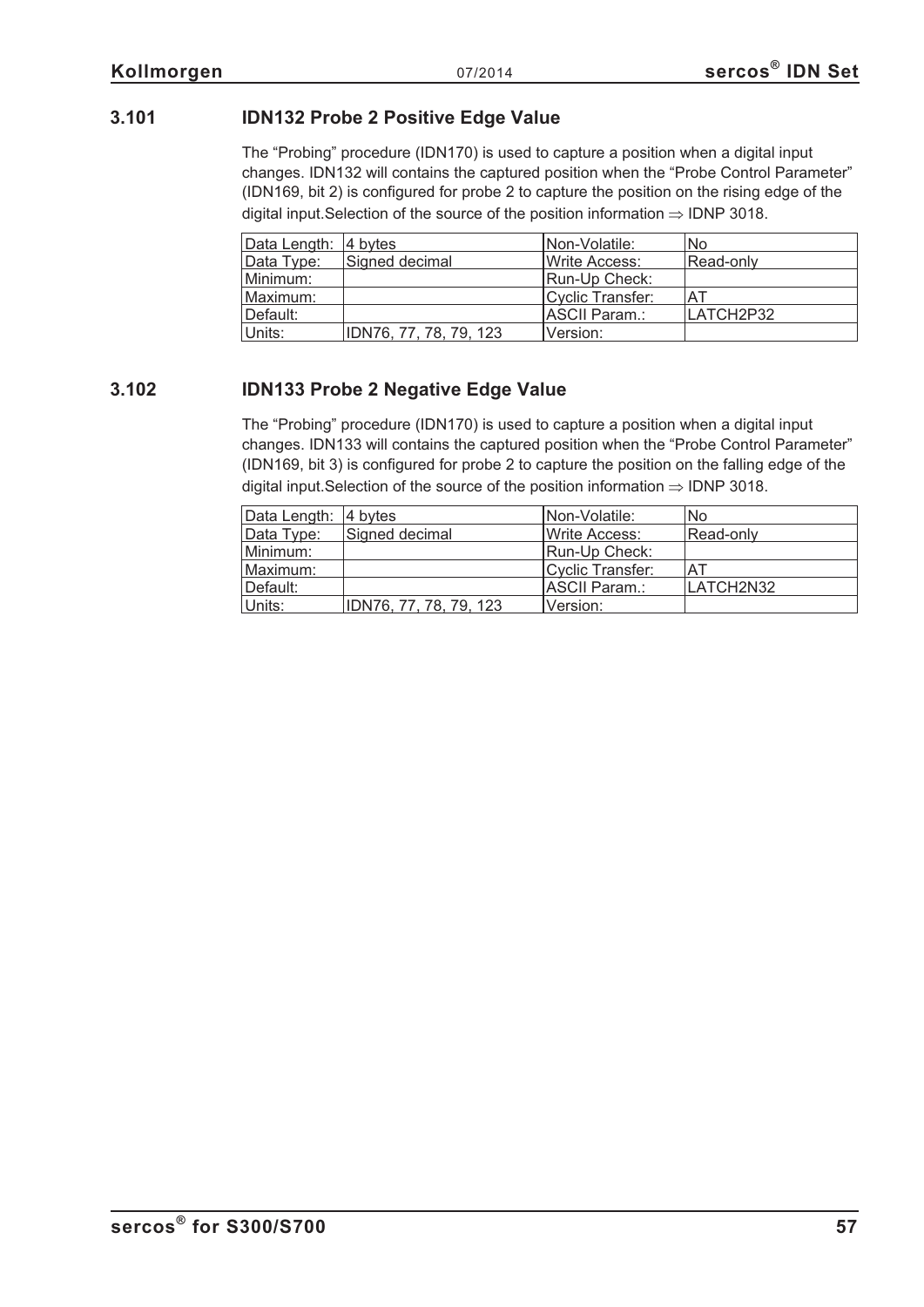# **3.103 IDN134 Master Control Word**

The amplifier's control word within the MDT is stored within IDN134 as a diagnostic aid. More detailed information can be found in the sercos<sup>®</sup> standards (see MDT Control Bit 13-15  $\Rightarrow$  p. [20\)](#page-19-0).

| Data Length: 2 bytes            |               | INon-Volatile:        | No        |  |
|---------------------------------|---------------|-----------------------|-----------|--|
| Data Type:                      | <b>Binary</b> | <b>IWrite Access:</b> | Read-only |  |
| Minimum:                        |               | Run-Up Check:         |           |  |
| Maximum:                        |               | Cyclic Transfer:      |           |  |
| Control word, length: two bytes |               |                       |           |  |

| Bit No.                           | <b>Control word description</b>                                                                                                                                 |
|-----------------------------------|-----------------------------------------------------------------------------------------------------------------------------------------------------------------|
| <b>Bits 15-13</b>                 |                                                                                                                                                                 |
| 111                               | Amplifier should follow the setpoints                                                                                                                           |
| <b>Bit 15 (MSB)</b>               | Amplifier ON/OFF                                                                                                                                                |
| 0                                 | Amplifier OFF                                                                                                                                                   |
| 1                                 | Amplifier ON: when changing from 0 -> 1: drive follows the master's setpoints                                                                                   |
| <b>Bit 14</b>                     | Enable amplifier                                                                                                                                                |
| 0                                 | Not enabled: when changing from $1 \rightarrow 0$ , torque is immediately disabled and the power sta-<br>ge pulses are blocked (independent of bits 15 and 13). |
|                                   | Enable Amplifier: when changing from $0 \rightarrow 1$ , the enable is delayed in the amplifier by the                                                          |
| 1<br>amplifier enable delay time. |                                                                                                                                                                 |
| <b>Bit 13</b>                     | <b>Halt/Restart Amplifier</b>                                                                                                                                   |
|                                   | Halt Amplifier : when changing from $1 \rightarrow 0$ , amplifier is halted according to the "amplifier                                                         |
| $\bf{0}$                          | acceleration bipolar" parameter and the control loop remains closed (only possible when                                                                         |
|                                   |                                                                                                                                                                 |
|                                   | bits 15 and 14 are set to 1).                                                                                                                                   |
|                                   | Restart Amplifier: when changing from 0 -> 1, original function is continued. Only in velocity                                                                  |
| 1                                 | control the amplifier has to use the "amplifier acceleration bipolar". In position control the                                                                  |
|                                   | control unit has to set position setpoints to the position feedback value before bit 13 is set.                                                                 |
| <b>Bit 12</b>                     | Reserved                                                                                                                                                        |
| <b>Bit 10</b>                     | IPOSYNC: Control unit synchronization bit, not supported                                                                                                        |
| Bits 11,9, 8                      | Operation mode                                                                                                                                                  |
| 000                               | Primary operation mode (defined by operation data IDN32).                                                                                                       |
| 001                               | Secondary operation mode 1 (defined by operation data IDN33)                                                                                                    |
| 010111                            | not supported                                                                                                                                                   |
| Bit 7                             | Real-time control bit 2                                                                                                                                         |
| Bit 6                             | Real-time control bit 1                                                                                                                                         |
| Bits 5, 4, 3                      | Data block element                                                                                                                                              |
| 000                               | Service channel not active, close service channel or break active transmission                                                                                  |
| 001                               | IDN of the operation data. Service channel is closed for the previous IDN and opened for a<br>new IDN                                                           |
| 010                               | Name of operation data                                                                                                                                          |
| 011                               | Attribute of operation data                                                                                                                                     |
| $100$                             | Unit of the operation data                                                                                                                                      |
| 101                               | Minimum input value                                                                                                                                             |
| $110$                             | Maximum input value                                                                                                                                             |
| 111                               | Operation data                                                                                                                                                  |
| Bit 2                             |                                                                                                                                                                 |
| 0                                 | Transmission in progress                                                                                                                                        |
| 1                                 | Last transmission                                                                                                                                               |
| Bit 1                             | R/W (read/write)                                                                                                                                                |
| 0                                 | Read service INFO                                                                                                                                               |
| 1                                 | Write service INFO                                                                                                                                              |
| Bit 0                             | <b>MHS</b>                                                                                                                                                      |
| 0/1                               | Service transport handshake of the master                                                                                                                       |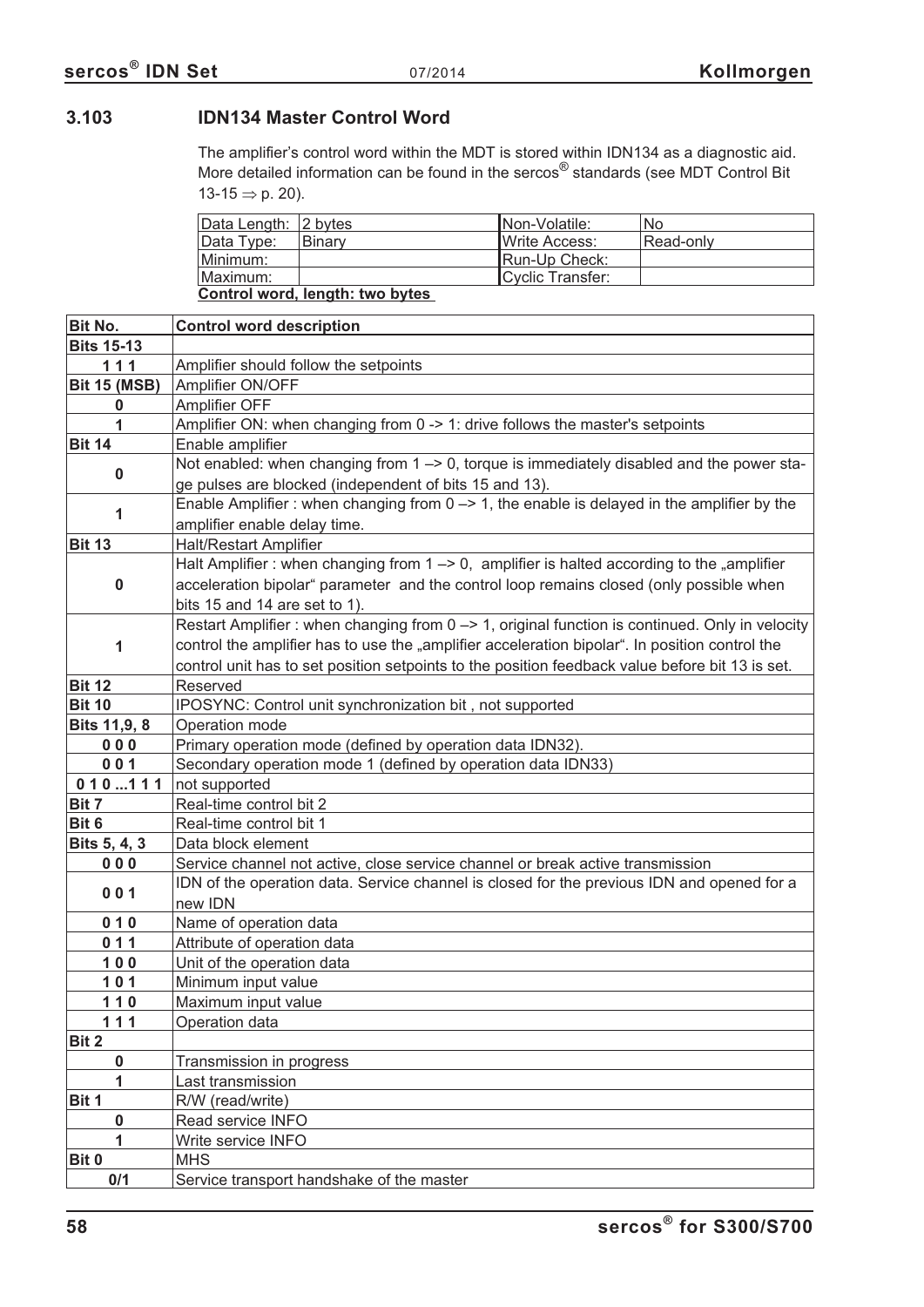# **3.104 IDN135 Amplifier Status Word**

The AT telegram status word is stored within IDN135 as a diagnostic aid.

| Data Length: 2 bytes           |               | Non-Volatile:          | No.       |
|--------------------------------|---------------|------------------------|-----------|
| Data Type:                     | <b>Binary</b> | <b>I</b> Write Access: | Read-only |
| Minimum:                       |               | Run-Up Check:          |           |
| Maximum:                       |               | Cyclic Transfer:       |           |
| ∥Default:                      |               | ASCII Param.:          |           |
| Status word, length: two bytes |               |                        |           |

| Bit No.           | <b>Status word description</b>                                               |
|-------------------|------------------------------------------------------------------------------|
| <b>Bits 15-14</b> | Ready to operate                                                             |
| 0 <sub>0</sub>    | Amplifier not ready, internal checks not yet concluded successfully          |
| 0 <sub>1</sub>    | Amplifier logic ready for main power on (power stage section)                |
| 10                | Amplifier ready and main power applied, drive is free of torque, power sta-  |
|                   | ge pulses are blocked                                                        |
| 11                | Amplifier ready to operate, 'enable amplifier' is set and active. Power sta- |
|                   | ge is active                                                                 |
| <b>Bit 13</b>     | Amplifier shut-down error in C1D (IDN11)                                     |
| 0                 | No shut-down                                                                 |
| 1                 | Amplifier is shut-down due to error                                          |
| <b>Bit 12</b>     | Change bit for C2D (IDN12)                                                   |
| 0                 | No change                                                                    |
| 1                 | Change                                                                       |
| <b>Bit 11</b>     | Change bit for C3D (IDN13)                                                   |
| 0                 | No change                                                                    |
| 1                 | Change                                                                       |
| Bits 10, 9, 8     | Actual operation mode                                                        |
| 000               | Primary operation mode (defined by IDN32)                                    |
| 001               | Secondary operation mode 1 (defined by IDN33)                                |
| 010111            | not supported                                                                |
| Bit 7             | Real-time status bit 2 (IDN306)                                              |
| Bit 6             | Real-time status bit 1 (IDN304)                                              |
| Bit 5             | Procedure command change bit                                                 |
| 0                 | No change in procedure command acknowledgement                               |
| 1                 | Changing procedure command acknowledgment                                    |
| Bit 4             | (Reserved)                                                                   |
| Bit 3             | not supported                                                                |
| Bit 2             | Error in service channel                                                     |
| 0                 | No error                                                                     |
| 1                 | Error in service channel, error message in amplifier service INFO            |
| Bit 1             | <b>Busy</b>                                                                  |
| $\bf{0}$          | Step finished, ready for new step                                            |
| 1                 | Step in progress, new step not allowed                                       |
| Bit 0             | <b>AHS</b>                                                                   |
| 0/1               | Service transport handshake of the amplifier                                 |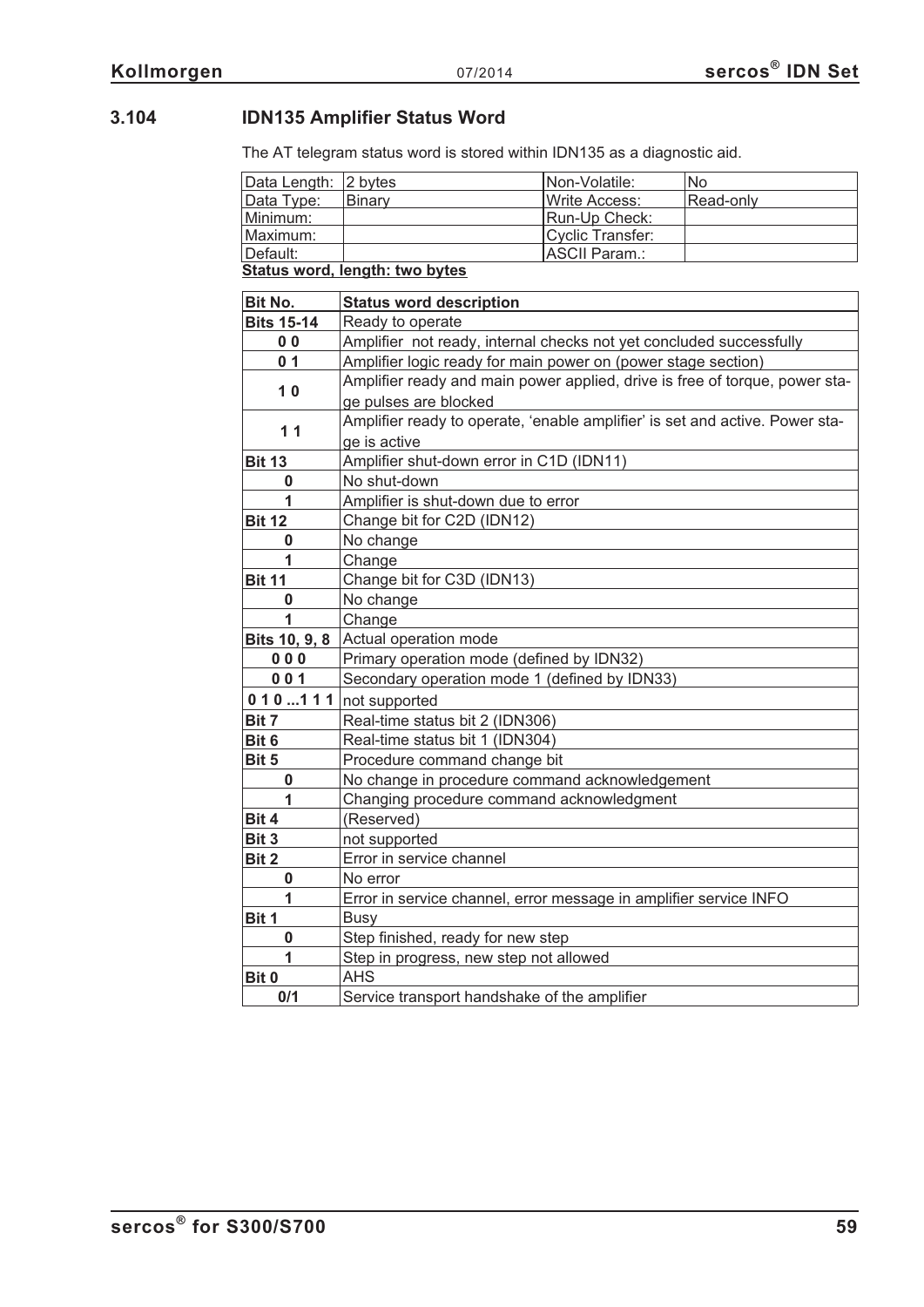## **3.105 IDN136 Positive Acceleration Limit Value**

Defines the amplifier's maximum positive acceleration when the amplifier is in velocity mode or position mode.

| Data Length: 4 bytes |                    | Non-Volatile:         | Yes           |
|----------------------|--------------------|-----------------------|---------------|
| Data Type:           | Signed decimal     | <b>IWrite Access:</b> | CP2, CP3, CP4 |
| Minimum:             |                    | Run-Up Check:         |               |
| Maximum:             | IDN <sub>138</sub> | Cyclic Transfer:      |               |
| Default:             | 10                 | ASCII Param.:         | <b>ACC</b>    |
| Units:               | IDN160, 161, 162   | Version:              |               |

## **3.106 IDN137 Negative Acceleration Limit Value**

Defines the amplifier's maximum deceleration (negative acceleration) when the amplifier is in velocity mode or position mode.

The amplifier alternatively uses the quick deceleration limit (IDNP3022) under the following conditions: position limits are encountered, a fault has occurred, or the master has requested an active disable (MDT control word, bit 15). The quick deceleration limit (IDNP3022) is always used by the amplifier when these conditions occur.

| Data Length: 4 bytes |                  | Non-Volatile:    | Yes           |
|----------------------|------------------|------------------|---------------|
| Data Type:           | Signed decimal   | Write Access:    | CP2, CP3, CP4 |
| Minimum:             | -IDN138          | Run-Up Check:    |               |
| Maximum:             | $-1$             | Cyclic Transfer: |               |
| Default:             | $-10$            | ASCII Param.:    | <b>DEC</b>    |
| Units:               | IDN160, 161, 162 | Version:         |               |

# **3.107 IDN138 Bipolar Acceleration Limit Value**

This parameter limits the acceleration symmetrically to the programmed value in both directions (from firmware 2.26).

| Data Length: 4 bytes |                  | INon-Volatile:   | Yes           |
|----------------------|------------------|------------------|---------------|
| Data Type:           | Signed decimal   | Write Access:    | CP2, CP3, CP4 |
| Minimum:             |                  | Run-Up Check:    |               |
| Maximum:             | $2^{15} - 1$     | Cyclic Transfer: |               |
| Default:             | 31400            | ASCII Param.:    | Busp8         |
| Units:               | IDN160, 161, 162 | Version:         |               |

# **3.108 IDN140 Controller Type**

The operation data of the controller type contains the name of the company and the manufacturer's controller type. If necessary, the master can use this IDN to read the text description for the controller type. For example, with a SERVOSTAR 303, if IDN140 is read via the service channel, "SR 303" is returned.

| Data Length: | 1 byte elements, variable<br>length array | Non-Volatile:         | Yes         |
|--------------|-------------------------------------------|-----------------------|-------------|
| Data Type:   | Text                                      | <b>IWrite Access:</b> | Read-only   |
| Minimum:     |                                           | Run-Up Check:         |             |
| Maximum:     |                                           | Cyclic Transfer:      |             |
| ⊺Default:    |                                           | ASCII Param.:         | <b>HVER</b> |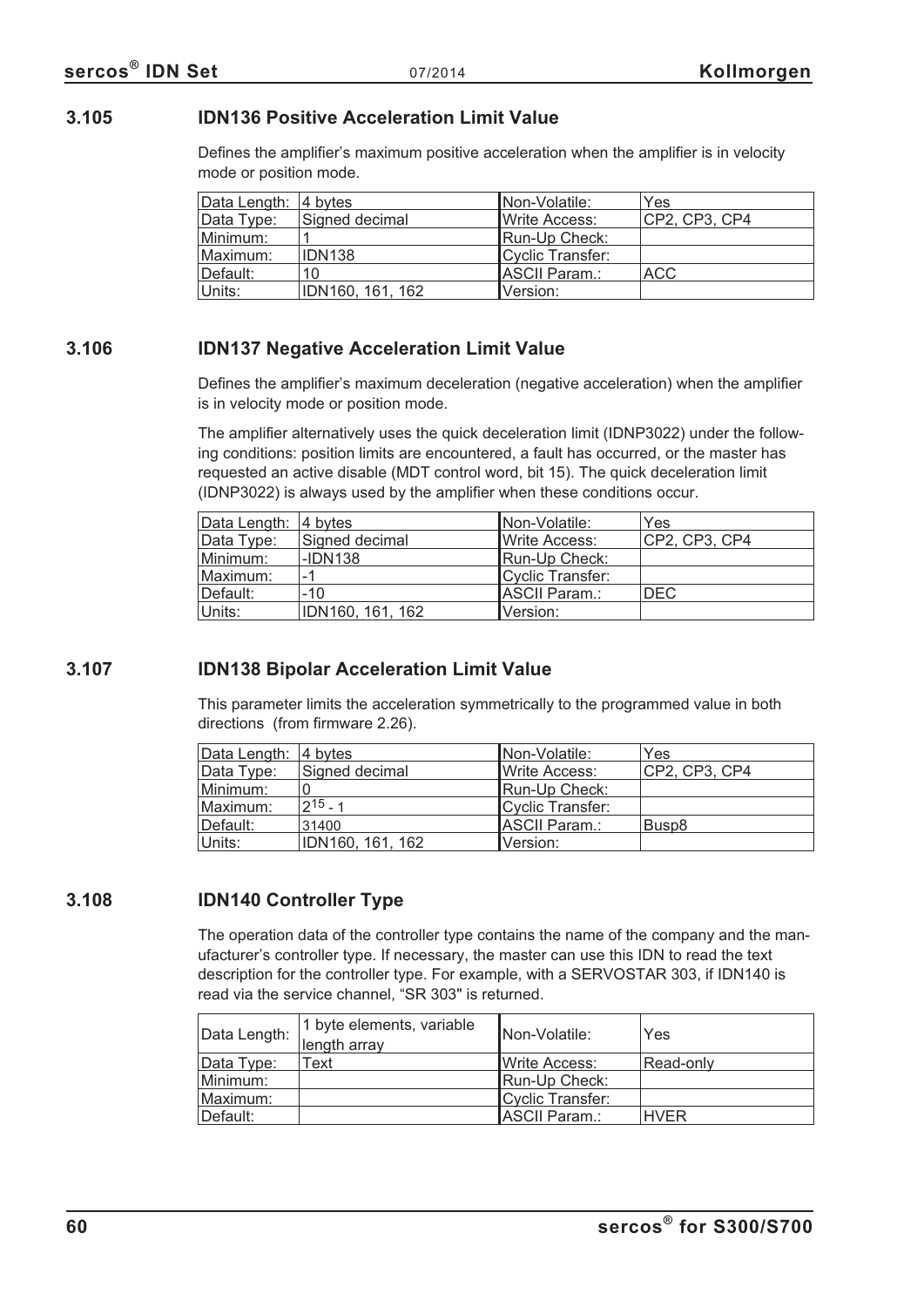# **3.109 IDN141 Motor Type**

The master may use this IDN to read or write the motor type text describing. With IDNP 3046 the master can select the motor that is used from the motor database of the amplifier.

| Data Length: | 1 byte elements, variable<br>length array | INon-Volatile:        | Yes          |
|--------------|-------------------------------------------|-----------------------|--------------|
| Data Type:   | Text                                      | <b>IWrite Access:</b> | CP4          |
| Minimum:     |                                           | Run-Up Check:         |              |
| Maximum:     |                                           | Cyclic Transfer:      |              |
| Default:     | "NN"                                      | ASCII Param.:         | <b>MNAME</b> |

## **3.110 IDN142 Application Type**

The master may use this IDN to store text describing the amplifier's application.

| Data Length: | 1 byte elements, variable<br>length array | INon-Volatile:         | Yes           |
|--------------|-------------------------------------------|------------------------|---------------|
| Data Type:   | Text                                      | <b>I</b> Write Access: | CP2, CP3, CP4 |
| Minimum:     |                                           | Run-Up Check:          |               |
| Maximum:     |                                           | Cyclic Transfer:       |               |
| Default:     | "DRIVE0"                                  | <b>ASCII Param.:</b>   | <b>ALIAS</b>  |

## **3.111 IDN143 System Interface Version**

Contains the version number of the sercos® specification. The amplifier conforms this version of the specification.

| Data Length: | 1 byte elements, variable<br>length array | Non-Volatile:          | Yes       |
|--------------|-------------------------------------------|------------------------|-----------|
| Data Type:   | Text                                      | <b>I</b> Write Access: | Read-only |
| Minimum:     |                                           | Run-Up Check:          |           |
| Maximum:     |                                           | Cyclic Transfer:       |           |
| Default:     | l"V01.10"                                 | ASCII Param.:          |           |

# **3.112 IDN146 Command: NC-Controlled Homing**

When the master sets and enables the control unit controlled homing procedure command, the servo amplifier reacts on the programmed or assigned signals (home switch IDN400, reference marker pulse of the feedback system). For more information see sercos® specification.

| Data Length: 2 bytes |               | <b>INon-Volatile:</b> | No  |
|----------------------|---------------|-----------------------|-----|
| Data Type:           | <b>Binary</b> | <b>IWrite Access:</b> | CP4 |
| Minimum:             |               | Run-Up Check:         |     |
| Maximum:             |               | Cyclic Transfer:      |     |
| Default:             |               | ASCII Param.:         |     |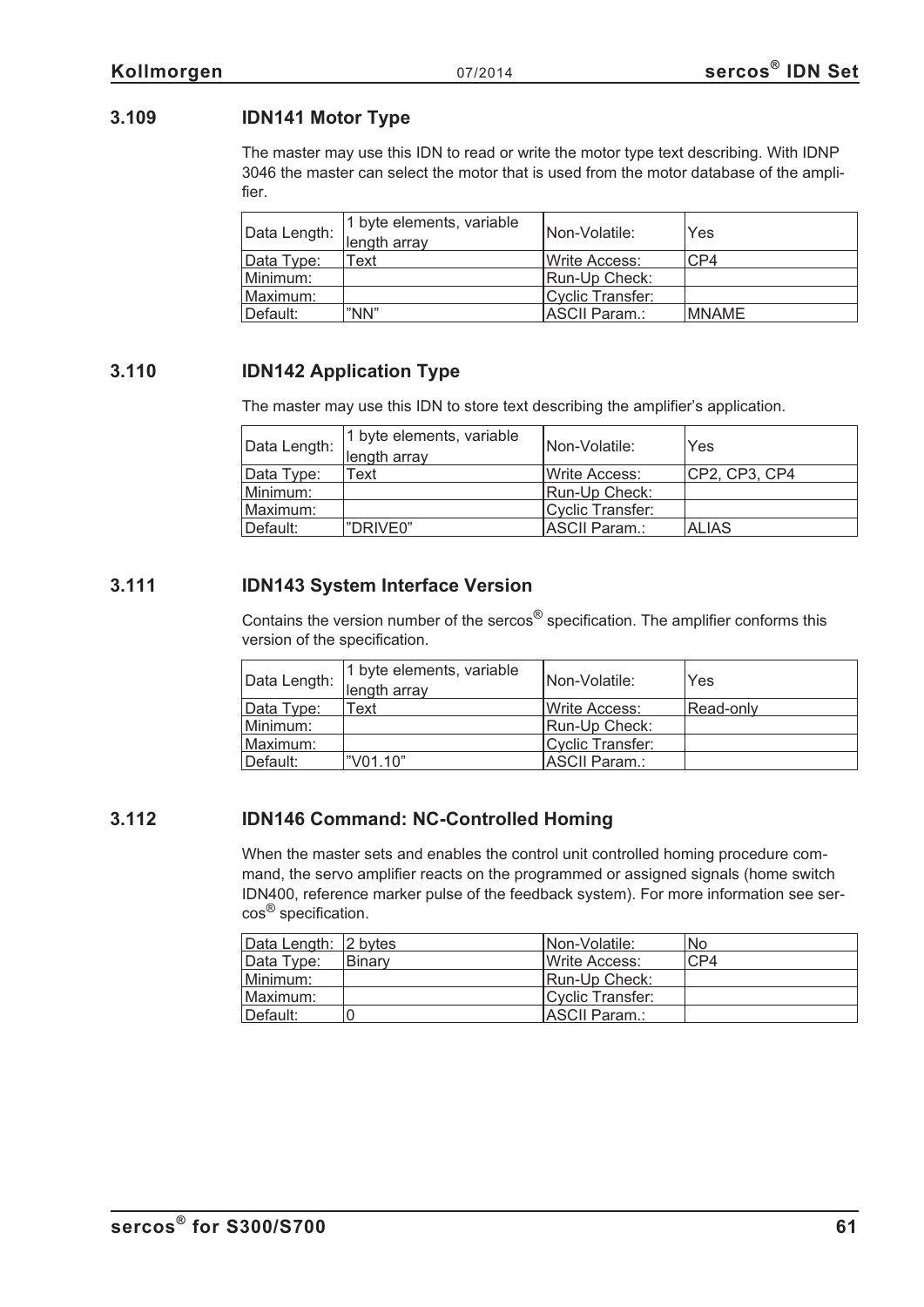## **3.113 IDN147 Homing Parameter**

**NOTE** 

Using IDN147 and it's configuration IDNs (41, 42) is sercos® standard. The servo amplifier interprets these IDNs to set the ASCII parameter NREF (see IDNP3027). It's much easier to use IDNP3027 instead of setting IDN147 (and IDN41 and 42).

The "Amplifier-Controlled Homing" procedure (IDN148) is configured through IDN41, IDN42 and IDN147.

If command IDN148 is active, then IDN147 is write protected (from firmware 2.26). If the home switch is evaluated by the amplifier (bit  $1=0$  and bit  $2=1$ ), only the bits 0, 5 and 6 are supported.

All other reserved bits must be set as indicated within the following table. For the different homing types refer also to IDNP3027.

If the position control is set on the external feedback, bit 3 must be set to 1.

| <b>Bit</b>       | <b>Description</b>             | <b>Setting 0</b>       | <b>Setting 1</b> |
|------------------|--------------------------------|------------------------|------------------|
| LSB <sub>0</sub> | Homing direction*              | <b>CW</b>              | <b>CCW</b>       |
|                  | Not supported                  | Set to 0               |                  |
| $\overline{2}$   | Home switch location           | Master                 | Amplifier        |
| 3                | Feedback source                | Motor                  | External         |
| 4                | Home enable evaluation         | Home switch+IDN407     | IDN 407 only     |
| 5                | Home switch evaluation         | Evaluate               | Not evaluated    |
| 6                | Marker pulse evaluation        | Evaluate               | Not evaluated    |
|                  |                                |                        | On home position |
|                  | Reserved: Stop condition       | After position capture | (ID52,54)        |
| 8                | Not supported                  | Set to 0               |                  |
| 9                | To limit switch                | Evaluate               | Not evaluated    |
| 10               | To mechanical stop with torque | Evaluate               | Not evaluated    |
|                  | 11 - 15 Reserved.              | Set to 0               |                  |

\* Direction as defined by IDNP3025. IDN55 defines direction from the sercos® master's view.

| Data Length: 2 bytes |        | Non-Volatile:    | Yes            |
|----------------------|--------|------------------|----------------|
| Data Type:           | Binary | Write Access:    | ICP2. CP3. CP4 |
| Minimum:             |        | Run-Up Check:    |                |
| ⊥Maximum:            |        | Cyclic Transfer: |                |
| Default:             | 0085h  | ASCII Param.:    |                |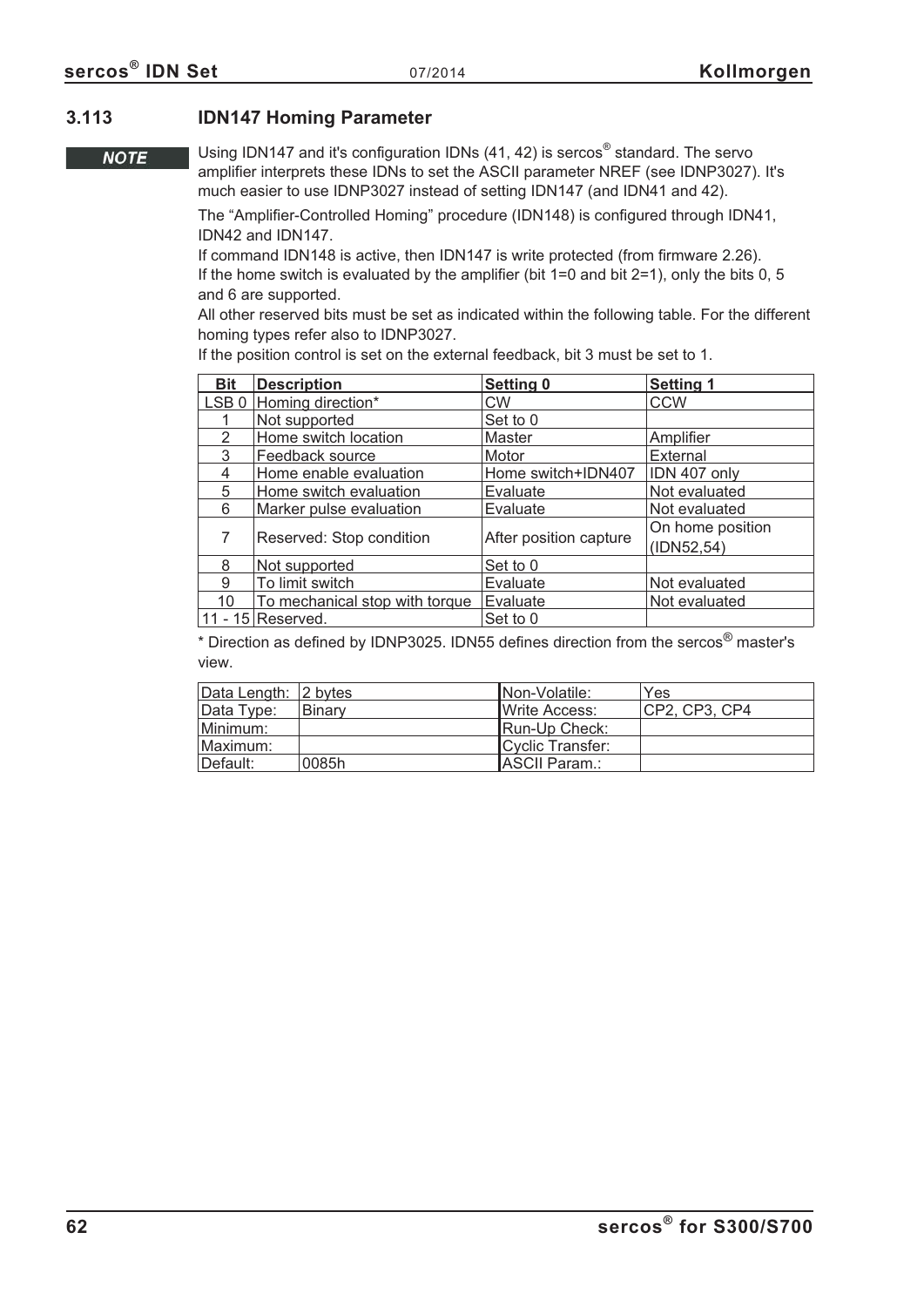## **3.114 IDN148 Command: Amplifier-Controlled Homing**

The amplifier automatically enters an internal position mode and homes the amplifier. Homing is configured through the "Homing Velocity" (IDN41), "Homing Acceleration" (IDN42) and the "Homing Parameter" (IDN147147 or IDNP3027). Homing will fail under the following conditions:

- 1) The amplifier is disabled (Enable=0V), or the master clears any of the enable bits (MDT bits 13-15) during amplifier-controlled homing. With disabled amplifier you can start NREF 0, if the master has set MDT bit 13.
- 2) The "Probing" procedure (IDN170) is active.
- 3) The home switch is located on the amplifier (IDN147, bit 2 is set) and will be evaluated during homing (IDN147, bit 5 is clear) and a configurable input has not been configured as a home switch input.
- 4) A fault occurs during amplifier-controlled homing.

The master should not cancel the amplifier-controlled homing procedure until it has aligned its position setpoint with the amplifier's present position setpoint. The master controller may abort amplifier-controlled homing by first stopping the amplifier through the start/stop bit (MDT control bit 13), aligning its position setpoint with the amplifier and then canceling the procedure.

| Data Length: 2 bytes |        | INon-Volatile:         | <b>No</b> |
|----------------------|--------|------------------------|-----------|
| Data Type:           | Binarv | <b>I</b> Write Access: | CP4       |
| Minimum:             |        | Run-Up Check:          |           |
| Maximum:             |        | Cyclic Transfer:       |           |
| ∥Default:            |        | IASCII Param.:         |           |

## **3.115 IDN159 Monitoring Window**

The monitoring window defines the maximum position error. When the absolute distance between the active position setpoint and active position feedback exceeds the monitoring window, an "excessive position deviation" fault F03 is generated (IDN11, bit 11).

| Data Length: 4 bytes |                        | Non-Volatile:         | Yes           |
|----------------------|------------------------|-----------------------|---------------|
| Data Type:           | Signed decimal         | Write Access:         | CP2, CP3, CP4 |
| Minimum:             |                        | Run-Up Check:         |               |
| Maximum:             | $2^{31} - 1$           | Cyclic Transfer:      |               |
| Default:             | 262144                 | <b>IASCII Param.:</b> | <b>PEMAX</b>  |
| Units:               | IDN76, 77, 78, 79, 123 | lVersion:             |               |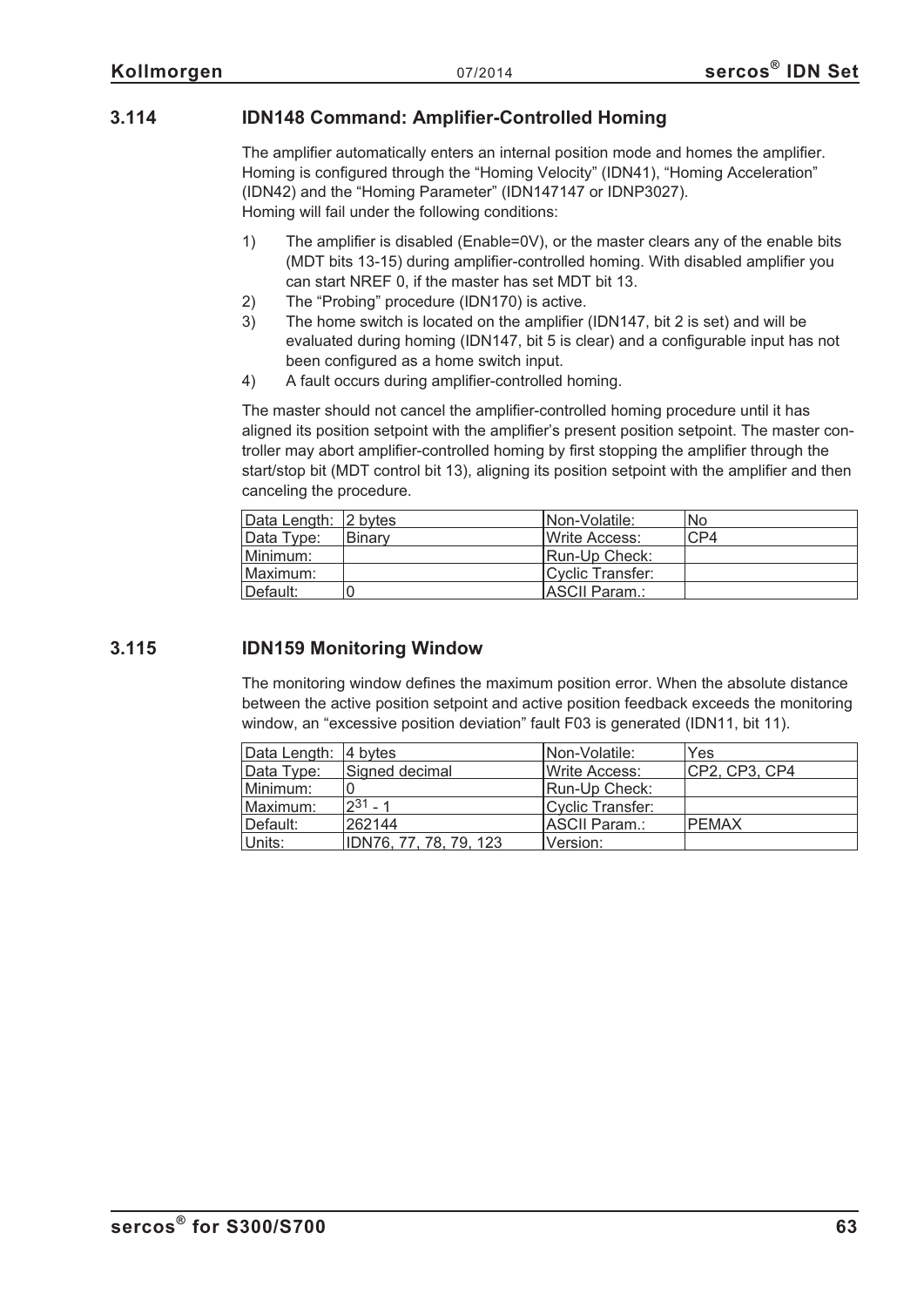## **3.116 IDN160 Acceleration Data Scaling Type**

Defines the scaling options for all acceleration data. For the no scaling option, all acceleration data are scaled in ms, to reach the bipolar velocity limit. A new value will not become active until the parameter is saved to non-volatile memory and a coldstart or warmstart (IDN128) procedure is initiated

| <b>Bit</b> |                              | <b>Description</b>             |
|------------|------------------------------|--------------------------------|
|            |                              | $000 = No$ Scaling             |
| $2 - 0$    | <b>Scaling Method</b>        | 001 = Reserved: Linear Scaling |
|            |                              | 010 = Rotational Scaling       |
|            |                              | $0$ = Preferred Scaling        |
| 3          | <b>Standard Scaling Type</b> | 1 = Parameter Scaling          |
|            | Units for Linear Scaling     | $0 =$ Meters $(m)$             |
|            | Units for Rotational         | $0 =$ Radian (rad)             |
|            | Time Units                   | $0 =$ Seconds $(s)$            |
| 6          | Data Reference               | $0 = At$ the Motor Shaft       |
| $15 - 7$   | Reserved.                    |                                |

\* The rotational parameter scaling setting (IDN160 = 000Ah), can not be saved in the EEPROM (refer to IDN161, 162).

| Data Length: 2 bytes |        | INon-Volatile:        | Yes            |
|----------------------|--------|-----------------------|----------------|
| Data Type:           | Binary | <b>IWrite Access:</b> | CP2, CP3       |
| Minimum:             |        | <b>IRun-Up Check:</b> |                |
| Maximum:             | 1000Ah | Cyclic Transfer:      |                |
| Default:             |        | ASCII Param.:         | <b>ACCUNIT</b> |

## **3.117 IDN161 Acceleration Data Scaling Factor**

Only for rotational parameter scaling (refer to IDN 160). This parameter defines the scaling factor for all acceleration data in the amplifier.

*s*

 $\left\{ \right.$ J

*LSB Weight = factor (IDN161)* • 10<sup>exponent (IDN 162)  $\sqrt{\frac{rad}{2}}$ </sup> *s*  $=$  *factor*(IDN161)  $\bullet$  10<sup>exponent (IDN 162)  $\Big\}$ </sup>  $\lfloor s^2 \rfloor$  $\left\{ \right.$ J

Pr*eferred scaling(default*) = 1 • 10<sup>-3</sup>  $\frac{rad}{2}$  $=1 \cdot 10^{-3}$  $\overline{\mathfrak{c}}$ 1• 10<sup>-3</sup>  $\frac{ra}{s^2}$ 

| Data Length: 2 bytes |                  | INon-Volatile:        | Fix       |
|----------------------|------------------|-----------------------|-----------|
| Data Type:           | Unsigned decimal | <b>IWrite Access:</b> | Read-only |
| Minimum:             |                  | Run-Up Check:         |           |
| Maximum:             |                  | Cyclic Transfer:      |           |
| ⊺Default:            |                  | <b>ASCII Param.:</b>  |           |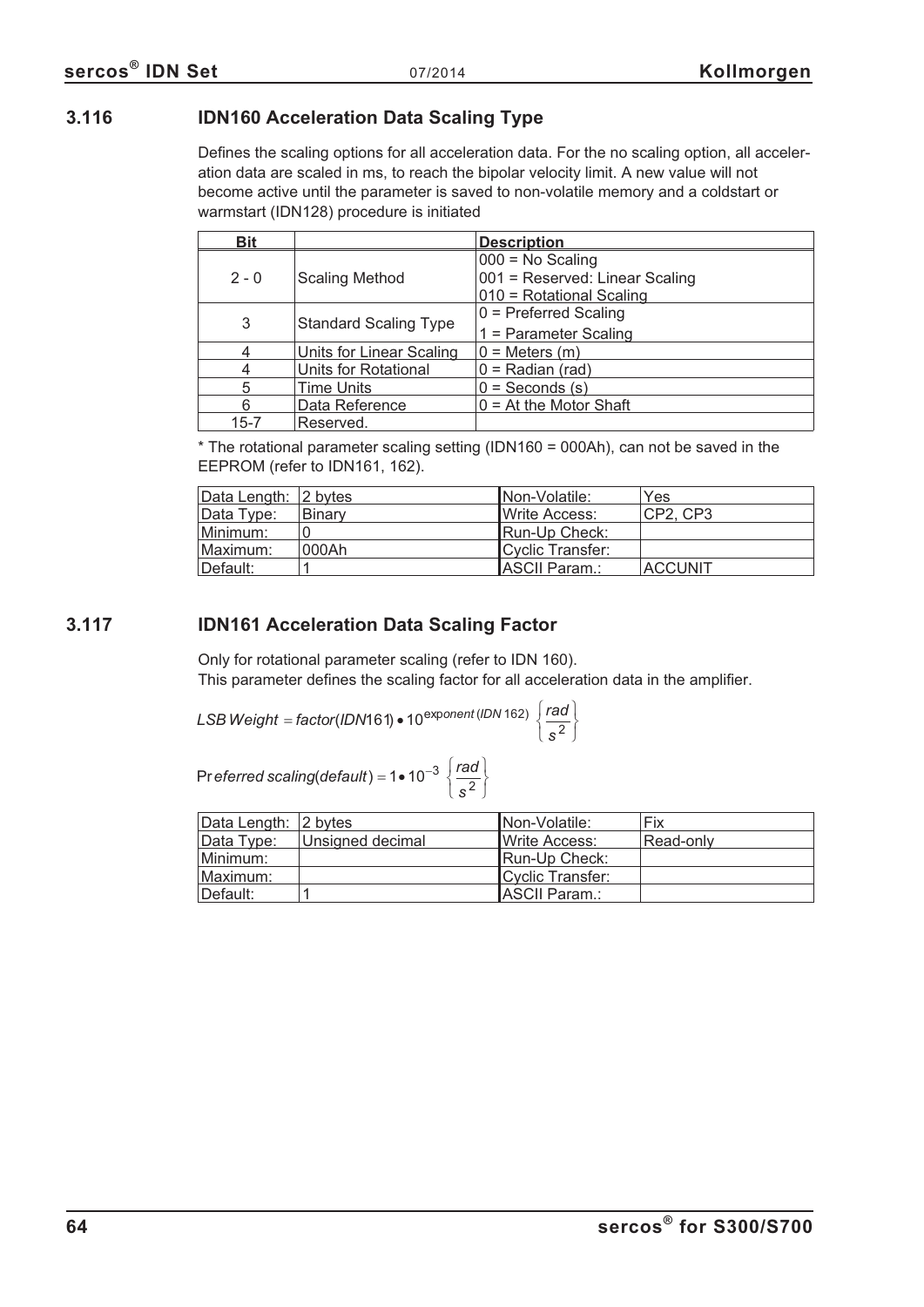## **3.118 IDN162 Acceleration Data Scaling Exponent**

Only for rotational parameter scaling (refer to IDN 160). This parameter defines the scaling exponent for all acceleration data in the amplifier.

| Data Length: 2 bytes |                           | INon-Volatile:         | 'No     |
|----------------------|---------------------------|------------------------|---------|
|                      | Data Type: Signed decimal | <b>I</b> Write Access: | CP2.CP3 |
| Minimum:             | -3                        | <b>IRun-Up Check:</b>  |         |
| Maximum:             |                           | Cyclic Transfer:       |         |
| Default:             | ാ<br>-3                   | ASCII Param.:          |         |

### **3.119 IDN169 Probe Control Parameter**

The probe control parameter defines the input signal edge that will result in a position capture during the "Probing" procedure (IDN170). Each probe may be used to capture positions on both probe signal edges, but the probe edges must be separated by at least 0.5 milliseconds.

The table below describe the fixed settings if only digital input 2 is used for the latched function. For the other settings please refer also to IDNP3018.

| <b>Bit</b>    | <b>Description</b>                                                                | <b>Setting</b>                |
|---------------|-----------------------------------------------------------------------------------|-------------------------------|
|               | LSB 0 Probe 1 - Capture motor position on positive edge                           | $0 =$ Inactive. $1 =$ Active. |
|               | Probe 1 - Capture motor position on negative edge                                 | $0 =$ Inactive. 1 = Active.   |
| $\mathcal{P}$ | Probe 2 - Capture external position on positive edge $ 0 =$ Inactive. 1 = Active. |                               |
| 3             | Probe 2 - Capture external position on negative edge $ 0 =$ Inactive. 1 = Active. |                               |
|               | 4 - 15 Reserved.                                                                  | Set to 0.                     |

| Data Length: 2 bytes |               | Non-Volatile:            | <b>No</b>      |
|----------------------|---------------|--------------------------|----------------|
| Data Type:           | <b>Binary</b> | <b>IWrite Access:</b>    | ICP2. CP3. CP4 |
| Minimum:             |               | Run-Up Check:            |                |
| Maximum:             | 15            | <b>ICvclic Transfer:</b> |                |
| Default:             |               | <b>IASCII Param.:</b>    |                |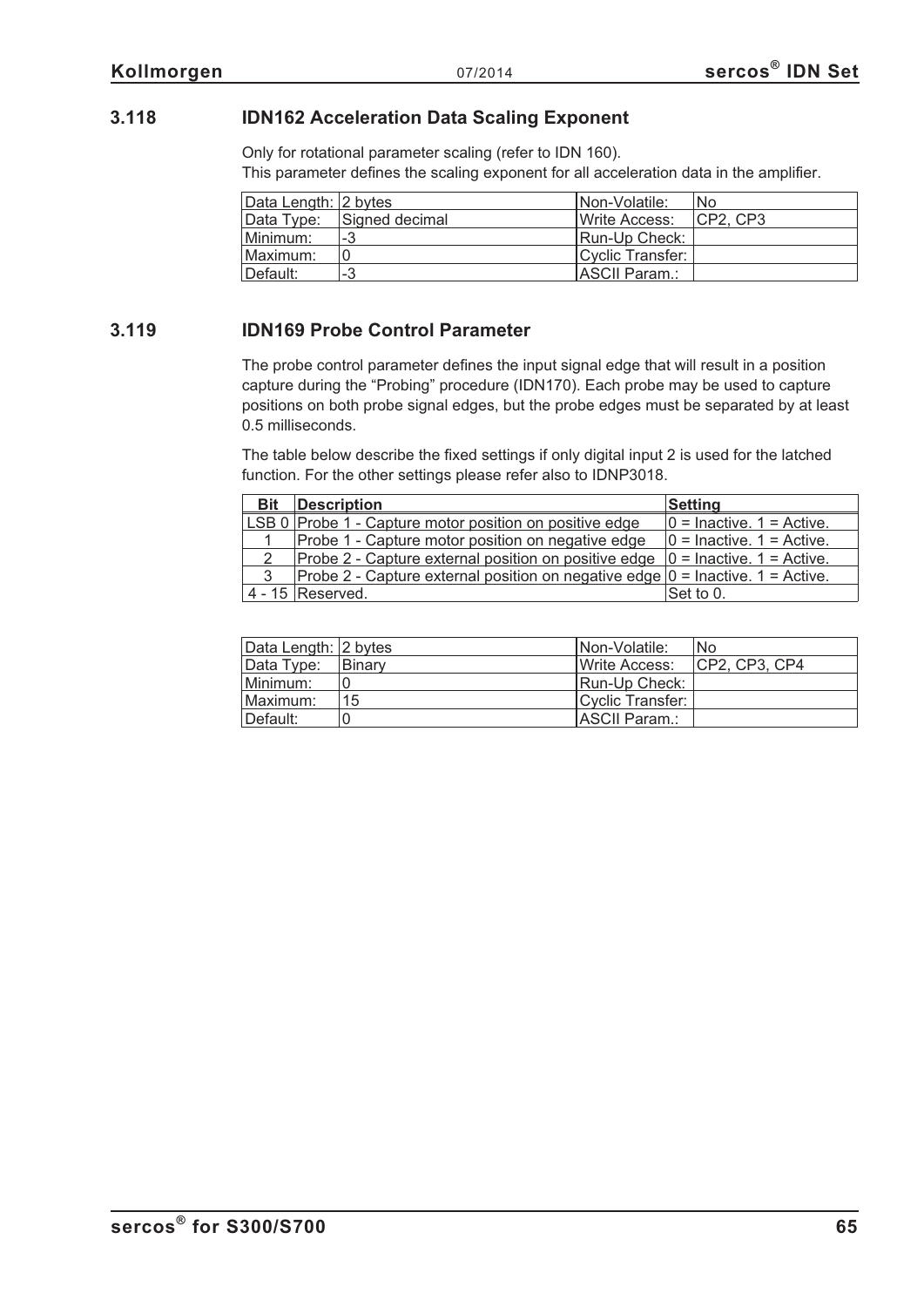## **3.120 IDN170 Command: Probing**

Probing is used to capture position data when a digital input changes. Each probe may trigger a position capture using both edges (rising and/or falling) of the digital input signal, as long as the edges are separated by at least 0.5 milliseconds. The "Probe Control Parameter" (IDN169) is used to configure the digital input edges that will trigger a position capture. Once the probe procedure is started by the master (set IDN170 to 3), it will continue indefinitely until either the master cancels the probing procedure or a probing error occurs.

The probing procedure will fail under the following conditions:

1) The "Homing" procedure (IDN148) is active.

2) A digital input has not been configured as a position capture input (IDNP3001).

During the activation of the probing procedure, the master arms the probe trigger by setting a "Probe Enable" signal (IDN405 or IDN406). After the probe trigger has been armed, the next rising and/or falling edge(s) (as specified in IDN169) on the probe inputs (IDN401 or IDN402) will latch the motor position and cause the corresponding "Probe Position Latch Status" (IDN179) bits to set.

Any further changes in the probe input are ignored until the master re-arms the probe trigger by clearing and setting the probe enable signal. The master may read captured positions through the "Probe 1+2 Positive Edge Value" (IDN130 and IDN132) and the "Probe 1+2 Negative Edge Value" (IDN131 and IDN133).

The amplifier supports two physical probe input that must be pre-configured through IDNP3001 and IDNP3000 or the amplifier setup software before starting the probe procedure.

Configuration will be selected with IDNP3018: Probe 1 = Input 1, Probe 2 = Input 2

It is possible to use only one physical probe input (digital input 2) with the two logical probes that are operated independently. Logical probe 1 then supports capturing the motor feedback while logical probe 2 supports capturing the external feedback. Accuracy see ASCII reference

| Data Length: 2 bytes |        | INon-Volatile:        | No  |
|----------------------|--------|-----------------------|-----|
| Data Type:           | Binary | <b>IWrite Access:</b> | CP4 |
| Minimum:             |        | Run-Up Check:         |     |
| Maximum:             |        | Cyclic Transfer:      |     |
| Default:             |        | ASCII Param.:         |     |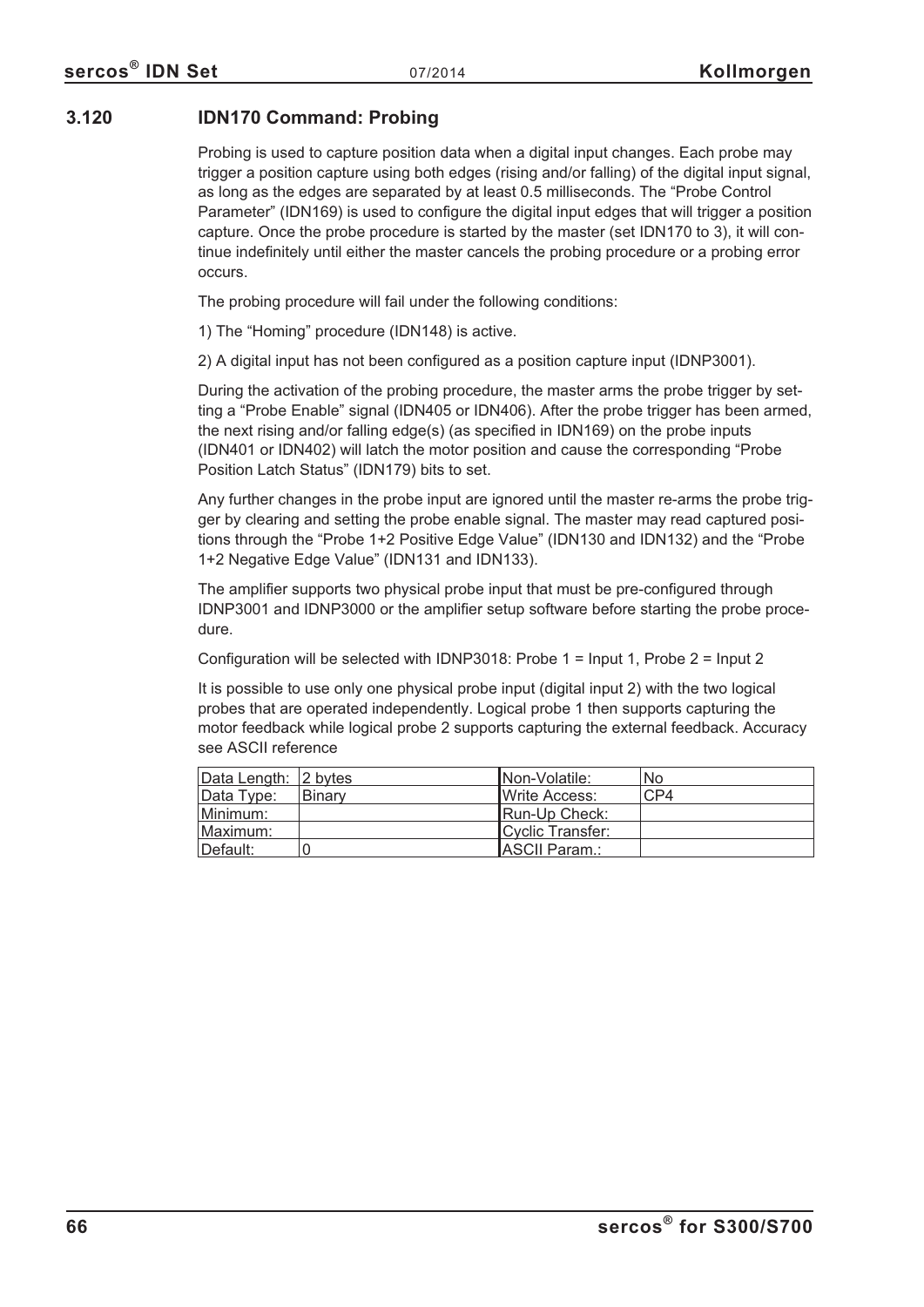# **3.121 IDN179 Probe Position Latch Status**

The probe status parameter indicates whether a position has been captured and latched within one of the "Probe Edge Value" IDNs (IDNs 130 through 133). IDN179 duplicates the information found in IDNs 409 through 412.

| <b>Bit</b>       | <b>Description</b>                                                            | <b>Setting</b>         |
|------------------|-------------------------------------------------------------------------------|------------------------|
| LSB <sub>0</sub> | Probe 1 - Position latched on positive edge (IDN130)                          | $0 = No. 1 = Latched.$ |
|                  | Probe 1 - Position latched on negative edge (IDN131) $ 0 = No. 1 = Latched.$  |                        |
| $\mathcal{P}$    | Probe 2 - Position latched on positive edge (IDN132)                          | $0 = No. 1 = Latched.$ |
| 3                | Probe 2 - Position latched on negative edge (IDN133) $ 0 = No$ . 1 = Latched. |                        |
| $4 - 15$         | Reserved.                                                                     | Set to 0.              |

| Data Length: 2 bytes |         | <b>INon-Volatile:</b> | No.       |
|----------------------|---------|-----------------------|-----------|
| Data Type:           | ∣Binarv | <b>IWrite Access:</b> | Read-only |
| Minimum:             |         | Run-Up Check:         |           |
| Maximum:             |         | Cyclic Transfer:      |           |
| Default:             |         | ASCII Param.:         |           |

# **3.122 IDN181 Manufacturer Class 2 Diagnostic (MC2D)**

Lists the manufacturer-defined warnings for the amplifier. If a warning condition is set or reset within IDN181, the manufacturer class 3 diagnostic bit (IDN12 bit 15) is set as well. When IDN181 is read via the service channel, the bit 15 of IDN12 will reset to 0.

| <b>Bit</b>       | <b>Description</b>                    |                      |  | <b>Setting</b>   |  |
|------------------|---------------------------------------|----------------------|--|------------------|--|
| LSB <sub>0</sub> | Voltage monitoring of SinCos feedback |                      |  | $0 = no warning$ |  |
|                  |                                       |                      |  | $1 = warning$    |  |
| $1 - 15$         | Reserved                              |                      |  |                  |  |
| Data Length:     | 2 bytes<br>Non-Volatile:              |                      |  | No               |  |
| Data Type:       | <b>Write Access:</b><br><b>Binary</b> |                      |  | Read-only        |  |
| Minimum:         | Run-Up Check:                         |                      |  |                  |  |
| Maximum:         |                                       | Cyclic Transfer:     |  |                  |  |
| Default:         |                                       | <b>ASCII Param.:</b> |  |                  |  |

# **3.123 IDN182 Manufacturer Class 3 Diagnostic (MC3D)**

Lists the manufacturer-defined status flags for the amplifier. If a status condition is set or reset within IDN182, the manufacturer class 3 diagnostic bit (IDN13 bit 15) is set as well. When IDN182 is read via the service channel, the bit 15 of IDN13 will reset to 0.

| <b>Bit</b>       | <b>Description</b>      |                      | <b>Setting</b>            |                                     |
|------------------|-------------------------|----------------------|---------------------------|-------------------------------------|
| LSB <sub>0</sub> | Hardware enable         |                      | $0 = not exist 1 = exist$ |                                     |
|                  | warm boot (IDN128)      |                      |                           | $0 = not running 1 = still running$ |
| $\mathcal{P}$    | wake&shake not finished |                      |                           |                                     |
| $2 - 15$         | Reserved                |                      |                           |                                     |
| Data Length:     | 2 bytes                 | Non-Volatile:        |                           | <b>No</b>                           |
| Data Type:       | Binary                  | <b>Write Access:</b> |                           | Read-only                           |
| Minimum:         |                         |                      | Run-Up Check:             |                                     |
| Maximum:         |                         |                      | <b>Cyclic Transfer:</b>   |                                     |
| Default:         | 0                       | <b>ASCII Param.:</b> |                           |                                     |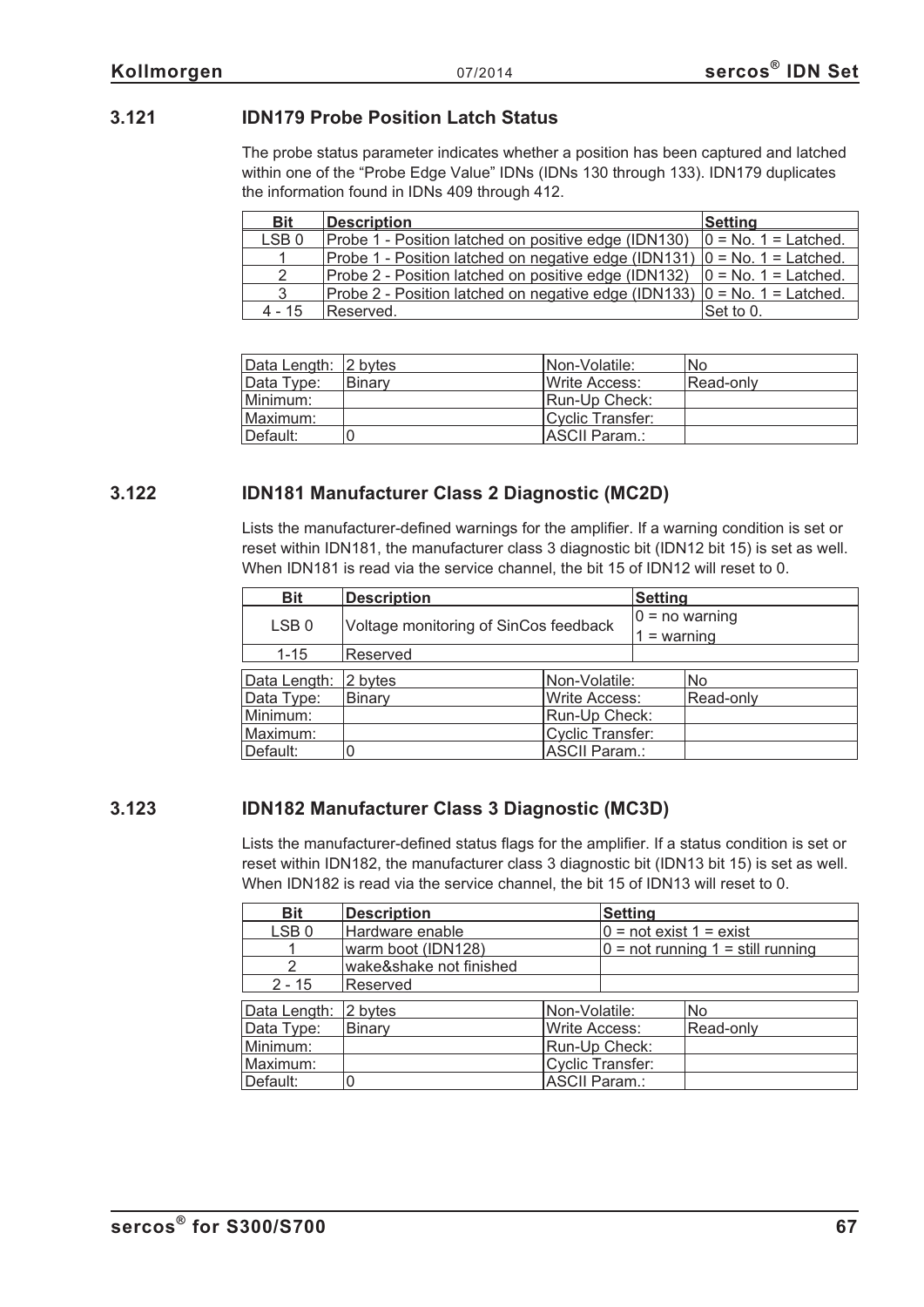# **3.124 IDN185 Maximum Length of AT Configurable Data**

Defines the maximum length, in bytes, of the AT's cyclic data field. The master may use this IDN to determine how many IDNs may be placed within the application telegram (refer to IDN15).

| Data Length: 2 bytes |                  | Non-Volatile:    | Fix       |
|----------------------|------------------|------------------|-----------|
| Data Type:           | Unsigned decimal | Write Access:    | Read-only |
| Minimum:             |                  | Run-Up Check:    |           |
| Maximum:             |                  | Cyclic Transfer: |           |
| Default:             | 24               | ASCII Param.:    |           |
| Units:               | <b>Bytes</b>     | Version:         |           |

# **3.125 IDN186 Maximum Length of MDT Configurable Data**

Defines the maximum length, in bytes, of the MDT's cyclic data field. The master may use this IDN to determine how many IDNs may be placed within an application telegram (refer to IDN15).

| Data Length: 2 bytes |                  | Non-Volatile:    | Fix       |
|----------------------|------------------|------------------|-----------|
| Data Type:           | Unsigned decimal | Write Access:    | Read-only |
| Minimum:             |                  | Run-Up Check:    |           |
| Maximum:             |                  | Cyclic Transfer: |           |
| ⊺Default:            | 12               | ASCII Param.:    |           |
| Units:               | <b>B</b> vtes    | Version:         |           |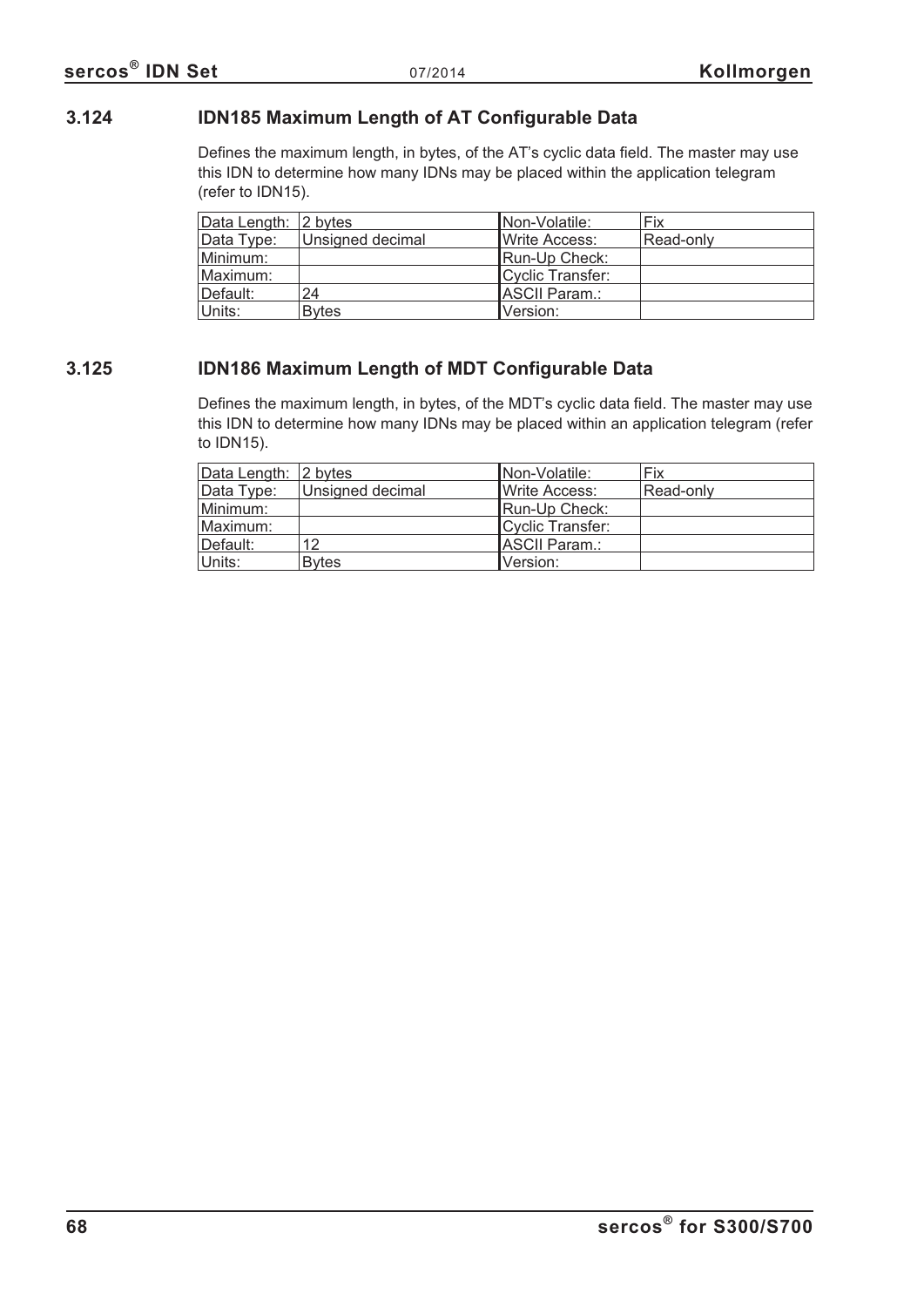# **3.126 IDN187 List of AT Configurable Data IDNs**

Lists all the IDNs that may be transferred as AT cyclic data. The master may use this IDN to determine the IDNs that may be placed within an amplifier telegram (refer to IDN15). The following IDNs may be assigned as AT cyclic data:

| <b>IDN</b> | <b>Description</b>                    | <b>IDN</b> | <b>Description</b>            |
|------------|---------------------------------------|------------|-------------------------------|
| 11         | Class 1                               | P3012      | Difference Probe Edge Value 1 |
| 40         | <b>Velocity Feedback Value</b>        | P3013      | Difference Probe Edge Value 2 |
| 51         | Position Feedback Value 1 (motor)     | P3030      | Digital Input 1 Status        |
| 53         | Position Feedback Value 2 (external)  | P3031      | Digital Input 2 Status        |
| 59         | <b>Position Switch Flag Parameter</b> | P3032      | Digital Input 3 Status        |
| 80         | <b>Torque Setpoint Feedback</b>       | P3033      | Digital Input 4 Status        |
| 84         | <b>Torque Feedback Value</b>          | P3034      | Analog Input 1 Value          |
| 129        | Manufacturer-Class 1                  | P3035      | Analog Input 2 Value          |
| 130        | Probe 1 Positive Edge Value           | P3050      | Analog Output 1 Value         |
| 131        | Probe 1 Negative Edge Value           | P3051      | Analog Output 2 Value         |
| 132        | Probe 2 Positive Edge Value           | P3054      | <b>DPRVAR1</b>                |
| 133        | Probe 2 Negative Edge Value           |            |                               |
| 189        | <b>Following Distance</b>             |            |                               |
| 347        | <b>Velocity Control Deviation</b>     |            |                               |

| Data Length: | 2 byte elements, variable<br>length array | INon-Volatile:        | Fix       |
|--------------|-------------------------------------------|-----------------------|-----------|
| Data Type:   | <b>IDN</b>                                | <b>IWrite Access:</b> | Read-only |
| Minimum:     |                                           | Run-Up Check:         |           |
| Maximum:     |                                           | Cyclic Transfer:      |           |
| Default:     |                                           | ASCII Param.:         |           |

# **3.127 IDN188 List of MDT Configurable Data IDNs**

Lists all the IDNs that may be transferred as MDT cyclic data. The master may use this IDN to determine the IDNs that may be placed within an application telegram (refer to IDN15).

The following IDNs may be assigned as MDT cyclic data:

| <b>IDN</b> | <b>Description</b>          | <b>IDN</b> | <b>Description</b>                       |
|------------|-----------------------------|------------|------------------------------------------|
| 36         | Velocity setpoint           | P3036      | Digital Output 1 Control/Status          |
| 47         | Position setpoint           | P3037      | Digital Output 2 Control/Status          |
| 60         | Position Switch Point 1     | P3045      | Integral Preload Current                 |
| 62         | Position Switch Point 3     | P3050      | Only /: Analog Output 1 Value            |
| 64         | Position Switch Point 5     | P3051      | Only /: Analog Output 2 Value            |
| 66         | Position Switch Point 7     | P3053      | <b>DPRVAR9</b>                           |
| 80         | Torque setpoint             | P3055      | Only: External Velocity Feed Forward     |
| 81         | Additive Torque setpoint    | P3056      | Only: External Acceleration Feed Forward |
| 92         | <b>Bipolar Torque Limit</b> |            |                                          |
|            |                             |            |                                          |

| Data Length: | 2 byte elements, variable<br>length array | INon-Volatile:        | Fix       |
|--------------|-------------------------------------------|-----------------------|-----------|
| Data Type:   | <b>IDN</b>                                | <b>IWrite Access:</b> | Read-only |
| Minimum:     |                                           | Run-Up Check:         |           |
| Maximum:     |                                           | Cyclic Transfer:      |           |
| Default:     |                                           | ASCII Param.:         |           |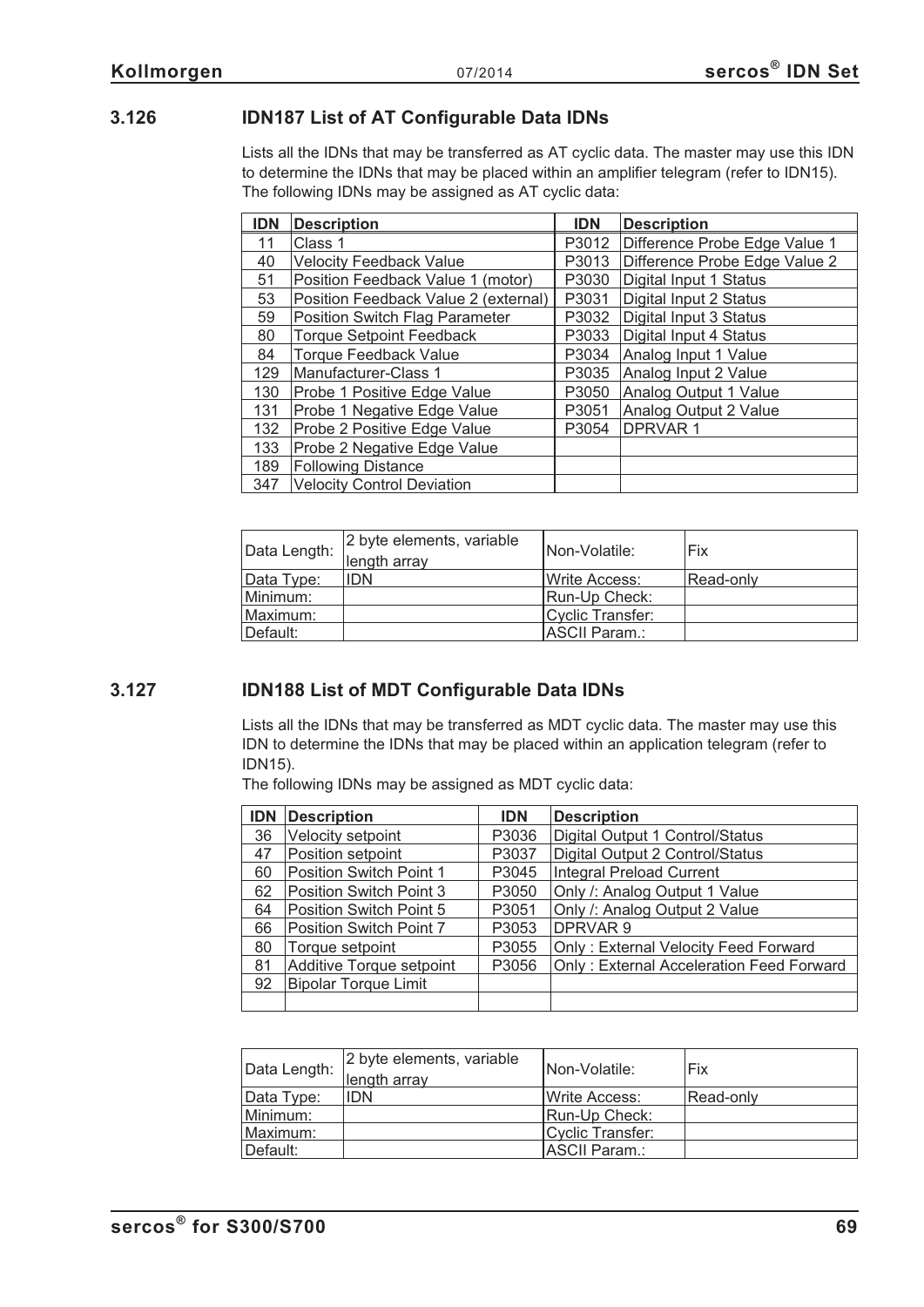## **3.128 IDN189 Following Distance**

The distance between the position setpoint value and the appropriate position feedback value (1 or 2). The amplifier calculates this value by subtracting the position feedback value (1 or 2) from the position setpoint value.

| Data Length: 4 bytes |                        | Non-Volatile:    | <b>No</b> |
|----------------------|------------------------|------------------|-----------|
| Data Type:           | Signed decimal         | Write Access:    | Read-only |
| Minimum:             |                        | Run-Up Check:    |           |
| Maximum:             |                        | Cyclic Transfer: | AT        |
| Default:             |                        | ASCII Param.:    | PE        |
| Units:               | IDN76, 77, 78, 79, 123 | Version:         |           |

# **3.129 IDN192 IDN List of Back-up Operation Data**

A list of all IDNs which are essential for amplifier operation. The master may use this list to back-up the amplifier parameters. If the amplifier is replaced, the IDNs within this list may be reloaded into the replacement amplifier using the order defined within IDN288 and IDN289 or direct the order of the list within this IDN.

| Data Length: | 2 byte elements, variable<br>length array | <b>Non-Volatile:</b> | Fix       |
|--------------|-------------------------------------------|----------------------|-----------|
| Data Type:   | <b>IDN</b>                                | IWrite Access:       | Read-only |
| Minimum:     |                                           | Run-Up Check:        |           |
| Maximum:     |                                           | Cyclic Transfer:     |           |
| Default:     |                                           | ASCII Param.:        |           |

## **3.130 IDN196 Motor Rated Current**

The motor's rated current. If the motor rated current is less than that of the amplifier, the amplifier is automatically limited to the level of the motor rated current.

| Data Length: 4 bytes |                  | INon-Volatile:        | Yes         |
|----------------------|------------------|-----------------------|-------------|
| Data Type:           | Unsigned decimal | Write Access:         | CP2, CP3    |
| Minimum:             | $0.1 * IDN112$   | Run-Up Check:         |             |
| Maximum:             | 2 * IDN112       | Cyclic Transfer:      |             |
| Default:             | <b>IDN112</b>    | <b>IASCII Param.:</b> | MICONT*1000 |
| Units:               | mA               | Version:              |             |

# **3.131 IDN197 Command; Set coordinate system**

After activation of the command "Set coordinate system", the servo amplifier ignores the position setpoint and instead transfers the programmed "Initial coordinate value" into the amplifier-internal position command. For more information see sercos<sup>®</sup> specification.

# **3.132 IDN200 Amplifier Temperature Warning Threshold**

If the amplifier temperature exceeds the threshold, the amplifier sets the corresponding warning bit in IDN12 (IDN12 C2D bit 2).

| Data Length: 2 bytes |                  | Non-Volatile:         | no            |
|----------------------|------------------|-----------------------|---------------|
| Data Type:           | Unsigned decimal | <b>IWrite Access:</b> | CP2, CP3, CP4 |
| Minimum:             |                  | Run-Up Check:         |               |
| Maximum:             |                  | Cyclic Transfer:      |               |
| Default:             | 600              | ASCII Param.:         |               |
| ∣Units:              | <b>IDN208</b>    | Version:              |               |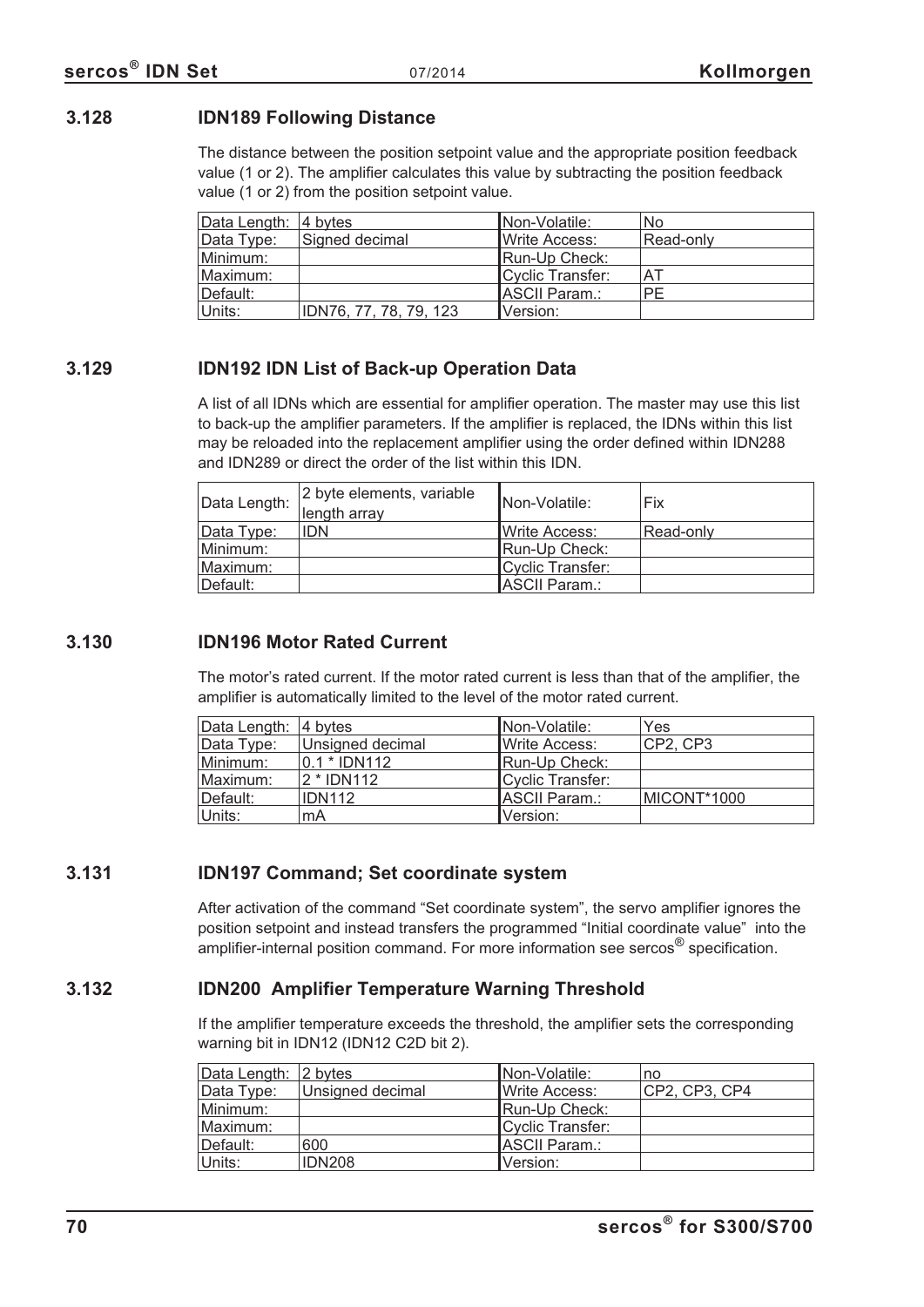## **3.133 IDN201 Motor Temperature Warning Threshold**

If the motor temperature exceeds the threshold, the amplifier sets the corresponding warning bit in IDN12 (IDN12 C2D bit 3).

| Data Length: 2 bytes |                  | Non-Volatile:    | no            |
|----------------------|------------------|------------------|---------------|
| Data Type:           | Unsigned decimal | Write Access:    | CP2, CP3, CP4 |
| Minimum:             |                  | Run-Up Check:    |               |
| Maximum:             |                  | Cyclic Transfer: |               |
| Default:             | 2500             | ASCII Param.:    |               |
| Units:               | Ohm              | Version:         |               |

## **3.134 IDN203 Amplifier Shutdown Temperature**

When the amplifier temperature (heat sink temperature) exceed the value of the amplifier shutdown temperature, the amplifier sets the fault bit for amplifier over temperature fault in C1D (IDN11 bit 1).

| Data Length: 2 bytes |                  | INon-Volatile:        | Yes           |
|----------------------|------------------|-----------------------|---------------|
| Data Type:           | Unsigned decimal | <b>IWrite Access:</b> | CP2, CP3, CP4 |
| Minimum:             | 200              | Run-Up Check:         |               |
| Maximum:             | 850              | Cyclic Transfer:      |               |
| Default:             | 800              | <b>IASCII Param.:</b> | MAXTEMPH * 10 |
| Units:               | IDN208           | Version:              |               |

## **3.135 IDN205 Cooling Error Shutdown Temperature**

When the temperature inside the amplifier housing exceed the value of the cooling error shutdown temperature, the amplifier sets the fault bit for cooling system fault in C1D (IDN11 bit 3).

| Data Length: 2 bytes |                  | INon-Volatile:        | Yes           |
|----------------------|------------------|-----------------------|---------------|
| Data Type:           | Unsigned decimal | Write Access:         | CP2, CP3, CP4 |
| Minimum:             | 100              | Run-Up Check:         |               |
| Maximum:             | 800              | Cyclic Transfer:      |               |
| Default:             | 700              | <b>IASCII Param.:</b> | MAXTEMPE * 10 |
| Units:               | <b>IDN208</b>    | Version:              |               |

## **3.136 IDN208 Temperature Data Scaling Type**

Defines the scaling options for all temperature data.

| <b>Bit</b>           |                       | <b>Description</b>      |           |
|----------------------|-----------------------|-------------------------|-----------|
| 0                    | <b>Scaling Method</b> | $0 = 0.1$ °C            |           |
| $15 - 1$             |                       |                         |           |
|                      |                       |                         |           |
| Data Length: 2 bytes |                       | Non-Volatile:           | Fix       |
| Data Type:           | Binary                | <b>Write Access:</b>    | Read-only |
| Minimum:             |                       | Run-Up Check:           |           |
| Maximum:             |                       | <b>Cyclic Transfer:</b> |           |
| Default:             | 0000h                 | ASCII Param.:           |           |

## **3.137 IDN256 Multiplication Factor 1**

The multiplication factor 1 defines the amplifier internal multiplication of an rotary encoder for the position feedback value 1 (IDN51).

| Data Length: 4 Byte |                  | Non-Volatile:         | No        |
|---------------------|------------------|-----------------------|-----------|
| Data Type:          | Unsigned decimal | <b>IWrite Access:</b> | ICP2. CP3 |
| Minimum:            |                  | Run-Up Check:         |           |
| Maximum:            |                  | Cyclic Transfer:      |           |
| ∥Default:           | 256              | ASCII Param.:         |           |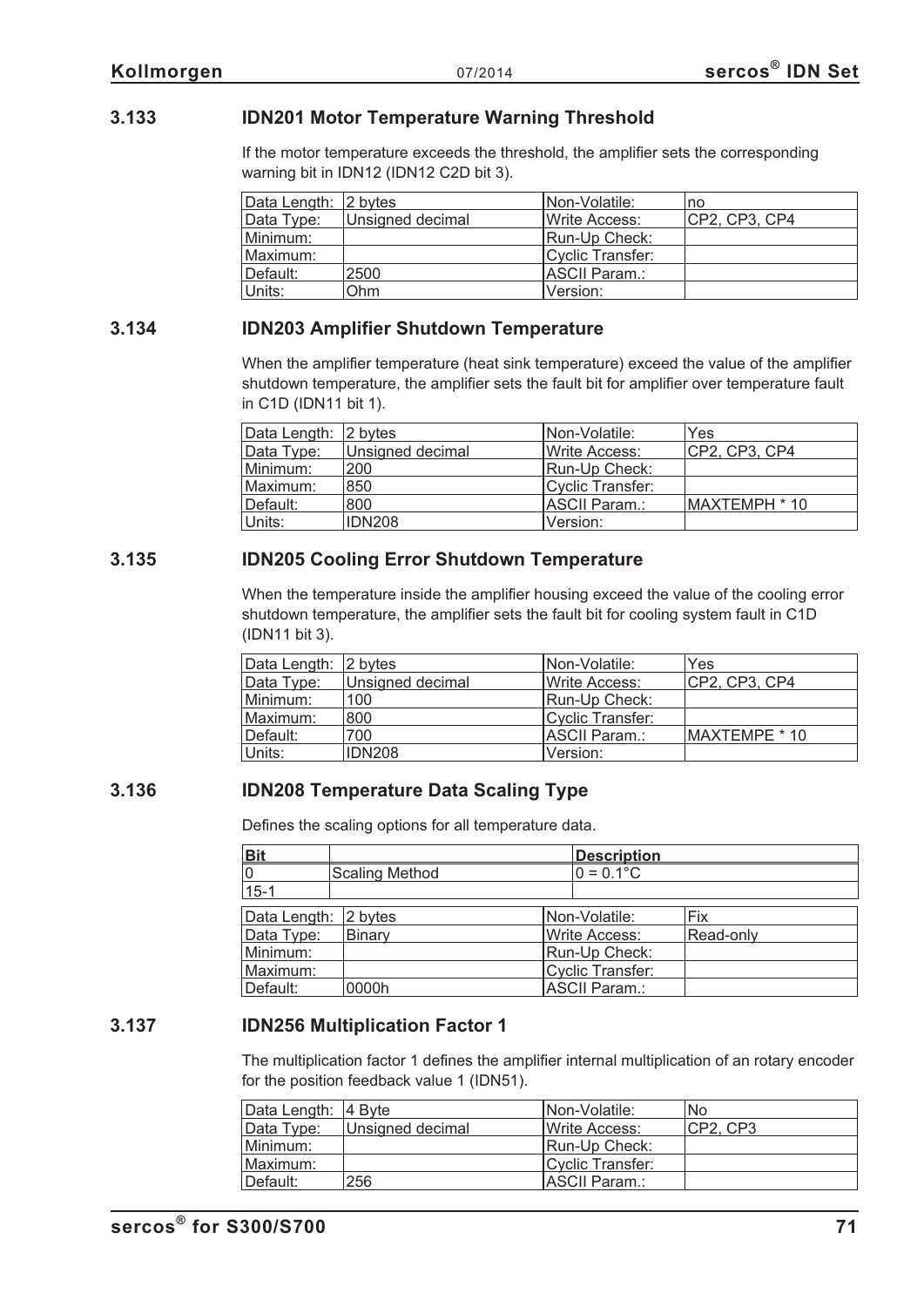## **3.138 IDN257 Multiplication Factor 2**

The multiplication factor 2 defines the amplifier internal multiplication of an rotary encoder as an external feedback for the position feedback value 2 (IDN53). If the resolution of feedback 2 (IDN117) is not a result of 2x, the amplifier may use an additional scaling for IDN53.

If the master write IDN117 the amplifier calculate automatic the "Multiplication factor 2" (IDN257), for the external feedback, and an additional scaling factor if necessary, to scale the external feedback to the rotational position resolution set within IDN79 (refer to IDN53, 79 and 117). The amplifier also does the automatic calculation for position control with external feedback.

| Data Length:  4 bytes |                  | Non-Volatile:    | Yes      |
|-----------------------|------------------|------------------|----------|
| Data Type:            | Unsigned decimal | Write Access:    | CP2, CP3 |
| Minimum:              |                  | Run-Up Check:    |          |
| Maximum:              |                  | Cyclic Transfer: |          |
| ⊺Default:             | 256              | ASCII Param.:    |          |

## **3.139 IDN262 Command: Load Default Values**

Loads the manufacturer's default parameters into volatile memory. The parameters stored in non-volatile memory remain unchanged. The default parameters allow the amplifier to operate without problems, but the operation is not necessarily optimized.

This procedure will normally modify the amplifiers startup program, and the amplifier will re-compile the staretup program and perform a warmstart in the CP4 transition check, which may take up to 3 minutes. During the warmstart, the LED on the front panel of the amplifier will flash 3 dots. During the warmstart IDN182 Bit 1 is set, it will cleared after the warmstart. Alternatively, the serial interface (setup software or terminal program) may be used to save all values and reset the amplifier before the CP4 transition check procedure is executed.

| Data Length: 2 bytes |        | INon-Volatile:        | No.           |
|----------------------|--------|-----------------------|---------------|
| Data Type:           | Binary | <b>IWrite Access:</b> | ICP2. CP3     |
| Minimum:             |        | <b>IRun-Up Check:</b> |               |
| IMaximum:            |        | Cyclic Transfer:      |               |
| Default:             |        | ASCII Param.:         | <b>RSTVAR</b> |

# **3.140 IDN264 Command: Back-up Working Memory**

This command saves all data essential for amplifier operation from the active memory to the non-volatile memory. IDN192 defines which data is essential for amplifier operation. Previously saved data is overwritten.

| Data Length: 2 bytes |        | Non-Volatile:         | No            |
|----------------------|--------|-----------------------|---------------|
| Data Type:           | Binary | Write Access:         | CP2, CP3, CP4 |
| Minimum:             |        | Run-Up Check:         |               |
| Maximum:             |        | Cyclic Transfer:      |               |
| ∣Default:            |        | <b>IASCII Param.:</b> | <b>SAVE</b>   |

# **3.141 IDN265 Language Selection**

Defines the language of all text messages.

| Data Length: 2 bytes |                  | Non-Volatile:         | Fix       |
|----------------------|------------------|-----------------------|-----------|
| Data Type:           | Unsigned decimal | Write Access:         | read-only |
| Minimum:             |                  | Run-Up Check:         |           |
| Maximum:             |                  | Cyclic Transfer:      |           |
| ⊺Default:            | $1 =$ English    | <b>IASCII Param.:</b> |           |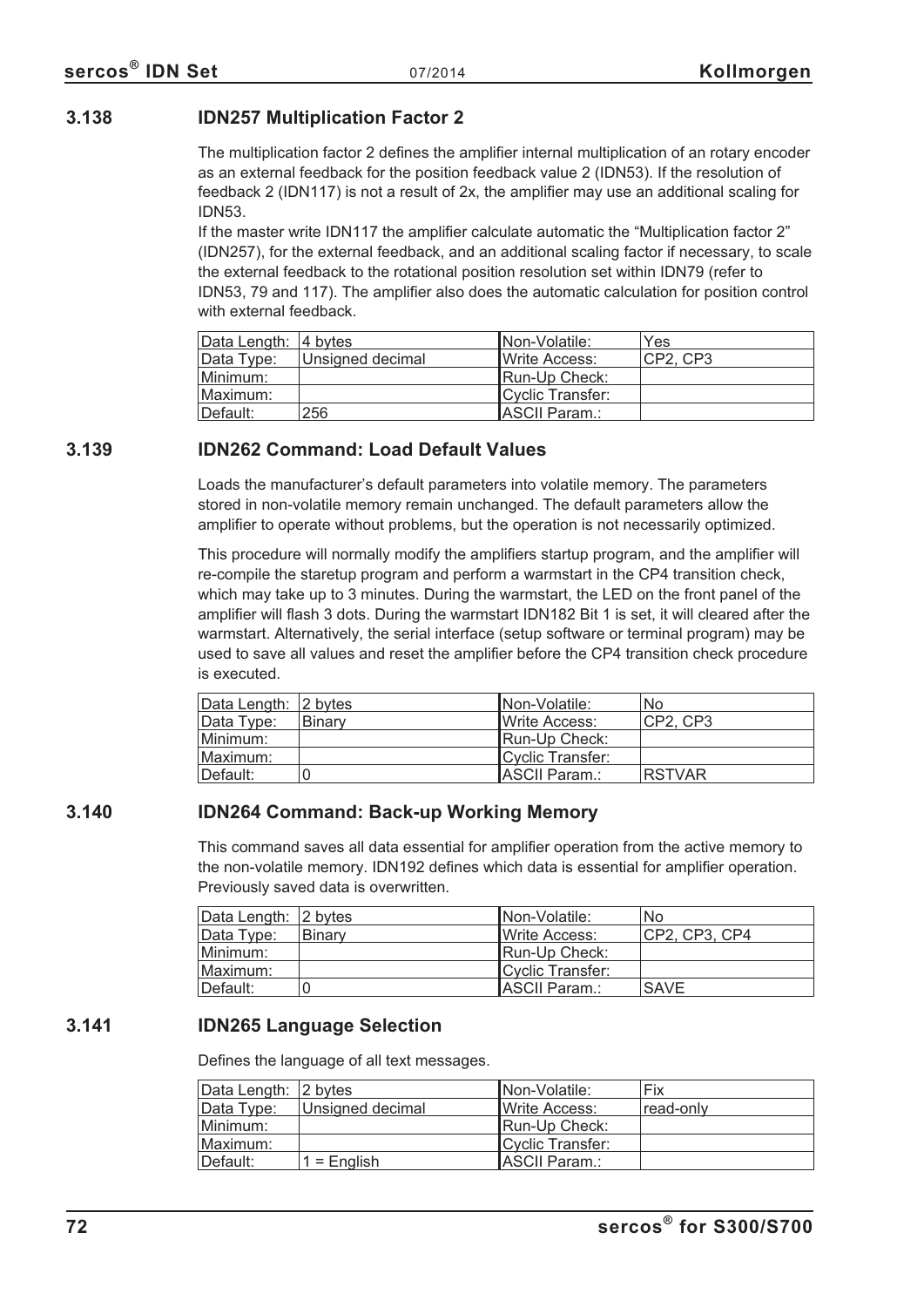#### **3.142 IDN278 Maximum Traverse**

| Data Length:   4 bytes |                                             | Non-Volatile:    | Yes              |
|------------------------|---------------------------------------------|------------------|------------------|
| Data Type:             | Unsigned decimal                            | Write Access:    | CP2, CP3, CP4    |
| Minimum:               | 0 or Module value, if active [Run-Up Check: |                  |                  |
| Maximum:               | $231 - 1$                                   | Cyclic Transfer: |                  |
| Default:               |                                             | ASCII Param.:    | SWE <sub>2</sub> |

#### **3.143 IDN288 IDN List of Data Programmable in CP2**

A list of all IDNs that may be written by the master in CP2. The IDNs are listed in the order in which the master should write them to avoid data dependency problems. Data dependency problems may arise, for example, when the range of one IDN depends upon an IDN that has not yet been written.

| Data Length: | 2 byte elements, variable<br>length array | INon-Volatile:         | Fix       |
|--------------|-------------------------------------------|------------------------|-----------|
| Data Type:   | <b>IDN</b>                                | <b>I</b> Write Access: | Read-only |
| Minimum:     |                                           | Run-Up Check:          |           |
| Maximum:     |                                           | Cyclic Transfer:       |           |
| Default:     |                                           | ASCII Param.:          |           |

#### **3.144 IDN289 IDN List of Data Programmable in CP3**

A list of all IDNs that may be written by the master in CP3. The IDNs are listed in the order in which the master should write them to avoid data dependency problems. Data dependency problems may arise, for example, when the range of one IDN depends upon an IDN that has not yet been written.

| Data Length: | 2 byte elements, variable<br>length array | INon-Volatile:         | Fix       |
|--------------|-------------------------------------------|------------------------|-----------|
| Data Type:   | <b>IDN</b>                                | <b>I</b> Write Access: | Read-only |
| Minimum:     |                                           | Run-Up Check:          |           |
| Maximum:     |                                           | Cyclic Transfer:       |           |
| Default:     |                                           | ASCII Param.:          |           |

#### **3.145 IDN290 Device Type**

Neccessary information for some master controls.

| Data Length: 2 bytes |                  | INon-Volatile:        | Fix       |
|----------------------|------------------|-----------------------|-----------|
| Data Type:           | Unsigned decimal | <b>IWrite Access:</b> | read-only |
| Minimum:             |                  | <b>IRun-Up Check:</b> |           |
| Maximum:             |                  | Cyclic Transfer:      |           |
| Default:             |                  | IASCII Param.:        |           |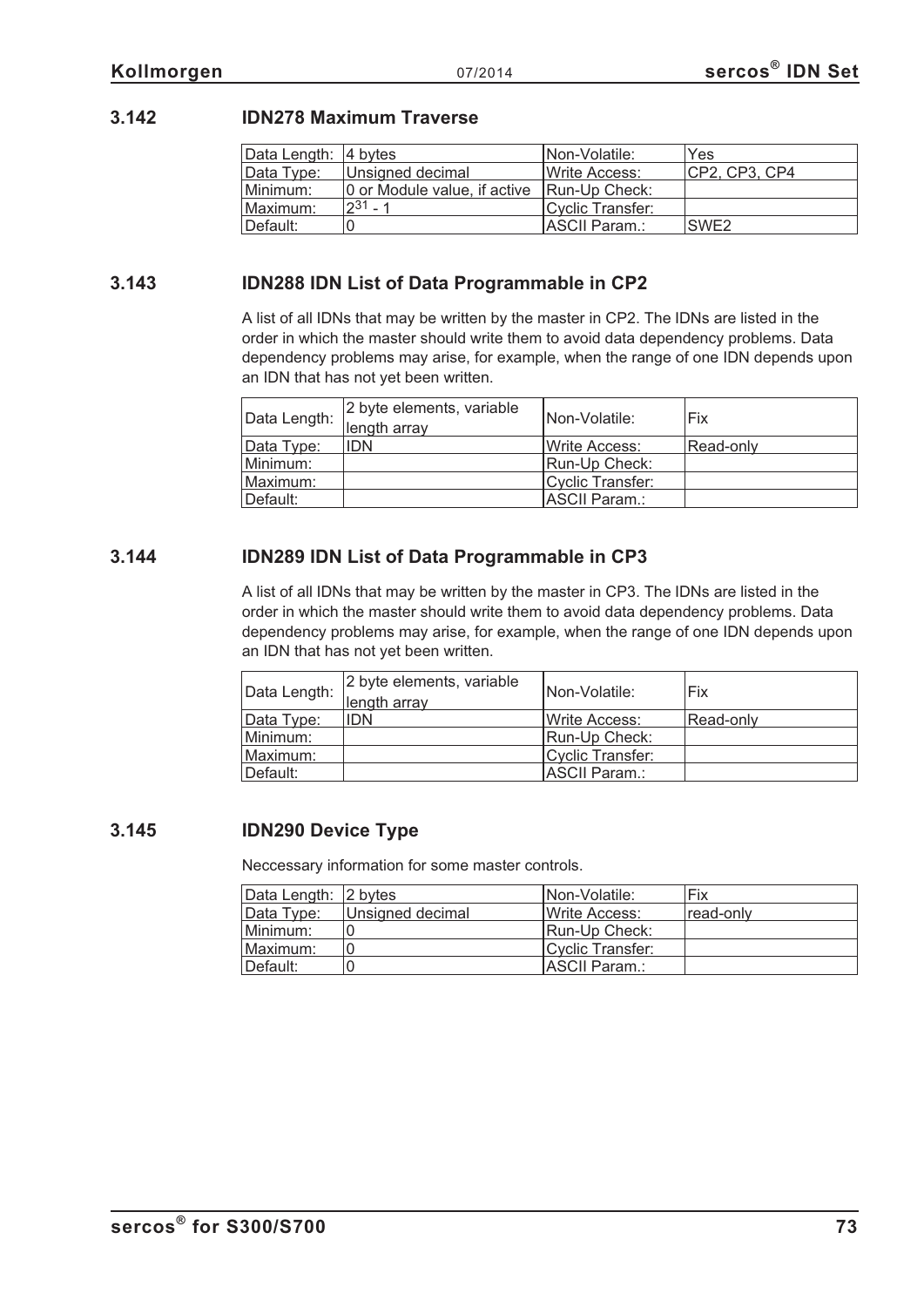#### **3.146 IDN296 Velocity Feed-Forward Gain**

Defines a multiplier for the velocity feedforward value that is generated from the position profile. Velocity feed-forward helps to reduce the velocity-dependent following error. Velocity feed-forward is added to the velocity setpoint when the active operational mode defined by IDN32 and/or IDN33 has bit 3 set and is in position control mode.

| Data Length: 2 bytes |                  | INon-Volatile:        | Yes           |
|----------------------|------------------|-----------------------|---------------|
| Data Type:           | Unsigned decimal | <b>IWrite Access:</b> | CP2, CP3, CP4 |
| Minimum:             |                  | Run-Up Check:         |               |
| Maximum:             | 2000             | Cyclic Transfer:      |               |
| ⊺Default:            | 1000             | IASCII Param.:        | <b>GPFFV</b>  |
| Units:               | 0.1%             | Version:              |               |

#### **3.147 IDN298 Home Switch Distance**

The distance of the home switch from the "optimal" location after homing. The "optimal" location is defined as half the distance between successive marker pulses (encoder) or null points (resolvers). The home switch distance may be used to ensure that the home switch is located correctly to avoid inconsistent homing. The home switch distance is not valid until homing has completed successfully (IDN403 is set).

| Data Length: 4 bytes |                        | INon-Volatile:        | No        |
|----------------------|------------------------|-----------------------|-----------|
| Data Type:           | Signed decimal         | <b>IWrite Access:</b> | Read-only |
| Minimum:             |                        | Run-Up Check:         |           |
| Maximum:             |                        | Cyclic Transfer:      |           |
| ⊺Default:            |                        | <b>ASCII Param.:</b>  |           |
| Units:               | IDN76, 77, 78, 79, 123 | Version:              |           |

#### **3.148 IDN300 Real-time Control Bit 1**

Assigns a control signal IDN to the real-time control bit 1 (RTC bit 1, MDT control word bit 6). Two RTC bits are defined within the MDT control word (bits 6 and 7) and may be updated every communication cycle by the master.

| Data Length: 2 bytes |            | Non-Volatile:         | <b>No</b>     |
|----------------------|------------|-----------------------|---------------|
| Data Type:           | <b>IDN</b> | <b>IWrite Access:</b> | CP2, CP3, CP4 |
| Minimum:             |            | Run-Up Check:         |               |
| Maximum:             |            | Cyclic Transfer:      |               |
| Default:             |            | IASCII Param.∶        |               |
| Units:               |            | Version:              |               |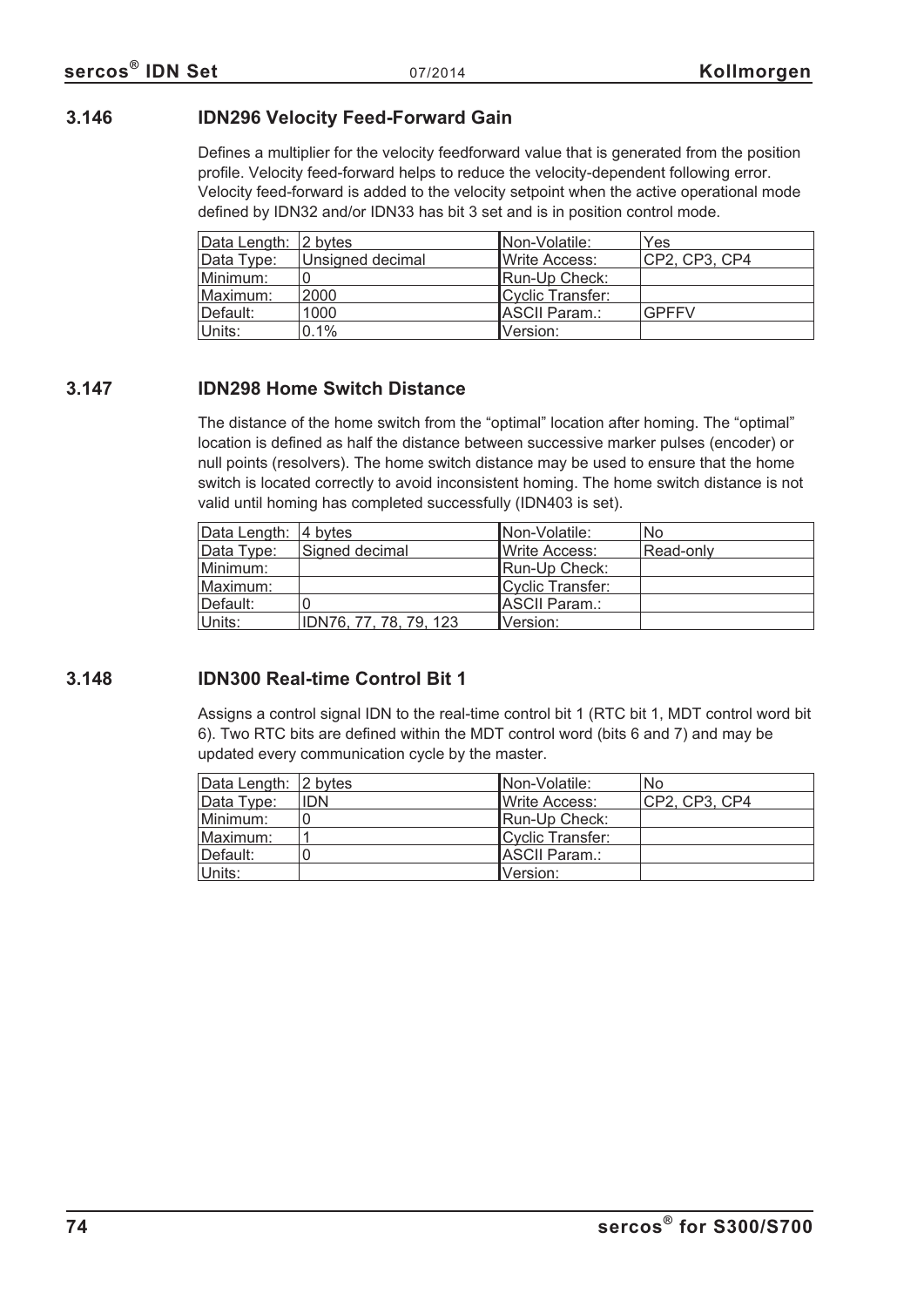#### **3.149 IDN301 Allocation of Real-time Control Bit 1**

Assigns a control signal IDN to the real-time control bit 1 (RTC bit 1, MDT control word bit 6). Two RTC bits are defined within the MDT control word (bits 6 and 7) and may be updated every communication cycle by the master.

The following rules govern the assignment and use of RTC bit 1:

Only certain control signal IDNs of type binary may be assigned to the real time control allocation IDNs. The exception is IDN0, which indicates that the real time control bit is undefined.

The following IDNs may be assigned as RTC signals:

| <b>IDN</b> | <b>Description</b>          | <b>IDN</b> | <b>Description</b>            |
|------------|-----------------------------|------------|-------------------------------|
|            | empty IDN                   | P3036      | Digital Out 1                 |
| 99         | Command Clear Fault         | P3037      | Digital Out 2                 |
| 405        | Enable Latch 1 (IDNP3039=0) | P3038      | Enable Latch 1+2 (IDNP3039=1) |
| 406        | Enable Latch 2 (IDNP3039=0) | P3057      | Disable CAM 1+2               |
|            |                             | P3058      | Disable CAM 3+4               |

A new RTC bit assignment must be valid within the amplifier, before the service channel busy bit is reset. After the service channel busy bit from the amplifier is reset, the master can operate with the RTC bit 1 in the master control word.

| Data Length: 2 bytes |            | INon-Volatile:       | l No          |
|----------------------|------------|----------------------|---------------|
| Data Type:           | <b>IDN</b> | <b>Write Access:</b> | CP2, CP3, CP4 |
| Minimum:             |            | Run-Up Check:        |               |
| Maximum:             |            | Cyclic Transfer:     |               |
| Default:             |            | IASCII Param.:       |               |

#### **3.150 IDN302 Real-time Control Bit 2**

Assigns a control signal IDN to the real-time control bit 2 (RTC bit 2, MDT control word bit 7). Two RTC bits are defined within the MDT control word (bits 6 and 7) and may be updated every communication cycle by the master.

| Data Length: 2 bytes |            | INon-Volatile:        | No            |
|----------------------|------------|-----------------------|---------------|
| Data Type:           | <b>IDN</b> | Write Access:         | CP2, CP3, CP4 |
| Minimum:             |            | <b>IRun-Up Check:</b> |               |
| Maximum:             |            | Cyclic Transfer:      |               |
| Default:             |            | <b>IASCII Param.:</b> |               |

#### **3.151 IDN303 Allocation of Real-time Control Bit 2**

Assigns a control signal IDN to the real-time control bit 2 (RTC bit 2, MDT control word bit 7). Two RTC bits are defined within the MDT control word (bits 6 and 7) and may be updated every communication cycle by the master. For further information refer to IDN301.

| Data Length: 2 bytes |            | INon-Volatile:        | lNo           |
|----------------------|------------|-----------------------|---------------|
| Data Type:           | <b>IDN</b> | <b>IWrite Access:</b> | CP2, CP3, CP4 |
| Minimum:             |            | Run-Up Check:         |               |
| Maximum:             |            | Cyclic Transfer:      |               |
| Default:             |            | ASCII Param.:         |               |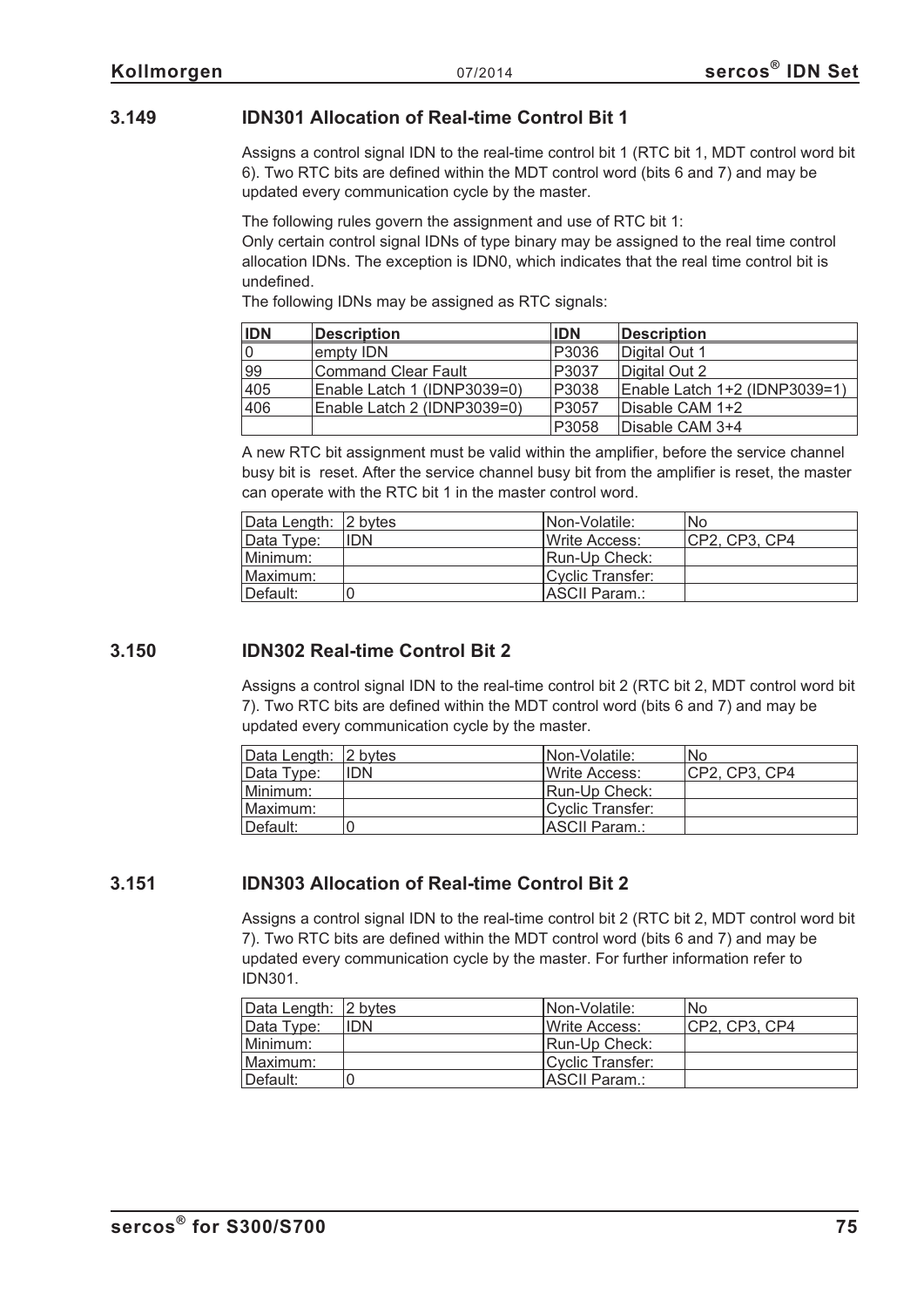#### **3.152 IDN304 Real-Time Status Bit 1**

The value of the IDN assigned to RTS bit 1 (see IDN 305).

| Data Length: 2 bytes |               | INon-Volatile:        | <b>No</b> |
|----------------------|---------------|-----------------------|-----------|
| Data Type:           | <b>Binary</b> | <b>IWrite Access:</b> | Read-only |
| Minimum:             |               | Run-Up Check:         |           |
| ⊺Maximum:            |               | Cyclic Transfer:      |           |
| ⊺Default:            |               | <b>IASCII Param.:</b> |           |

#### **3.153 IDN305 Allocation of Real-time Status Bit 1**

The IDN of a real-time status signal that appears in real-time status bit 1 (AT status word, bit 6). Two real time status bits are defined within the AT status word (bits 6 and 7) and are continuously updated by the amplifier during CP4.

Rules for the assignment and use of a real time status bit (i.e. writing IDN305/307): Only status signal IDNs of type binary may be assigned to the real time status allocation IDNs. The exception is IDN0, which indicates that the real time status bit is undefined. The following IDNs may be assigned as RTS signals:

|                | <b>IDN</b> Description          | <b>IDN</b> | <b>Description</b>                     |
|----------------|---------------------------------|------------|----------------------------------------|
| 10             | Reserved                        | 403        | <b>Position Feedback Status</b>        |
| 334            | Message<br>409                  |            | Message                                |
|                | "Torque Limit Value Exceeded"   |            | "Latch 1 Positive Edge Latched Status" |
| Message<br>335 |                                 |            | Message                                |
|                | "Velocity Limit Value Exceeded" | 410        | "Latch 1 Negative Edge Latched Status" |
|                |                                 |            | Message                                |
| 336            | Message<br>"In Position"        | 411        | "Latch 2 Positive Edge Latched Status" |
|                |                                 | 412        | Message                                |
|                | 400 Home Switch                 |            | "Latch 2 Negative Edge Latched Status" |

The master should no longer evaluate a previous real-time status assignment after transmitting a write request for element 7 of a real-time status bit allocation IDN. The previously assigned real- time status bit will remain valid until the service channel busy bit is set.

The master should not start evaluating a new real-time status bit assignment until the service channel busy bit is reset by the amplifier.

| Data Length: 2 bytes |     | INon-Volatile:   | No             |
|----------------------|-----|------------------|----------------|
| Data Type:           | IDN | IWrite Access:   | ICP2. CP3. CP4 |
| Minimum:             |     | Run-Up Check:    |                |
| Maximum:             |     | Cyclic Transfer: |                |
| Default:             |     | ASCII Param.:    |                |

#### **3.154 IDN306 Real-Time Status Bit 2**

The value of the IDN assigned to RTS bit 2 (see IDN 307).

| Data Length: 2 bytes |        | INon-Volatile:        | No        |
|----------------------|--------|-----------------------|-----------|
| Data Type:           | Binary | <b>IWrite Access:</b> | Read-only |
| Minimum:             |        | Run-Up Check:         |           |
| Maximum:             |        | Cyclic Transfer:      |           |
| ⊺Default:            |        | ASCII Param.:         |           |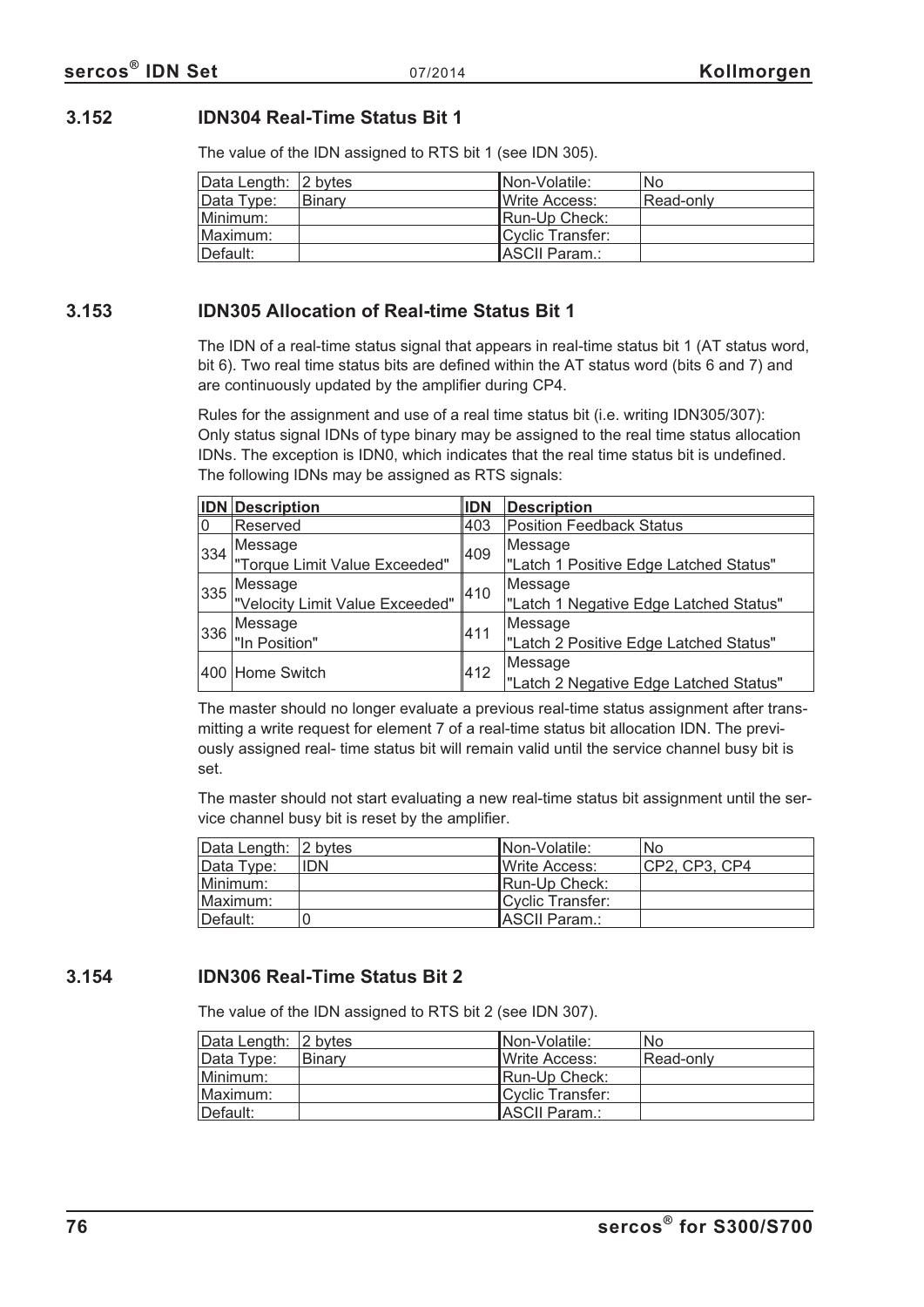#### **3.155 IDN307 Allocation of Real-time Status Bit 2**

The IDN of a real-time status signal that appears in real-time status bit 2 (AT status word, bit 7). Two real-time status bits are defined within the AT status word (bits 6 and 7) and are continuously updated by the amplifier during CP4. For further information, refer to IDN305.

| Data Length: 2 bytes |            | <b>INon-Volatile:</b> | No            |
|----------------------|------------|-----------------------|---------------|
| Data Type:           | <b>IDN</b> | Write Access:         | CP2. CP3. CP4 |
| Minimum:             |            | Run-Up Check:         |               |
| Maximum:             |            | Cyclic Transfer:      |               |
| Default:             |            | <b>IASCII Param.:</b> |               |

#### **3.156 IDN311 Temperature Warning Amplifier Status**

This warning signal IDN is set (bit  $0 = 1$ ) when the amplifier temperature exceeds the threshold set in IDN200.

| Data Length: 2 bytes |        | INon-Volatile:           | No        |
|----------------------|--------|--------------------------|-----------|
| Data Type:           | Binary | Write Access:            | Read-only |
| Minimum:             |        | Run-Up Check:            |           |
| Maximum:             |        | <b>ICvclic Transfer:</b> |           |
| ∥Default:            |        | ASCII Param.:            |           |

#### **3.157 IDN312 Temperature Warning Motor Status**

This warning signal IDN is set (bit  $0 = 1$ ) when the motor temperature exceeds the threshold set in IDN201.

| Data Length: 2 bytes |               | Non-Volatile:         | No        |
|----------------------|---------------|-----------------------|-----------|
| Data Type:           | <b>Binarv</b> | <b>IWrite Access:</b> | Read-only |
| Minimum:             |               | Run-Up Check:         |           |
| Maximum:             |               | Cyclic Transfer:      |           |
| Default:             |               | ASCII Param.:         |           |

#### **3.158 IDN323 Status "Target position outside of travel range"**

A warning signal IDN that is set (Bit  $0 = 1$ ) when the target position is outside of the travel range. This IDN will set if the HW- or SW-Limit Switch is active. The amplifier show this by flashing the warning "n10" or "n07" for outside of positive range or "n11" or "n06" outside of negative range. IDN323 duplicates the C2D "Target position outside of travel range" warning bit (IDN12, bit 13).

| Data Length: 2 bytes |               | INon-Volatile:   | No          |
|----------------------|---------------|------------------|-------------|
| Data Type:           | <b>Binary</b> | Write Access:    | Read-only   |
| Minimum:             |               | Run-Up Check:    |             |
| Maximum:             |               | Cyclic Transfer: |             |
| Default:             |               | ASCII Param.:    | see DRVSTAT |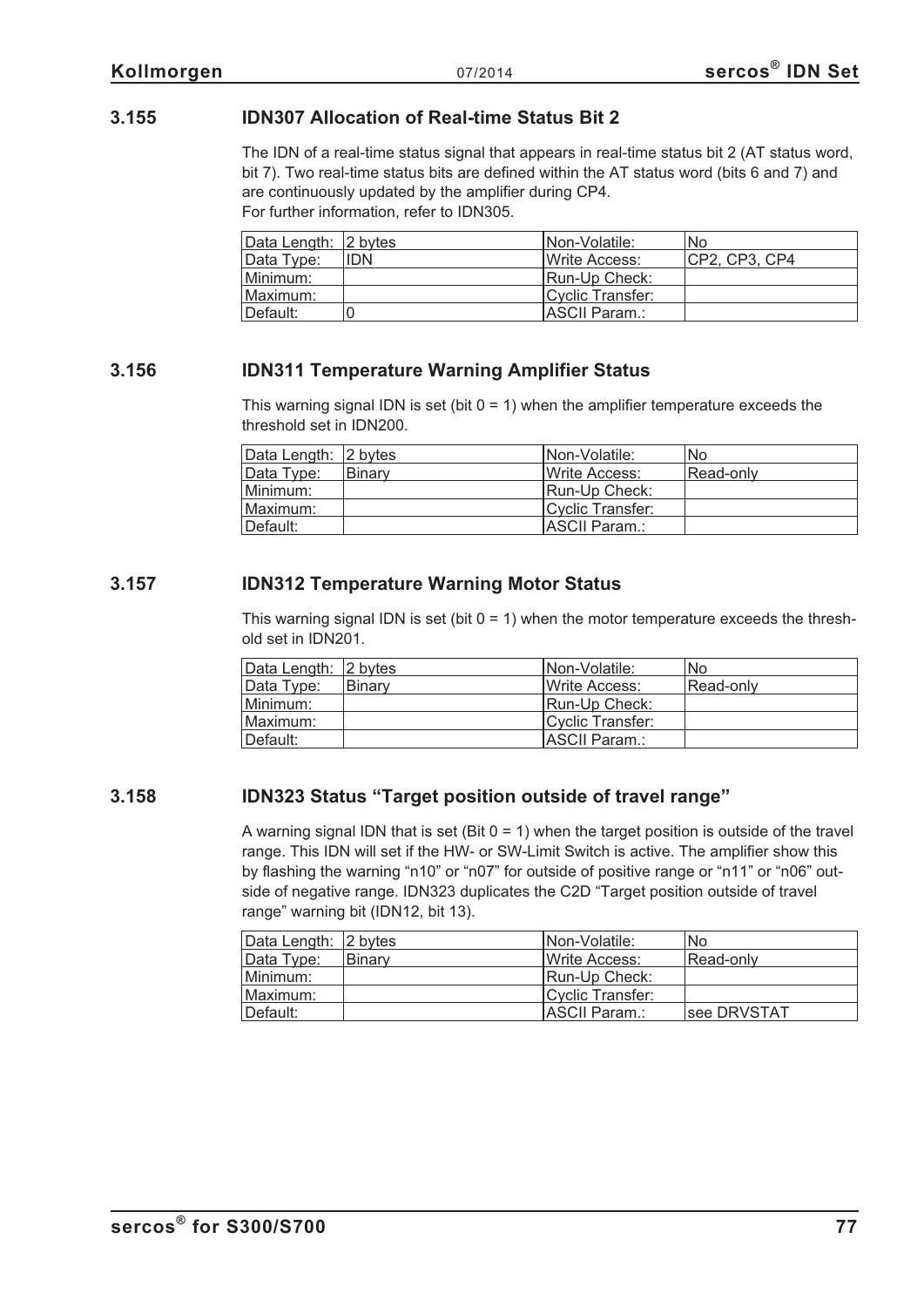#### **3.159 IDN333 Status "Torque overrides Tx"**

This status signal IDN is set when the torque feedback value (IDN84) is greater than the torque threshold value Tx (IDN126).

Structure of Bit  $0 = 0$ :  $|T| < |Tx|$  1:  $|T| \ge |Tx|$ 

| Data Length: 2 bytes |        | INon-Volatile:   | <b>No</b>  |
|----------------------|--------|------------------|------------|
| Data Type:           | Binary | Write Access:    | Read-only  |
| Minimum:             |        | IRun-Up Check:   |            |
| Maximum:             |        | Cyclic Transfer: | <b>RTS</b> |
| Default:             |        | ASCII Param.:    |            |

#### **3.160 IDN334 Status "Torque limit override"**

This status signal IDN is set when the torque setpoint exceeds the torque limit in IDN92. IDN334 duplicates the status bit for C3D (IDN13, bit 4) and may be assigned to an RTS bit (AT status word bit 6 or 7) via IDN305 or IDN307.

| Data Length: 2 bytes |        | INon-Volatile:        | <b>No</b>  |
|----------------------|--------|-----------------------|------------|
| Data Type:           | Binary | <b>IWrite Access:</b> | Read-only  |
| Minimum:             |        | Run-Up Check:         |            |
| Maximum: l           |        | Cyclic Transfer:      | <b>RTS</b> |
| Default:             |        | ASCII Param.:         |            |

#### **3.161 IDN335 Status "Velocity limit override"**

This status signal IDN is set when the velocity setpoint exceeds the velocity limit in IDN91. IDN334 duplicates the status bit for C3D (IDN13, bit 5) and may be assigned to an RTS bit (AT status word bit 6 or 7) via IDN305 or IDN307.

| Data Length: 2 bytes |        | INon-Volatile:   | <b>No</b>  |
|----------------------|--------|------------------|------------|
| Data Type:           | Binary | Write Access:    | Read-only  |
| Minimum:             |        | Run-Up Check:    |            |
| Maximum:             |        | Cyclic Transfer: | <b>RTS</b> |
| Default:             |        | ASCII Param.:    |            |

#### **3.162 IDN336 Status "In Position"**

A status signal IDN that is set when the difference between the position setpoint value and the position feedback value falls within the range defined by the "Position Window" (IDN57). IDN336 duplicates the C3D "In Position" status bit (IDN13, bit 6) and may be assigned to a RTS bit (AT status word bit 6 or 7) through IDN305 or IDN307.

| Data Length: 2 bytes |               | INon-Volatile:        | <b>No</b>          |
|----------------------|---------------|-----------------------|--------------------|
| Data Type:           | <b>Binary</b> | <b>IWrite Access:</b> | Read-only          |
| Minimum: l           |               | Run-Up Check:         |                    |
| Maximum:             |               | Cyclic Transfer:      | <b>RTS</b>         |
| ⊺Default:            |               | ASCII Param.:         | see INPOS, DRVSTAT |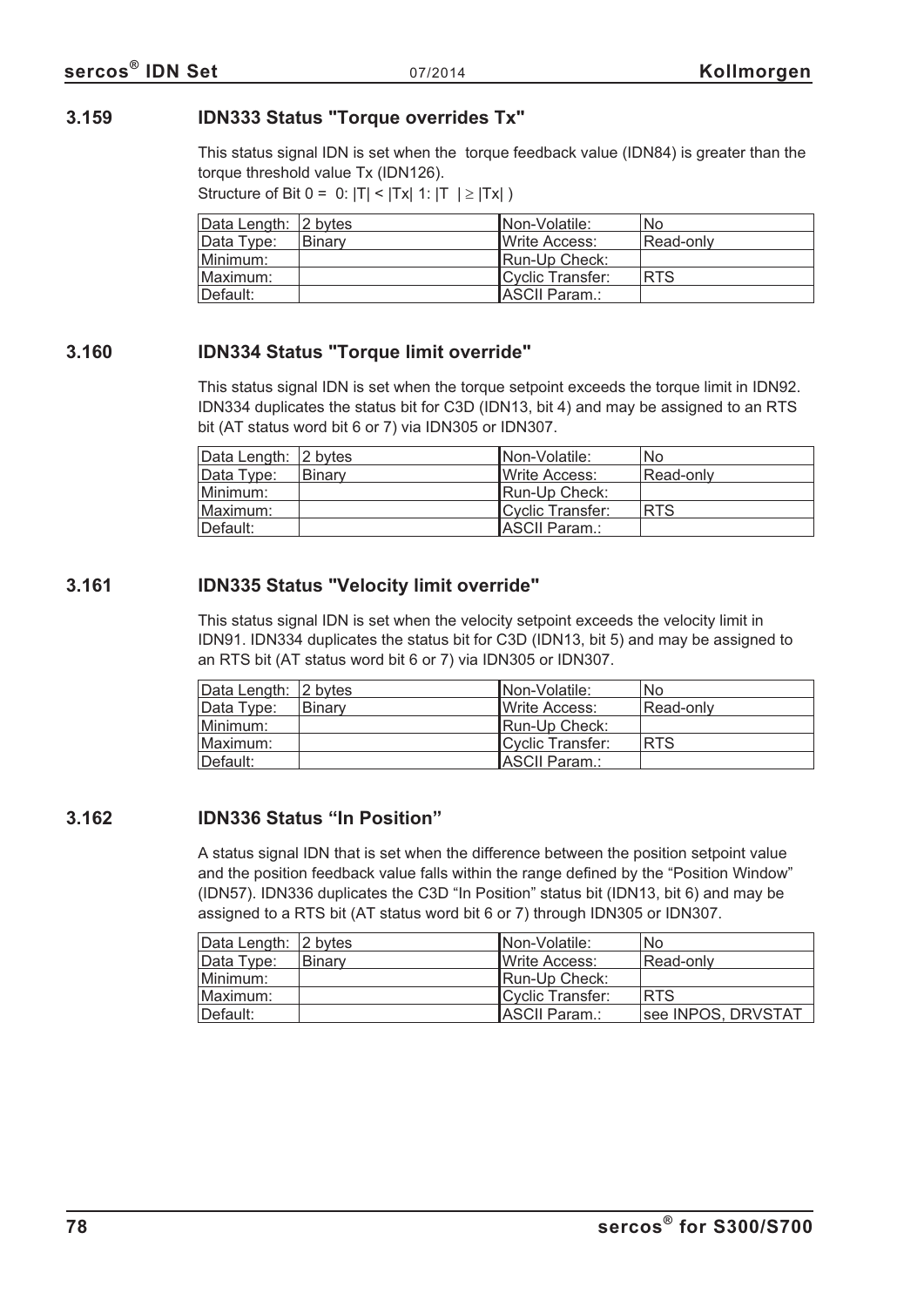#### **3.163 IDN347 Velocity Control Deviation**

The master retrieves the amplifier's current velocity control deviation via this IDN.

| Data Length: 2 bytes |                | Non-Volatile:         | No        |
|----------------------|----------------|-----------------------|-----------|
| Data Type:           | Signed decimal | <b>IWrite Access:</b> | Read-only |
| Minimum:             |                | Run-Up Check:         |           |
| Maximum:             |                | Cyclic Transfer:      |           |
| Default:             |                | ASCII Param.:         |           |
| Units:               | IDN 44, 45, 46 | lVersion:             |           |

#### **3.164 IDN348 Gain for Acceleration Feed Forward**

If the acceleration feed forward is activated via P-IDN 3052, influences the feed forward gain.

| Data Length: 2 Byte |                  | INon-Volatile:        | Yes           |
|---------------------|------------------|-----------------------|---------------|
| Data Type:          | 2 bytes          | <b>IWrite Access:</b> | CP2, CP3, CP4 |
| Minimum:            | Unsigned decimal | <b>Run-Up Check:</b>  |               |
| Maximum:            | 1000             | Cyclic Transfer:      |               |
| ⊺Default:           |                  | IASCII Param.:        | <b>GPFFT</b>  |

#### **3.165 IDN376 Supported Baud Rate**

| <b>Bit</b>   |         | <b>Description</b> | <b>Bit</b>              | <b>Description</b> |
|--------------|---------|--------------------|-------------------------|--------------------|
|              |         | 2 Mbit/s           |                         | 8 Mbit/s           |
|              |         | 4 Mbit/s           |                         | 16 Mbit/s          |
| Data Length: | 2 bytes |                    | Non-Volatile:           | <b>No</b>          |
| Data Type:   |         | Unsigned decimal   | <b>Write Access:</b>    | Read-only          |
| Minimum:     |         |                    | Run-Up Check:           |                    |
| Maximum:     |         |                    | <b>Cyclic Transfer:</b> |                    |
| Default:     |         |                    | <b>ASCII Param.:</b>    |                    |

#### **3.166 IDN380 DC Bus Link Voltage**

The master retrieves the amplifier's DC bus link voltage through this IDN.

| Data Length: 2 bytes |                  | Non-Volatile:    | <b>No</b>   |
|----------------------|------------------|------------------|-------------|
| Data Type:           | Unsigned decimal | Write Access:    | Read-only   |
| Minimum:             |                  | Run-Up Check:    |             |
| Maximum:             | 900              | Cyclic Transfer: |             |
| Default:             |                  | ASCII Param.:    | <b>VBUS</b> |
| Units:               | Volt             | Version:         |             |

#### **3.167 IDN383 Motor Temperature**

The master retrieves the motor temperature from the amplifier through this IDN.

| Data Length: 2 bytes |                  | Non-Volatile:    | No         |
|----------------------|------------------|------------------|------------|
| Data Type:           | Unsigned decimal | Write Access:    | Read-only  |
| Minimum:             |                  | Run-Up Check:    |            |
| Maximum:             |                  | Cyclic Transfer: |            |
| Default:             |                  | ASCII Param.:    | TEMPM * 10 |
| Units:               | Ohm              | Version:         |            |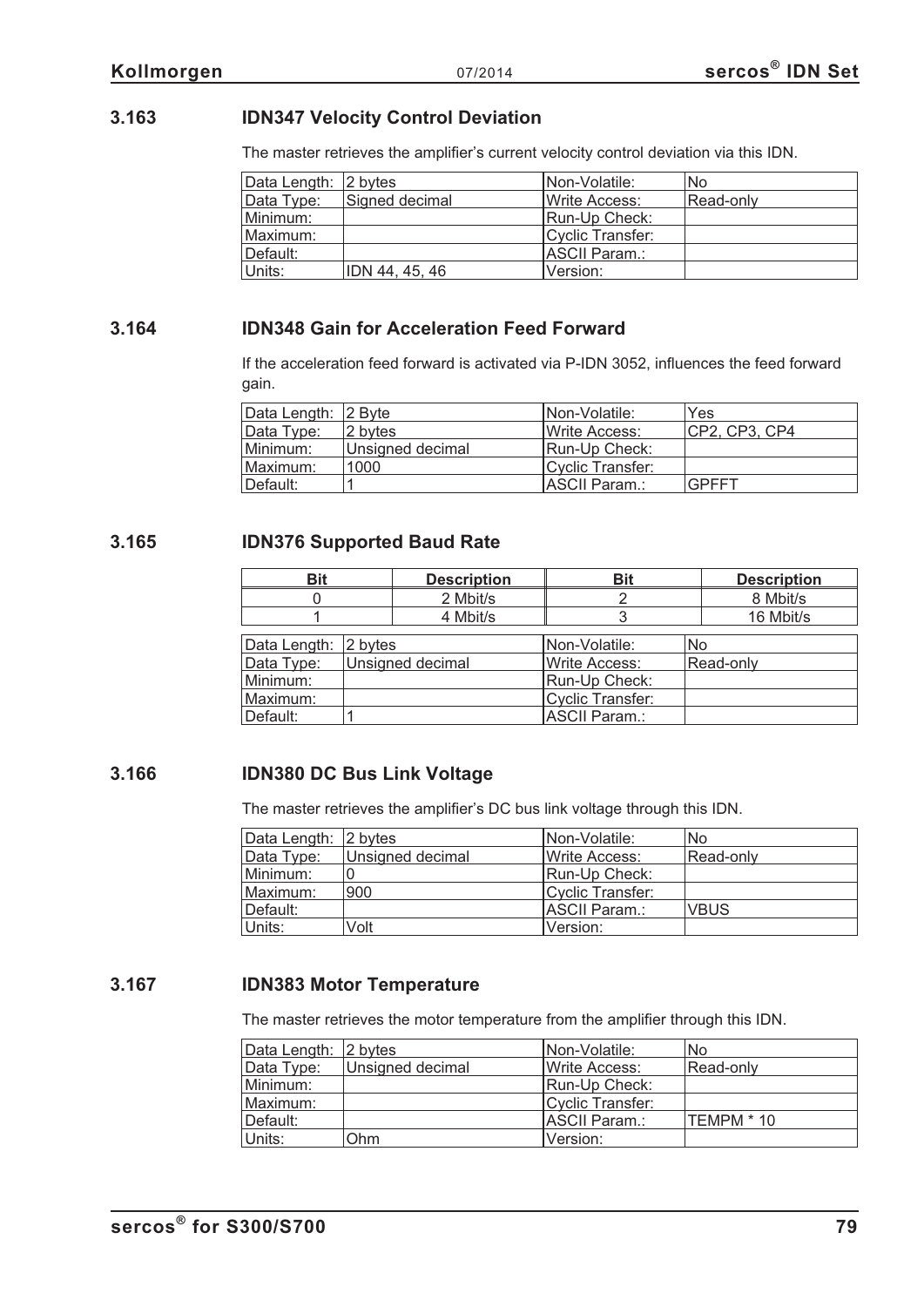#### **3.168 IDN384 Amplifier Temperature**

The master retrieves the amplifier temperature (heat sink temperature) from the amplifier through this IDN.

| Data Length: 2 bytes |                         | <b>INon-Volatile:</b> | <b>No</b>  |
|----------------------|-------------------------|-----------------------|------------|
| Data Type:           | <b>Unsigned decimal</b> | Write Access:         | Read-only  |
| Minimum:             |                         | Run-Up Check:         |            |
| Maximum:             |                         | Cyclic Transfer:      |            |
| Default:             |                         | ASCII Param.:         | TEMPH * 10 |
| Units:               | <b>IDN208</b>           | Version:              |            |

# **3.169 IDN386 Active Feedback System for Position Control**

See IDNP 3017

| Data Length: 2 bytes |                  | Non-Volatile:        | No            |
|----------------------|------------------|----------------------|---------------|
| Data Type:           | Unsigned decimal | Write Access:        | Read-only     |
| Minimum:             |                  | Run-Up Check:        |               |
| Maximum:             |                  | Cyclic Transfer:     |               |
| Default:             |                  | <b>ASCII Param.:</b> | <b>EXTPOS</b> |

#### **3.170 IDN390 Diagnostic Number**

Messages from IDN95 are displayed in hexadecimal form.

|                           | 0x0000 0001 amplifier not in phase 4                | 0x0000 0008             | F <sub>28</sub>                    |                      |
|---------------------------|-----------------------------------------------------|-------------------------|------------------------------------|----------------------|
| 0x0000 0003               | amplifier ready for connec-<br>tion to power supply | 0x0000 0009             |                                    | F29 HW enable        |
|                           | 0x0000 0004 amplifier disabled                      | 0x0000 000A             |                                    | <b>IDN11 + IDN29</b> |
|                           | 0x0000 0005 amplifier enabled                       | 0x0000 000B             | Software limit switch              |                      |
| $0x000000006$ F29 + IDN14 |                                                     | 0x0000 000C             | Command "Parking axis" acti-<br>ve |                      |
| $0x00000007$ F05 + F16    |                                                     |                         |                                    |                      |
|                           |                                                     |                         |                                    |                      |
| Data Length:              | 2 bytes                                             | Non-Volatile:           |                                    | No.                  |
| Data Type:                | Hexadecimal                                         | <b>Write Access:</b>    |                                    | Read-only            |
| Minimum:                  |                                                     | Run-Up Check:           |                                    |                      |
| Maximum:                  |                                                     | <b>Cyclic Transfer:</b> |                                    |                      |
| Default:                  |                                                     | <b>ASCII Param.:</b>    |                                    |                      |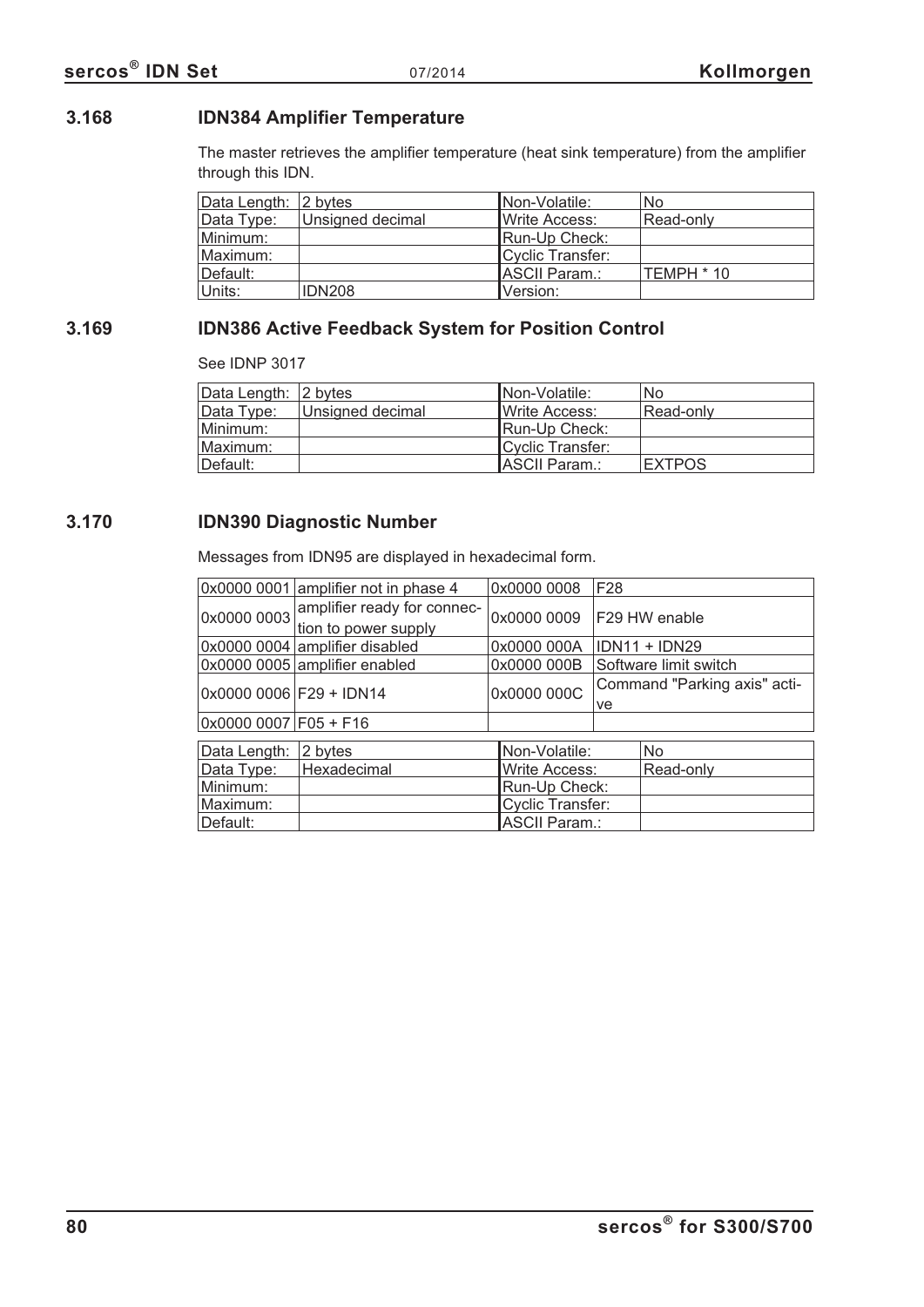#### **3.171 IDN400 Home Switch Status**

Contains the state of the home switch. The digital input used as home switch input is assigned through the use of digital input mode IDNs (IDNP3000, IDNP3001, IDNP3002 or IDNP3003). IDN400 is useful for assigning the home switch signal to a RTS bit.

| Data Length: 2 bytes |         | Non-Volatile:         | No                 |
|----------------------|---------|-----------------------|--------------------|
| Data Type:           | ∣Binarv | Write Access:         | Read-only          |
| Minimum:             |         | Run-Up Check:         |                    |
| Maximum:             |         | Cyclic Transfer:      | <b>RTS</b>         |
| Default:             |         | <b>IASCII Param.:</b> | IN1. IN2. IN3. IN4 |

#### **3.172 IDN401 Probe 1 Status**

Contains the state of the probe 1 input. The digital input used as a probe is assigned through the use of IDNP3001. The amplifier updates the probe 1 IDN only when the probing procedure (IDN170) is active and the probe 1 enable (IDN405) is set.

| Data Length: 2 bytes |        | INon-Volatile:        | No.             |
|----------------------|--------|-----------------------|-----------------|
| Data Type:           | Binary | <b>IWrite Access:</b> | Read-only       |
| Minimum:             |        | <b>Run-Up Check:</b>  |                 |
| Maximum:             |        | Cyclic Transfer:      |                 |
| Default:             |        | ASCII Param.:         | IN <sub>1</sub> |

#### **3.173 IDN402 Probe 2 Status**

Contains the state of the probe 2 input. The digital input used as a probe is assigned through the use of IDNP3001. The amplifier updates the probe 2 IDN only when the probing procedure (IDN170) is active and the probe 2 enable (IDN406) is set.

| Data Length: 2 bytes |        | INon-Volatile:        | No              |
|----------------------|--------|-----------------------|-----------------|
| Data Type:           | Binary | <b>IWrite Access:</b> | Read-only       |
| Minimum:             |        | Run-Up Check:         |                 |
| Maximum:             |        | Cyclic Transfer:      |                 |
| Default:             |        | ASCII Param.:         | IN <sub>2</sub> |

#### **3.174 IDN403 Position Feedback Value Status**

The position feedback value status flag is set by the amplifier during homing when the position feedback is referenced to the machine zero point. The status flag is reset after power-up, and when the "Amplifier-Controlled Homing" procedure (IDN148) is started. IDN403 may be assigned to a RTS bit (AT status word bit 6 or 7) through IDN305 or IDN307.

| Data Length: 2 bytes |        | INon-Volatile:        | No        |
|----------------------|--------|-----------------------|-----------|
| Data Type:           | Binary | <b>IWrite Access:</b> | Read-only |
| Minimum:             |        | Run-Up Check:         |           |
| Maximum:             |        | Cyclic Transfer:      |           |
| ∣Default:            |        | IASCII Param.:        |           |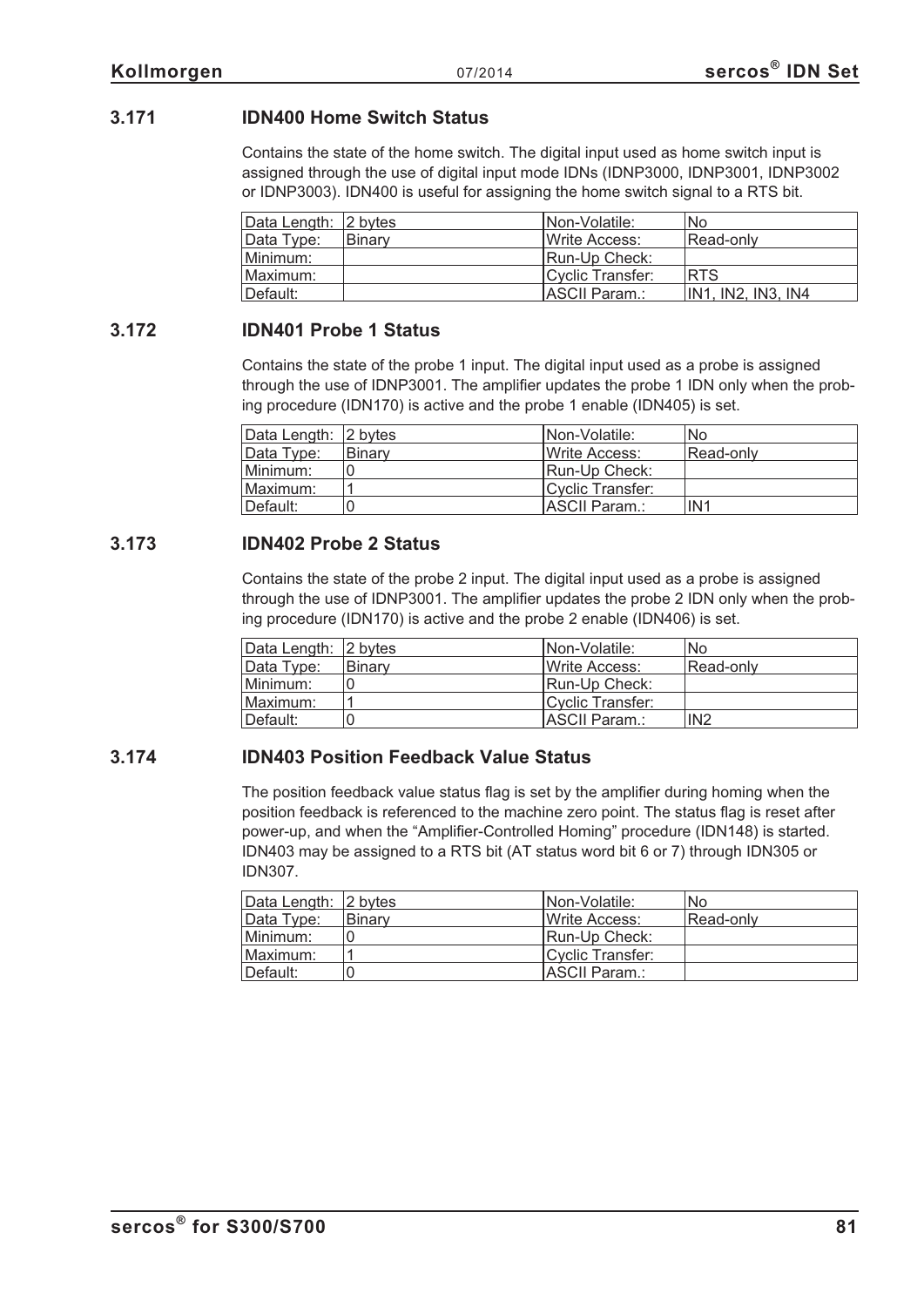#### **3.175 IDN405 Probe 1 Enable**

Used to arm the position capture mechanism so that the next valid probing signal edge captures the current position into IDN130 or 131. IDN405 may be assigned to a RTC bit (MDT control word bit 6 or 7) through IDN301 or IDN303. This IDN is write-protected while it is assigned to a RTC bit and could only reset to 0 via the System Communications. Refer to IDN170 and IDNP3038 for more information.

| Data Length: 2 bytes |        | INon-Volatile:        | <b>No</b>      |
|----------------------|--------|-----------------------|----------------|
| Data Type:           | Binary | <b>IWrite Access:</b> | ICP2. CP3. CP4 |
| Minimum:             |        | Run-Up Check:         |                |
| ⊺Maximum:            |        | Cyclic Transfer:      |                |
| ⊺Default:            |        | ASCII Param.:         |                |

#### **3.176 IDN406 Probe 2 Enable**

Used to arm the position capture mechanism so that the next valid probing signal edge captures the current position into IDN132 or 133. IDN406 may be assigned to a RTC bit (MDT control word bit 6 or 7) through IDN301 or IDN303. This IDN is write-protected while it is assigned to a RTC bit and could only reset to 0 via the System Communications. Refer to IDN170 and IDNP3038 for more information.

| Data Length: 2 bytes |        | INon-Volatile:        | No             |
|----------------------|--------|-----------------------|----------------|
| Data Type:           | Binary | <b>IWrite Access:</b> | ICP2. CP3. CP4 |
| Minimum:             |        | Run-Up Check:         |                |
| Maximum:             |        | Cyclic Transfer:      |                |
| Default:             |        | ASCII Param.:         |                |

#### **3.177 IDN409 Probe 1 Positive Edge Latched Status**

Indicates whether captured position data has been latched within IDN130 after the rising edge of the probe 1 input signal (IDN401). Position data can only be latched on the positive edge of probe 1 if the "Probing" procedure (IDN170) is active and the "Probe Control Parameter" (IDN169) has been configured to use the positive edge of probe 1.

Additionally, probe 1 must be armed by setting the "Probe 1 Enable" (IDN405). After arming probe 1, the next probe 1 rising edge will capture the current position and the "probe 1 positive edge latched status" will set when the captured data is available in IDN130. Once the latched status has been set, no more position captures will occur on the rising edges of the probe 1 input until the master re-arms probe 1 by clearing and setting the probe 1 enable. Clearing the probe 1 enable signal will reset the latch status.

IDN409 duplicates information found in the probe status (IDN179, bit 0). IDN409 may be assigned to a RTS bit (AT status word bit 6 or 7) through IDN305 or IDN307.

| Data Length: 12 bytes |        | Non-Volatile:         | <b>No</b> |
|-----------------------|--------|-----------------------|-----------|
| Data Type:            | Binary | Write Access:         | Read-only |
| Minimum:              |        | Run-Up Check:         |           |
| Maximum:              |        | Cyclic Transfer:      |           |
| ⊺Default:             |        | <b>IASCII Param.:</b> |           |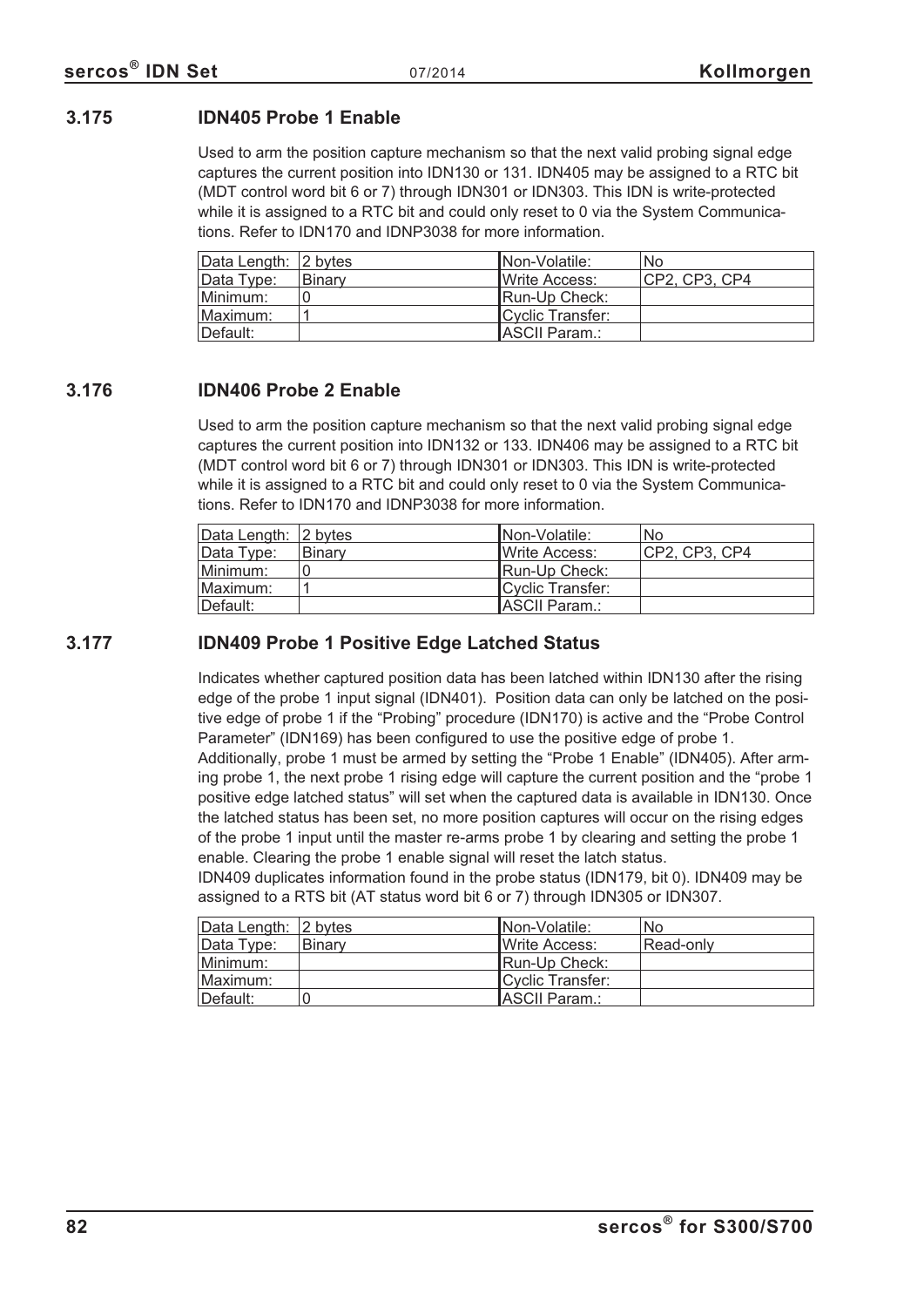#### **3.178 IDN410 Probe 1 Negative Edge Latched Status**

Indicates whether captured position data has been latched within IDN131 after the falling edge of the probe 1 input signal (IDN401). Position data can only be latched on the negative edge of probe 1 if the probing procedure (IDN170) is active and the "Probe Control Parameter" (IDN169) has been configured to use the negative edge of probe 1. Additionally, probe 1 must be armed by setting the "Probe 1 Enable" (IDN405). After arming probe 1, the next probe 1 falling edge will capture the current position and the "probe 1 negative edge latched status" will set when the captured data is available in IDN131. Once the latched status has been set, no more position captures will occur on the falling edges of the probe 1 input until the master re-arms probe 1 by clearing and setting the probe 1 enable. Clearing the probe 1 enable signal will reset the latch status. IDN410 duplicates information found in the probe status (IDN179, bit 1). IDN410 may be assigned to a RTS bit (AT status word bit 6 or 7) through IDN305 or IDN307.

| Data Length: 2 bytes |               | Non-Volatile:         | No        |
|----------------------|---------------|-----------------------|-----------|
| Data Type:           | <b>Binarv</b> | Write Access:         | Read-only |
| Minimum:             |               | Run-Up Check:         |           |
| Maximum:             |               | Cyclic Transfer:      |           |
| Default:             |               | <b>IASCII Param.:</b> |           |

#### **3.179 IDN411 Probe 2 Positive Edge Latched Status**

Indicates whether captured position data has been latched within IDN132 after the rising edge of the probe 2 input signal (IDN402). Position data can only be latched on the positive edge of probe 2 if the "Probing" procedure (IDN170) is active and the "Probe Control Parameter" (IDN169) has been configured to use the positive edge of probe 2.

Additionally, probe 2 must be armed by setting the "Probe 2 Enable" (IDN406). After arming probe 2, the next probe 2 rising edge will capture the current position and the "probe 2 positive edge latched status" will set when the captured data is available in IDN132. Once the latched status has been set, no more position captures will occur on the rising edges of the probe 2 input until the master re-arms probe 2 by clearing and setting the probe 2 enable. Clearing the probe 2 enable signal will reset the latch status.

IDN411 duplicates information found in the probe status (IDN179, bit 2). IDN411 may be assigned to a RTS bit (AT status word bit 6 or 7) through IDN305 or IDN307.

| Data Length: 2 bytes |               | INon-Volatile:        | No        |
|----------------------|---------------|-----------------------|-----------|
| Data Type:           | <b>Binary</b> | <b>IWrite Access:</b> | Read-only |
| Minimum:             |               | Run-Up Check:         |           |
| Maximum:             |               | Cyclic Transfer:      |           |
| Default:             |               | <b>IASCII Param.:</b> |           |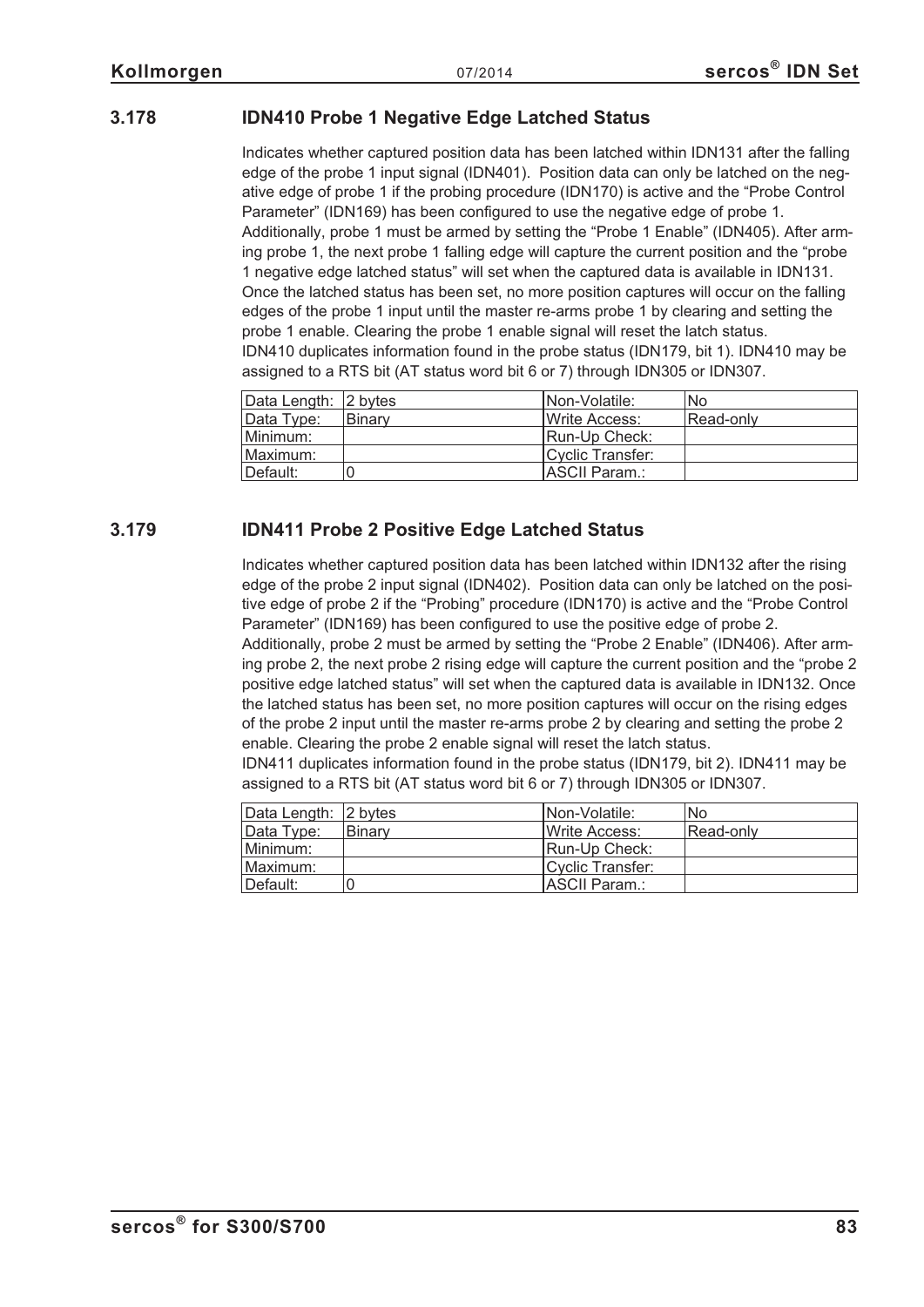#### **3.180 IDN412 Probe 2 Negative Edge Latched Status**

Indicates whether captured position data has been latched within IDN133 after the falling edge of the probe 2 input signal (IDN402). Position data can only be latched on the negative edge of probe 2 if the probing procedure (IDN170) is active and the "Probe Control Parameter" (IDN169) has been configured to use the negative edge of probe 2. Additionally, probe 2 must be armed by setting the "Probe 2 Enable" (IDN406). After arming probe 2, the next probe 2 falling edge will capture the current position and the "probe 2 negative edge latched status" will set when the captured data is available in IDN133. Once the latched status has been set, no more position captures will occur on the falling edges of the probe 2 input until the master re-arms probe 2 by clearing and setting the probe 2 enable. Clearing the probe 2 enable signal will reset the latch status. IDN412 duplicates information found in the probe status (IDN179, bit 3). IDN412 may be assigned to a RTS bit (AT status word bit 6 or 7) through IDN305 or IDN307.

| Data Length: 2 bytes |               | Non-Volatile:         | No.       |
|----------------------|---------------|-----------------------|-----------|
| Data Type:           | <b>Binary</b> | <b>IWrite Access:</b> | Read-only |
| Minimum: l           |               | Run-Up Check:         |           |
| Maximum:             |               | Cyclic Transfer:      |           |
| ⊺Default:            |               | ASCII Param.:         |           |

#### **3.181 IDN447 Command: Set absolute position**

Ffter activation of the "Set absolute position procedure command" the servo amplifier ignores the position setpoint. The difference between the position feedback and the Reference Distance is calculated and stored. Refer to the sercos<sup>®</sup> specification for more information.

#### **3.182 IDNP3000..3003 (35 768..35 771) Digital Input 1..4 Configuration**

Sets the functionality of digital inputs 1 through 4. The digital inputs may be read directly through IDNs P3030 ... P3033.

The configurable functions depend on the used amplifier and are described in the ASCII Object Reference.

A new input mode will not be active until the parameter set is saved to non-volatile memory and a coldstart or warmstart (IDN128) procedure is initiated.

| Data Length: 2 bytes |                  | INon-Volatile:   | Yes                          |
|----------------------|------------------|------------------|------------------------------|
| Data Type:           | Unsigned decimal | Write Access:    | ICP2. CP3                    |
| Minimum:             |                  | Run-Up Check:    |                              |
| Maximum:             |                  | Cyclic Transfer: |                              |
| ⊺Default:            |                  | ASCII Param.:    | $ InxMODE (x = 1, 2, 3, 4).$ |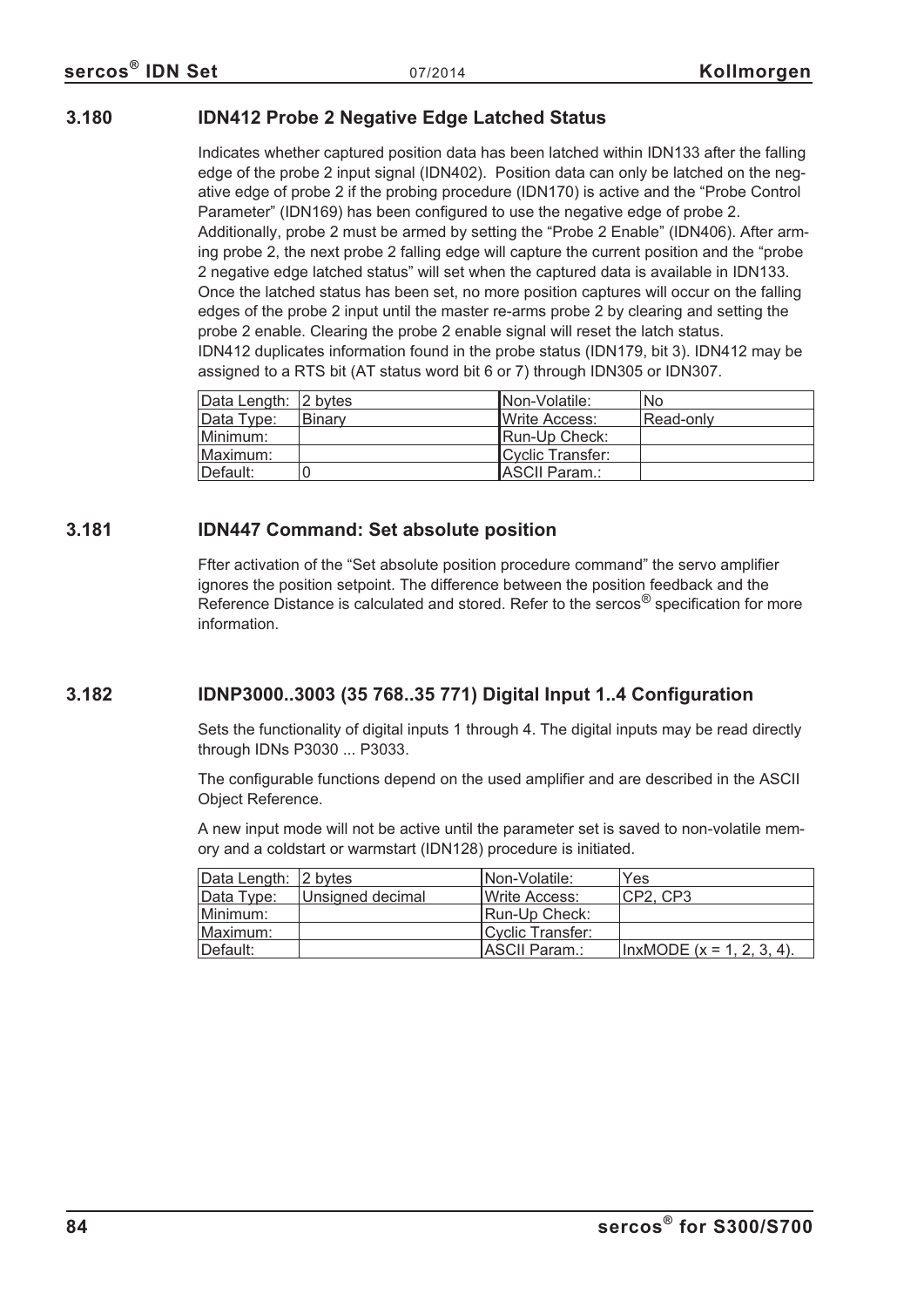#### **3.183 IDNP3004 (35 772) Position Switch Configuration**

Extends the functionality of the "Position Switch Points" (IDNs 60 through 63). A new position switch configuration will not be active until the parameter set is saved to non-volatile memory and a coldstart or warmstart (IDN128) procedure is initiated.

The software limit switches are active when linear scaling without modulo is selected for IDN76.

| <b>Bit</b>       |                                                         | <b>Description</b>                                      | <b>Setting</b>       |                             |
|------------------|---------------------------------------------------------|---------------------------------------------------------|----------------------|-----------------------------|
|                  | Software Limit Switch 1 active (smaller position value) |                                                         |                      | $0 =$ Limit switched off    |
| LSB <sub>0</sub> |                                                         |                                                         |                      | $1 =$ Limit switched active |
|                  |                                                         | Software Limit Switch 2 active (larger position value). |                      | $0 =$ Limit switched off    |
|                  |                                                         |                                                         |                      | $1 =$ Limit switched active |
| Data Length:     | 2 bytes                                                 |                                                         | Non-Volatile:        | Yes                         |
| Data Type:       |                                                         | Binary                                                  | <b>Write Access:</b> | CP2, CP3                    |
| Minimum:         | Run-Up Check:                                           |                                                         |                      |                             |
| Maximum:         | <b>Cyclic Transfer:</b><br>65535                        |                                                         |                      |                             |
| Default:         |                                                         |                                                         | <b>ASCII Param.:</b> | <b>SWCNFG</b>               |

#### **3.184 IDNP3005/3006 (35 773 / 35 774) Digital Output 1..2 Configuration**

Sets the functionality of the digital outputs. The digital outputs may be read through IDNP3036 and IDNP3037. The configurable functions depend on the used amplifier and are described in the ASCII Object Reference.

A new digital output mode will not be active until the parameter set is saved to non-volatile memory and a coldstart or warmstart (IDN128) procedure is initiated.

| Data Length: 2 bytes |                  | INon-Volatile:        | Yes            |
|----------------------|------------------|-----------------------|----------------|
| Data Type:           | Unsigned decimal | <b>IWrite Access:</b> | ICP2. CP3      |
| Minimum:             |                  | Run-Up Check:         |                |
| Maximum:             |                  | Cyclic Transfer:      |                |
| Default:             |                  | ASCII Param.:         | O1MODE, O2MODE |

#### **3.185 IDNP3007/3008 (35 775 / 35 776) Digital Output Trigger**

Sets a help or trigger value to the functionality of the digital outputs (refer to IDNP3005 and P3006).

| Data Length: 4 bytes |                | Non-Volatile:         | Yes            |
|----------------------|----------------|-----------------------|----------------|
| Data Type:           | Signed decimal | <b>IWrite Access:</b> | ICP2. CP3. CP4 |
| Minimum:             |                | Run-Up Check:         |                |
| Maximum:             |                | Cyclic Transfer:      |                |
| Default:             |                | IASCII Param.:        | <b>OxTRIG</b>  |

#### **3.186 IDNP3009 (35 777) Release Motor Brake**

If the drive is not enabled and EXTBRAKE is set to 1, the brake can be released. If the brake is released by the powerstage it is not possible to disable the brake by this IDN.

| Data Length: 2 bytes |                | INon-Volatile:         | No.            |
|----------------------|----------------|------------------------|----------------|
| Data Type:           | Signed decimal | <b>I</b> Write Access: | ICP2. CP3. CP4 |
| Minimum:             |                | Run-Up Check:          |                |
| Maximum:             |                | Cyclic Transfer:       |                |
| Default:             |                | ASCII Param.:          |                |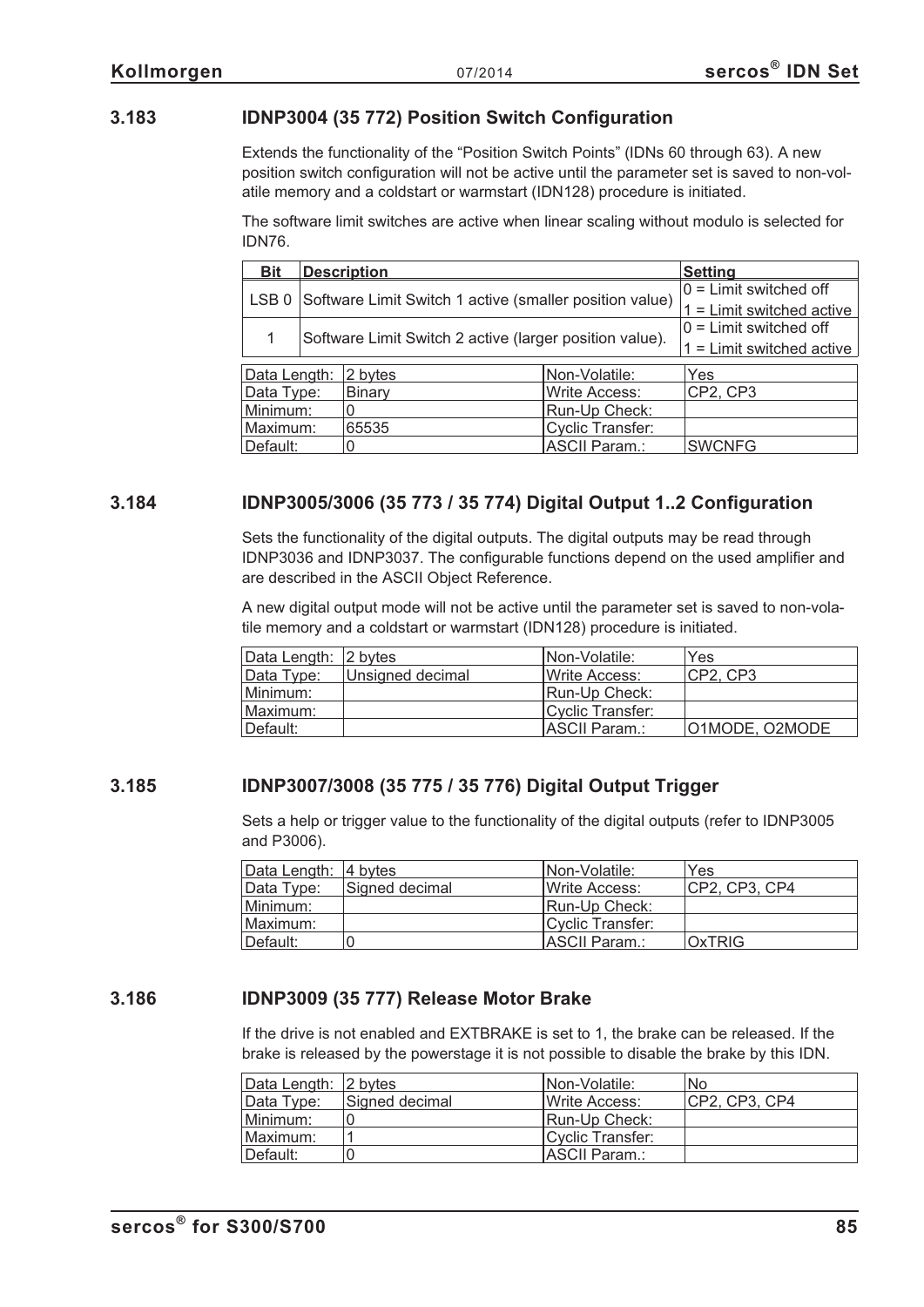### **3.187 IDNP3010 (35 778) Feedback Type**

Sets the motor feedback type. A new feedback type will not be active until the parameter set is saved to non-volatile memory and a coldstart or warmstart (IDN128) procedure is initiated.

| Mode | <b>Function</b>                                 |
|------|-------------------------------------------------|
| 0    | Resolver                                        |
|      | SinCos 5V (MPHASE out of EEPROM)                |
| 2    | <b>HIPERFACE®</b> with Zero Pulse               |
| 3    | Sine-/Cosine-Encoder 12V (MPHASE out of EEPROM) |
| 4    | EnDat (Heidenhain)                              |
| 5    | Sine-/Cosine-Encoder + Hall 5V                  |
| 6    | Sine-/Cosine-Encoder + Hall 12V                 |
| 7    | Sine-/Cosine-Encoder + W&S 5V                   |
| 8    | Sine-/Cosine-Encoder + W&S 12V                  |
| 9    | SSI                                             |
| 10   | Without Feedback Device (sensorless)            |
| 11   | Hall only, 5V                                   |
| 12   | RS422 feedback device with hall's               |
| 13   | ROD (MPHASE out of EEPROM)                      |
| 14   | ROD with Hall 24V                               |
| 15   | ROD with Hall 5V                                |
| 16   | <b>ROD W&amp;S 24V</b>                          |
| 17   | ROD W&S 5V                                      |
| 18   | ROD with Hall 5V                                |
| 19   | ROD W&S 5V                                      |

| Data Length: 2 bytes |                  | INon-Volatile:        | Yes      |
|----------------------|------------------|-----------------------|----------|
| Data Type:           | Unsigned decimal | <b>IWrite Access:</b> | CP2, CP3 |
| Minimum:             |                  | Run-Up Check:         |          |
| Maximum:             |                  | Cyclic Transfer:      |          |
| Default:             |                  | ASCII Param.:         | FBTYPE   |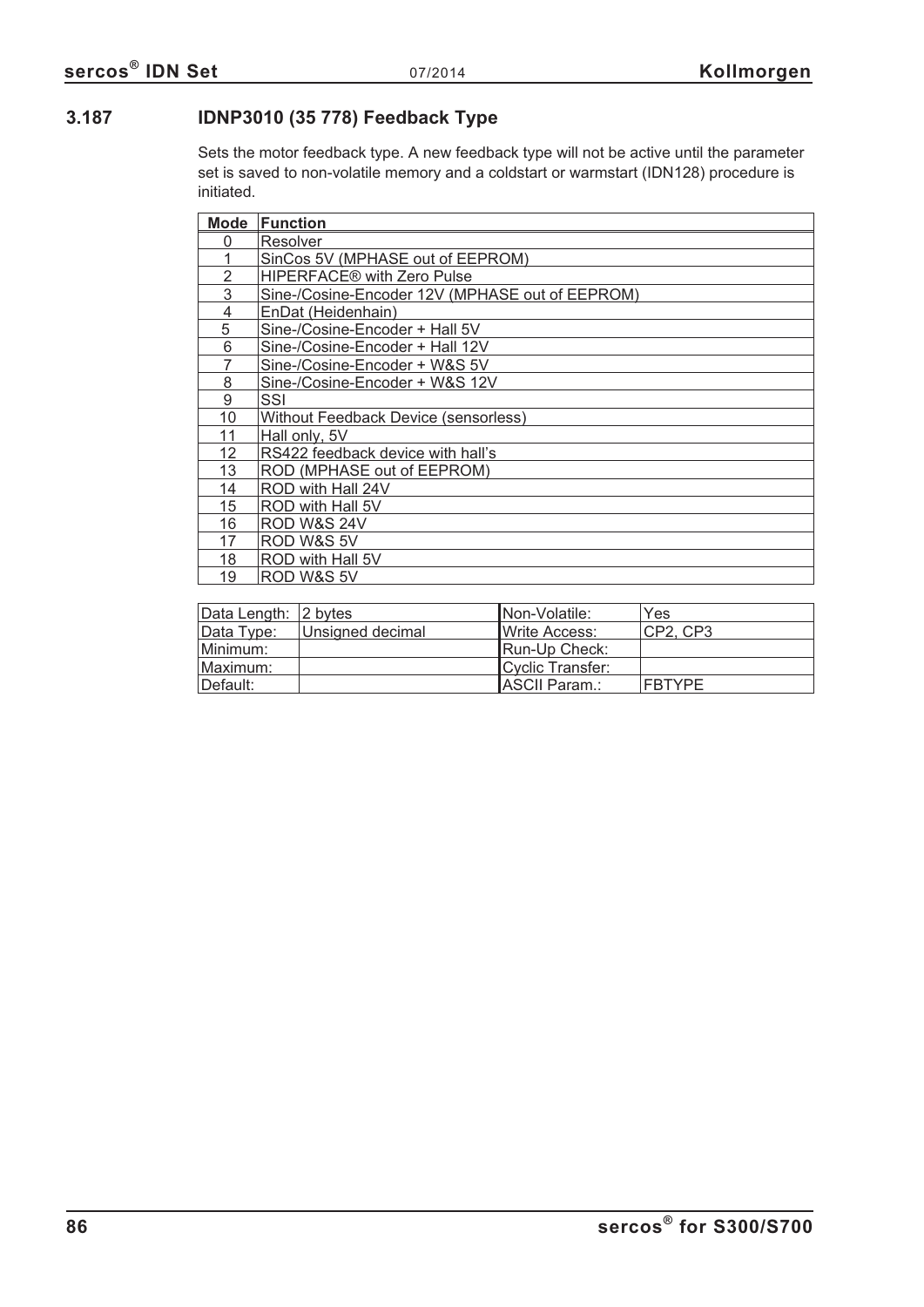#### **3.188 IDNP3011 (35 779) Encoder Emulation Configuration**

Sets the signaling format for the encoder emulation on connector X5. A new emulation mode will not become active until the parameter set is saved to non-volatile memory and a coldstart or warmstart (IDN128) procedure is initiated.

| <b>Mode</b>   | <b>Function</b>   | <b>Comments</b>                                                                                                                                                                                                                                                                                                                                                                                                                                                                                              |
|---------------|-------------------|--------------------------------------------------------------------------------------------------------------------------------------------------------------------------------------------------------------------------------------------------------------------------------------------------------------------------------------------------------------------------------------------------------------------------------------------------------------------------------------------------------------|
| $\Omega$      | Input             | The interface is used as an input.                                                                                                                                                                                                                                                                                                                                                                                                                                                                           |
|               | AqB (ROD)         | Incremental encoder emulation. Incremental encoder compatible<br>pulses (max. 250 kHz) are transmitted as two signals (A and B)<br>with a 90° electrical phase difference (quadrature). A zero marker<br>pulse is also transmitted. If an encoder with a commutation track is<br>used, then the output of the zero marker pulse is inhibited until the<br>zero pulse from the encoder has been evaluated.                                                                                                    |
| $\mathcal{P}$ | SSI               | Synchron serial interface (SSI) for absolute encoder emulation. The<br>standard SSI absolute encoder format transmits 24 bits. The upper<br>12 bits are fixed to zero and the lower 12 bits contain position infor-<br>mation. For 'N' pole resolver feedback systems, the transmitted po-<br>sition refers to the position within 2/N turns of the motor. If an enco-<br>der with a commutation track is used as feedback, then the upper<br>12 bits are set to 1 (invalid data) until homing is performed. |
| 3             | ROD-<br>Emulation | Incremental encoder emulation (AqB) with interpolation                                                                                                                                                                                                                                                                                                                                                                                                                                                       |

| Data Length: 2 bytes |                  | INon-Volatile:        | Yes            |
|----------------------|------------------|-----------------------|----------------|
| Data Type:           | Unsigned decimal | <b>IWrite Access:</b> | CP2, CP3       |
| Minimum:             |                  | <b>Run-Up Check:</b>  |                |
| Maximum:             | ◠                | Cyclic Transfer:      |                |
| Default:             |                  | ASCII Param.:         | <b>ENCMODE</b> |

#### **3.189 IDNP3015 (35 783) Hardware Limit Switch Consequence**

This parameter define the consequence of the Hardware Limit Switch, if the corresponding digital inputs (IDNP3002 and/or P3003) are set to the function "hardware limit switches".

If the IDNP3015 is set to 0, a warning occurs.

If the IDNP3015 is set to 1, a fault occurs, the amplifier ramps down and sets fault bit 15 in IDN11 and in IDN129 the bit 2.

After the reset class 1 diagnostic command (IDN99) the amplifier can enable again and move back into the valid range. During the procedure amplifier-controlled homing (IDN148), the hardware limit switch can be used in the normal way (refer to IDNP3027).

| Data Length: 2 bytes |                  | INon-Volatile:        | Yes             |
|----------------------|------------------|-----------------------|-----------------|
| Data Type:           | Unsigned decimal | <b>IWrite Access:</b> | CP2, CP3, CP4   |
| Minimum:             |                  | Run-Up Check:         |                 |
| Maximum:             |                  | Cyclic Transfer:      |                 |
| Default:             |                  | <b>IASCII Param.:</b> | SERCSET (Bit 0) |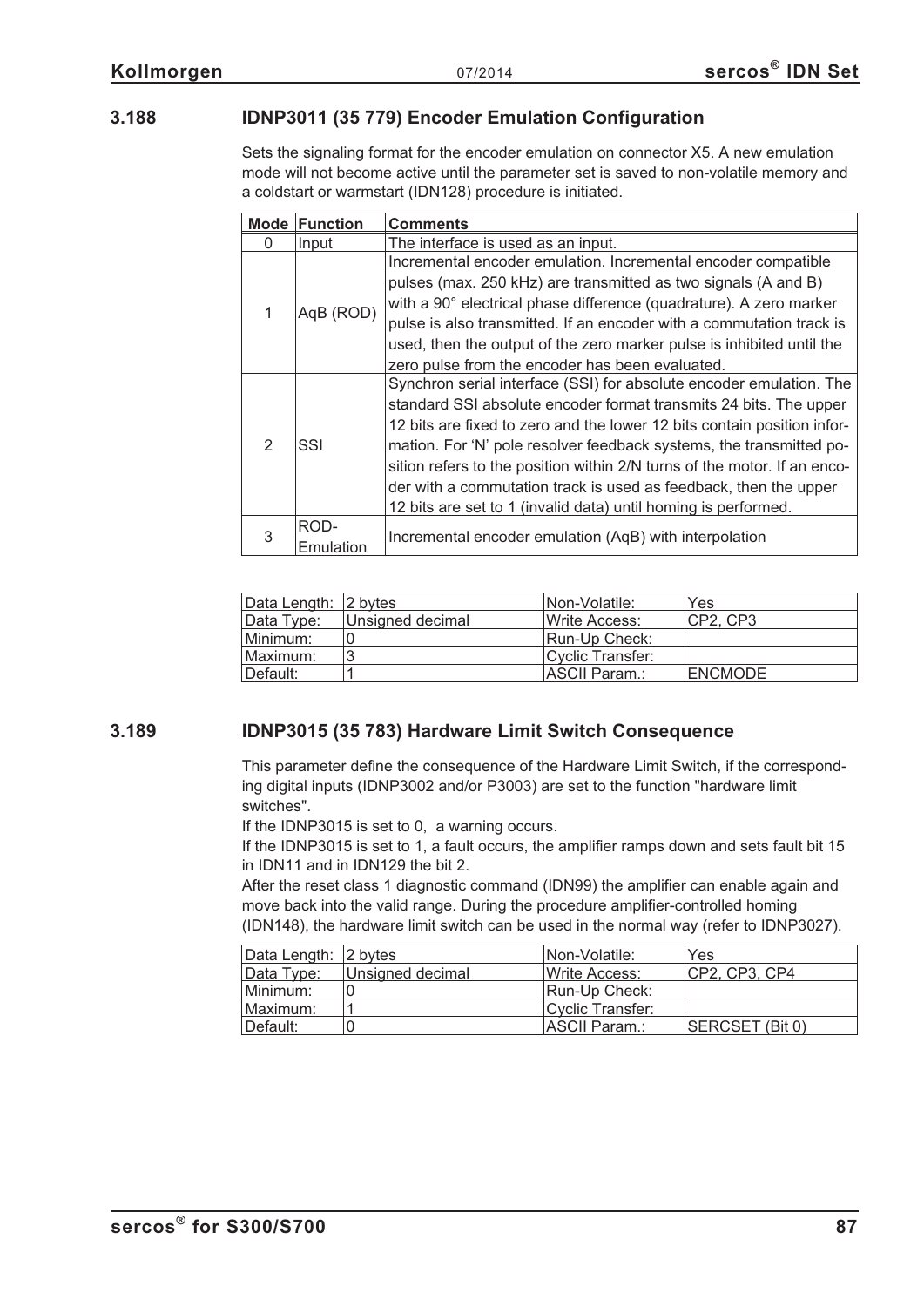#### **3.190 IDNP3016 (35 784) Reset Command Consequence: prevent cold start**

This parameter defines the consequence of the reset class 1 diagnostic command (IDN99), for faults which require a coldstart. If this IDN is set, faults which require a coldstart will not clear. The reset command will abort with the service channel message "Command execution not possible" (refer to IDN11, 99 and 129).

| Data Length: 2 bytes |                  | INon-Volatile:        | Yes             |
|----------------------|------------------|-----------------------|-----------------|
| Data Type:           | Unsigned decimal | <b>IWrite Access:</b> | CP2. CP3. CP4   |
| Minimum:             |                  | Run-Up Check:         |                 |
| Maximum:             |                  | Cyclic Transfer:      |                 |
| Default:             |                  | ASCII Param.:         | SERCSET (Bit 1) |

#### **3.191 IDNP3017 (35 785) Position Feedback Type**

The parameter EXTPOS specifies the feedback source for the internal position controller. For the majority of applications, position information for commutation and position control can be used from a single source. This source is specified with parameter FBTYPE and can be a resolver, EnDat/Hiperface feedback or other feedback. In certain applications it may be useful to use position information for commutation and position control from a different feedback source. In these applications, parameter FBTYPE defines the source for commutation.

The source for external position control is defined with EXTPOS. With EXTPOS=0 the feedback system built-into the motor and defined by FBTYPE is used. With EXTPOS>0 an external feedback is used for position control.

For detailed information, please refer to the ASCII reference document (EXTPOS).

| Data Length: 2 bytes |                  | Non-Volatile:          | Yes           |
|----------------------|------------------|------------------------|---------------|
| Data Type:           | Unsigned decimal | <b>I</b> Write Access: | CP2. CP3      |
| Minimum:             | -9               | Run-Up Check:          |               |
| Maximum:             | +9               | Cyclic Transfer:       |               |
| Default:             |                  | ASCII Param.:          | <b>EXTPOS</b> |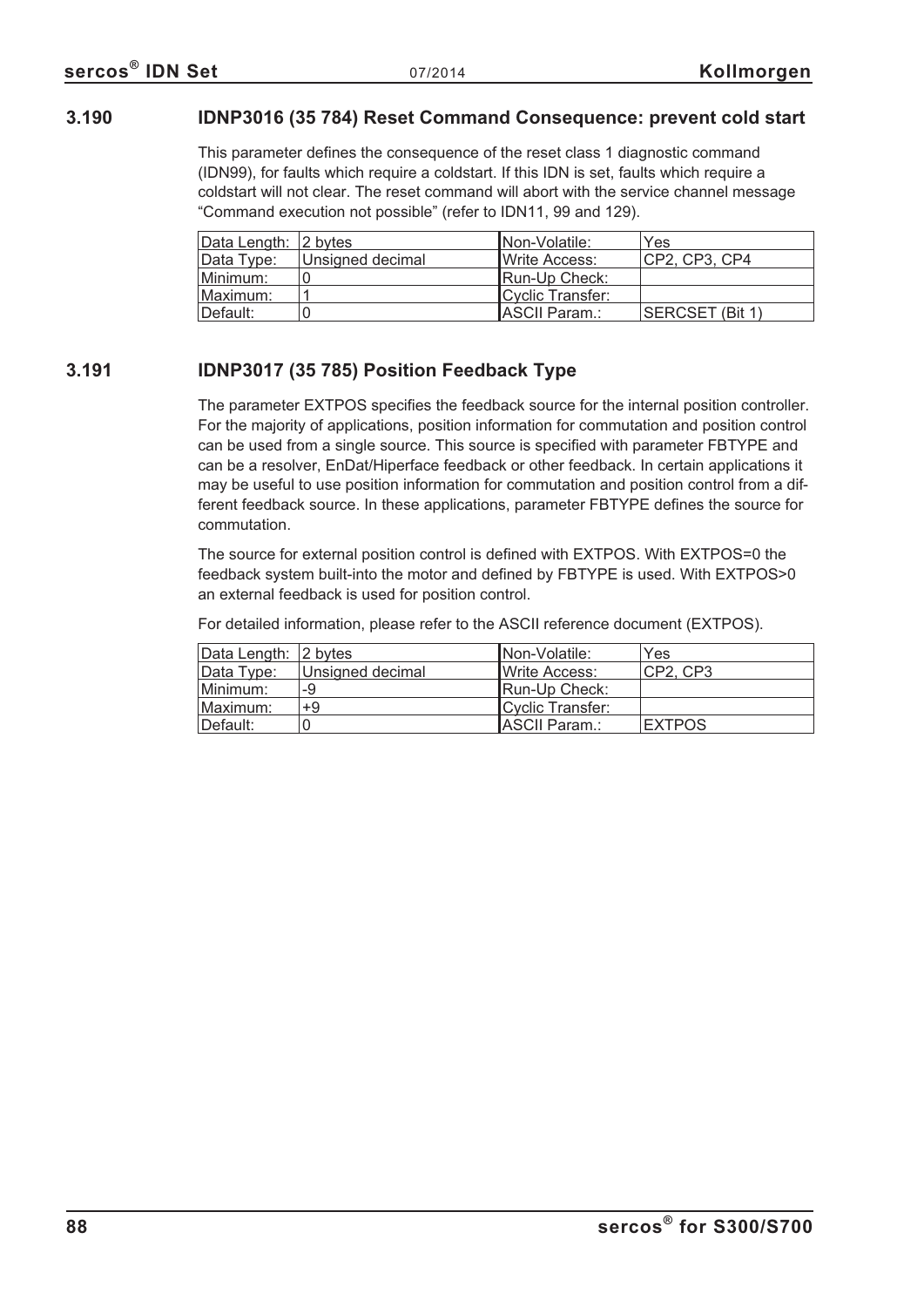#### **3.192 IDNP3018 (35 786) Configuration of the Position latch**

Configuration variable EXTLATCH defines the source of the position information when using the latch functions.

When setting IN1MODE = 26 or IN2MODE=26, digital input 1 or 2 can be used as a latch input. A rising/falling edge at this input saves the internal position in a latch register.

The source of the position information depends on the settings for variables IN1MODE, IN2MODE and EXTLATCH.

If both inputs (input 1 and input 2) have been configured for the latch function, variable EXTLATCH can be used to define the position sources for the individual latch inputs: EXTLATCH=1 -> INPUT2 is used as latch input, EXTLATCH=2 both inputs are used.

If only digital input 2 has been configured for the latch function (IN2MODE =  $26$ ), variable EXTLATCH has no function. In the event of an edge at digital input 2, both the position of the motor feedback (resolver/EnDat/Hiperface) (Probe 1) and the external feedback (Probe 2) are saved.

| Data Length: 2 bytes |                  | INon-Volatile:        | Yes             |
|----------------------|------------------|-----------------------|-----------------|
| Data Type:           | Unsigned decimal | Write Access:         | ICP2. CP3       |
| Minimum:             |                  | Run-Up Check:         |                 |
| Maximum:             |                  | Cyclic Transfer:      |                 |
| Default:             |                  | <b>IASCII Param.:</b> | <b>EXTLATCH</b> |

#### **3.193 IDNP3021 (35 789) Over Speed**

The maximum motor speed threshold. If the maximum motor speed is exceeded, then an overspeed fault (IDN129, bit 9) occurs.

| Data Length: 4 bytes |                  | INon-Volatile:   | Yes              |
|----------------------|------------------|------------------|------------------|
| Data Type:           | Unsigned decimal | Write Access:    | CP2, CP3, CP4    |
| Minimum:             |                  | Run-Up Check:    |                  |
| Maximum:             | 1.2 * IDN113     | Cyclic Transfer: |                  |
| Default:             | 36 000 000       | ASCII Param.:    | similar to VOSPD |
| Units:               | 0.0001 RPM       | Version:         |                  |

#### **3.194 IDNP3022 (35 790) Emergency Stop Rate**

The amplifier uses the emergency stop rate during an active disable (MDT control bit 15, a fault or a limit value excess).

| Data Length: 4 bytes |                  | <b>INon-Volatile:</b> | Yes           |
|----------------------|------------------|-----------------------|---------------|
| Data Type:           | Signed decimal   | Write Access:         | CP2, CP3, CP4 |
| Minimum:             |                  | Run-Up Check:         |               |
| Maximum:             | 32767            | Cyclic Transfer:      |               |
| Default:             | 10               | ASCII Param.:         | DECSTOP       |
| Units:               | IDN160, 161, 162 | Version:              |               |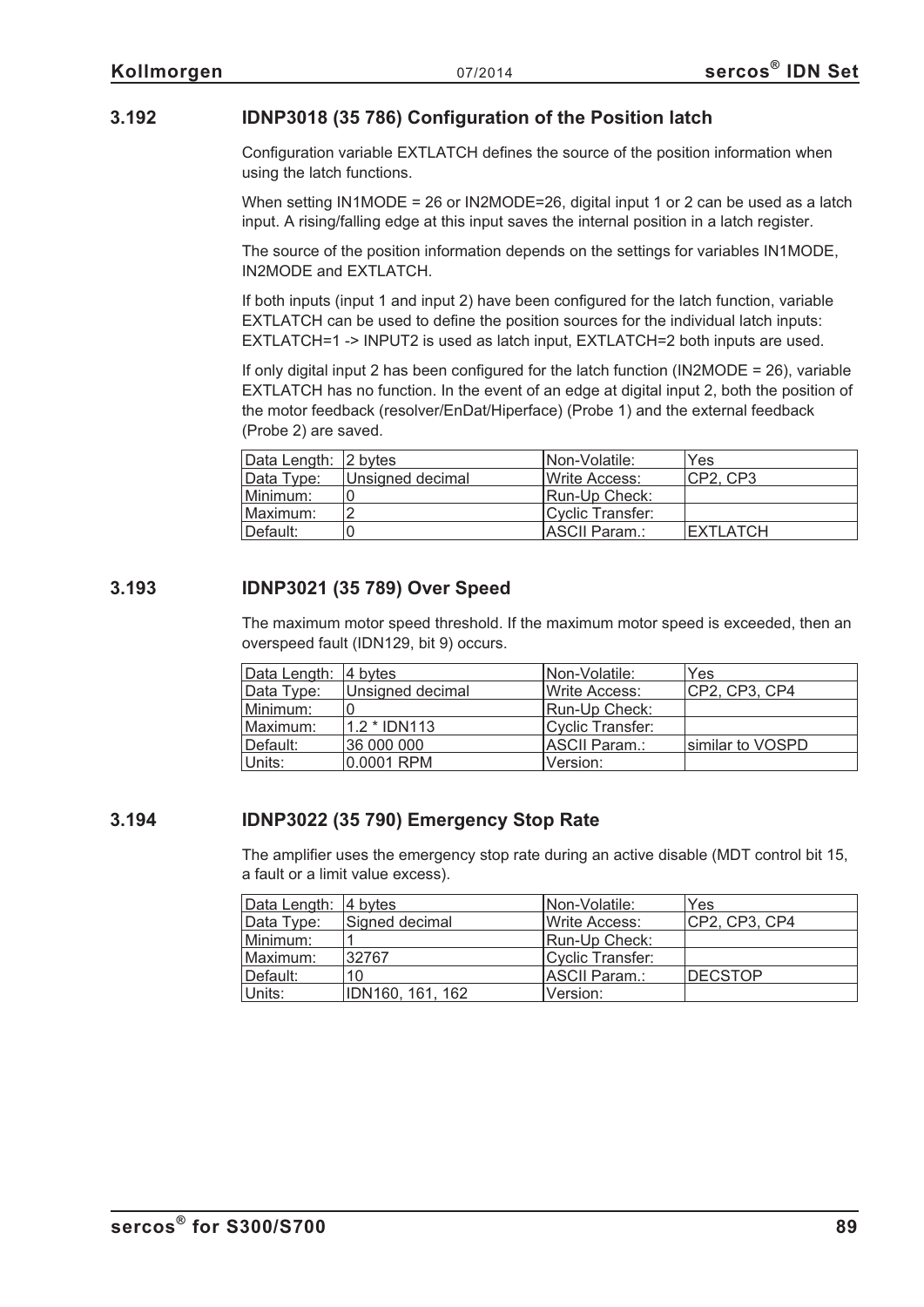#### **3.195 IDNP3023 (35 791) 2nd Filter Time Constant Velocity Control**

With ARLP2 a second filter can be adjusted in the velocity control loop. This filter is a simple low-pass filter of first order. With ARLP2 the frequency of the low-pass filter is defined. With default setting of ARLP2 = 0 this second filter is switched off.

| Data Length: 2 bytes |                  | INon-Volatile:        | Yes               |
|----------------------|------------------|-----------------------|-------------------|
| Data Type:           | Unsigned decimal | <b>IWrite Access:</b> | CP2, CP3, CP4     |
| Minimum:             |                  | Run-Up Check:         |                   |
| Maximum:             | 1500             | Cyclic Transfer:      |                   |
| ⊺Default:            |                  | ASCII Param.:         | ARLP <sub>2</sub> |

#### **3.196 IDNP3025 (35 793) Command DIR**

DIR is a 16-bit variable in which the individual bits specify the counting direction for different feedback devices.

| Value | <b>Description</b>                            |
|-------|-----------------------------------------------|
|       | Counting direction for FBTYPE (1=positive)    |
|       |                                               |
|       | Counting direction for EXTPOS (=1 positive)   |
|       |                                               |
|       | Counting direction for GEARMODE (=1 positive) |
| 5     |                                               |
|       | inverted commutation                          |

| Data Length: 2 bytes |                  | INon-Volatile:        | Yes       |
|----------------------|------------------|-----------------------|-----------|
| Data Type:           | Unsigned decimal | <b>IWrite Access:</b> | read-only |
| Minimum:             |                  | IRun-Up Check:        |           |
| Maximum:             | 64               | Cyclic Transfer:      |           |
| Default:             | 21               | ASCII Param.:         |           |

#### **3.197 IDNP3026 (35 794) Non-Volatile Memory Data Checksum**

A checksum of the data stored within non-volatile memory. The checksum is updated after a "Back-up Working Memory" procedure (IDN264) has been executed successfully. The checksum is calculated with a CRC algorythm.

| Data Length: 2 bytes |                  | Non-Volatile:         | Fix       |
|----------------------|------------------|-----------------------|-----------|
| Data Type:           | Unsigned decimal | <b>IWrite Access:</b> | Read-only |
| Minimum:             |                  | Run-Up Check:         |           |
| Maximum:             |                  | Cyclic Transfer:      |           |
| Default:             |                  | ASCII Param.:         |           |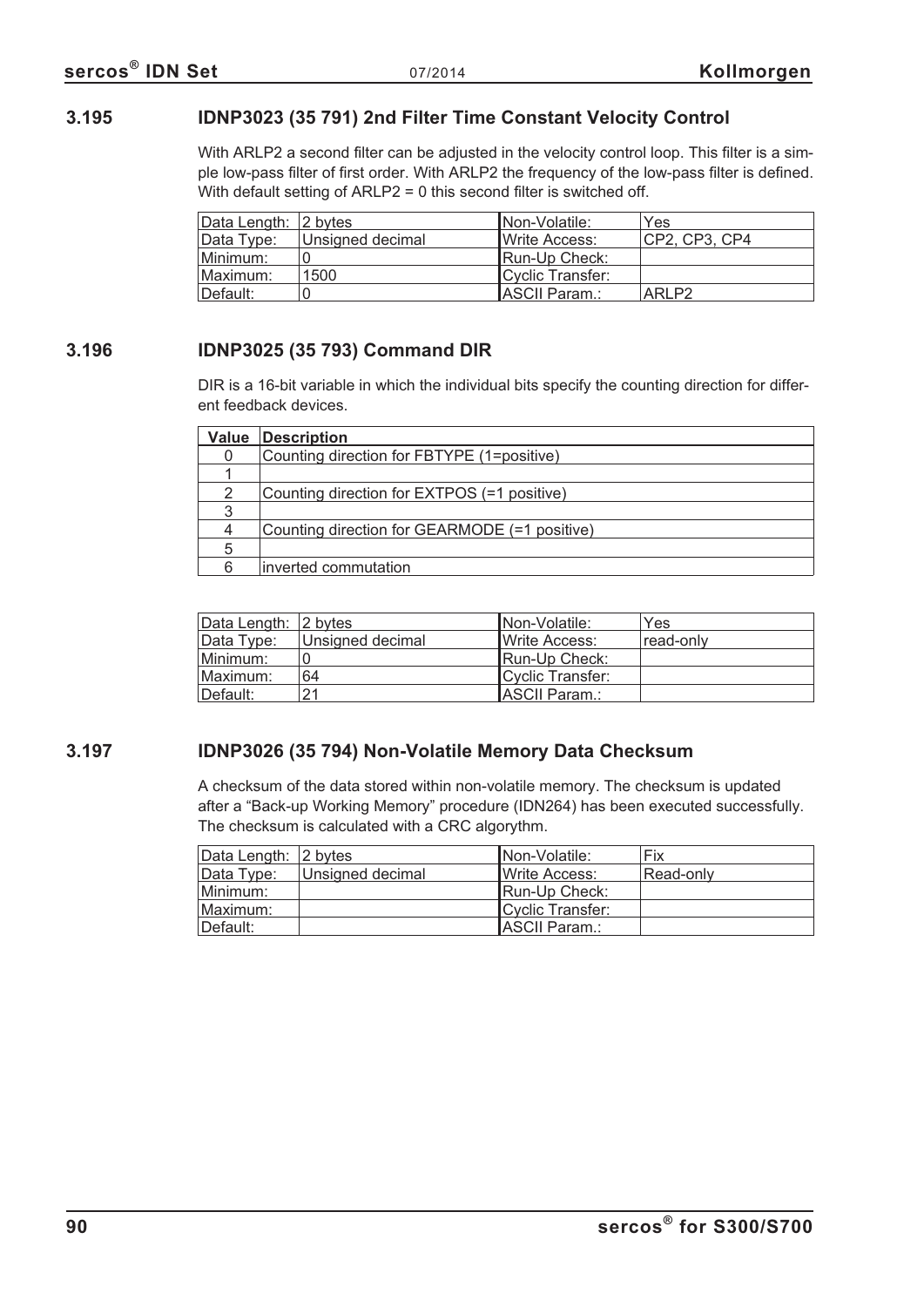#### **3.198 IDNP3027 (35 795) Manufacturer Homing Modes**

Selection of manufacturer-defined homing modes.

If command IDN148 is active, then IDN147 is write protected (from firmware 2.26). This IDN contains the saved serial command NREF after reset. Write this P IDN or write IDN147 through the service channel to change the homing mode used for the amplifier-controlled homing (IDN148). After or while homing with sercos<sup>®</sup> the parameter NREF contains the value of this IDN. A following SAVE command can save this value permanently.

IDNP 3027 is set using ASCII command NREF.

|   | <b>Mode Function</b>                                              |
|---|-------------------------------------------------------------------|
| 0 | Set reference point to the actual position                        |
|   | Traverse to the reference switch with zero-mark recognition       |
| 2 | Move to hardware limit-switch, with zero-mark recognition         |
| 3 | Move to reference switch, without zero-mark recognition           |
| 4 | Move to hardware limit-switch, without zero-mark recognition      |
| 5 | Move to the next zero-mark of the feedback unit                   |
| 6 | Set reference at actual position, without loosing target position |
|   | Move to mechanical stop with zero-mark recognition                |
| 8 | Move to absolute SSI-position                                     |
| 9 | Move to mechanical stop without zero-mark recognition             |

#### **NOTE**

Hardware limit switches must be present and connected. The appropriate limit switch functions must be switched on, i.e. digital input 3 must be PSTOP (IDNP3002, mode2) and/or digital input 4 must be NSTOP (IDNP3003, mode 3).

#### **Mechanical Stop Homing (mode 7) without hardware limit switch**

This homing mode uses the mechanical stop instead of a separate homing switch or a hardware limit switch. Set the maximum current (torque) limit through IDN92, to limit the torque applied against the mechanical stop. When motion toward the stop is no longer possible, the following error increases up to 150% of the defined following error and then triggers a movement back to the first zero mark.

| Data Length: 2 bytes |                  | INon-Volatile:        | <b>No</b>     |
|----------------------|------------------|-----------------------|---------------|
| Data Type:           | Unsigned decimal | <b>IWrite Access:</b> | CP2, CP3, CP4 |
| Minimum:             |                  | Run-Up Check:         |               |
| Maximum:             |                  | Cyclic Transfer:      |               |
| Default:             |                  | ASCII Param.:         | <b>NREF</b>   |

Additional IDNs, which are used for homing, are: IDN 41 Homing Velocity, IDN 42 Homing Acceleration IDN147 Homing Direction

#### **3.199 IDNP3028 (35 796) Output stage enable order**

With this IDN you can select the order of SW- and HW-Enable. The default is that the HW-Enable for sercos<sup>®</sup> has to be set before SW enable will set (HW-Enable order =0) otherwise an F29 error (bit 11 in IDN129) will be set.

|  |  | To allow SW- before HW-Enable, set this IDN to 1 (HW-Enable order =1). |  |
|--|--|------------------------------------------------------------------------|--|
|  |  |                                                                        |  |

| Data Length: 2 bytes |                  | INon-Volatile:        | Yes            |
|----------------------|------------------|-----------------------|----------------|
| Data Type:           | Unsigned decimal | Write Access:         | ICP2. CP3. CP4 |
| Minimum:             |                  | Run-Up Check:         |                |
| Maximum:             |                  | Cyclic Transfer:      |                |
| ∥Default:            |                  | <b>IASCII Param.:</b> | ISERCSET Bit 2 |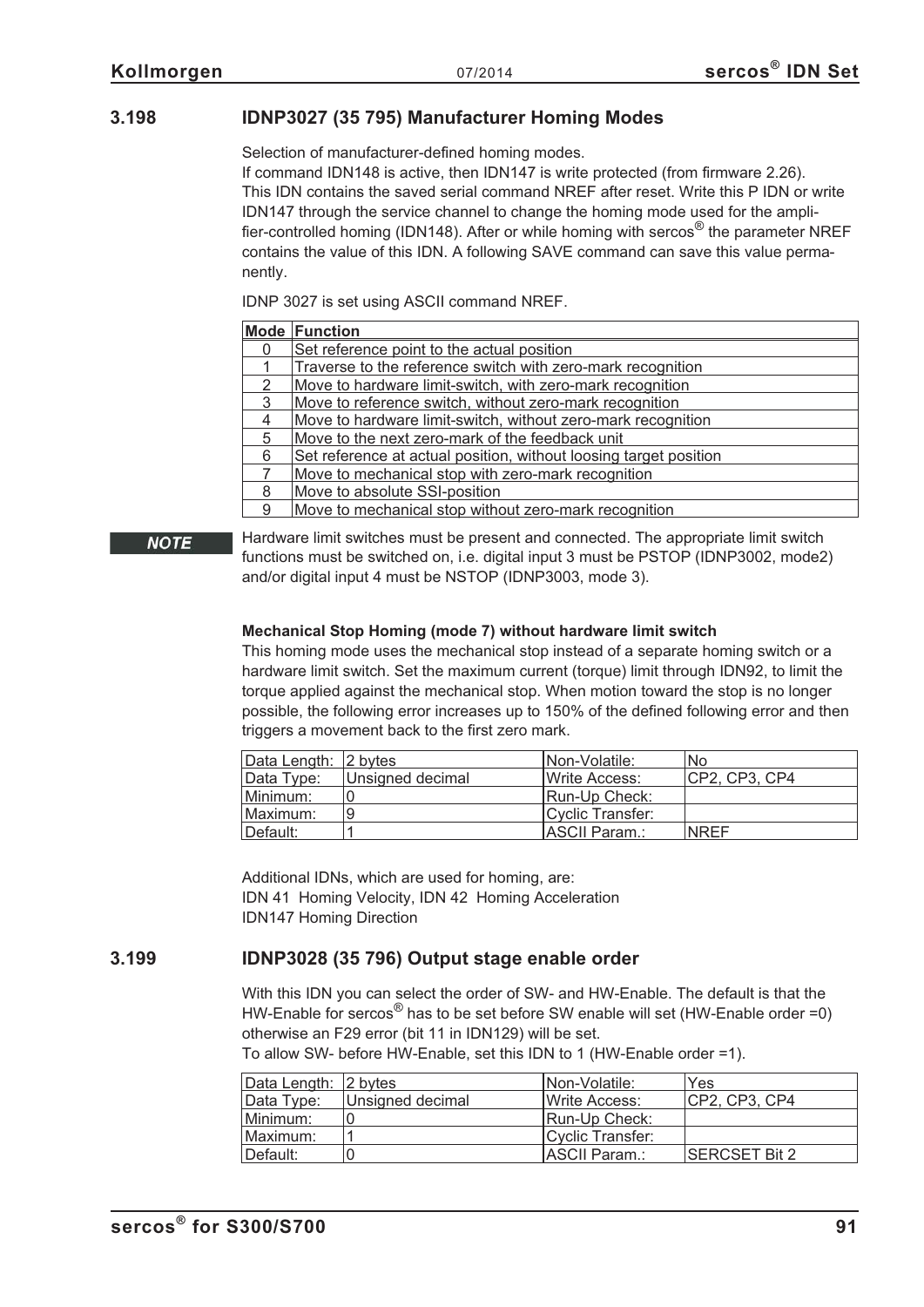#### **3.200 IDNP3030..3033 (35 798..35 801) Digital Input 1...4**

Reflects the state of a digital input (connector X3) in the least significant bit of the IDN.

| Data Length: 2 bytes |               | INon-Volatile:        | No                 |
|----------------------|---------------|-----------------------|--------------------|
| Data Type:           | <b>Binary</b> | <b>IWrite Access:</b> | Read-only          |
| Minimum:             | $-10000$      | Run-Up Check:         |                    |
| Maximum:             | 10 000        | Cyclic Transfer:      | AT                 |
| ∣Default:            |               | ASCII Param.:         | IN1, IN2, IN3, IN4 |

#### **3.201 IDNP3034/3035 (35 802/35 803) Analog Input Value 1...2**

Returns the differential voltage at an analog input, which may vary from +10V to -10V. Analog input 1 is located on connector X3 (pins 4 and 5). Analog input 2 is located on connector  $X3$  (pins  $6 + 7$ ).

| Data Length: 2 bytes |                | Non-Volatile:         | No           |
|----------------------|----------------|-----------------------|--------------|
| Data Type:           | Signed decimal | IWrite Access:        | Read-only    |
| Minimum:             |                | Run-Up Check:         |              |
| Maximum:             |                | Cyclic Transfer:      | ΑT           |
| Default:             |                | <b>IASCII Param.:</b> | ANIN1, ANIN2 |
| Units:               | mV             | lVersion:             |              |

#### **3.202 IDNP3036/3037 (35 804/35 805) Digital Output 1...2**

The master may set and read the state of a digital output in the least significant bit of the corresponding digital output control/status IDN.

| Data Length: 2 bytes |               | INon-Volatile:        | No             |
|----------------------|---------------|-----------------------|----------------|
| Data Type:           | <b>Binary</b> | <b>IWrite Access:</b> | ICP2. CP3. CP4 |
| Minimum:             |               | <b>IRun-Up Check:</b> |                |
| Maximum:             |               | Cyclic Transfer:      | MDT            |
| Default:             |               | ASCII Param.:         | 01.02          |

#### **3.203 IDNP3038 (35 806) Probe 1 and 2 Enable**

Used to arm the position capture mechanism for probe 1 and 2 so that the next valid probing signal edge captures the current position into IDN130/132 or 131/133. IDNP3038 can only be used if the IDNP3039 is set to 1 by the master. IDNP3038 may be assigned to a RTC bit (MDT control word bit 6 or 7) through IDN301 or IDN303. This IDN is write-protected while it is assigned to a RTC bit.

| Data Length: 2 bytes |               | INon-Volatile:         | No.           |
|----------------------|---------------|------------------------|---------------|
| Data Type:           | <b>Binary</b> | <b>I</b> Write Access: | CP2, CP3, CP4 |
| Minimum:             |               | <b>IRun-Up Check:</b>  |               |
| Maximum:             |               | Cyclic Transfer:       |               |
| ⊺Default:            |               | ASCII Param.:          |               |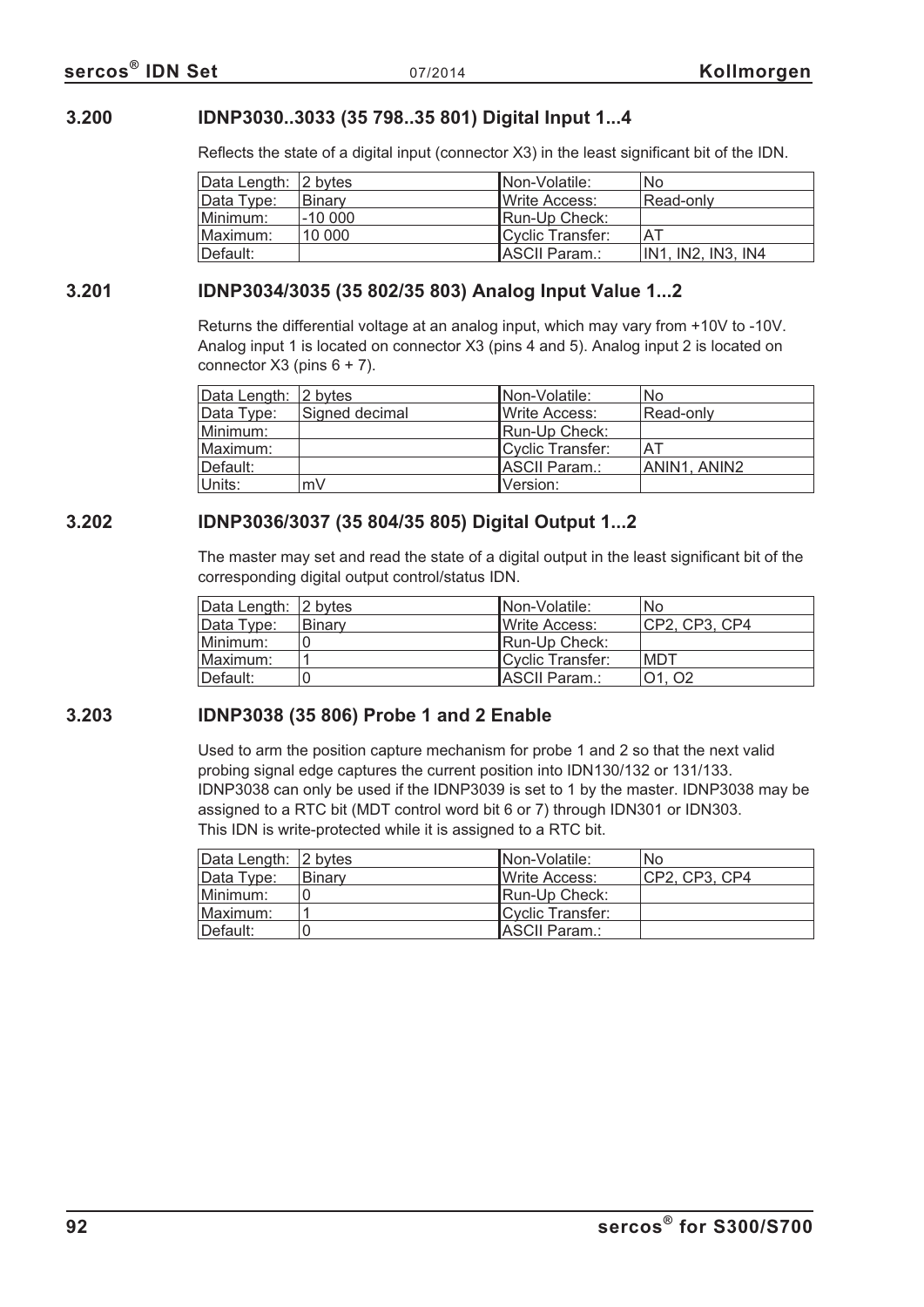#### **3.204 IDNP3039 (35 807) Probe 1 and 2 Control Parameter**

The master may use this IDN to configure the probe enable IDNs. IDNP3039=0, the master can enable the probes with IDN405 and 406 IDNP3039=1, the master can enable both probes with IDNP3038 at the same time.

|                                       | This IDN can not be set to 0              | This IDN can not be set to 1                 |               |
|---------------------------------------|-------------------------------------------|----------------------------------------------|---------------|
|                                       | if the IDNP3038 is actually assigned to a | if the IDN405 or 406 is actually assigned to |               |
|                                       | real time control bit via IDN301 or 303   | a real time control bit via IDN301 or 303    |               |
| if the IDNP3038 is actually set to 1. |                                           | lif the IDN405 or 406 is actually set to 1.  |               |
| Data Length:                          | 2 bytes                                   | Non-Volatile:                                | <b>No</b>     |
| Data Type:                            | Binary                                    | <b>Write Access:</b>                         | CP2, CP3, CP4 |
| Minimum:                              |                                           | Run-Up Check:                                |               |
| Maximum:                              |                                           | <b>Cyclic Transfer:</b>                      |               |
| Default:                              |                                           | ASCII Param.:                                |               |

#### **3.205 IDNP3040 (35 808) Spline Interpolation Method**

Only works in a 500 us cycle for sercos® position control and when modulo scaling is not set.

| Data Length: 2 bytes |        | INon-Volatile:   | <b>No</b>       |
|----------------------|--------|------------------|-----------------|
| Data Type:           | Binary | Write Access:    | ICP2. CP3. CP4  |
| Minimum:             |        | Run-Up Check:    |                 |
| Maximum:             |        | Cyclic Transfer: |                 |
| ∥Default:            |        | IASCII Param.:   | ISERCSET Bit 20 |

#### **3.206 IDNP3041 (35 809) Position Switch On/Off Parameter**

This IDN must set to "1", to use the whole function for the position switch flag parameter (IDN59) and may, if it is selected, the duplication of IDN59 to a digital output. The value "0" switches off the entire position switch function (refer to IDN59, P3042, 3043 and P3044). A new value will not become active until the parameter is saved to non-volatile memory and a coldstart or warmstart (IDN128) procedure is initiated (refer to IDN59, P3042, 3043, P3044).

| Data Length: 2 bytes |               | INon-Volatile:         | Yes         |
|----------------------|---------------|------------------------|-------------|
| Data Type:           | <b>Binarv</b> | <b>I</b> Write Access: | ICP2. CP3   |
| Minimum:             |               | Run-Up Check:          |             |
| Maximum:             |               | Cyclic Transfer:       |             |
| Default:             |               | ASCII Param.:          | <b>WPOS</b> |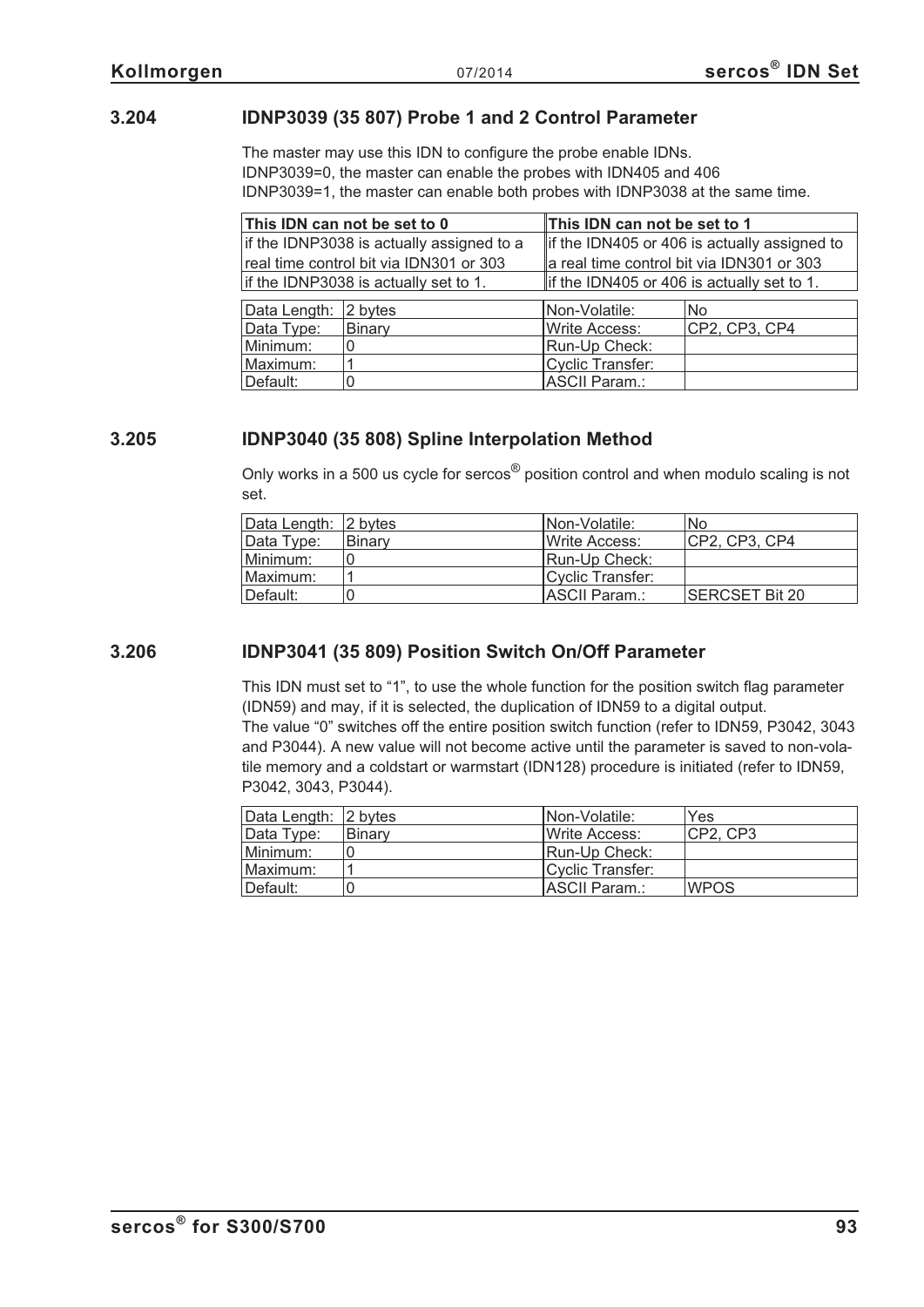### **3.207 IDNP3042 (35 810) Position Switch Enable/Disable Parameter**

This IDN can be used to enable or disable the check of each position switch point for the position switch flag parameter (IDN59) (refer to IDN59, P3041, 3043 and P3044).

| <b>Bit</b>       | <b>Description</b>              | <b>Setting</b>                    |               |
|------------------|---------------------------------|-----------------------------------|---------------|
| LSB <sub>0</sub> | Position switch point 1 (IDN60) |                                   |               |
|                  | Position switch point 2 (IDN61) |                                   |               |
| $\frac{2}{3}$    | Position switch point 3 (IDN62) |                                   |               |
|                  | Position switch point 4 (IDN63) | $0 = Disable$                     |               |
| $\overline{4}$   | Position switch point 5 (IDN64) | $1 =$ Enable Position Switch Flag |               |
| $\overline{5}$   | Position switch point 6 (IDN65) |                                   |               |
| 6                | Position switch point 7 (IDN66) |                                   |               |
| $\overline{7}$   | Position switch point 8 (IDN67) |                                   |               |
| $ 8 - 15 $       |                                 | Reserved.                         |               |
| Data Length:     | 2 bytes                         | Non-Volatile:                     | Yes           |
| Data Type:       | <b>Binary</b>                   | Write Access:                     | CP2, CP3, CP4 |
| Minimum:         | 0x0000h                         | Run-Up Check:                     |               |
| Maximum:         | 0x00FFh                         | <b>Cyclic Transfer:</b>           |               |
| Default:         |                                 | <b>ASCII Param.:</b>              | <b>WPOSE</b>  |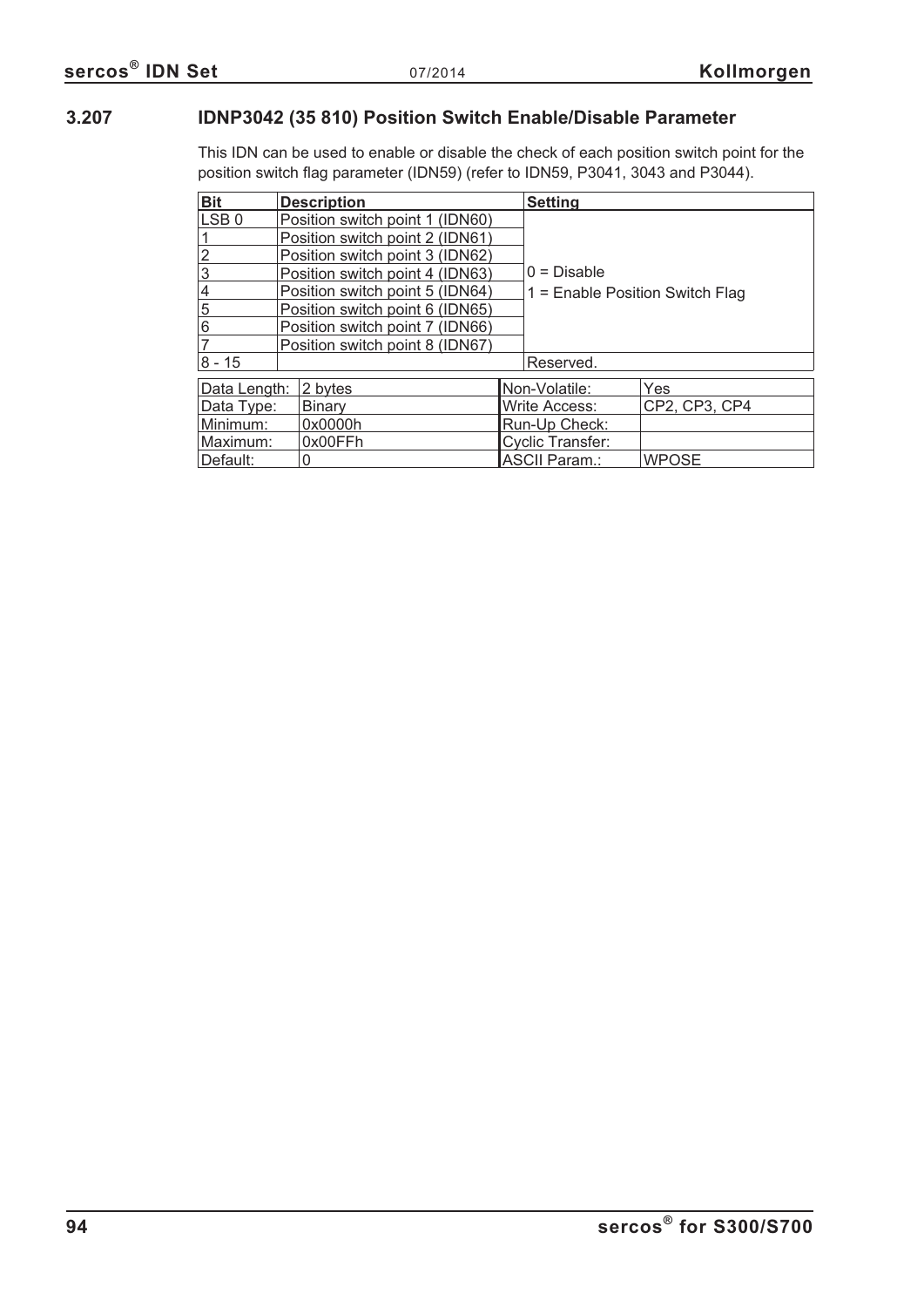#### **3.208 IDNP3043 (35 811) Position Switch Polarity Parameter**

With this IDN it is possible to select the polarity for each position switch flag to the corresponding flag bit (IDN59) or the digital output (refer to IDN59, P3041, 3042 and P3044).

| <b>Bit</b>       | <b>Description</b>              | <b>Setting</b>                                       |
|------------------|---------------------------------|------------------------------------------------------|
| LSB <sub>0</sub> | Position switch point 1 (IDN60) |                                                      |
| ∣1               | Position switch point 2 (IDN61) | $0 =$ The flag will set to "1" if the position feed- |
| $\overline{2}$   | Position switch point 3 (IDN62) | back is greater than or equal to the position        |
| $\overline{3}$   | Position switch point 4 (IDN63) | switch point.                                        |
| 4                | Position switch point 5 (IDN64) | $1 =$ The flag will set to "0" if the position feed- |
| $\overline{5}$   | Position switch point 6 (IDN65) | back value is smaller than the position swit-        |
| 6                | Position switch point 7 (IDN66) | ching point.                                         |
| $\overline{7}$   | Position switch point 8 (IDN67) |                                                      |
| 8 - 15           |                                 | Reserved.                                            |

With this functionality it is possible to implement a cam function with a positive or negative polarity.

#### **Application Example : Negative Cam Function**



**Application Example : Positive Cam Function**



 $IDN60 = 2/8$  Revolution  $IDNP3041 = 0001_{Hex}$   $IDNP3042 = 0003_{Hex}$ <br> $IDN61 = 3/8$  Revolution  $IDNP3043 = 0001_{Hex}$   $IDNP3044 = 0$  $IDN61 = 3/8$  Revolution  $IDNP3043 = 0001_{Hex}$ <br> $IDNP3005 = 40$   $IDNP3007 = 0003_{Hex}$  $IDNP3007 = 0003$ Hex

| Data Length: 2 bytes |               | INon-Volatile:   | Yes            |
|----------------------|---------------|------------------|----------------|
| Data Type:           | <b>Binary</b> | Write Access:    | ICP2. CP3. CP4 |
| Minimum:             | 0x0000h       | Run-Up Check:    |                |
| Maximum:             | l0x00FFh      | Cyclic Transfer: |                |
| ∥Default:            |               | ASCII Param.:    | <b>WPOSP</b>   |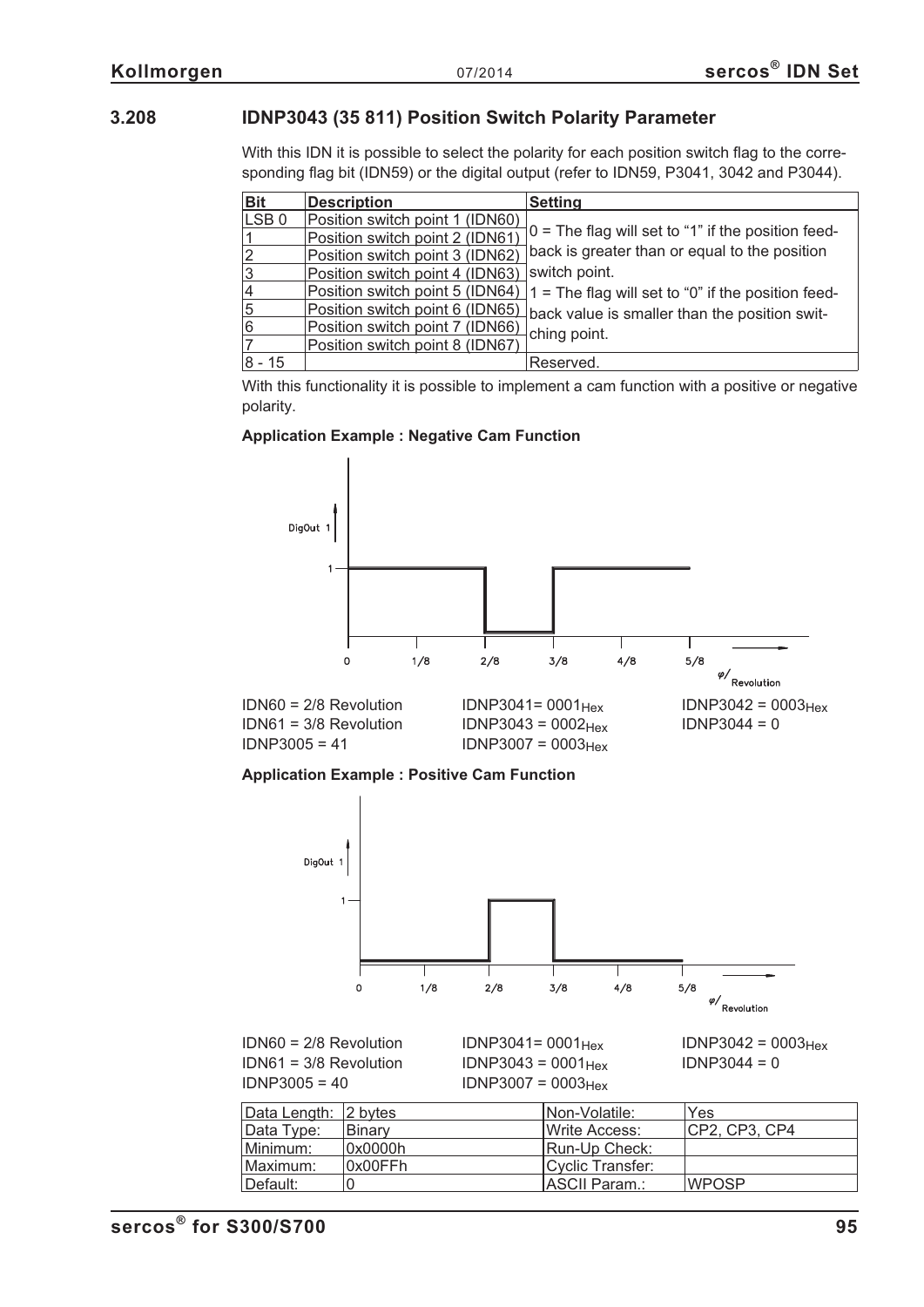#### **3.209 IDNP3044 (35 812) Type of Position Switch Parameter**

With this IDN it is possible to select the type of the position check for each position switch flag to the corresponding flag bit (IDN59) or the digital output (refer to IDN59, P3041, 3042 and P3043).

| <b>Bit</b>       |  | <b>Description</b>              | <b>Setting</b>                                 |                                              |
|------------------|--|---------------------------------|------------------------------------------------|----------------------------------------------|
| LSB <sub>0</sub> |  | Position switch point 1 (IDN60) |                                                |                                              |
|                  |  | Position switch point 2 (IDN61) | $0 =$ The position check is operating the hole |                                              |
|                  |  | Position switch point 3 (IDN62) | time.                                          |                                              |
| 3                |  | Position switch point 4 (IDN63) |                                                | $1 =$ The position flag is checked once. The |
| 4                |  | Position switch point 5 (IDN64) |                                                | corresponding bit in IDN59 will be set and   |
| 5                |  | Position switch point 6 (IDN65) | latched and the corresponding enable bit in    |                                              |
| 6                |  | Position switch point 7 (IDN66) | P3042 will be reset.                           |                                              |
|                  |  | Position switch point 8 (IDN67) |                                                |                                              |
| $8 - 15$         |  |                                 | Reserved.                                      |                                              |
| Data Length:     |  | 2 bytes                         | Non-Volatile:                                  | Yes                                          |
| Data Type:       |  | <b>Binary</b>                   | <b>Write Access:</b>                           | CP2, CP3, CP4                                |
| Minimum:         |  | 0x0000h                         | Run-Up Check:                                  |                                              |
| Maximum:         |  | 0x00FFh                         | <b>Cyclic Transfer:</b>                        |                                              |
| Default:         |  |                                 | <b>ASCII Param.:</b>                           | <b>WPOSX</b>                                 |

#### **3.210 IDNP3045 (35813) Integral Current Component**

This parameter is used to load the integral component of the current controller. This may be required when switching into the torque control operation mode under load, to ensure a transition without jerking.

| Data Length: 2 bytes |                | <b>INon-Volatile:</b> | <b>No</b>     |
|----------------------|----------------|-----------------------|---------------|
| Data Type:           | Signed decimal | Write Access:         | CP2, CP3, CP4 |
| Minimum:             | -1640          | Run-Up Check:         |               |
| Maximum:             | 1640           | Cyclic Transfer:      |               |
| Default:             |                | ASCII Param.:         |               |

#### **3.211 IDNP3046 (35814) Motor Number**

The command "MNUMBER nr" is used to load a motor data set with the number "nr" from the motor database. If MNUMBER 0 is entered, then no data set will be loaded, but the variable MNUMBER will simply be set to 0. This setting indicates a customer-specific motor data set.

| Data Length: 2 bytes |                | INon-Volatile:        | Yes             |
|----------------------|----------------|-----------------------|-----------------|
| Data Type:           | Signed decimal | <b>IWrite Access:</b> | CP2, CP3        |
| Minimum:             |                | Run-Up Check:         |                 |
| Maximum:             | $1215 - 1$     | Cyclic Transfer:      |                 |
| ⊺Default:            |                | <b>IASCII Param.:</b> | <b>IMNUMBER</b> |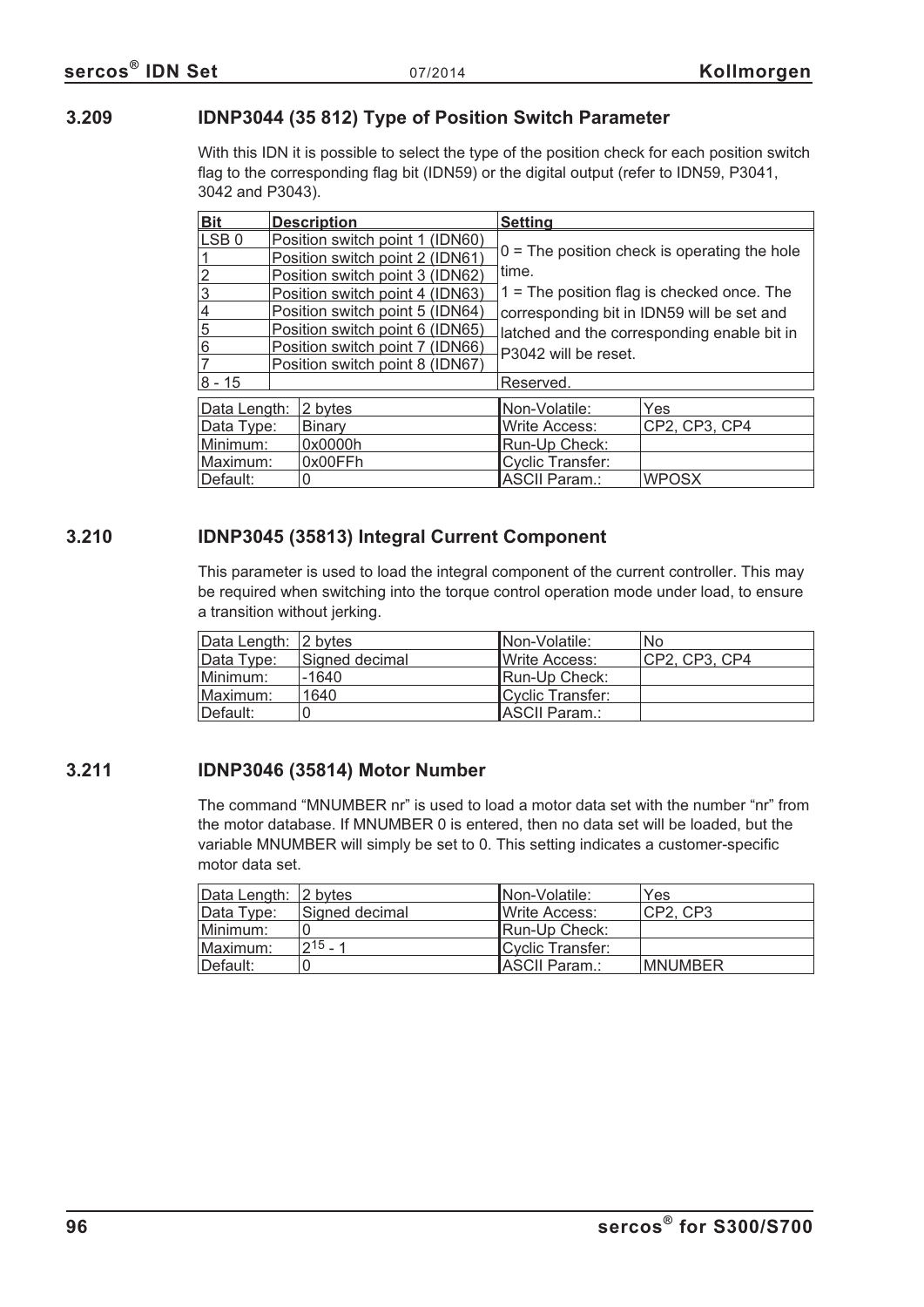#### **3.212 IDNP3047 (35 815) Configuration of Digital Cams**

This IDN activates digital camming with velocity-dependent correction.

Variables P1...P16 contain position values for position thresholds 1...16. The standardization of the position depends on settings PGEARI, PGEARO and PRBASE (see also  $IDN60 + 61$ ).

P1 is specified in IDN60 and the length is specified in IDN 61.  $P2 = IDN 60 + IDN 61$ 

| Data Length: 2 bytes |                | INon-Volatile:       | <b>No</b>     |
|----------------------|----------------|----------------------|---------------|
| Data Type:           | Signed decimal | Write Access:        | CP2, CP3, CP4 |
| Minimum:             |                | <b>Run-Up Check:</b> |               |
| Maximum:             |                | Cyclic Transfer:     |               |
| Default:             |                | IASCII Param.:       |               |

#### **3.213 IDNP3048/3049 (35 816/35 817) Correction Values for Digital Cams 1..2 and 3..4**

Correction factors in ms for the digital cam. Path correction is calculated according to the current velocity. See also IDN P3047.

Correction = current velocity \* time P1 = IDN60 - correction P2 = IDN60 + IDN61 - correction

| Data Length: 2 bytes |                | INon-Volatile:        | No            |
|----------------------|----------------|-----------------------|---------------|
| Data Type:           | Signed decimal | Write Access:         | CP2, CP3, CP4 |
| Minimum:             |                | <b>IRun-Up Check:</b> |               |
| Maximum:             | $215 - 1$      | Cyclic Transfer:      |               |
| Default:             |                | <b>IASCII Param.:</b> |               |

#### **3.214 IDNP3050/3051 (35 818/35 819) Analog Output 1..2 Value**

The analog outputs of the amplifier can be read with these IDNs. The configuration of the analog outputs can be set with the Setup Software.

| Data Length: 2 bytes |                | Non-Volatile:    | No.              |
|----------------------|----------------|------------------|------------------|
| Data Type:           | Signed decimal | Write Access:    | Read-only        |
| Minimum:             | $-10000$       | Run-Up Check:    |                  |
| Maximum:             | 10 000         | Cyclic Transfer: | AT               |
|                      |                |                  | MONITOR1, MONI-  |
| Default:             |                | ASCII Param.:    | TOR <sub>2</sub> |
| Units:               | mV             | Version:         |                  |

#### **3.215 IDNP3052 (35 820) Switch for Acceleration Feed Forward**

If the value 1 is set, IDN 348 (ASCII = GPFFT) is also used. The amplifier calculates the velocity feed forward automatically from the position setpoint.

| Data Length: 2 bytes |                  | INon-Volatile:        | No             |
|----------------------|------------------|-----------------------|----------------|
| Data Type:           | Unsigned decimal | <b>IWrite Access:</b> | ICP2. CP3. CP4 |
| Minimum:             |                  | Run-Up Check:         |                |
| ⊺Maximum:            |                  | Cyclic Transfer:      |                |
| Default:             |                  | <b>IASCII Param.:</b> |                |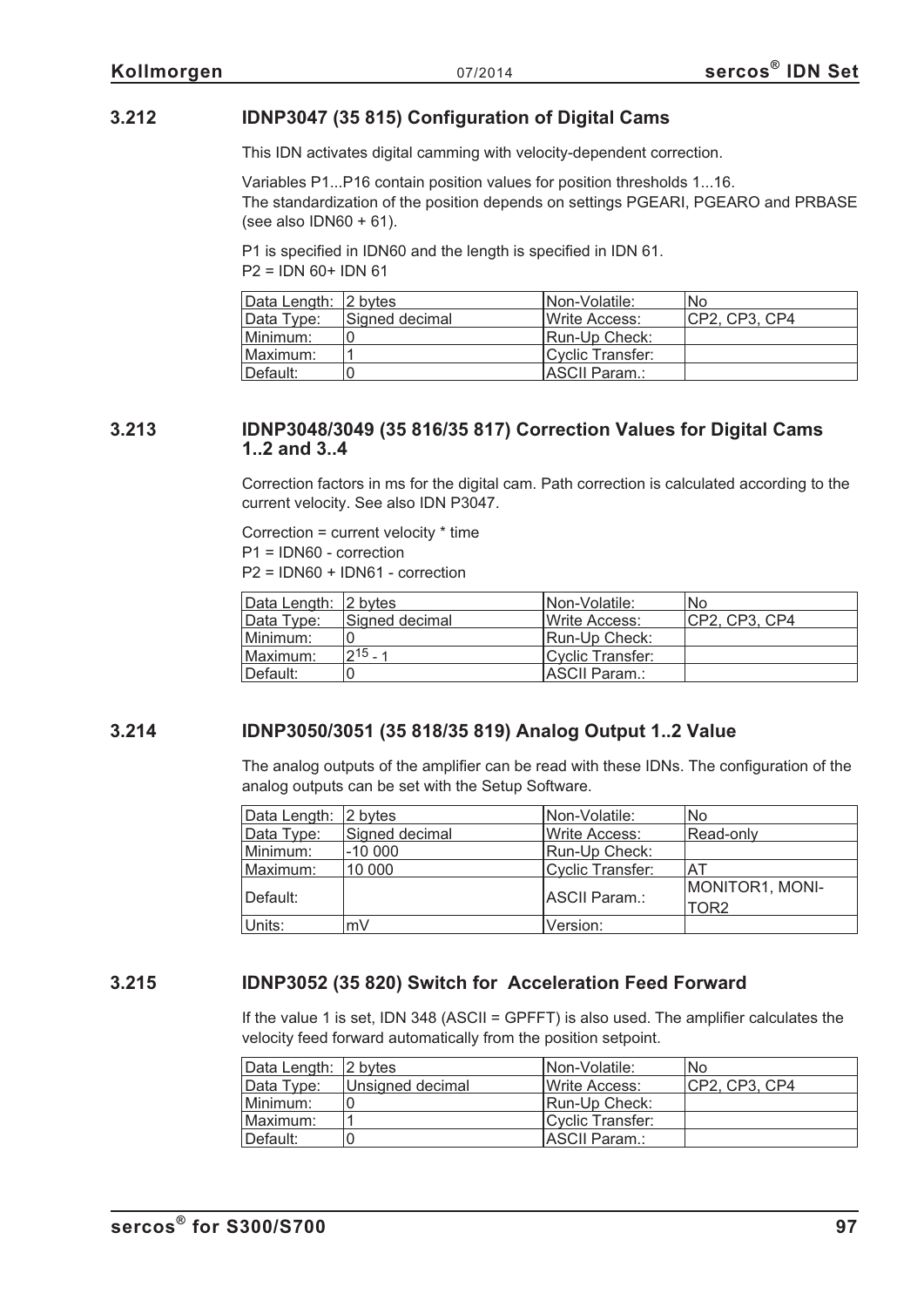# **3.216 IDNP3053 (35 821) Cyclic Setpoint**

A free variable that can be used for various communication purposes, e.g. with the internal PLC.

| Data Length: 4 bytes |                | INon-Volatile:        | <b>No</b>     |
|----------------------|----------------|-----------------------|---------------|
| Data Type:           | Signed decimal | <b>IWrite Access:</b> | CP2, CP3, CP4 |
| Minimum:             |                | Run-Up Check:         |               |
| Maximum:             | $2^{31} - 1$   | Cyclic Transfer:      | IMDT          |
| Default:             |                | ASCII Param.:         | DPRVAR9       |

#### **3.217 IDNP3054 (35 822) Cyclic Actual Value**

A free variable that can be used for various communication purposes, e.g. with the internal PLC.

| Data Length: 4 bytes |                | INon-Volatile:         | 'No             |
|----------------------|----------------|------------------------|-----------------|
| Data Type:           | Signed decimal | <b>I</b> Write Access: | ICP2. CP3. CP4  |
| Minimum:             |                | Run-Up Check:          |                 |
| Maximum:             | $231 - 1$      | Cyclic Transfer:       | ΑT              |
| Default:             |                | ASCII Param.:          | <b>IDPRVAR1</b> |

#### **3.218 IDNP3055 (35 823) Cyclic Value for External Velocity Feed Forward**

| Data Length: 4 bytes |                | INon-Volatile:   | No             |
|----------------------|----------------|------------------|----------------|
| Data Type:           | Signed decimal | Write Access:    | ICP2. CP3. CP4 |
| Minimum:             |                | Run-Up Check:    |                |
| Maximum:             | $231 - 1$      | Cyclic Transfer: | MDT            |
| Default:             |                | ASCII Param.:    |                |

#### **3.219 IDNP3056 (35 824) Cyclic Value for External Acceleration Feed Forward**

| Data Length: 4 bytes |                | Non-Volatile:         | No.           |
|----------------------|----------------|-----------------------|---------------|
| Data Type:           | Signed decimal | <b>IWrite Access:</b> | CP2. CP3. CP4 |
| Minimum:             |                | Run-Up Check:         |               |
| Maximum:             | $231 - 1$      | Cyclic Transfer:      | MDT           |
| ⊥Default:            |                | ASCII Param.:         |               |

#### **3.220 IDNP3057 (35 825) Off Switch for Digital Cams 1..2**

The cams are active when the value is 0 and not active when the value is 1 (refer to IDNP 3047 and IDNP 3048/3049).

| Data Length: 2 |        | <b>INon-Volatile:</b> | No             |
|----------------|--------|-----------------------|----------------|
| Data Type:     | Binary | <b>IWrite Access:</b> | ICP2. CP3. CP4 |
| Minimum:       |        | Run-Up Check:         |                |
| Maximum:       |        | Cyclic Transfer:      |                |
| Default:       |        | ASCII Param.:         |                |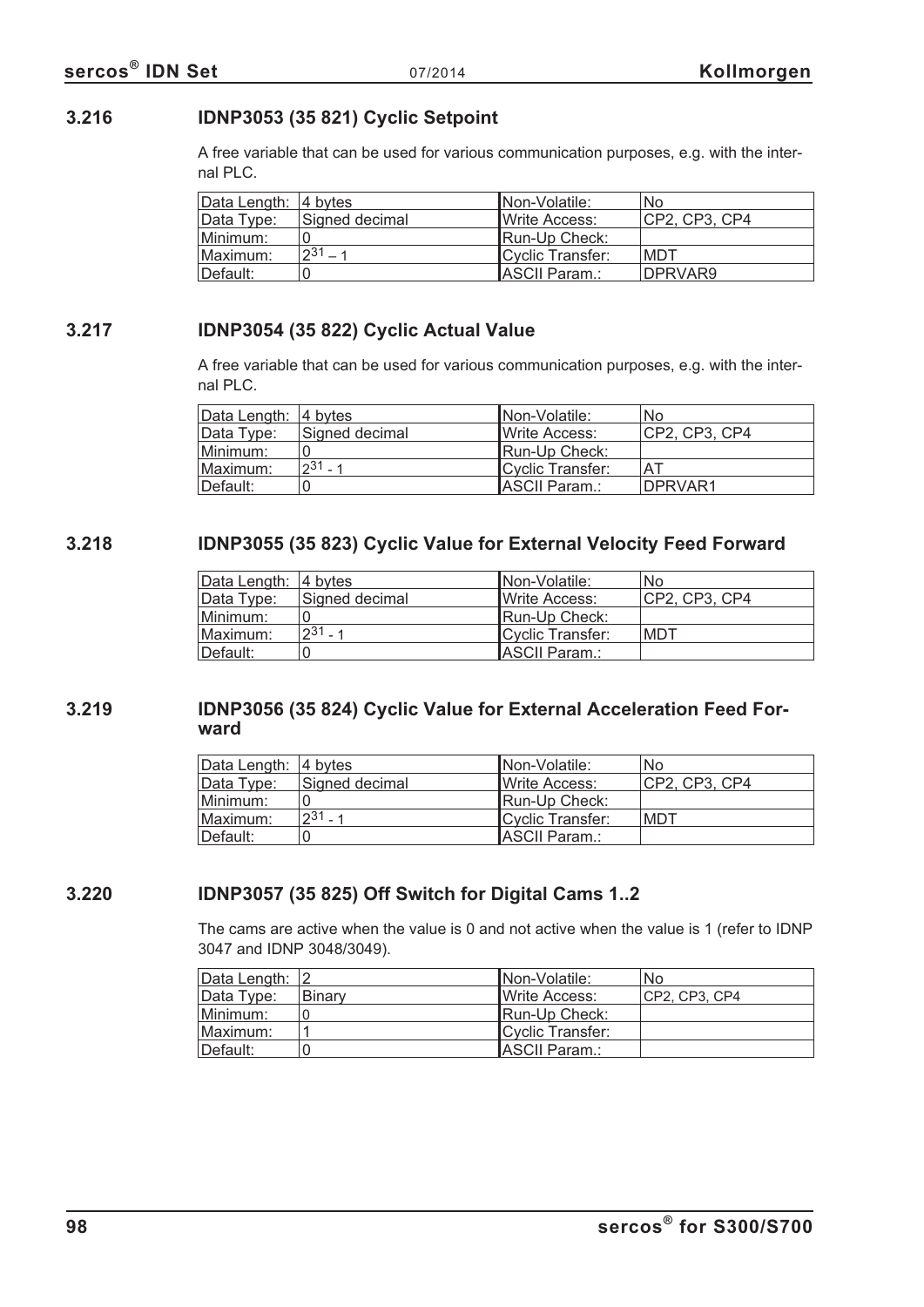### **3.221 IDNP3058 (35 826) Off Switch for Digital Cams 3..4**

The cams are active when the value is 0 and not active when the value is 1 (refer to IDNP 3047 and IDNP 3048/3049).

| Data Length: 2 |         | INon-Volatile:        | No             |
|----------------|---------|-----------------------|----------------|
| Data Type:     | lBinar∨ | <b>IWrite Access:</b> | ICP2. CP3. CP4 |
| Minimum:       |         | Run-Up Check:         |                |
| Maximum:       |         | Cyclic Transfer:      |                |
| Default:       |         | ASCII Param.:         |                |

#### **3.222 IDNP3059 (35 827) Switches for External Feed Forward**

Possible settings:

- $0 =$  internal values (if activated)
- $1 =$  cyclic external values (linearly interpolated to 250  $\mu$ s) The cycle time must be set to 500 us.

| Data Length: 2 bytes |                | INon-Volatile:         | No            |
|----------------------|----------------|------------------------|---------------|
| Data Type:           | Signed decimal | <b>I</b> Write Access: | CP2, CP3, CP4 |
| Minimum:             |                | Run-Up Check:          |               |
| Maximum:             | $215 - 1$      | Cyclic Transfer:       |               |
| ⊺Default:            |                | ASCII Param.:          |               |

#### **3.223 IDNP3060 (35 828) Counter for RDIST - Receive Noise**

The counter is incremented by sercos® ASIC interrupts.

| Data Length: 4 bytes |                  | Non-Volatile:          | No        |
|----------------------|------------------|------------------------|-----------|
| Data Type:           | Unsigned decimal | <b>I</b> Write Access: | read-only |
| Minimum:             |                  | Run-Up Check:          |           |
| Maximum:             | 232              | Cyclic Transfer:       |           |
| Default:             |                  | ASCII Param.:          |           |

#### **3.224 IDNP3061 (35 829) Unscaled Internal Position**

| Data Length: 4 bytes |                | Non-Volatile:         | No         |
|----------------------|----------------|-----------------------|------------|
| Data Type:           | Signed decimal | <b>IWrite Access:</b> | ⊺read-onlv |
| Minimum:             |                | Run-Up Check:         |            |
| <b>Maximum:</b>      | $232 - 1$      | Cyclic Transfer:      |            |
| Default:             |                | ASCII Param.:         |            |

#### **3.225 IDNP3070 (35 838) High-pass damping of the velocity-loop filter**

| Data Length:  4 bytes |                  | Non-Volatile:         | Yes            |
|-----------------------|------------------|-----------------------|----------------|
| Data Type:            | Unsigned decimal | <b>IWrite Access:</b> | ICP2. CP3. CP4 |
| Minimum:              |                  | <b>IRun-Up Check:</b> |                |
| Maximum:              | 10               | Cyclic Transfer:      |                |
| Default:              |                  | ASCII Param.:         | ARHPD          |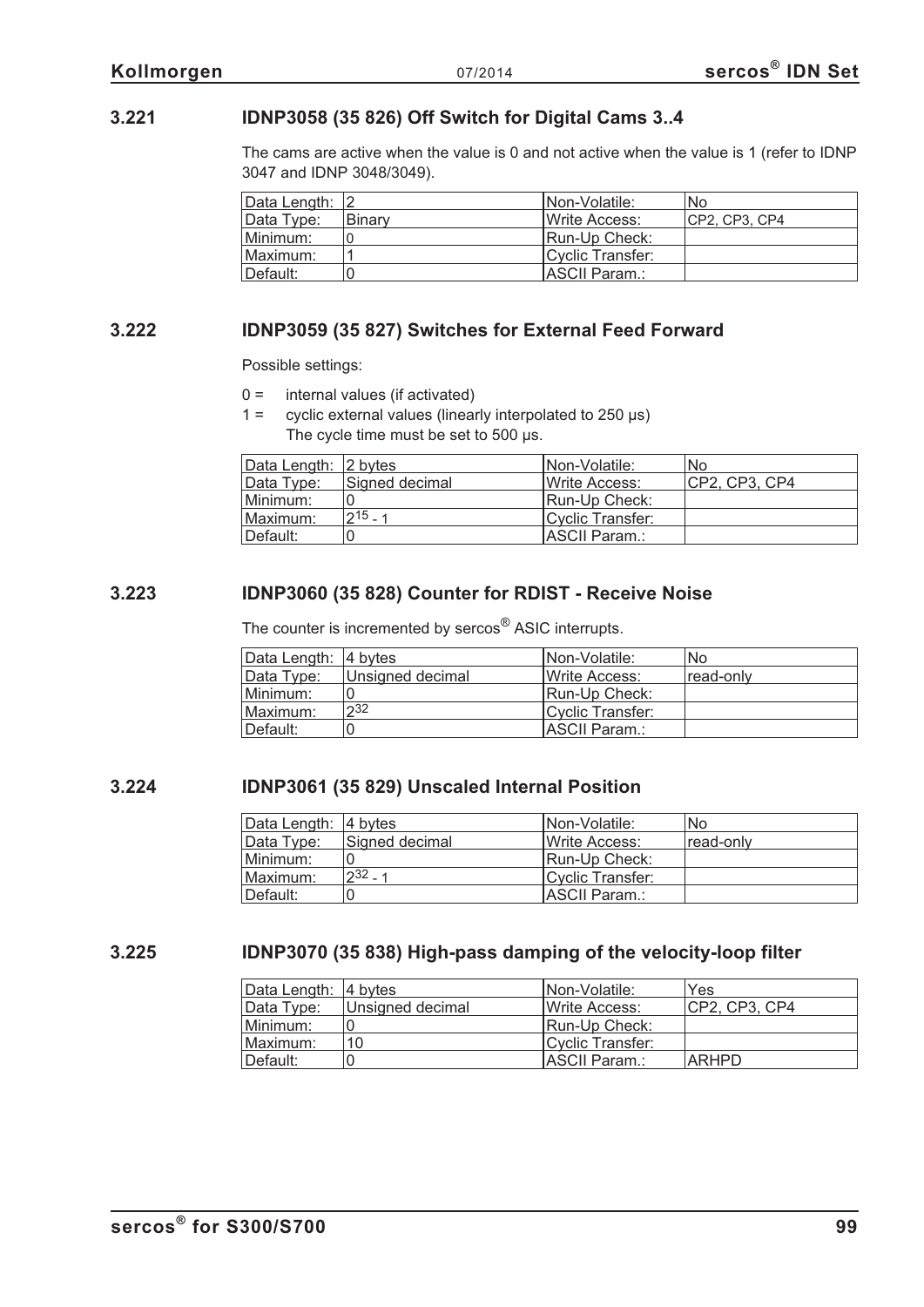### **3.226 IDNP3071 (35 839) High-pass frequency of the velocity-loop filter**

| Data Length: 4 bytes |                  | INon-Volatile:        | Yes           |
|----------------------|------------------|-----------------------|---------------|
| Data Type:           | Unsigned decimal | <b>IWrite Access:</b> | CP2, CP3, CP4 |
| Minimum:             | 80               | Run-Up Check:         |               |
| ⊺Maximum:            | 4000             | Cyclic Transfer:      |               |
| ⊺Default:            | 1000             | IASCII Param.:        | <b>ARHPF</b>  |

### **3.227 IDNP3072 (35 840) Low-pass damping of the velocity-loop filter**

| Data Length: 4 bytes |                  | INon-Volatile:   | Yes           |
|----------------------|------------------|------------------|---------------|
| Data Type:           | Unsigned decimal | lWrite Access:   | CP2, CP3, CP4 |
| Minimum:             |                  | Run-Up Check:    |               |
| Maximum:             | 10               | Cyclic Transfer: |               |
| ⊺Default:            |                  | ASCII Param.:    | <b>ARLPD</b>  |

#### **3.228 IDNP3073 (35 841) Low-pass frequency of the velocity-loop filter**

| Data Length: 4 bytes |                  | INon-Volatile:        | Yes            |
|----------------------|------------------|-----------------------|----------------|
| Data Type:           | Unsigned decimal | Write Access:         | ICP2. CP3. CP4 |
| Minimum:             |                  | Run-Up Check:         |                |
| Maximum:             | 4000             | Cyclic Transfer:      |                |
| Default:             | 160              | <b>IASCII Param.:</b> | <b>ARLPF</b>   |

#### **3.229 IDNP3074 (35 842) Virtual Inputs**

Equivalent to the digital inputs, which are not used by hardware like I/O-expanesion card.

| Data Length: 4 bytes |            | <b>INon-Volatile:</b> | Yes            |
|----------------------|------------|-----------------------|----------------|
| Data Type:           | binary     | <b>IWrite Access:</b> | ICP2. CP3. CP4 |
| Minimum:             |            | <b>Run-Up Check:</b>  |                |
| ⊺Maximum:            | 0x0000FFFF | Cyclic Transfer:      |                |
| ⊺Default:            |            | ASCII Param.:         | <b>INx</b>     |

#### **3.230 IDNP3075 (35 843) I/O Summary variable**

| <b>Bit</b> | <b>Description</b>             |                                | <b>Bit</b>    | <b>Description</b>                |                                   |
|------------|--------------------------------|--------------------------------|---------------|-----------------------------------|-----------------------------------|
| 0          |                                | Digital Input 1 (IDNP 3030)    | 6             | Enable                            |                                   |
|            |                                | Digital Input 2 (IDNP 3031)    |               | AS-Enable                         |                                   |
| 2          |                                | Digital Input 3 (IDNP 3032)    | 8             | Probe 1 positive status (IDN 179) |                                   |
| 3          |                                | Digital Input 4 (IDNP 3033)    | 9             |                                   | Probe 1 negative status (IDN 179) |
| 4          |                                | Digitaler Output 1 (IDNP 3036) | 10            | Probe 2 positive status (IDN 179) |                                   |
| 5          | Digitaler Output 2 (IDNP 3037) |                                | 11            |                                   | Probe 2 negative status (IDN 179) |
|            | Data Length:                   | 2 bytes                        |               | Non-Volatile:                     | <b>No</b>                         |
| Data Type: |                                | binary                         |               | Write Access:                     | read-only                         |
| Minimum:   |                                |                                | Run-Up Check: |                                   |                                   |
| Maximum:   |                                | 0x0FFF                         |               | <b>Cyclic Transfer:</b>           |                                   |
| Default:   |                                |                                |               | <b>ASCII Param.:</b>              |                                   |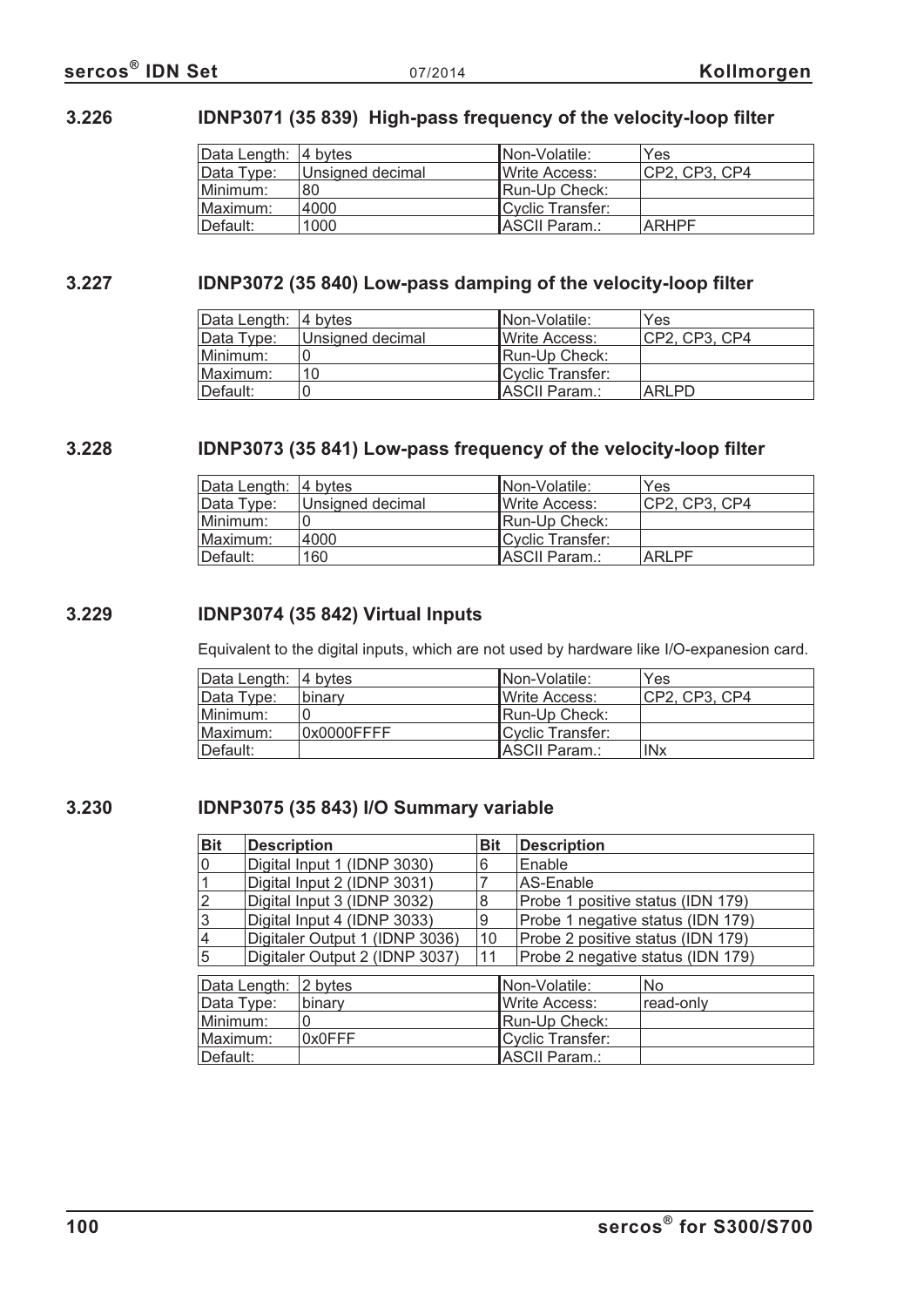# **3.231 IDNP3076 (35 844) Reactivate Latch**

Toggling reactivates the Latch (IDN 170).

| Data Length: 2 bytes |               | INon-Volatile:        | No             |
|----------------------|---------------|-----------------------|----------------|
| Data Type:           | <b>binarv</b> | Write Access:         | ICP2. CP3. CP4 |
| Minimum:             |               | Run-Up Check:         |                |
| Maximum:             |               | Cyclic Transfer:      | MDT            |
| Default:             |               | <b>IASCII Param.:</b> |                |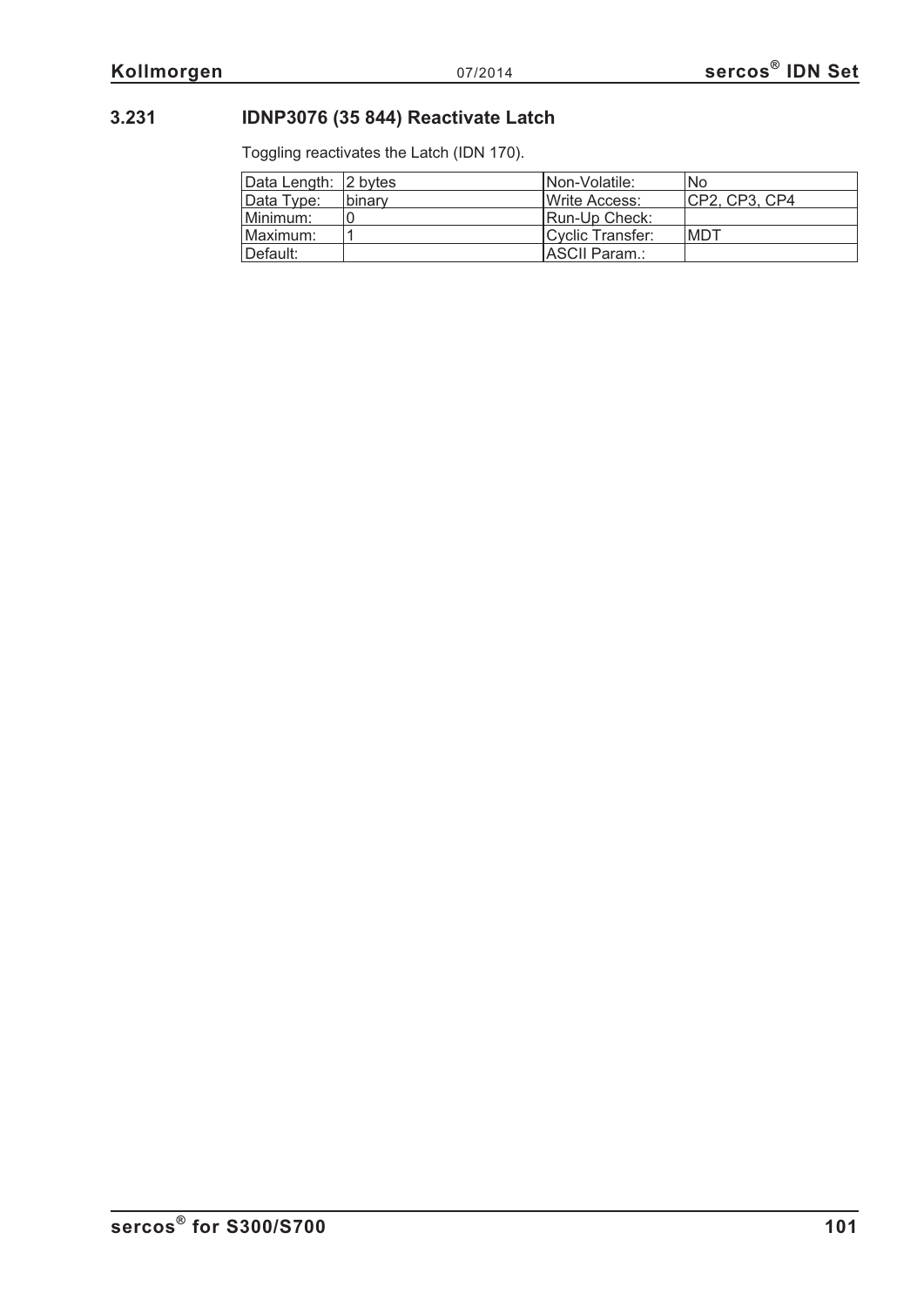# **4 Appendix**

# **4.1 ASCII Reference List**

| <b>ASCII</b>    | <b>IDN</b>       | <b>Description</b>                             |
|-----------------|------------------|------------------------------------------------|
| <b>ACC</b>      | <b>IDN 136</b>   | Positive Acceleration Limit Value              |
| <b>ACCR</b>     | <b>IDN 42</b>    | <b>Homing Acceleration</b>                     |
| <b>ACCUNIT</b>  | <b>IDN 160</b>   | <b>Scaling Type for Acceleration Data</b>      |
| <b>ACCUNIT</b>  | <b>IDN 161</b>   | Scaling Factor for Acceleration Data           |
| <b>ACCUNIT</b>  | <b>IDN 162</b>   | <b>Scaling Exponent for Acceleration Data</b>  |
| <b>ADDR</b>     | <b>IDN 96</b>    | Slave Arrangement                              |
| <b>ALIAS</b>    | <b>IDN 142</b>   | <b>Application Type</b>                        |
| <b>ANIN1/2</b>  | IDNP 3034 3035   | (35 802/803) Analog Input 12 Value             |
| <b>DEC</b>      | <b>IDN 137</b>   | <b>Negative Acceleration Limit Value</b>       |
| <b>DECR</b>     | <b>IDN 42</b>    | Homing Brake Acceleration                      |
| <b>DECSTOP</b>  | <b>IDNP 3022</b> | (35 790) Emergency Stop Ramp                   |
| <b>DICONT</b>   | <b>IDN 112</b>   | Nominal Current Amplifier                      |
| <b>DIPEAK</b>   | <b>IDN 110</b>   | <b>Peak Current Amplifier</b>                  |
| <b>ENCMODE</b>  | <b>IDNP 3011</b> | (35 779) Encoder Emulation Mode                |
| <b>ERND</b>     | <b>IDN 103</b>   | Modulo Value                                   |
| <b>ERRCODE</b>  | <b>IDN 129</b>   | Manufacturer Class 1 Diagnostic (MC1D)         |
| <b>EXTLATCH</b> | <b>IDNP</b> 3018 | (35 786) Configuration of Probe Position Latch |
| <b>EXTMUL</b>   | <b>IDN 257</b>   | <b>Multiplication Factor 2</b>                 |
| <b>FBTYPE</b>   | <b>IDNP 3010</b> | (35 778) Feedback Type                         |
| GP              | <b>IDN 104</b>   | Position Loop Proportional Gain                |
| <b>GPFFV</b>    | <b>IDN 296</b>   | <b>Velocity Feed Forward Gain</b>              |
| GV              | <b>IDN 100</b>   | Velocity Loop Proportional Gain                |
| <b>GVTN</b>     | <b>IDN 101</b>   | Velocity Loop Integral Action Time             |
|                 | <b>IDN 84</b>    | <b>Torque Feedback Value</b>                   |
| <b>I2TLIM</b>   | <b>IDN 114</b>   | <b>System Load Limit</b>                       |
| IN1 4           | <b>IDN 400</b>   | Home Switch                                    |
| IN1 4           | IDNP 3030 3033   | (35 798801) Digital Input 14 Status            |
| IN <sub>2</sub> | <b>IDN 401</b>   | Probe 1                                        |
| IN <sub>2</sub> | <b>IDN 402</b>   | Probe 2                                        |
| <b>INXMODE</b>  | IDNP 3000  3003  | (35 768771) Digital Input 14 Mode              |
| <b>IPEAK</b>    | <b>IDN 92</b>    | <b>Bipolar Torque Limit</b>                    |
| J               | <b>IDN 36</b>    | Velocity setpoint                              |
| <b>KTN</b>      | <b>IDN 107</b>   | Current Loop Integral Action Time 1            |
| <b>KTN</b>      | <b>IDN 120</b>   | <b>Current Loop Integral Action Time 2</b>     |
| LATCH1P32       | <b>IDN 130</b>   | Probe 1 Positive Edge Value                    |
| LATCH2P32       | <b>IDN 132</b>   | Probe 2 Positive Edge Value                    |
| LATCH1N32       | <b>IDN 131</b>   | Probe 1 Negative Edge Value                    |
| LATCH2N32       | <b>IDN 133</b>   | Probe 2 Negative Edge Value                    |
| <b>MAXTEMPE</b> | <b>IDN 205</b>   | <b>Cooling Error Shutdown Temperature</b>      |
| <b>MAXTEMPH</b> | <b>IDN 203</b>   | Amplifier Shutdown Temperature                 |
| <b>MICONT</b>   | <b>IDN 111</b>   | <b>Motor Continuous Stall Current</b>          |
| <b>MICONT</b>   | <b>IDN 196</b>   | <b>Motor Rated Current</b>                     |
| <b>MIPEAK</b>   | <b>IDN 109</b>   | <b>Peak Motor Current</b>                      |
| <b>MLGD</b>     | <b>IDN 119</b>   | <b>Current Loop Proportional Gain 2</b>        |
| <b>MLGQ</b>     | <b>IDN 106</b>   | <b>Current Loop Proportional Gain 1</b>        |
| <b>MNAME</b>    | <b>IDN 141</b>   | Motor Type                                     |
| <b>MNUMBER</b>  | <b>IDNP 3046</b> | Motor Number                                   |
| <b>MSPEED</b>   | <b>IDN 113</b>   | <b>Maximum Motor Speed</b>                     |
| <b>NREF</b>     | <b>IDNP 3027</b> | (35 795) Manufacturer Homing Types             |
| 01, 02          | IDNP 3036 37     | (35 804/805) Digital Output 12 Control/Status  |
| <b>OPMODE</b>   | <b>IDN 32</b>    | <b>Primary Operation Mode</b>                  |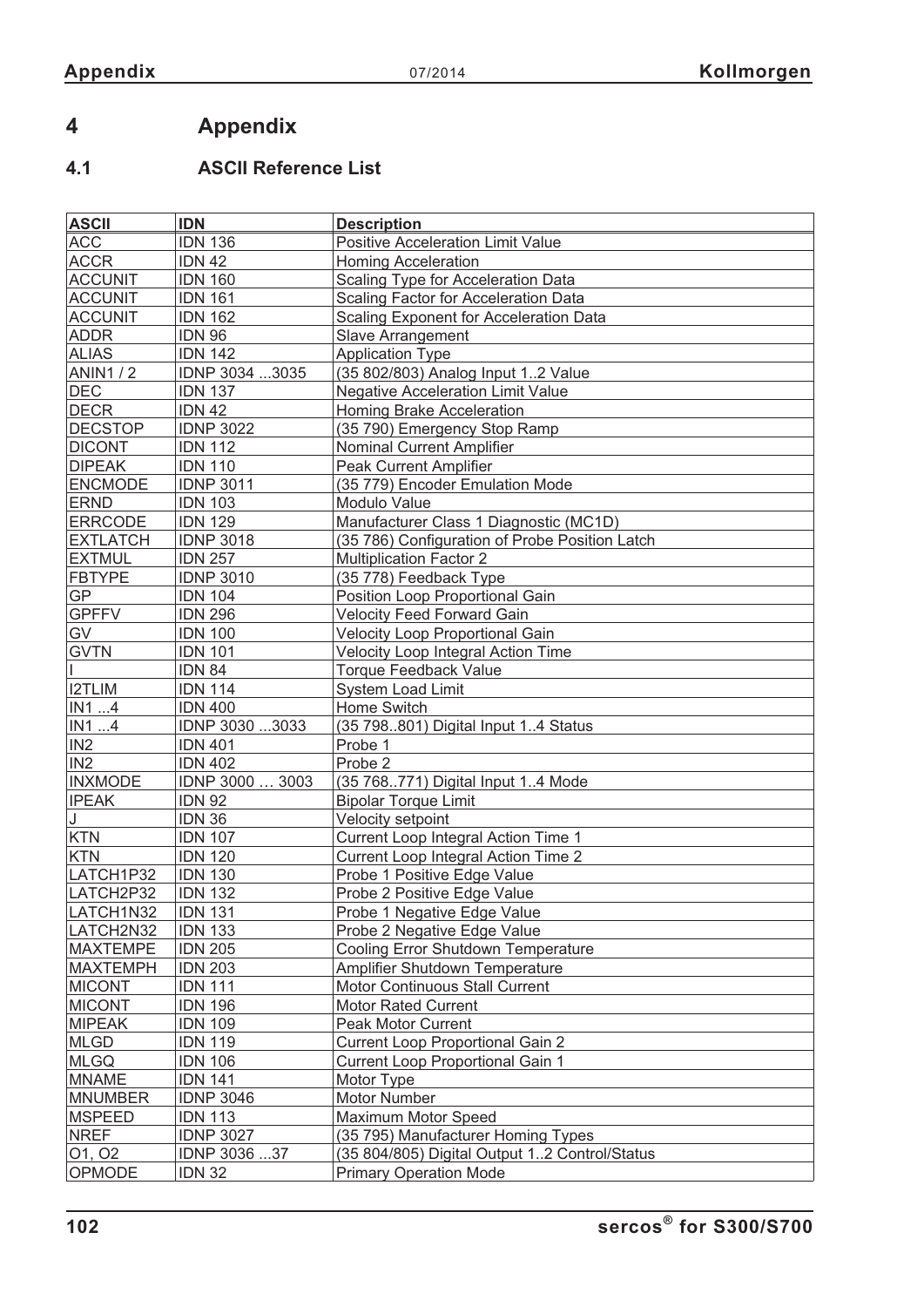| <b>ASCII</b>     | <b>IDN</b>       | <b>Description</b>                                   |
|------------------|------------------|------------------------------------------------------|
| OPMODE           | <b>IDN 33</b>    | Secondary Operation Mode 1                           |
| <b>OVRIDE</b>    | <b>IDN 108</b>   | <b>Feedrate Override</b>                             |
| OxMODE           | IDNP 3005, 3006  | (35 773/774) Digital Output 12 Mode                  |
| <b>OxTRIG</b>    | IDNP 3007, 3008  | (35 775/777) Digital Output 12 Trigger               |
| PE               | <b>IDN 189</b>   | <b>Following Distance</b>                            |
| <b>PEMAX</b>     | <b>IDN 159</b>   | <b>Monitoring Window</b>                             |
| <b>PFB</b>       | <b>IDN 51</b>    | Position Feedback Value 1 (Motor)                    |
| PFB <sub>0</sub> | <b>IDN 53</b>    | Position Feedback Value 2 (External)                 |
| <b>PRBASE</b>    | <b>IDN 116</b>   | Resolution of Rotational Feedback 1 (Motor Feedback) |
| <b>PRBASE</b>    | <b>IDN 79</b>    | <b>Rotation Position Resolution</b>                  |
| <b>ROFFS</b>     | <b>IDN 52</b>    | Reference Distance 1                                 |
| <b>RSTVAR</b>    | <b>IDN 262</b>   | <b>Command: Load Default Values</b>                  |
| <b>SAVE</b>      | <b>IDN 264</b>   | Command: Back-up Working Memory                      |
| <b>SERCSET</b>   | <b>IDN 43</b>    | <b>Velocity Polarity Parameter</b>                   |
| <b>SERCSET</b>   | <b>IDNP 3028</b> | (35 796) HW Enable Order                             |
| <b>SSTAT</b>     | <b>IDN 95</b>    | <b>Diagnostics</b>                                   |
| <b>SWCNFG</b>    | <b>IDNP 3004</b> | (35 772) Position Switch Configuration               |
| SWE1             | <b>IDN 50</b>    | <b>Negative Position Limit Switch</b>                |
| SWE2             | <b>IDN 49</b>    | <b>Positive Position Limit Switch</b>                |
| <b>TEMPH</b>     | <b>IDN 384</b>   | <b>Amplifier Temperature</b>                         |
| V                | <b>IDN 40</b>    | <b>Velocity Feedback Value</b>                       |
| <b>VBUS</b>      | <b>IDN 380</b>   | DC Bus Voltage                                       |
| <b>VLIMN</b>     | <b>IDN 39</b>    | <b>Negative Velocity Limit Value</b>                 |
| <b>VLIM</b>      | <b>IDN 91</b>    | <b>Bipolar Velocity Limit</b>                        |
| <b>VLIMP</b>     | <b>IDN 38</b>    | Positive Velocity Limit Value                        |
| <b>VOSPD</b>     | <b>IDNP 3021</b> | (35 789) Overspeed                                   |
| <b>VREF</b>      | <b>IDN 41</b>    | <b>Homing Velocity</b>                               |
| <b>WPOS</b>      | <b>IDNP 3041</b> | (35 809) Position Switch On/Off Parameter            |
| <b>WPOSE</b>     | <b>IDNP 3042</b> | (35 810) Position Switch Enable/Disable Parameter    |
| <b>WPOSP</b>     | <b>IDNP 3043</b> | (35 811) Position Switch Polarity Parameter          |
| <b>WPOSX</b>     | <b>IDNP 3044</b> | (35 812) Type of Position Switch Parameter           |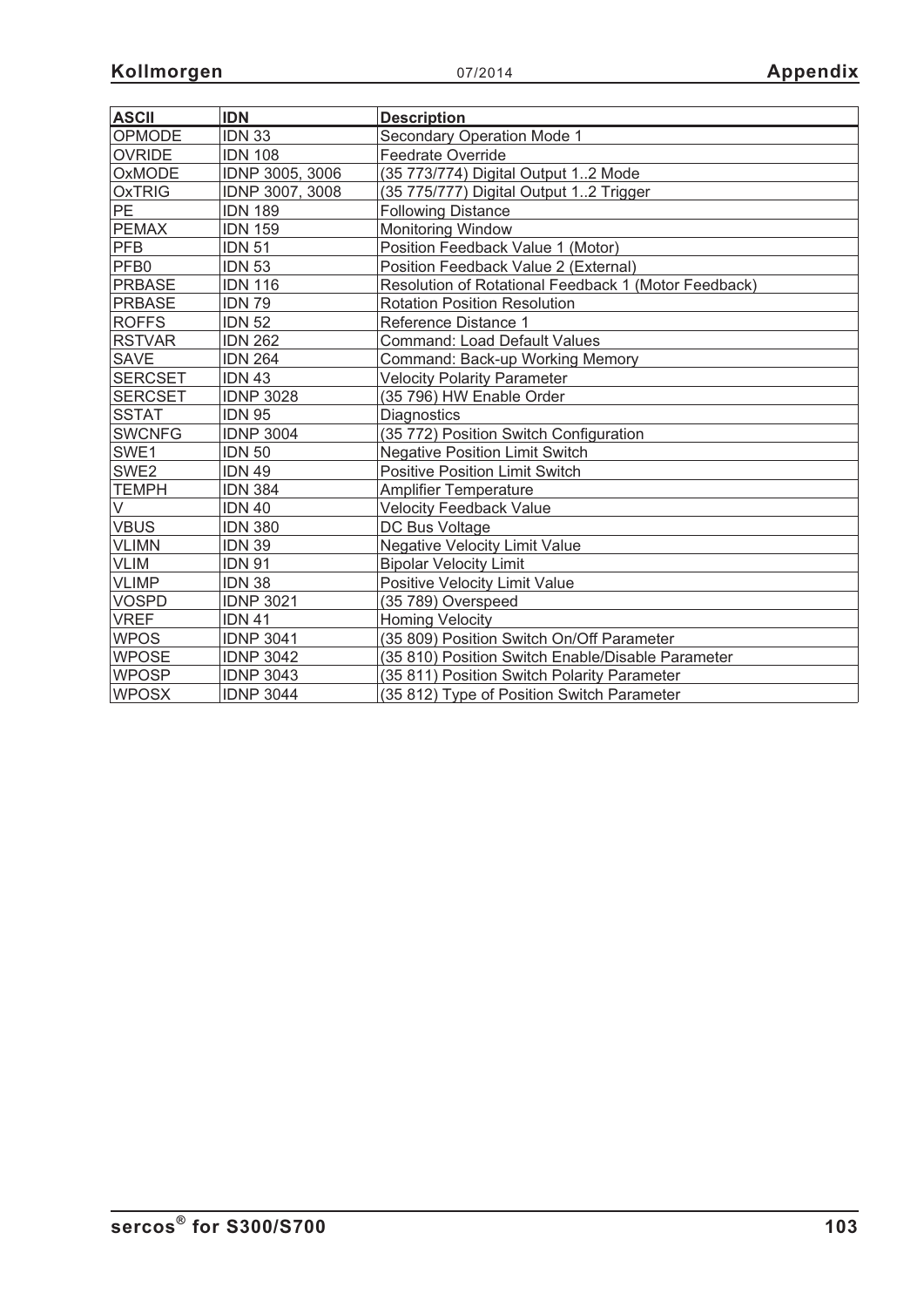# **4.2 Special parameters: SERCSET and BUSPx**

**SERCSET**

| <b>Bit</b>     | <b>Meaning</b>                                      | <b>Value</b> |
|----------------|-----------------------------------------------------|--------------|
| 24-31          | <b>IDN 76</b>                                       | 0xFF00 0000  |
| 23             | AT Status Bit 2 "Drive follows setpoints"           | 0x0080 0000  |
| 22             | free                                                | 0x0040 0000  |
| 21             | free                                                | 0x0020 0000  |
| 20             | IDNP 3040 quadratic interpolation                   | 0x0010 0000  |
| 19             | IDNP 3059 external feed forward torque and velocity | 0x0008 0000  |
| 18             | IDNP 3059 external feed forward torque              | 0x0004 0000  |
| 17             | Unassigned                                          | 0x0002 0000  |
| 16             | <b>SLEN</b> binary                                  | 0x0001 0000  |
| $12 - 15$      | IDN 43 V-polarities                                 | 0x0000 F000  |
| $ 4 - 11 $     | IDN 55 P-polarity, bit 8 is software limit switch   | 0x0000 0FF0  |
| $\overline{3}$ | IDNP 3052 acceleration pilot control                | 0x0000 0008  |
| $\overline{2}$ | IDNP 3028 output stage enable sequence              | 0x0000 0004  |
|                | IDNP 3016 prevent coldstart (on/off)                | 0x0000 0002  |
| 0              | IDNP 3015 consequence of the hardware limit switch  | 0x0000 0001  |

**BUSPx**

| Parameter     | <b>Meaning</b>                                                    |  |  |
|---------------|-------------------------------------------------------------------|--|--|
| <b>BUSP0</b>  | $IDN$ 97 = 0x0000FFFF                                             |  |  |
|               | $IDN 98 = 0xFFFF0000$                                             |  |  |
| <b>BUSP1</b>  | Delay of external feed forward and move of time t3                |  |  |
| <b>BUSP 2</b> | $IDN$ 15 = 0x000000FF                                             |  |  |
|               | $IDN$ 32 = $0x00FF0000$                                           |  |  |
| <b>BUSP3</b>  | IDN 121 - input revolutions of load gear                          |  |  |
| BUSP 4        | IDN 122 - output revolutions of load gear                         |  |  |
| <b>BUSP 5</b> | IDN 123 - feed constant                                           |  |  |
| BUSP 6        | IDN 79 - rotational position resolution                           |  |  |
| <b>BUSP7</b>  | IDN 117 - resolution of rotational feedback 2 (External Feedback) |  |  |
| <b>BUSP 8</b> | IDN 138 - nipolaracceleration limit value                         |  |  |

#### **BUSP1**

| <b>Bit</b>      | <b>HEX</b>  | <b>DEZ</b> | <b>Meaning</b>                                                        |  |
|-----------------|-------------|------------|-----------------------------------------------------------------------|--|
| 0               | 0x0000 0001 |            | Torque feed forward 1 cycle longer                                    |  |
| 1               | 0x0000 0002 | 2          | Torque feed forward 1 cycle shorter                                   |  |
| $\overline{2}$  | 0x0000 0004 | 4          | Velocity feed forward 1 cycle longer                                  |  |
| 3               | 0x0000 0008 | 8          | Velocity feed forward 1 cycle shorter                                 |  |
| 4               | 0x0000 0010 | 16         | 1 further cycle of deceleration, if using non-quadratic interpolation |  |
| $\overline{5}$  | 0x0000 0020 | 32         | Target position value + 4 cycles of deceleration for pilot controls   |  |
| $6\phantom{1}6$ | 0x0000 0040 | 64         | Target position value + 5 cycles of deceleration for pilot controls   |  |
| 7               | 0x0000 0080 | 128        | Target position value + 6 cycles of deceleration for pilot controls   |  |
| 8               | 0x0000 0100 | 256        | $T3 = T2$ (MDT timing) + 50 $\mu$ s only at 500 $\mu$ s cycle time    |  |
| 9               | 0x0000 0200 | 512        | only at 500us cycle time<br>$T3 = 100 \mu s$                          |  |
| 10              | 0x0000 0400 | 1024       | only at 500us cycle time<br>$T3 = 200 \mu s$                          |  |
| 11              | 0x0000 0800 | 2048       | only at 500us cycle time<br>$T3 = 300 \mu s$                          |  |
| 12              | 0x0000 1000 | 4096       | $T3 = 510 \mu s$<br>only at 500us cycle time                          |  |
| 13              | 0x0000 2000 | 8192       | Actual position value deceleration by 1 sercos <sup>®</sup> cycle     |  |
| 14              | 0x0000 4000 | 16384      | Actual position value deceleration by 2 sercos <sup>®</sup> cycles    |  |
| 15              | 0x0000 8000 | 32768      | reserved                                                              |  |
| 16-27           | 0x0FFF 0000 |            | T3 timing from and to IDNP 3062.                                      |  |
| 28-31           | 0xF000 0000 |            | reserved                                                              |  |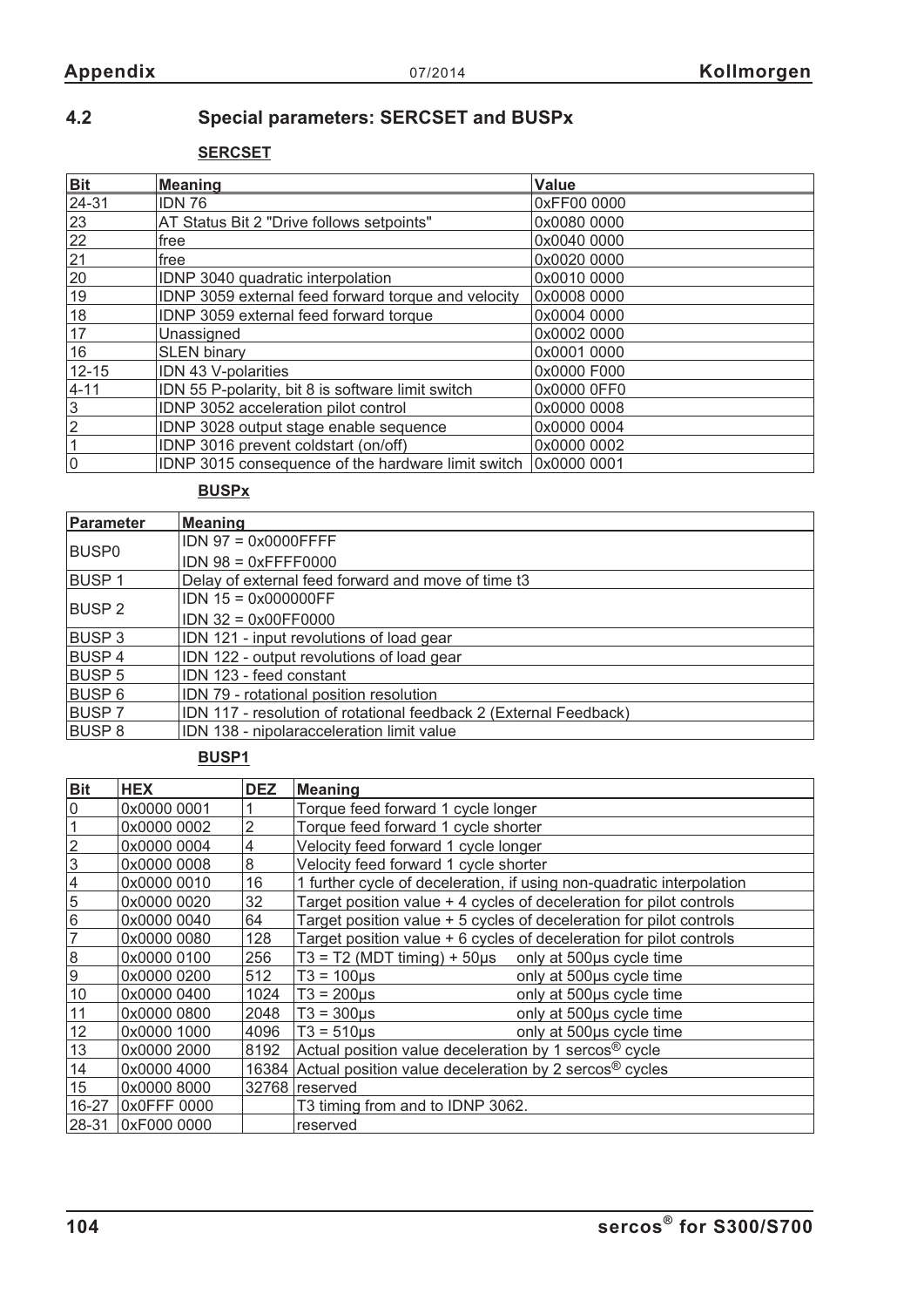# **4.3 Cyclically addressable data – IDN 187 (AT) + IDN 188 (MDT)**

| <b>AT</b> | <b>Meaning</b>                      |      | <b>Bedeutung</b>                        |
|-----------|-------------------------------------|------|-----------------------------------------|
| 11        | State class 1                       |      | Target speed value                      |
| 40        | 47<br>Actual speed value            |      | Target position value                   |
| 51        | Actual position of motor encoder    | 60   | Position switching point 1              |
| 53        | Actual position of external encoder | 61   |                                         |
| 59        | Position switching point parameter  | 62   |                                         |
| 84        | Actual torque value                 | 63   |                                         |
| 129       | Manufacturer state class 1          | 64   |                                         |
| 130       | Probe 1 value positive              | 66   |                                         |
| 131       | Probe 1 value negative              | 80   | Torque setpoint                         |
| 132       | Probe 2 value positive              | 81   | Additive torque setpoint                |
| 133       | Probe 2 value negative              | 92   | Bipolar torque limit                    |
| 144       | Status word signal                  | 145  | Control word signal                     |
| 189       | Following error                     | 3036 | <b>Status Digital Output 1</b>          |
| 347       | Speed control deviation             | 3037 | <b>Status Digital Output 2</b>          |
| 3012      | Differential value probe 1          | 3053 | <b>Cyclical setpoint</b>                |
|           |                                     | 3055 | Cyclical value of the external speed    |
| 3013      | Differential value probe 2          |      | feed forward                            |
|           | Status Digital Input 1              | 3056 | Cyclical value of the external acceler- |
| 3030      |                                     |      | ation feed forward                      |
| 3031      | <b>Status Digital Input 2</b>       |      |                                         |
| 3032      | Status Digital Input 3              |      |                                         |
| 3033      | Status Digital Input 4              |      |                                         |
|           | 3034 Value Analogue Input 1         |      |                                         |
|           | 3035 Value Analogue Input 2         |      |                                         |
| 3036      | <b>Status Digital Output 1</b>      |      |                                         |
| 3037      | <b>Status Digital Output 2</b>      |      |                                         |
| 3054      | Cyclical actual value               |      |                                         |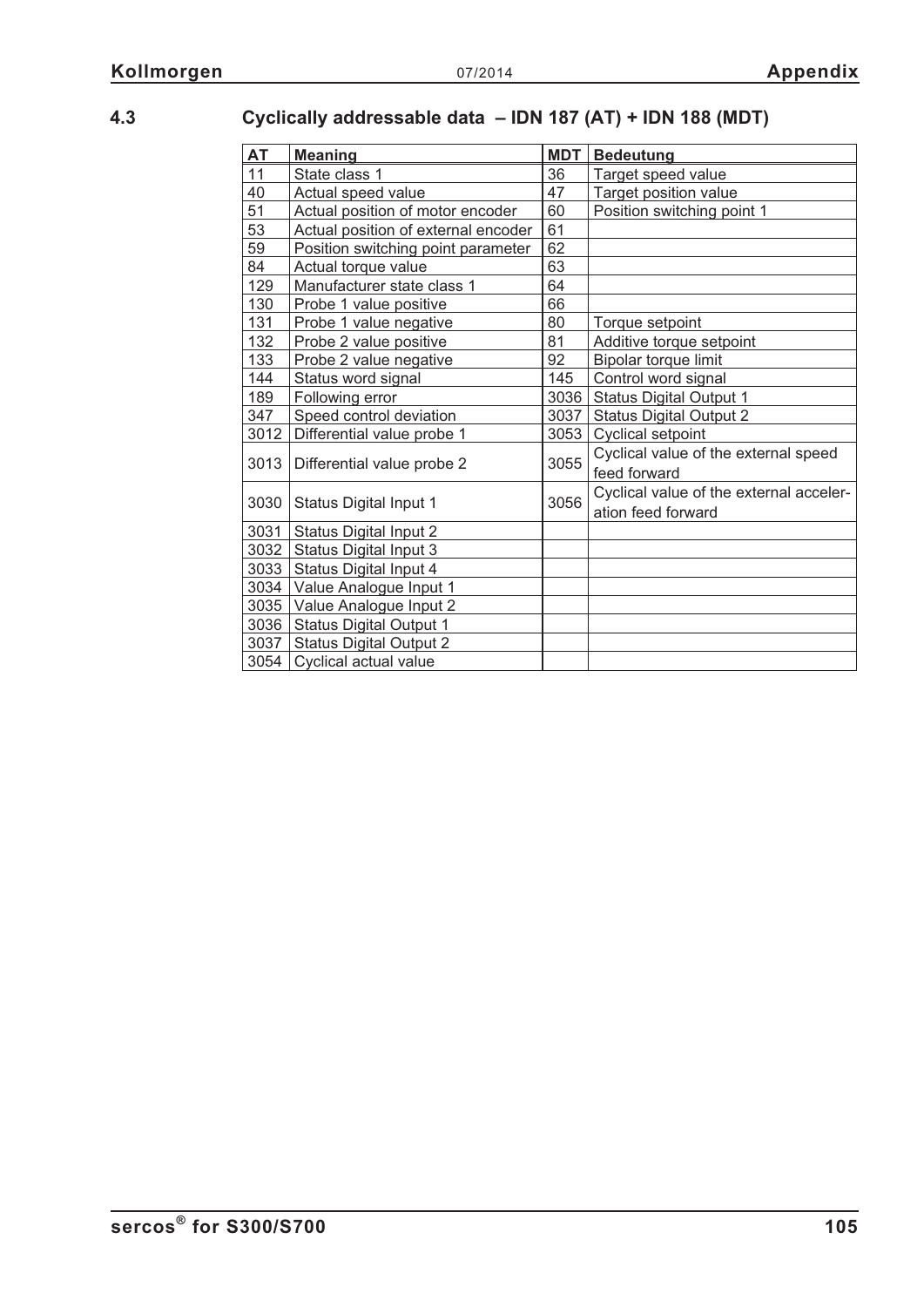**NOTE** 

**NOTE** 

#### **4.4 Limit Switch Hardware and Software**

The limit switches are activated via SERCSET bit 0 (even / uneven) or IDNP 3015. If bit 0 is set in SERCSET, the drive configures WMASK independently.

#### The INxMODEs must be set correctly, i.e. IN3MODE to 2 and IN4MODE to 3.

If the servo amplifier in the limit switch is switched on from standstill, an IDN 99 (CLRFAULT) is issued by the control system in phase 2 during the phase run-up (generally without any user input). This causes the error to be deleted and then not issued again as long as the motor in the limit switch is at standstill, since the bit for the corresponding limit switch is reset internally in WMASK. When the motor is moved out of the limit switch, either manually or via sercos<sup>®</sup>, WMASK is automatically set back to the correct value, meaning that errors are again issued the next time the limit switch is actuated. Even if this setting from WMASK were to be saved, it is only the parameter SERCSET that is important!

This handling should ensure that the motor can be moved out of the limit switch, instead of having to be moved by hand. Since one direction of rotation is locked, it is only possible to move out of the limit switch and not further into it.

- $\bullet$ Positive position limit IDN 49
- $\bullet$ Negative position limit IDN 50
- $\bullet$ The software limit switches are activated with IDN 55 (position polarities) bit  $4 = 0 \times 10$  $= 16.$

IDN 55 is also mapped in SERCSET, meaning that setting bit 8 performs the same function.

Should limit switches be absolutely necessary due to the parameterization in the drive, these are automatically set to the largest possible range. However, this range can be limited.

The software limit switches (SWEs) are not active until a reference run has been performed or reference point defined.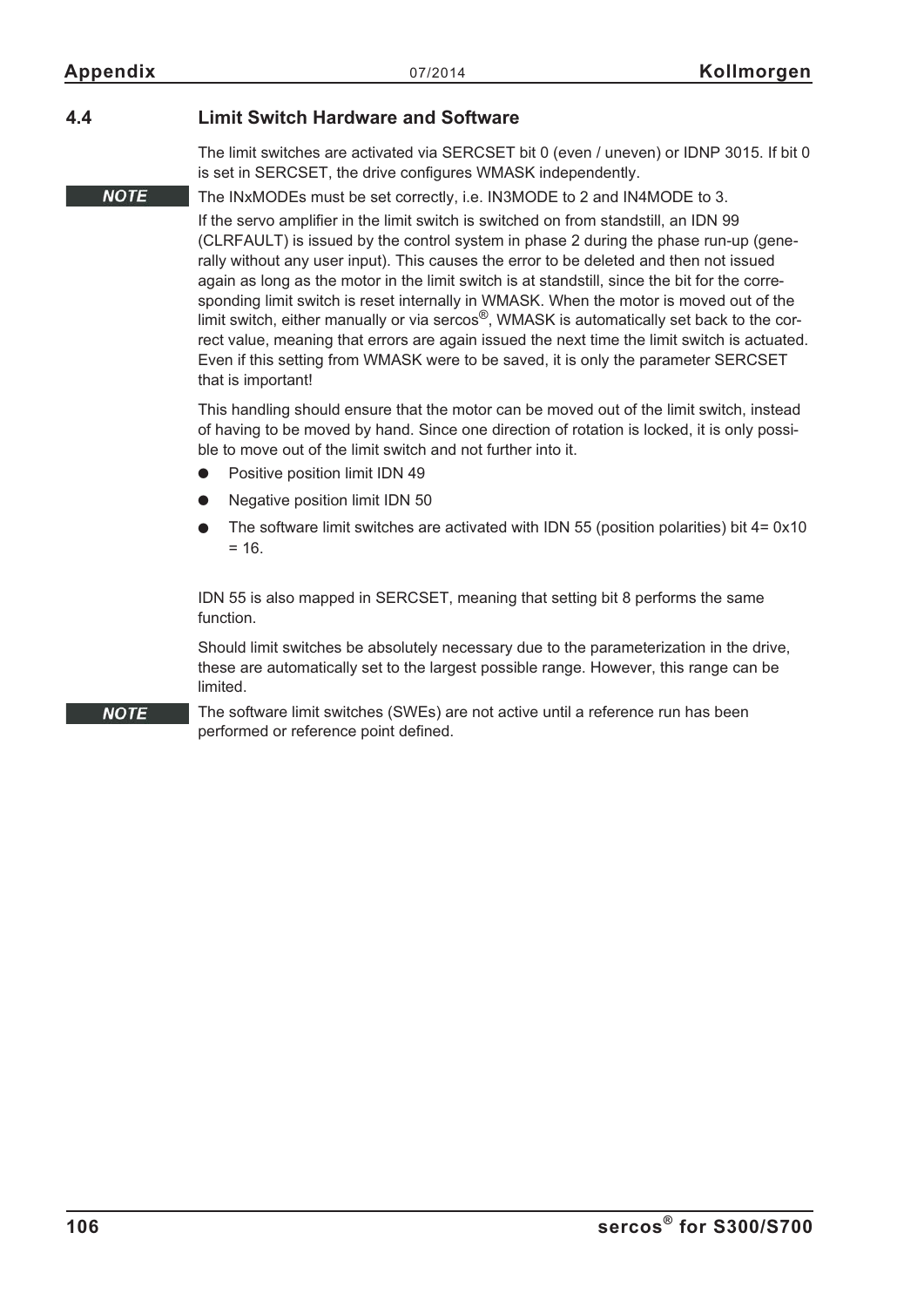#### **4.5 Scalings**

The following units are supported by the servo amplifier: IDN 76: Seconds, minutes, inches, meters

The unit for each respective parameter can be freely selected by the user.

#### **4.5.1 Position**

#### **IDNs responsible for scaling:**

IDN 76 Type of scaling

IDN 77 Scaling factor

IDN 78 Scaling exponent

IDN 79 Rotation position resolution, should correspond to 2<sup>PRBASE</sup> for simplification

#### **Dependent IDNs and values:**

IDN 98 Tracking error IDN 159 Tracking error window IDN 336+ C3D bit 6 "In position" message IDN 57 "In position" window

#### **Types of scaling supported:**

Rotational Linear

#### **Sample configuration for a linear axis with parameter scaling:**

| S-0-0032       | Main operating mode                              | UINT16 | 11 (0x000B)   |
|----------------|--------------------------------------------------|--------|---------------|
| S-0-0076       | Type of scaling for position data                | UINT16 | (0x0009)<br>9 |
| S-0-0077       | Scaling factor for transl. position data         | UINT16 | (0x0001)      |
| S-0-0078       | Scaling exponent for transl. position data INT16 |        | -8            |
| $S - 0 - 0123$ | Feed constant                                    | UINT32 | 1000000       |

- PRBASE = IDN79 no longer has any influence. The resolution in increments is now only dependent on the feed constant.
- 10nm has been selected as the unit per increment via IDN 77+78.
- One revolution corresponds to  $1,000,000$  increments =  $1,000,000 \times 10$ nm = 10mm.
- For linear axes, the software limit switches are always activated.

However, these do not have an effect until the reference point has been set.

#### **4.5.2 Speed**

#### **IDNs responsible for scaling:**

- IDN 44 Type of scaling
- IDN 45 Factor
- IDN 46 Exponent

#### **Dependent IDNs and values:**

IDN 41 VREF (Reference travel speed)

- IDN 91 VLIM (Maximum speed)
- IDN 347 Speed control deviation

#### **Standard scaling:**

Rotational:  $10^{-4}$  rpm, although seconds can alternatively be selected via IDN 44. Linear:  $10^{-6}$  m/min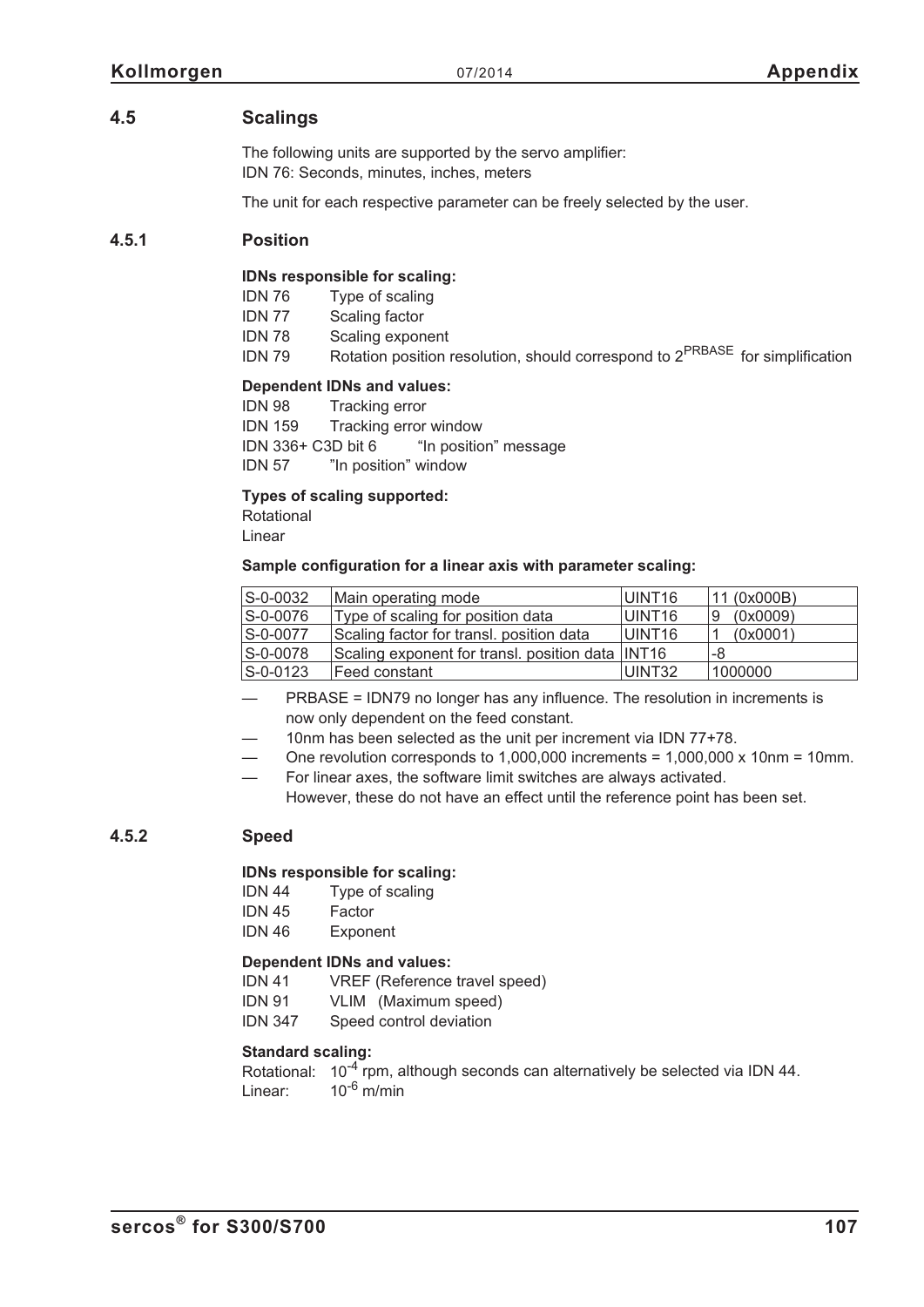#### **4.5.3 Power / Torque**

IDN 86: only scaling is available here: 0.1% of continuous motor current (MICONT)

Example:  $MICONT = 6A \implies LSB = 6mA$ 

#### **4.5.4 Unit conversion, example**

Specifications:  $IDN 123 = 10.000$  $IDN 79 = 1.000.000$  $IDN 76 = 0x02$  rotative (default)  $PRBASE$  = 20bit = 1048576 Inkr/U  $VREF$  = 262 Inkr / 250 us = 262\*4000 Inkr/s = 1048576 Inkr/s = 60 U/min  $IDN 41$  Setpoint = 600.000

**Conversion sercos**® **-> ASCII**

 $\frac{\text{Setpoint}(\text{IDN41})* \text{Feedconst}(\text{IDN123})* (2^{\text{PRBASE}})}{24.000.000*10000*1000.000} = 262$ 24.000.000\* IDN79 24000000<sup>\*</sup>1000000

#### **Conversion ASCII -> sercos**®

Value(VREF) \* 24.000.000 \* IDN79  $Feedconst (IDN123) * (2^{PRBASE})$  $=\displaystyle\frac{262*24.000.000*1000.000}{10.000*1048.576}=600.000$ 10.000\*1048.576

#### **4.6 Simple basic configuration, example**

#### **4.6.1 Position control**

Phase 2

| <b>IDN</b>       | Value     | <b>Remarks</b>                                        |                    |  |
|------------------|-----------|-------------------------------------------------------|--------------------|--|
| IDN <sub>1</sub> | 1000      | NC cycle time                                         | Must be identical! |  |
| IDN <sub>2</sub> | 1000      | Communication cycle time                              |                    |  |
| IDN <sub>6</sub> | $St*$     | AT transmission reaction time                         |                    |  |
| IDN 8            | <b>St</b> | Setpoint validity time (t3)                           |                    |  |
| IDN <sub>9</sub> | <b>St</b> | Starting address in the AT                            |                    |  |
| <b>IDN 10</b>    | <b>St</b> | <b>MDT</b> length                                     |                    |  |
| <b>IDN 15</b>    |           | Telegram type: User-defined telegram                  |                    |  |
| <b>IDN 16</b>    | 51        | AT configuration list: Actual position value          |                    |  |
| <b>IDN 24</b>    | 47        | MDT configuration list: Setpoint position             |                    |  |
| <b>IDN 32</b>    | 11        | Main operating mode: Position without following error |                    |  |
| <b>IDN 76</b>    | 10        | Scaling type of position data: Rotational, default    |                    |  |
| <b>IDN 79</b>    | 1048576   | Rotation position resolution                          |                    |  |
| <b>IDN 89</b>    | St        | MDT transmission timing                               |                    |  |

\*St = This parameter should be calculated automatically by the control system.

This configuration provides 1048576 increments per revolution. This then has to be correctly interpreted on the control system side.

As a general rule, conversions should be performed on the control system side and not in the servo amplifier, since the computing time in the servo amplifier is needed for other more critical calculations.

All resolutions in  $2^x$  format are easier for our servo amplifiers to handle.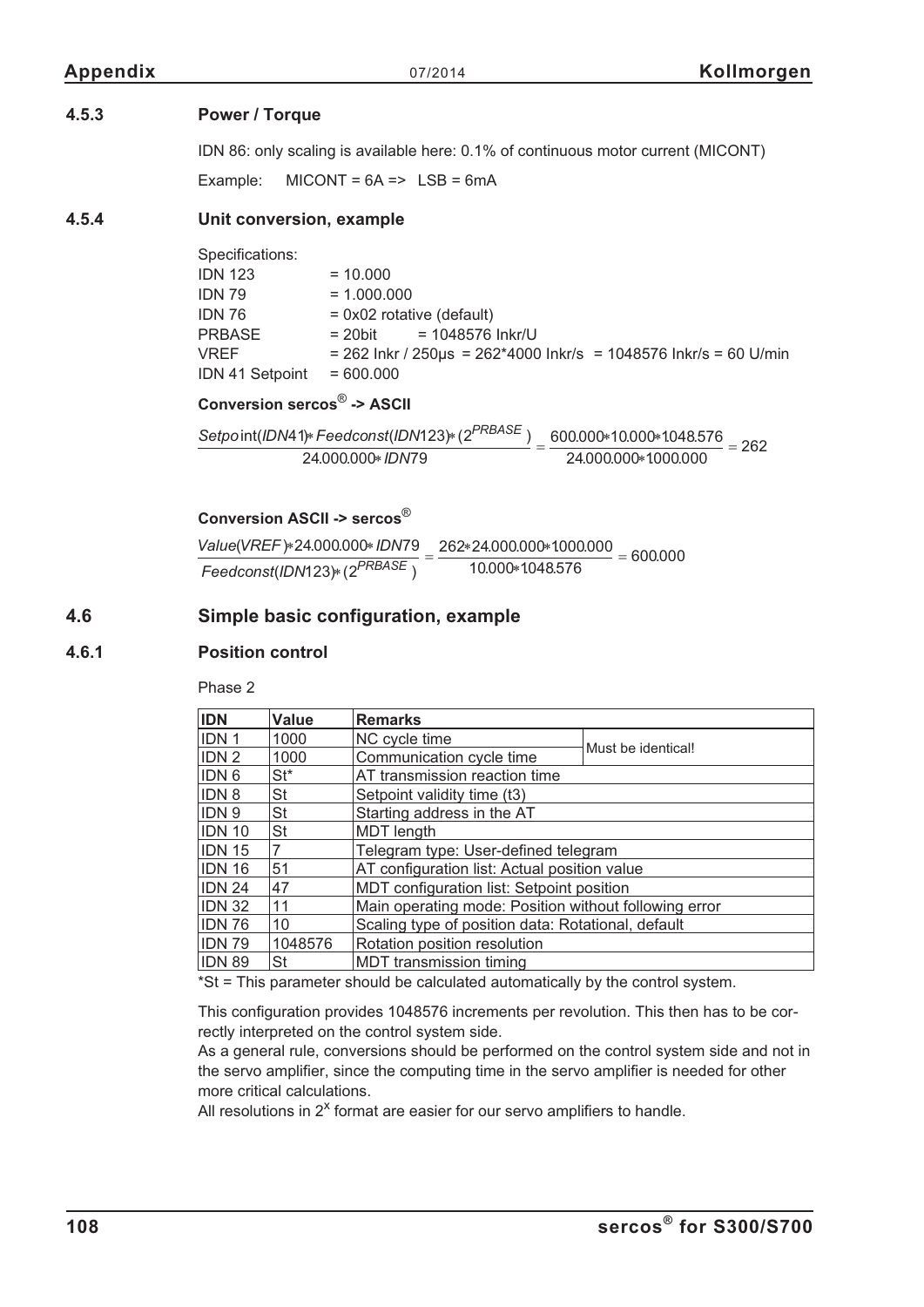## **4.6.2 Speed control**

Phase 2

| <b>IDN</b>       | Value     | <b>Remarks</b>                                                    |                    |  |
|------------------|-----------|-------------------------------------------------------------------|--------------------|--|
| IDN <sub>1</sub> | 1000      | NC cycle time                                                     |                    |  |
| IDN <sub>2</sub> | 1000      | Communication cycle time                                          | Must be identical! |  |
| <b>IDN 6</b>     | $St^*$    | AT transmission reaction time                                     |                    |  |
| <b>IDN 8</b>     | St        | Setpoint validity time (t3)                                       |                    |  |
| <b>IDN9</b>      | <b>St</b> | Starting address in the AT                                        |                    |  |
| <b>IDN 10</b>    | <b>St</b> | <b>MDT</b> length                                                 |                    |  |
| <b>IDN 15</b>    | 7         | Telegram type: User-defined telegram                              |                    |  |
| <b>IDN 16</b>    | 40, 51    | AT configuration list: Actual speed value + actual position value |                    |  |
| <b>IDN 24</b>    | 36        | MDT configuration list: Setpoint speed                            |                    |  |
| <b>IDN 32</b>    | 2         | Main operating mode: Position without following error             |                    |  |
| <b>IDN 44</b>    | 2         | Scaling type of speed data: Rotational, default                   |                    |  |
| <b>IDN 76</b>    | 10        | Scaling type of position data: Rotational, default                |                    |  |
| <b>IDN 79</b>    | 1048576   | Rotation position resolution                                      |                    |  |
| <b>IDN 89</b>    | St        | MDT transmission timing                                           |                    |  |

\*St = This parameter should be calculated automatically by the control system.

The position is now returned to 1048576 increments and the current speed value to 10000 increments per revolution per minute. This means that 10,000,000 corresponds to a speed of 1000 rpm.

The target value specification is scaled accordingly.

### **4.6.3 Torque control**

Phase 2

| <b>IDN</b>    | Value           | <b>Remarks</b>                                                     |                    |  |
|---------------|-----------------|--------------------------------------------------------------------|--------------------|--|
| <b>IDN1</b>   | 1000            | NC cycle time                                                      |                    |  |
| <b>IDN2</b>   | 1000            | Communication cycle time                                           | Must be identical! |  |
| <b>IDN 6</b>  | St <sup>*</sup> | AT transmission reaction time                                      |                    |  |
| <b>IDN8</b>   | St              | Setpoint validity time (t3)                                        |                    |  |
| <b>IDN9</b>   | St              | Starting address in the AT                                         |                    |  |
| <b>IDN 10</b> | St              | MDT length                                                         |                    |  |
| IDN 15        |                 | Telegram type: User-defined telegram                               |                    |  |
| <b>IDN 16</b> | 84, 51          | AT configuration list: Actual torque value + actual position value |                    |  |
| <b>IDN 24</b> | 80              | MDT configuration list: Setpoint torque                            |                    |  |
| <b>IDN 32</b> |                 | Main operating mode: Position without following error              |                    |  |
| <b>IDN 76</b> | 10              | Scaling type of position data: Rotational, default                 |                    |  |
| IDN 79        | 1048576         | Rotation position resolution                                       |                    |  |
| <b>IDN 89</b> | St              | MDT transmission timing                                            |                    |  |

 $*$ St = This parameter should be calculated automatically by the control system.

The scaling of the target and actual values is fixed at 0.1% of maximum power. This maximum power depends on the motor being used (MICONT).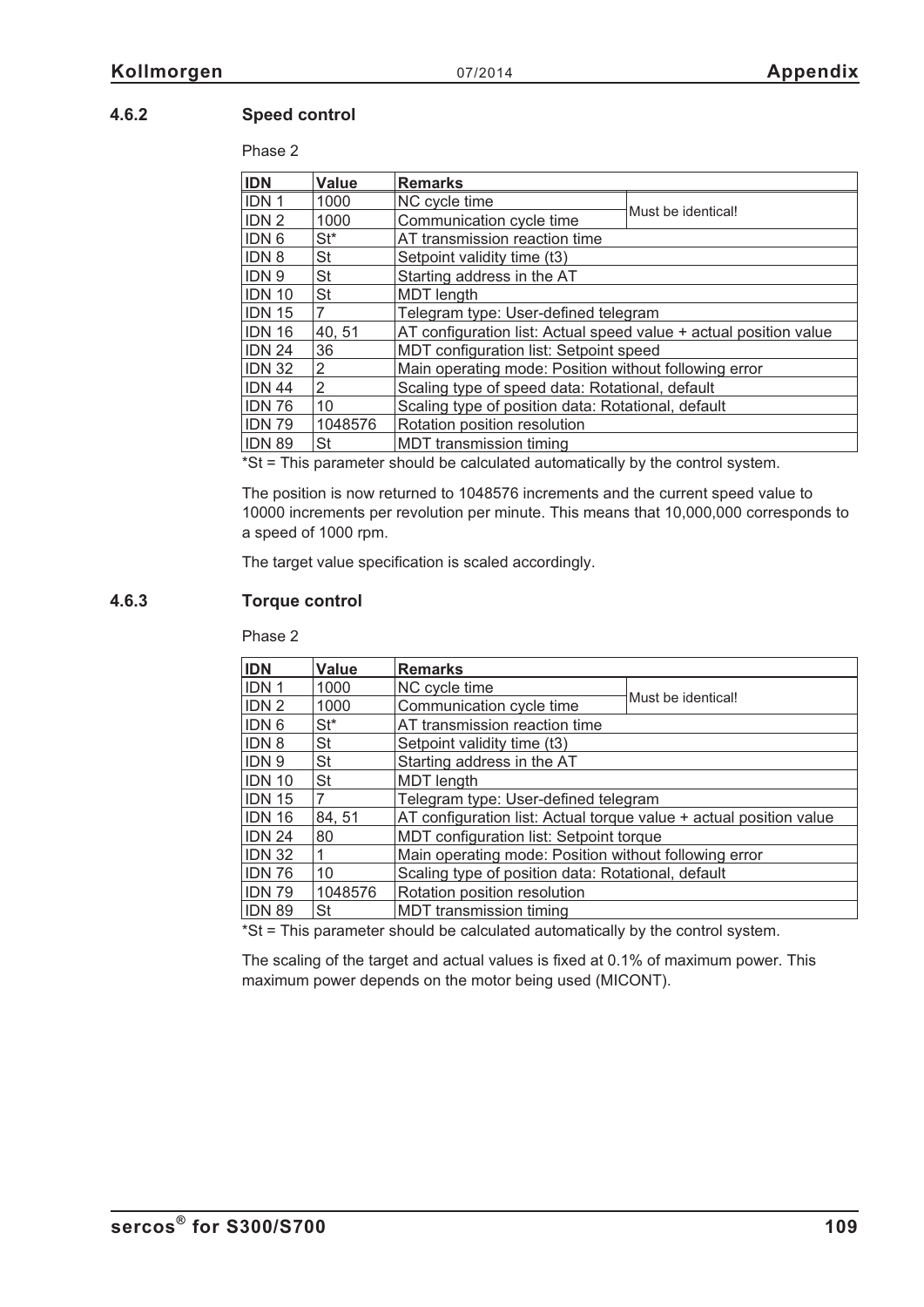# **4.7 Real-time bits**

### **IDNs responsible for the real-time bits:**

| Real-time control bit 1               |
|---------------------------------------|
| Assignment of real-time control bit 1 |
| Real-time control bit 2               |
| Assignment of real-time control bit 2 |
| Real-time status bit 1                |
| Assignment of real-time status bit 1  |
| Real-time status bit 2                |
| Assignment of real-time status bit 2  |
|                                       |

### **Configurable IDNs**

| <b>Control bits</b> |                               | <b>Status bits</b> |                                              |  |
|---------------------|-------------------------------|--------------------|----------------------------------------------|--|
| <b>IDN 99</b>       | <b>Command: Reset Class 1</b> | <b>IDN 334</b>     | Status Torque limit override                 |  |
|                     | Diagnostic (clear fault)      |                    |                                              |  |
| <b>IDN 404</b>      | Status of position setpoint   | <b>IDN 335</b>     | Status Velocity limit override               |  |
| <b>IDN 405</b>      | Probe 1 enable                | <b>IDN 336</b>     | Status In position                           |  |
| <b>IDN 406</b>      | Probe 2 enable                | <b>IDN 400</b>     | <b>Status Home Switch</b>                    |  |
| <b>IDN 407</b>      | Homing enable                 | <b>IDN 403</b>     | <b>Status Position Feedback Value</b>        |  |
| <b>IDNP 3036</b>    | Status digital output 1       | <b>IDN 408</b>     | Reference mark recorded                      |  |
| <b>IDNP 3037</b>    | Status digital output 2       | <b>IDN 409</b>     | Measured value 1 recorded positive           |  |
| <b>IDNP 3038</b>    | Probe 1 and 2 enable          | <b>IDN 410</b>     | Measured value 1 recorded negative           |  |
|                     | Off Switch for Digital        | <b>IDN 411</b>     |                                              |  |
| <b>IDNP 3057</b>    | Cams $1+2$                    |                    | Measured value 2 recorded positive           |  |
|                     | Off Switch for Digital        |                    |                                              |  |
| <b>IDNP 3058</b>    | Cams $3+4$                    |                    | IDN 412   Measured value 2 recorded negative |  |

The real-time assignments can be altered at any time to ensure that the information currently needed is always available. The real-time bits are in particular used for the reference run initiated by the control system as a kind of handshake.

**NOTE** 

The update rate of the real-time bits is one millisecond.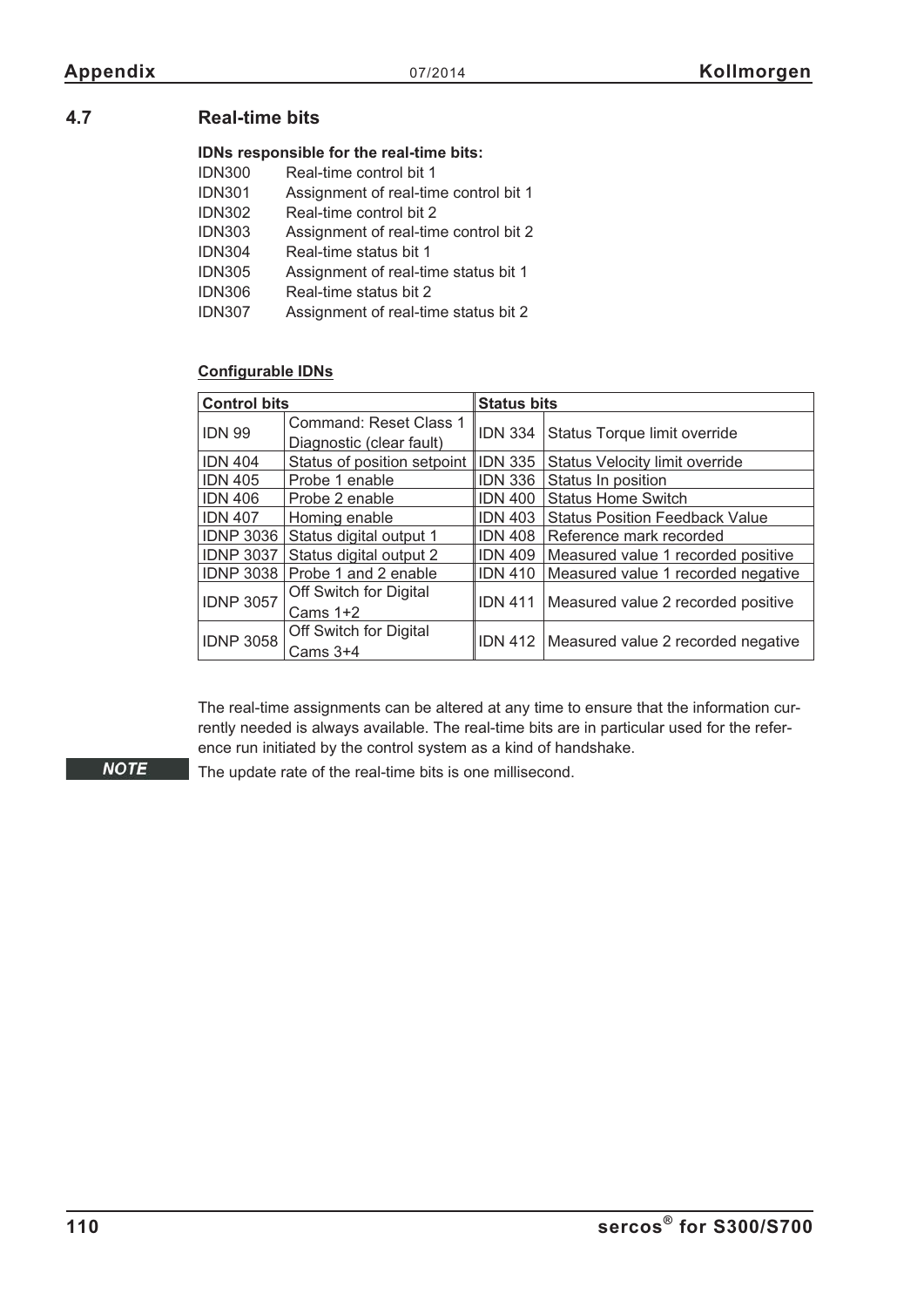# **4.8 Homing**

### **4.8.1 Drive-controlled**

If all ASCII parameters are set in such a way that the reference run (homing) works perfectly without sercos® , for example via the startup software (note incremental scaling via sercos<sup>®</sup>), the drive-controlled reference run can be started using the command IDN148.

| <b>IDN</b> used      | <b>Meaning</b>                           | <b>ASCII Parameter</b> |  |
|----------------------|------------------------------------------|------------------------|--|
| <b>IDN 41</b>        | Homing speed                             | <b>VREF</b>            |  |
| <b>IDN 42</b>        | Homing acceleration                      | ACCR, DECR             |  |
| <b>IDN 47</b>        | Position setpoint                        |                        |  |
| <b>IDN 52</b>        | Reference distance 1 (motor feedback)    | <b>ROFFS</b>           |  |
| <b>IDN 54</b>        | Reference distance 2 (external feedback) | <b>ROFFS</b>           |  |
| <b>IDN 147</b>       | Homing parameter                         | <b>NREF</b>            |  |
| <b>IDN 148</b>       | Command: Amplifier-Controlled Homing     | MH                     |  |
| $IDN$ 300 ( $x=03$ ) | Configuration DIGITAL-In 14              | <b>INxMODE</b>         |  |
| <b>IDN 403</b>       | <b>Position Feedback Value Status</b>    |                        |  |
| <b>IDNP 3004</b>     | <b>Position Switch Configuration</b>     | <b>SWCNFG</b>          |  |
|                      | Homing mode according to ASCII object    |                        |  |
| <b>IDNP 3027</b>     | reference                                | <b>NREF</b>            |  |
| <b>IDNP 3067</b>     |                                          | <b>REFMODE</b>         |  |
| <b>IDNP 3068</b>     |                                          | <b>DREF</b>            |  |

### **Drive-controlled referencing**

| <b>Sequence</b>                                      | <b>IDN</b>       | <b>Meaning</b>                 |
|------------------------------------------------------|------------------|--------------------------------|
| Master sets and releases                             | <b>IDN 148</b>   | Drive-controlled referencing   |
| The cyclical target values are ignored as long       |                  |                                |
| as IDN 148 is active.                                |                  |                                |
| Drive deletes the "Position Feedback Value           |                  | <b>Position Feedback Value</b> |
| Status" bit                                          | <b>IDN 403</b>   | <b>Status</b>                  |
| The drive switches to internal position control      |                  |                                |
| The drive accelerates                                | <b>IDN 42</b>    | Homing acceleration            |
| To final speed for Homing                            | <b>IDN 41</b>    | Homing speed                   |
| Further settings for Homing                          | (IDN 147)        | <b>Homing Parameters</b>       |
| Homing mode (see ASCII object reference)             | <b>IDNP 3027</b> |                                |
| <b>REFMODE</b>                                       | <b>IDNP 3067</b> | Source of the zero impulse     |
| The drive brakes behind the position encoder ref.    | <b>IDN 42</b>    | Reference run acceleration     |
| mark and stops at the ref. point                     |                  |                                |
| The target position values are based on the          | <b>IDN 47</b>    | Position setpoint              |
| ref. mark.                                           |                  |                                |
| If the drive is at standstill and the actual positi- | <b>IDN 403</b>   | <b>Position Feedback Value</b> |
| on values are based on the ref point.                |                  | Status                         |
| Homing is completed (bit = $0$ )                     | <b>IDN 148</b>   | Drive-controlled referencing   |
|                                                      |                  | Reference distance 1 (motor    |
| <b>ROFFS</b>                                         | (IDN 52)         | feedback)                      |
|                                                      |                  | Reference distance 2 (exter-   |
| <b>ROFFS</b>                                         | (IDN 54)         | nal feedback)                  |

Once homing has been successfully completed, the drive follows the target values. Should homing be interrupted, the actual position values are not based on the ref mark, and the bit for the status of actual position values remains at a low level.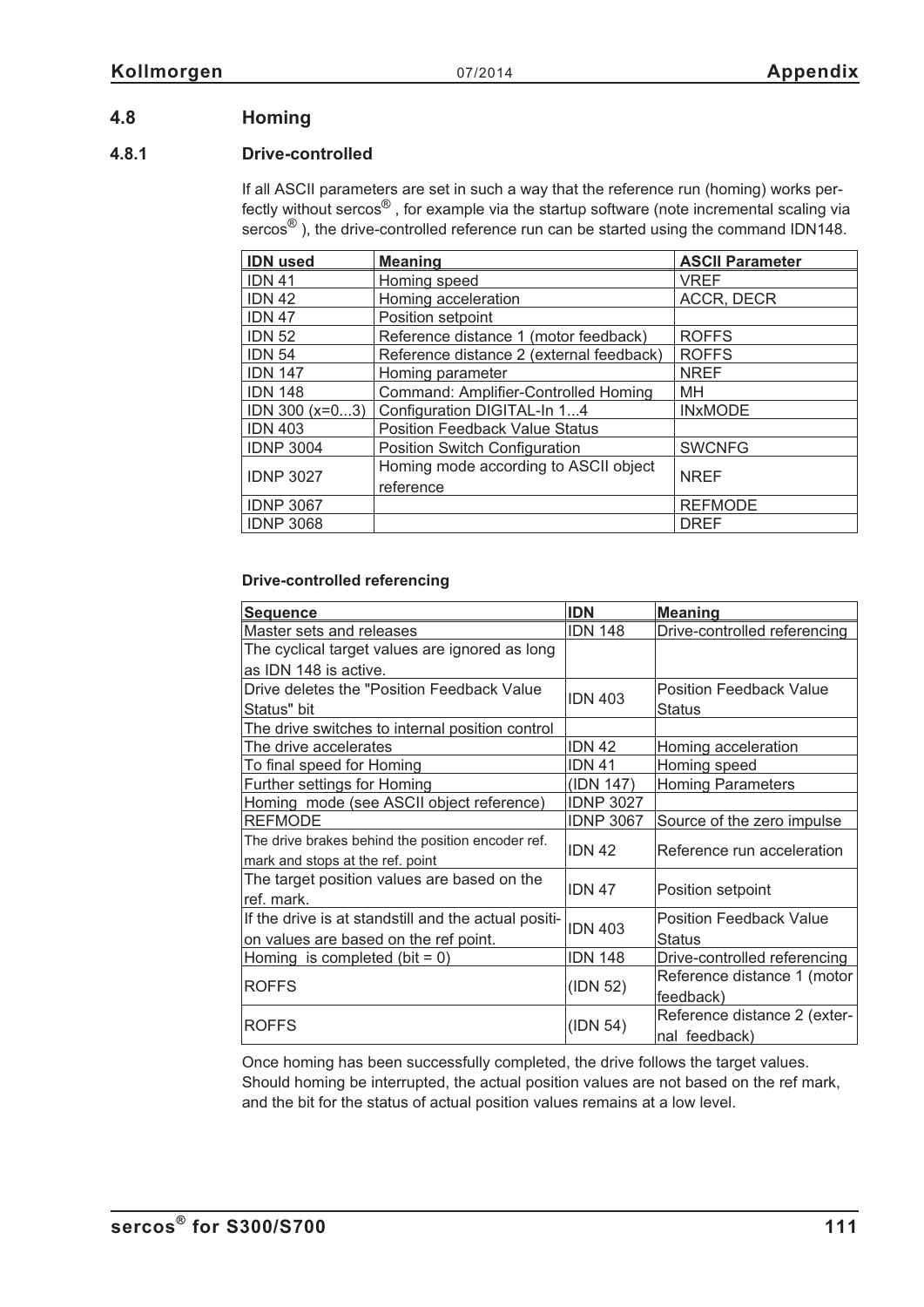### **Example (speed setpoint for homing):**

With sercos<sup>®</sup>, the units are switched over to "incremental" in the servo amplifier. For the VREF homing speed, this means:

VREF = Increments per 250µs based on PRBASE

```
PRBASE = 20bit = 1048576
VREF = 262 =>(262*4000)/1048576 per sec. => 1048000/1048576 = approx. 1 rev/s = 60 rpm
```
The default scaling on sercos® (Master) is 10,000 rpm A target value of 600,000 for IDN 41 then corresponds to

600,000/10,000 = 60 rpm => VREF 262

| $=$       | <b>IDNP 3027</b>                                  |
|-----------|---------------------------------------------------|
| $=$       | <b>IDN 41</b>                                     |
| $=$       | IDN 147 Bit 0 (but only DREF 0 or 1 available)    |
|           | IDNP 3068 also provides 2.                        |
| $=$       | <b>IDN 148</b>                                    |
| REFMODE = | <b>IDNP 3067</b>                                  |
| $=$       | IDNP 300x ( $x = 04$ )                            |
| $=$       | IDN 52 motor encoder                              |
| $=$       | IDN 54 external encoder, if configured via EXTPOS |
|           |                                                   |

### **IDN 147 settings**

| <b>Bit</b>     | <b>Hex</b> | <b>Active</b><br>at | Suppor-<br>ted | <b>Meaning</b>                                      |
|----------------|------------|---------------------|----------------|-----------------------------------------------------|
| 0              | 0x0001     |                     | Yes            | $0 =$ positive direction; $1 =$ negative direction  |
|                | 0x0002     | $\Omega$            | No.            | Edge evaluation of the reference switch             |
| 2              | 0x0004     |                     | Yes            | Reference switch connection to                      |
|                |            |                     |                | $0 =$ control system; $1 =$ drive                   |
| 3              | 0x0008     |                     | Yes            | Encoder $0 =$ motor encoder $1 =$ external encoder  |
| 4              | 0x0010     |                     | Yes            | Release NC homing                                   |
|                |            |                     |                | $0 =$ (reference switch+ IDN 407); 1 = only IDN 407 |
| $\overline{5}$ | 0x0020     | $\Omega$            | Yes            | Evaluate reference switch                           |
| 6              | 0x0040     | ∩                   | Yes            | Evaluate zero impulse                               |
|                | 0x0080     |                     | Yes            | Position after reference run                        |
|                |            |                     |                | $0 =$ any (IDNP 3029); 1 = IDN 52/54                |
| 8              | 0x0100     | ∩                   | No.            | Reference run over distance in IDN 297              |
| 9              | 0x0200     |                     | Yes            | Reference run to limit switch                       |
| 10             | 0x0400     |                     | Yes            | Reference run to stop with clamping torque          |
| $11 - 15$      |            |                     | No             | Not used                                            |

Bits that are not supported (highlighted grey) must be set to 0.

### **Combinations that lead to error messages:**

| Bit $1 = 1$                                                                                          | Negative edge is not supported                         |
|------------------------------------------------------------------------------------------------------|--------------------------------------------------------|
| Drive is always in position in IDN 52/54<br>Bit $7 = 0$                                              |                                                        |
| Bit $8 = 1$                                                                                          | Path is not supported                                  |
| Bit $5 = 0 + \text{Bit } 2 = 0$ Drive cannot evaluate the reference switch, since it is connected to |                                                        |
| Bit $4 = 0 + \text{Bit } 2 = 0$ the control system.                                                  |                                                        |
| Bits 5,9,10                                                                                          | Only ever one of these bits can be active at any time. |
| Bit $3 = 1$<br>However, EXTPOS is <= 0, i.e. no external encoder is active                           |                                                        |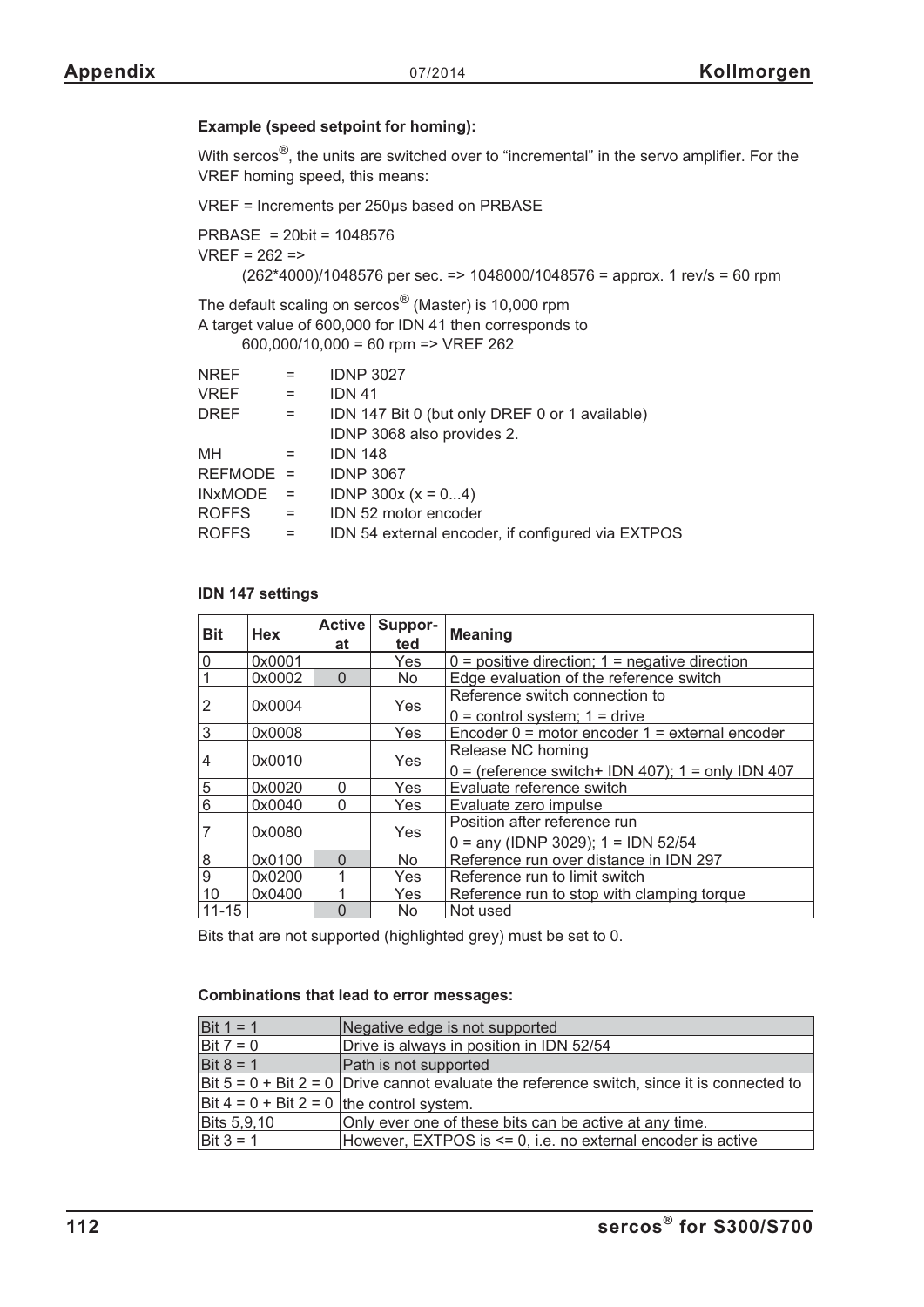| <b>NRE</b> | Bits in 147 | Type of reference run                                         |  |
|------------|-------------|---------------------------------------------------------------|--|
|            | 0x00E5      | Set the reference point to the current position.              |  |
|            | 0x0085      | Homing to reference switch with zero mark                     |  |
|            | 0x0215      | Homing to limit switch with zero mark                         |  |
|            | 0x00C5      | Homing to reference switch without zero mark                  |  |
|            | 0x02E5      | Homing to limit switch without zero mark                      |  |
| 5          | 0x0015      | within one turn                                               |  |
|            | 0x00E5      | Not adjustable, as no means of differentiation. Always set 0. |  |
|            | 0x0415      | Homing to mechanical stop with zero mark                      |  |
|            | Read error. | Not supported by SECOS standard. Adjustable with IDNP 3027    |  |
|            | 0x04E5      | Homing to mechanical stop without zero mark                   |  |

**DREF, NREFs and set bits in IDN 147**

IDNP 3068 was set to 0 (negative homing direction). With positive direction IDN 147 / Bit 0 will change accordingly.

### **4.8.2 Control system-controlled**

The control system has several ways of referencing the servo amplifier. If the internal drive options are not enough, or if the control system does not support drive-controlled referencing, the control system can perform the referencing itself.

The servo amplifier provides the following signals for this purpose: IDN 400 – Reference switch (available as real-time status bit) IDN 407 – Release NC homing; the command must first be started IDN 408 – Zero impulse status detected (available as real-time status bit) IDN 173 – Distance to zero impulse

Since it does not issue a zero impulse for resolvers, IDN 408 is immediately set to 1 as soon as the release is issued. Also, IDN173 is set to ASCII "PRD".

If the reference switch in the servo amplifier is to be evaluated, there must be a valid source for a zero impulse. REFMODE must not equal 0 or one of the INxMODEs must be assigned function 12, as otherwise an error message will be issued when starting the command.

### **Referencing by the control system**

With NC-controlled referencing, two commands are available:

IDN 146 – NC-controlled referencing

IDN 172 – Movement into the reference system

These commands can also be used if, for example, the control system calculates the movement and then writes this to the drive.

### **Command IDN146 "NC-controlled referencing"**

For correct processing of the command (IDN 146), the following assignments to the real-time control or status bits must be made **before the start of the command**:

- Real-time control bit (1 or 2): Reference release (IDN 407)

- Real-time status bit (1 or 2): Reference mark recorded (IDN 408).

Once the reference switch is connected to the servo amplifier, the following assignment is still necessary:

- Real-time status bit (1 or 2): Reference switch (IDN 400).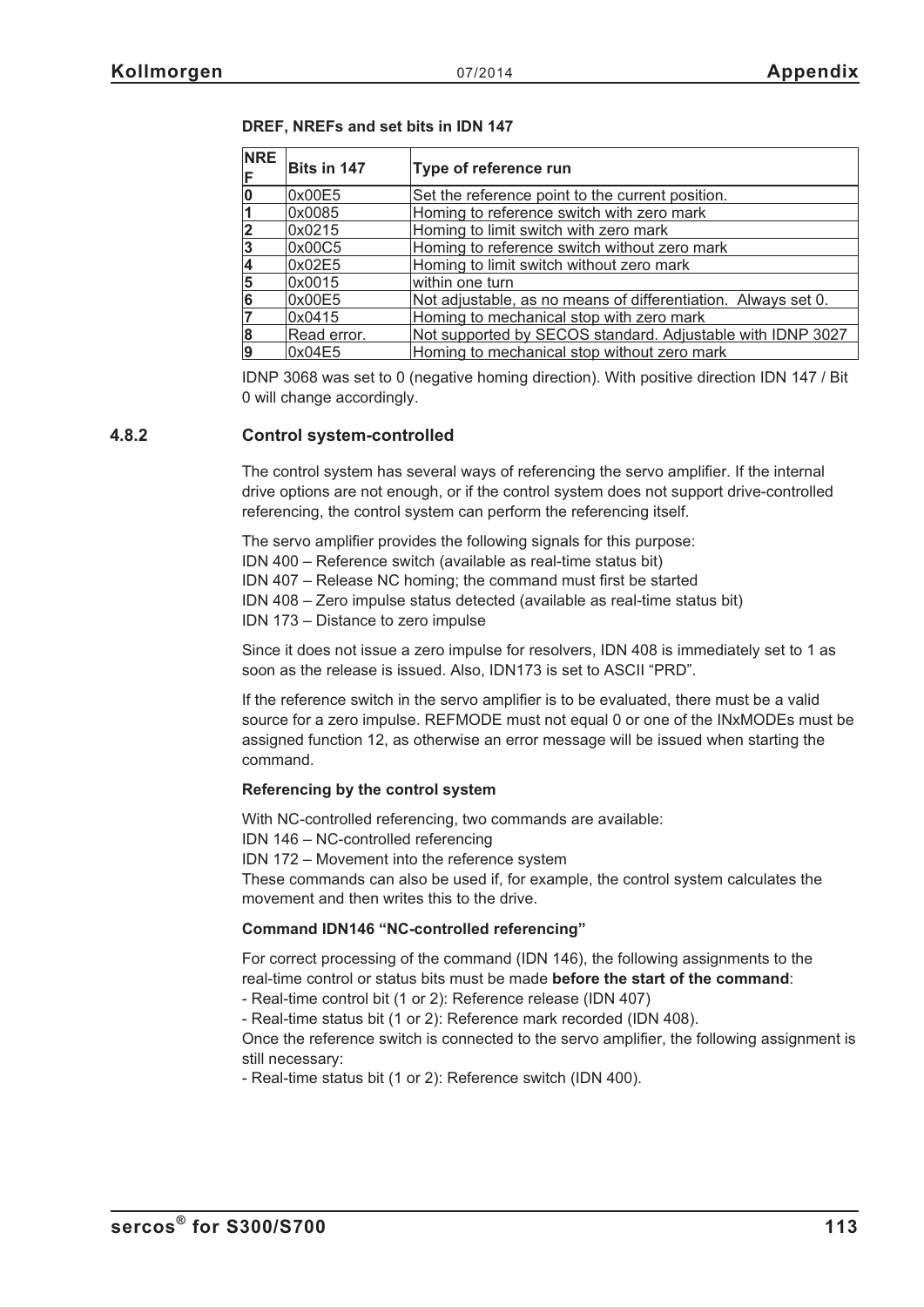With NC-controlled referencing, we distinguish between two cases:

- $\bullet$  The reference switch is connected to the control system, but the servo amplifier only evaluates the "reference release" signal.
- $\bullet$  The reference switch is connected to the control system. The servo amplifier registers the IDN 400 reference switch with the control system via the real-time status bit 2. The control system sets the IDN 407 reference release via the real-time control bit. There are two options here:
	- The servo amplifier evaluates the IDN 407 reference release.

- The servo amplifier evaluates the IDN 407 reference release **and** the IDN 400 reference switch.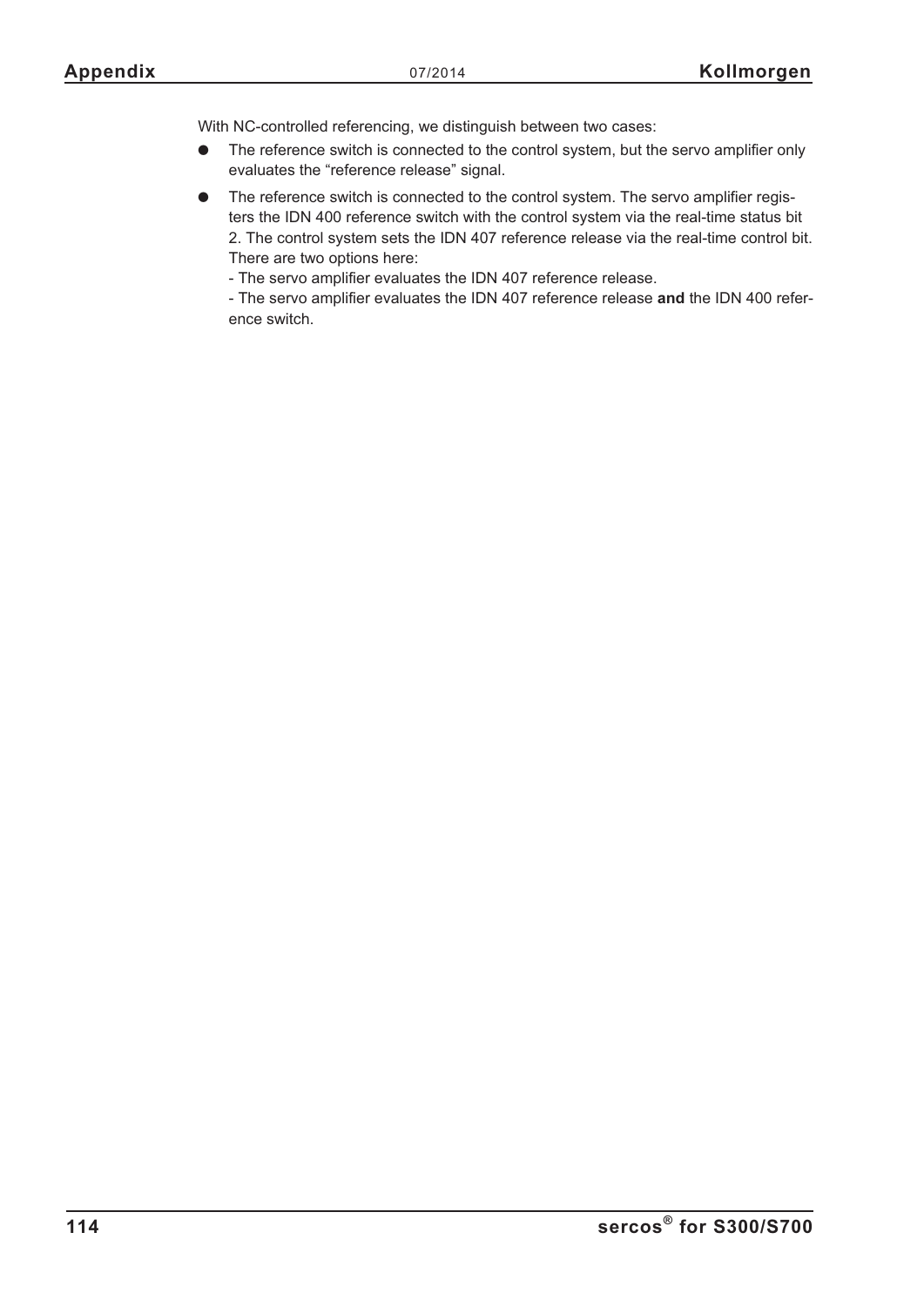# **4.9 Latch and Extended Measurement Functions**

IDNs used and their meaning:

| IDN 130 = Latch position 1, positive edge from digital input 1                      |
|-------------------------------------------------------------------------------------|
| IDN 131 = Latch position 1, negative edge from digital input 1                      |
| IDN 132 = Latch position 2, positive edge from digital input 2                      |
| IDN 133 = Latch position 2, negative edge from digital input 2                      |
| IDN 169 = Configuration parameter (edge selection, continuous measurement)          |
|                                                                                     |
| IDN 170 = Command; must be activated $(= 3)$ to perform measurements                |
| IDN 179 = Overall status of edges already recorded                                  |
| IDN 401 = Current status of digital input 1                                         |
| IDN 402 = Current status of digital input 2                                         |
| IDN 405 = Latch 1 release must be present, if used                                  |
| IDN 406 = Latch 2 release must be present, if used                                  |
| IDN 409 = Single status latch 1 positive edge or counter for continuous measurement |
| IDN 410 = Single status latch 1 negative edge or counter for continuous measurement |
| IDN 411 = Single status latch 2 positive edge or counter for continuous measurement |
| IDN 412 = Single status latch 2 negative edge or counter for continuous measurement |
| IDN 426 = Data selection measurement sensor 1 (internal/external encoder)           |
| IDN 427 = Data selection measurement sensor 2 (internal/external encoder)           |
| IDN 428 = Available data for measurement sensor (edge, internal/external encoder)   |
| IDN 509 = Extended configuration parameter (differences, missing marks, window)     |
| IDN 510 = Value of difference measurement 1                                         |
| IDN 511 = Value of difference measurement 2                                         |
| IDN 512 = Start position measurement sensor 1                                       |
| IDN 513 = End position measurement sensor 1                                         |
| IDN 514 = Start position measurement sensor 2                                       |
| IDN 515 = End position measurement sensor 2                                         |
| IDN 516 = Missing marks 1                                                           |
| IDN 517 = Missing marks 2                                                           |
| IDN 518 = Maximum number of missing marks 1                                         |
| IDN 519 = Maximum number of missing marks 2                                         |
| P-IDN 3000 = 26 (IN1MODE, if changed, SAVE and COLDSTART must be performed.)        |
| P-IDN 3001 = 26 (IN2MODE, if changed, SAVE and COLDSTART must be performed.)        |
| P-IDN 3018 = EXTLATCH, i.e. which inputs should reference the position of external  |
| encoders. This does not change the IDNs that display the recorded                   |
| positions!                                                                          |
| $0 =$ Only latch motor encoder                                                      |
| 1 = INPUT1 records external encoder                                                 |
| 2 = Both inputs latch the external encoder.                                         |
| Is now set using data selection IDN 426/427!                                        |
|                                                                                     |
| P-IDN 3038 = Simultaneous release for both measurement sensors, must be configured  |
| in 3039.                                                                            |
| P-IDN 3039 = Configuration of measurement sensor release 1+2                        |
|                                                                                     |
|                                                                                     |
|                                                                                     |
|                                                                                     |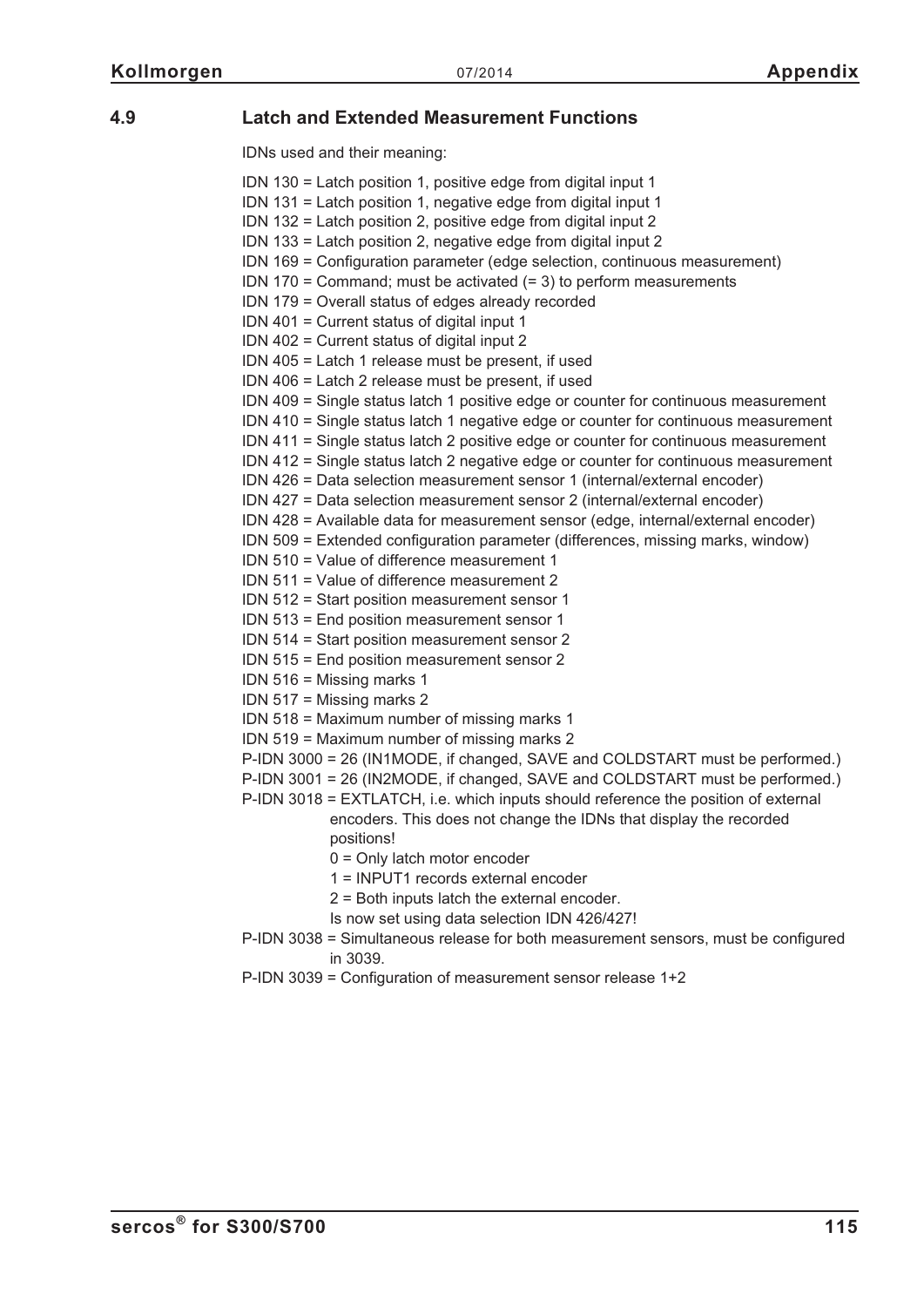| <b>IDN 169 Edge selection</b> |                            | <b>IDN 509 Extended edge selection</b> |                                    |
|-------------------------------|----------------------------|----------------------------------------|------------------------------------|
| <b>Bit</b>                    | <b>Meaning</b>             | <b>Bit</b>                             | <b>Meaning</b>                     |
| 0                             | Latch 1 positive edge      | $0 - 4$                                | Unused                             |
|                               | Latch 1 negative edge      | 5                                      | Continuous measurement Latch 1     |
| $\overline{2}$                | Latch 2 positive edge      | 6                                      | Continuous measurement Latch 2     |
| 3                             | Latch 2 negative edge      |                                        | Unused                             |
| $4 - 7$                       | Unused                     | 8                                      | Latch 1 extended difference Enable |
|                               |                            |                                        | 00 - negative -> negative          |
| 8                             | Auto-activation bit is not | 9/10                                   | 01 - negative -> positive          |
|                               | supported                  |                                        | 10 - positive -> negative          |
|                               |                            |                                        | 11 - positive -> positive          |
| $9 - 15$                      | Unused                     | 11                                     | Latch 2 extended difference Enable |
|                               |                            | 12/13                                  | 00 - negativ -> negativ            |
|                               |                            |                                        | 01 - negativ -> positiv            |
|                               |                            |                                        | 10 - positiv -> negativ            |
|                               |                            |                                        | 11 - positiv -> positiv            |
|                               |                            | 14/15                                  | Unused                             |

- $\bullet$  In continuous measurement, it is possible for multiple latch events to occur within one sercos® cycle. In this case, the counter (status IDN 409-411) is incremented and only the last event is stored as a value in IDN 130-134!
- $\bullet$  If a measuring window is required, this must be defined **before** it is configured in IDN 509, otherwise an error message is issued.
- $\bullet$  There are some differences in the inputs between S300 and S400/S600 S300: digital 1 -> IDN 130,131; digital 2 -> IDN 132,133 S400/S600: digital 2 -> IDN 130,131; digital 1 -> IDN 132,133
- $\bullet$  The measurement sensor release (IDN 405 & 406 or P-IDN 3038) must take place after the start of the command (IDN 170)!
- $\bullet$  When the command 170 is active, IDN 169+509 cannot be changed. **Examples:**

a) Input 1 only, but both edges

|                      |                | Phase 2: P-IDN 3000 26 |      | Digital input 1 as latch |
|----------------------|----------------|------------------------|------|--------------------------|
| Phase 2/3/4: IDN 179 |                |                        | 0x03 | both edges active        |
| Phase 4:             | <b>IDN 170</b> |                        | З    | Start command            |
|                      | <b>IDN 405</b> |                        |      | Probe release            |
|                      |                |                        |      |                          |

The entered values are in IDN 130 + 131.

b) Both inputs, all edges, 2 input extended difference positive to negative

| Phase 2: P-IDN 3000 26 |                |        | Digital input 1 as latch                          |
|------------------------|----------------|--------|---------------------------------------------------|
|                        | P-IDN 3001 26  |        | Digital input 2 as latch                          |
| Phase 2/3/4:IDN 179    |                | 0x0F   | all edges active                                  |
|                        | <b>IDN 509</b> | 0x1800 | measurement difference positive -> negative Input |
| 2                      |                |        |                                                   |
| Phase 4:               | <b>IDN 170</b> | 3      | Start command                                     |
|                        | <b>IDN 405</b> |        | Probe 1 release                                   |
|                        | <b>IDN 406</b> |        | Probe 2 release                                   |

Information whether one or more events have already been recorded is found in:

- IDN 179 Bits 0+1 for input 1 and Bit 7 (0x0080) for the extended difference. The individual statuses are, of course, also available. The recorded values are in:

 $\bullet$ IDN 130 + 131 for input 1 and in IDN 523 for the extended difference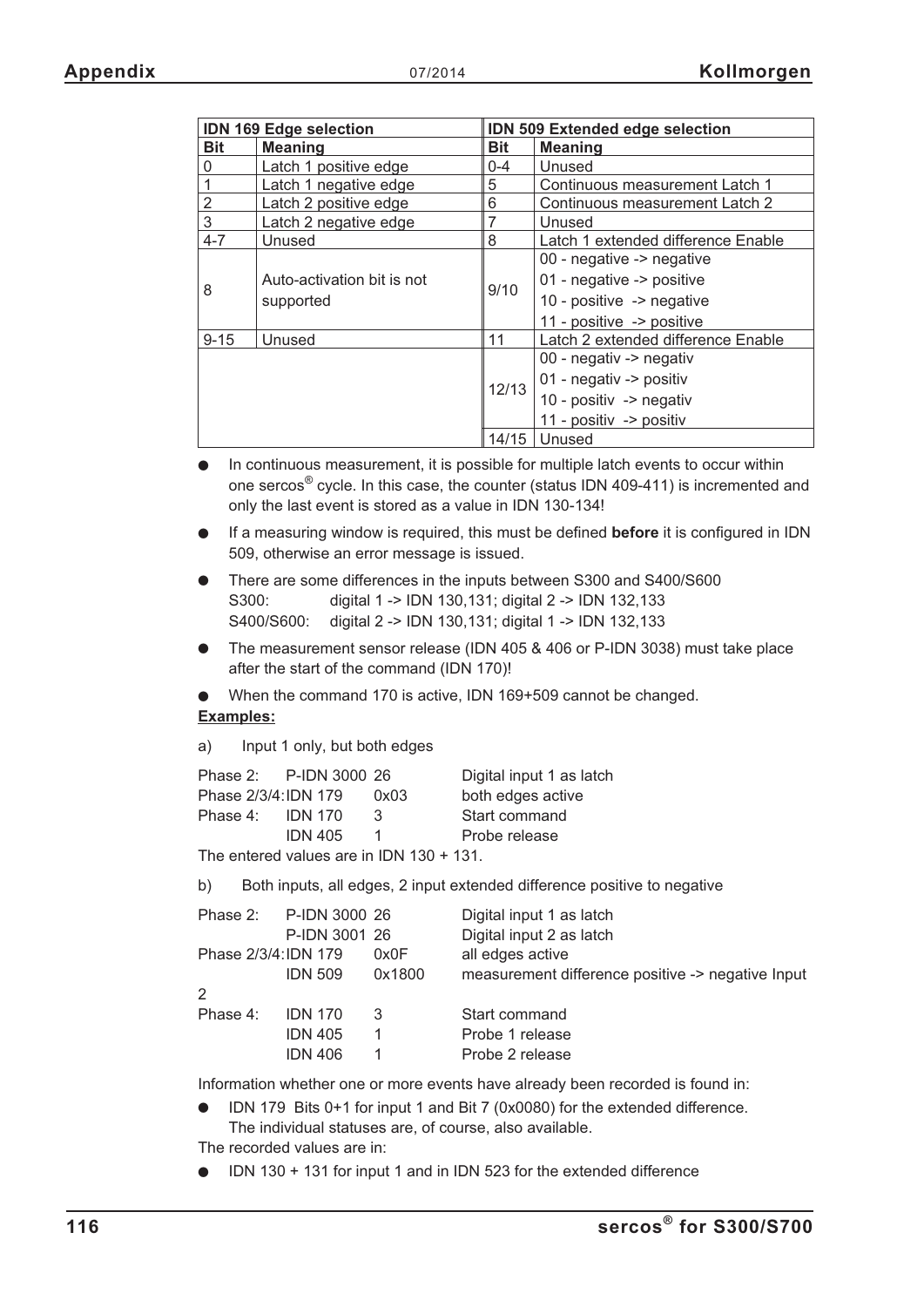### **Startup parameters without timings**

Latching does not require many preparatory steps. If the digital inputs are already configured in the firmware, it is not necessary to include the P-IDNs 3001+3002 in startup.

| IDN          | Name                       | Typ            | Weit                    |
|--------------|----------------------------|----------------|-------------------------|
| S-0-0032     | Hauptbetriebsart           | <b>UINT 16</b> | $(0 \times 000B)$<br>11 |
| S-0-0076     | Wichtungsart für Lagedaten | <b>UINT 16</b> | 10 (0x000A)             |
| $S - 0.0079$ | Rotations-Lageauflosung    | <b>UINT 32</b> | 1048576                 |
| S-0-0169     | Messtaster-Steuerparameter | <b>UINT 16</b> | 15 (0x000F)             |
| P-0-3000     | IN1MODE                    | <b>UINT 16</b> | 26 (0x001A)             |
| P-0-3001     | IN2MODE                    | <b>UINT 16</b> | 26 (0x001A)             |

#### **Service channel view**

| IDN            | Name                    | Einheit              | Wert              |
|----------------|-------------------------|----------------------|-------------------|
| S-0-0130       | Probe 1 Value +         | ex.                  | -699580267        |
| 5-0-0131       | Probe 1 Value -         |                      | -572556943        |
| S-0-0132       | Probe 2 Value +         | ia.                  | -511422610        |
| $S - 0 - 0133$ | Probe 2 Value -         | $\scriptstyle\cdots$ | -457379571        |
| S-0-0169       | Probe Control Parameter | w                    | 00000000 00001111 |
| \$-0-0170      | Probe Command           | $\mathbb{R}^n$       | 00000000 00000011 |
| S-0-0179       | Probe Status            | w                    | 00000000 00001111 |
| S-0-0405       | Probe 1 Enable          | ×,                   | 00000000 00000001 |
| S-0-0406       | Probe 2 Enable          | $\sim$               | 00000000 00000001 |
| S-0-0409       | Probe 1 pos latched     | $\overline{a}$       | 00000000 00000001 |
| S-0-0410       | Probe 1 neg latched     | <b>ALC</b>           | 00000000 00000001 |
| $S - 0 - 0411$ | Probe 2 pos latched     | a                    | 00000000 00000001 |
| S-0-0412       | Probe 2 neg latched     | ×                    | 00000000 00000001 |

### **Startup for extended measurement function**

| IDN          | Name                       | Typ            | Wert                  |
|--------------|----------------------------|----------------|-----------------------|
| S-0-0032     | Hauptbetriebsart           | UINT 16        | [0x000B]<br>11        |
| $S - 0.0055$ | Lage-Polaritäten           | <b>UINT 16</b> | [0,0000]<br>O         |
| S-0-0076     | Wichtungsart für Lagedaten | <b>UINT 16</b> | [0x000A]<br>$10^{-1}$ |
| S-0-0079     | Rotations-Lageauflosung    | <b>UINT 32</b> | 1048576               |
| S-0-0169     | Messtaster-Steuerparameter | <b>UINT 16</b> | [0x010F]<br>271       |
| P-0-3000     | IN1MODE                    | <b>UINT 16</b> | 26 (0x001A)           |
| P-0-3001     | IN2MODE                    | <b>UINT 16</b> | [0x001A]<br>26.       |

### **Service channel view**

| <b>IDN</b>   | Name                    | Einheit           | Wert              |
|--------------|-------------------------|-------------------|-------------------|
| S-0-0055     | Position Polarity       | $\frac{1}{2}$     | 00000000 00000000 |
| S-0-0130     | Probe 1 Value +         | $\leftrightarrow$ | 10493072          |
| S-0-0131     | Probe 1 Value -         |                   | 6995390           |
| $S - 0.0132$ | Probe 2 Value +         | $-14$             | 10493094          |
| S-0-0133     | Probe 2 Value -         |                   | 6995378           |
| S-0-0169     | Probe Control Parameter | 44.               | 00000101 00001111 |
| S-0-0170     | Probe Command           | ÷                 | 00000000 00000000 |
| S-0-0179     | Probe Status            | $\leftrightarrow$ | 00000000 00000000 |
| \$-0-0405    | Probe 1 Enable          | $+1$              | 00000000 00000000 |
| S-0-0406     | Probe 2 Enable          | $-$ 400 $-$       | 00000000 00000000 |
| S-0-0510     | Probe Difference 1      | $^{2+}$           | 3497682           |
| $S - 0.0511$ | Probe Difference 2      | $\sim$            | U                 |

In the example, the value of the negative edge has been subtracted from the value of the positive edge.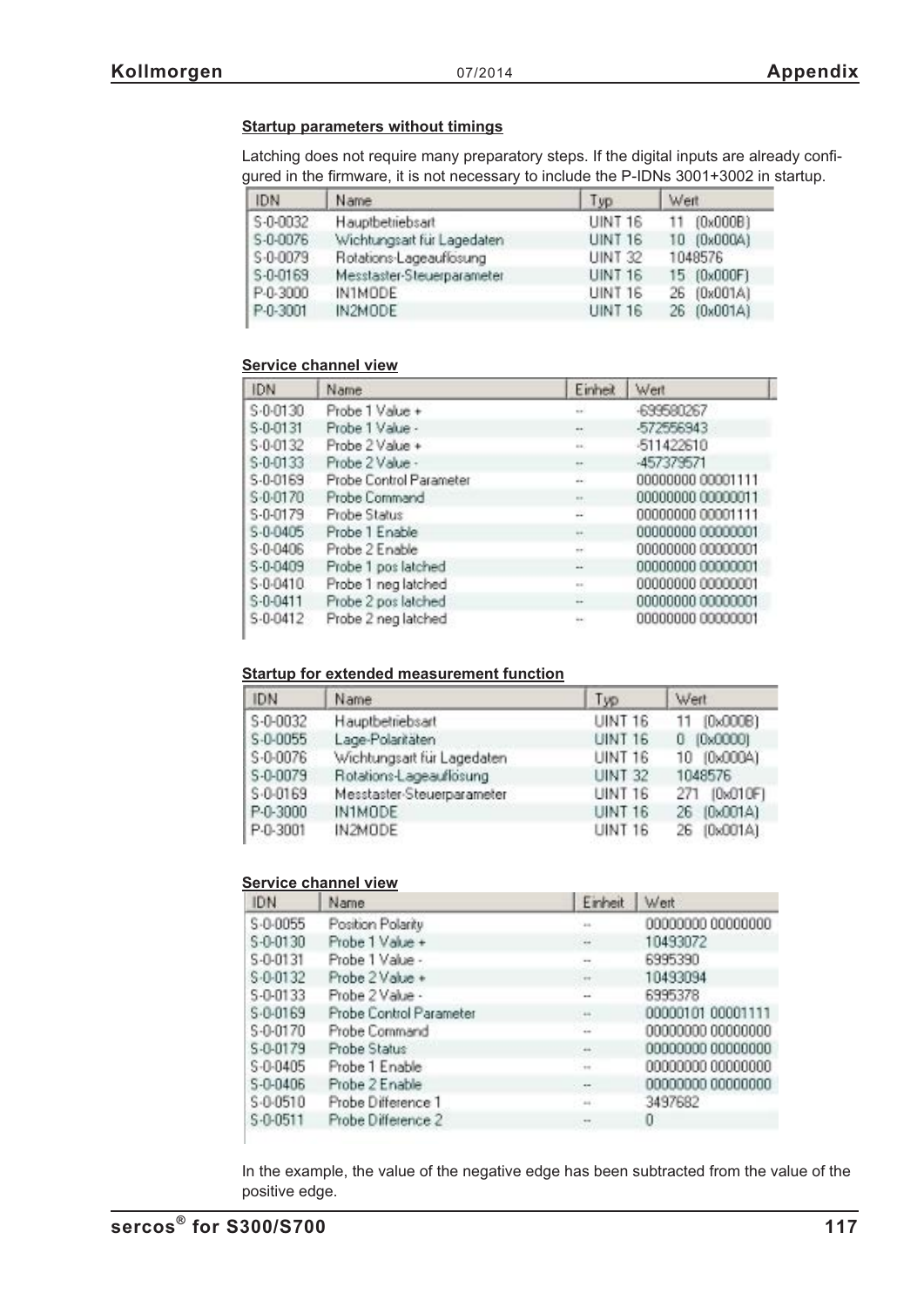**NOTE** 

# **4.10 Cam-Switch**

This function generates up to 4 virtual cams, which can be altered cyclically (online). A cam consists of the starting point and the length. The starting point is issued cyclically by the control system and the length can be altered via the service channel.

Limitations: Only 16/20bit resolution can be used, even with modulo.

The following ASCII parameters must be set in the drive:

| ASCII  | Value          | <b>IDN</b>       |
|--------|----------------|------------------|
| WPOSP  | 34             | <b>IDNP 3043</b> |
| WPOS   |                | <b>IDNP 3041</b> |
| WPOSE. | 255            | <b>IDNP 3042</b> |
| O1MODE | 41             | <b>IDNP 3005</b> |
| O2MODE | 41             | <b>IDNP 3006</b> |
| O2TRIG | 48 $(= 0x30h)$ | <b>IDNP 3007</b> |
| 01TRIG | (= 0x03h)<br>3 | <b>IDNP 3008</b> |

| <b>IDN 60</b> | P1 position switching point 1                                                | Must be configured cyclically (MDT)                                          |  |
|---------------|------------------------------------------------------------------------------|------------------------------------------------------------------------------|--|
| <b>IDN 61</b> | P2 position switching point 2                                                | Must be written via the SC                                                   |  |
| <b>IDN 62</b> | P3 position switching point 3                                                | Must be configured cyclically (MDT)                                          |  |
| <b>IDN 63</b> | P4 position switching point 4                                                | Must be written via the SC                                                   |  |
| <b>IDN 64</b> | P5 position switching point 5                                                | Must be configured cyclically (MDT)                                          |  |
| <b>IDN 65</b> | P6 position switching point 6                                                | Must be written via the SC                                                   |  |
| <b>IDN 66</b> | P7 position switching point 7                                                | Must be configured cyclically (MDT)                                          |  |
| <b>IDN 67</b> | P8 position switching point 8                                                | Must be written via the SC                                                   |  |
|               | IDNP 3047 CAM configuration                                                  |                                                                              |  |
|               | IDNP 3048 CAM configuration                                                  |                                                                              |  |
|               | IDNP 3049 CAM configuration                                                  |                                                                              |  |
|               | IDNP 3057 Disable CAM 1+2, both can only be switched on/off at the same time |                                                                              |  |
|               |                                                                              | IDNP 3058 Disable CAM 3+4, both can only be switched on/off at the same time |  |

### **Example**

|                  | <b>Start</b> | End     |
|------------------|--------------|---------|
| CAM <sub>1</sub> |              | 100.000 |
| CAM <sub>2</sub> | 524.000      | 624.000 |
| CAM <sub>3</sub> | 262.000      | 362,000 |
| CAM <sub>4</sub> | 768.000      | 868.000 |



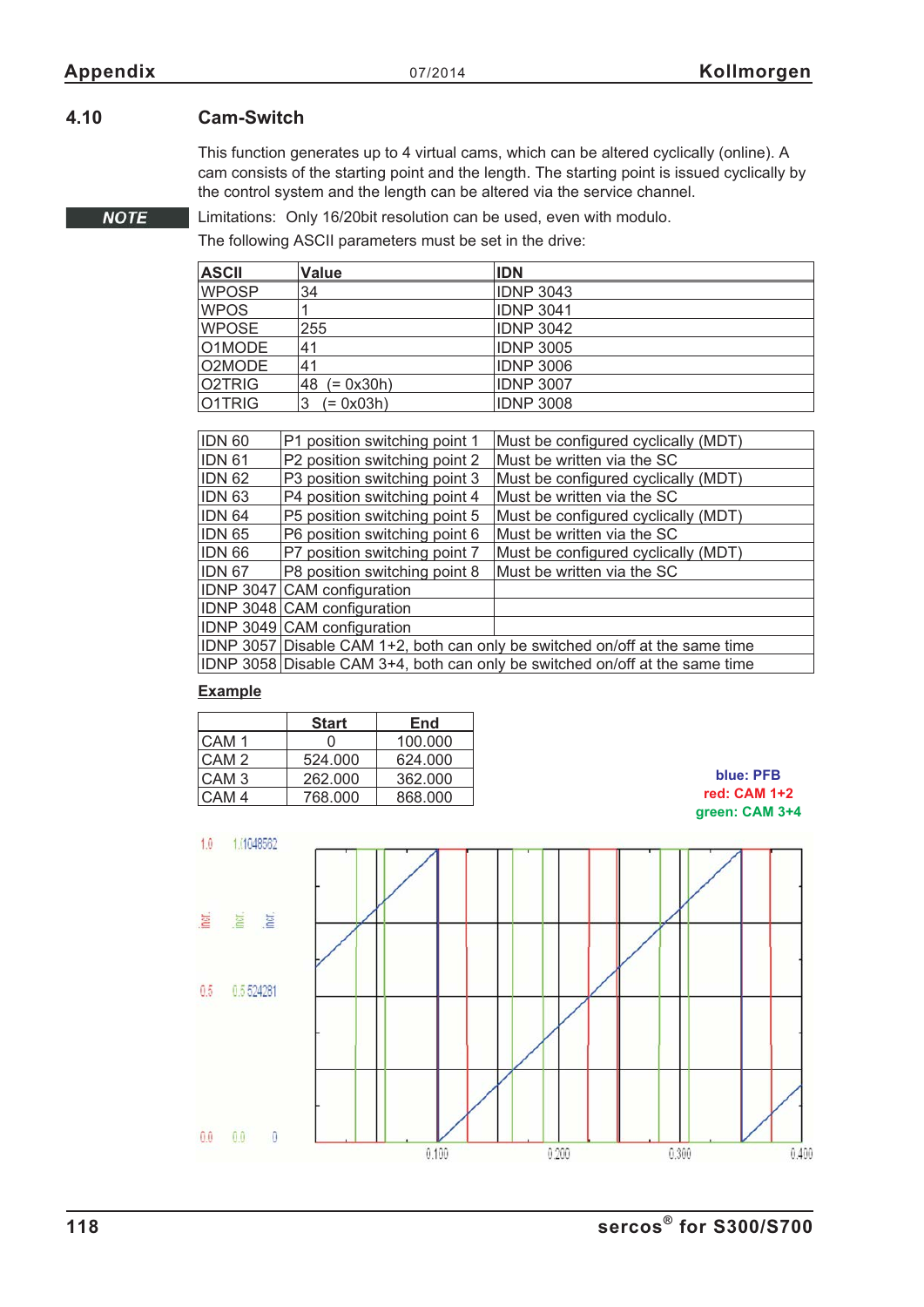# **4.11 Linearaxes**

| <b>IDN</b> used | <b>Meaning</b>                                                                 |  |  |  |
|-----------------|--------------------------------------------------------------------------------|--|--|--|
|                 | 0x01 linear with std. scaling 10 <sup>-7</sup> m/incr                          |  |  |  |
|                 | 0x09 linear with parameter scaling                                             |  |  |  |
| <b>IDN 76</b>   | 0x81 linear with std. scaling $10^{-7}$ m/incr<br>+ modulo                     |  |  |  |
|                 | 0x89 linear with parameter scaling + modulo                                    |  |  |  |
|                 | $0xC1$ linear with std. scaling $10^{-7}$ m/incr<br>+ modulo + scaling at load |  |  |  |
|                 | 0xC9 linear with parameter scaling + modulo + scaling at load                  |  |  |  |
| <b>IDN 77</b>   | <b>Linear Position Data Scaling Factor</b>                                     |  |  |  |
| <b>IDN 78</b>   | <b>Linear Position Data Scaling Exponent</b>                                   |  |  |  |
| <b>IDN 79</b>   | Rotational position resolution                                                 |  |  |  |
| <b>IDN 103</b>  | Modulo value                                                                   |  |  |  |
| <b>IDN 121</b>  | Input Revolutions of Load Gear                                                 |  |  |  |
| <b>IDN 122</b>  | Output Revolutions of Load Gear                                                |  |  |  |
| <b>IDN 123</b>  | Linear feed constant in selected units, i.e. travel per revolution             |  |  |  |

Since with linear axes the absolute travel is limited, the servo amplifier ensures that there is no overrun in the actual position by setting the software limit switches. Due to scaling, the internal drive values in SWE1 and SWE2 differ from the values determined via sercos®.

# **4.12 Directions of rotation**

### **ASCII "DIR"**

With this command, the polarities can be rotated directly in the servo amplifier. This has an effect on the display in the GUI! It is then no longer necessary to rotate using sercos<sup>®</sup>.

| <b>Bit</b>      |                            | Meaning |              |
|-----------------|----------------------------|---------|--------------|
|                 |                            |         | Not inverted |
| Bit 0           | Velocity setpoint          |         | Inverted     |
|                 |                            |         | Not inverted |
| Bit 1           | Additive velocity setpoint |         | Inverted     |
|                 |                            |         | Not inverted |
| Bit 2           | Velocity actual value 1    |         | Inverted     |
| Bit 3           | Velocity actual value 2    |         | Not inverted |
|                 |                            |         | Inverted     |
| <b>Bit 4-15</b> | reserved                   |         |              |

### **IDN 43 – Speed polarities**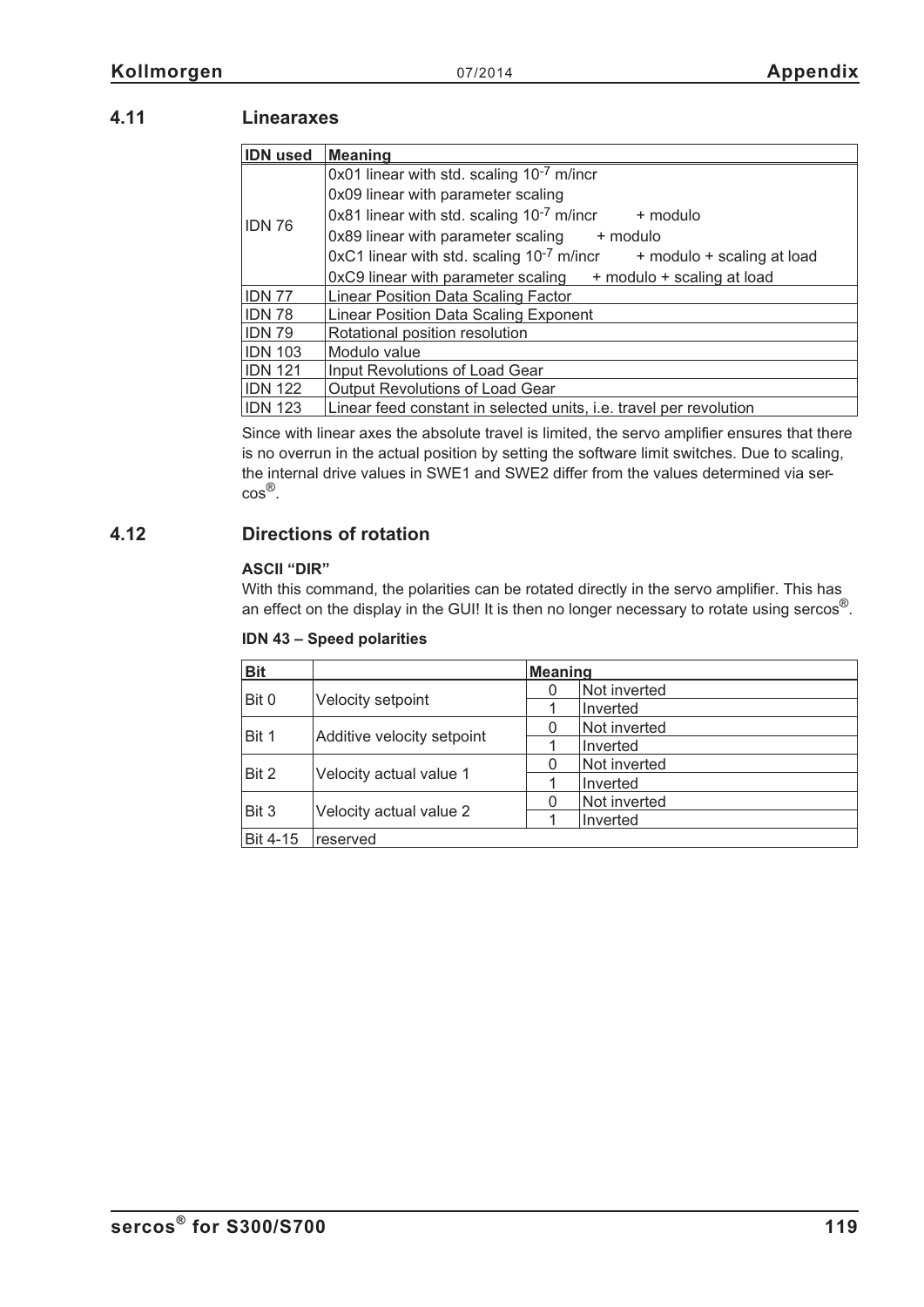### **IDN 55 – Position polarities**

**NOTE** 

Rotations via IDN 55 and IDN 43 only affect sercos® and do not have an effect in the servo amplifier itself. The display in the startup software then no longer matches the display via sercos®.

IDN 55 is saved in SERCSET bits 4-11, meaning that settings have an effect here, even if these are later no longer desired. IDN 55 then has to be explicitly altered in phase 2 and the SAVE command executed.

| <b>Bit</b>      |                                     |   | <b>Meaning</b> |
|-----------------|-------------------------------------|---|----------------|
|                 |                                     | 0 | Not inverted   |
| Bit 0           | Position setpoint                   |   | Inverted       |
|                 | Reserved: Additive position set-    | 0 | Not inverted   |
| Bit 1           | point                               |   | Inverted       |
| Bit 2           |                                     | 0 | Not inverted   |
|                 | Position actual value 1             |   | Inverted       |
| Bit 3           | Position actual value 2             | 0 | Not inverted   |
|                 |                                     |   | Inverted       |
|                 | Position limit values (software li- | 0 | deactivated    |
| Bit 4           | mit switches)                       |   | activated*     |
| <b>Bit 4-15</b> | reserved                            |   |                |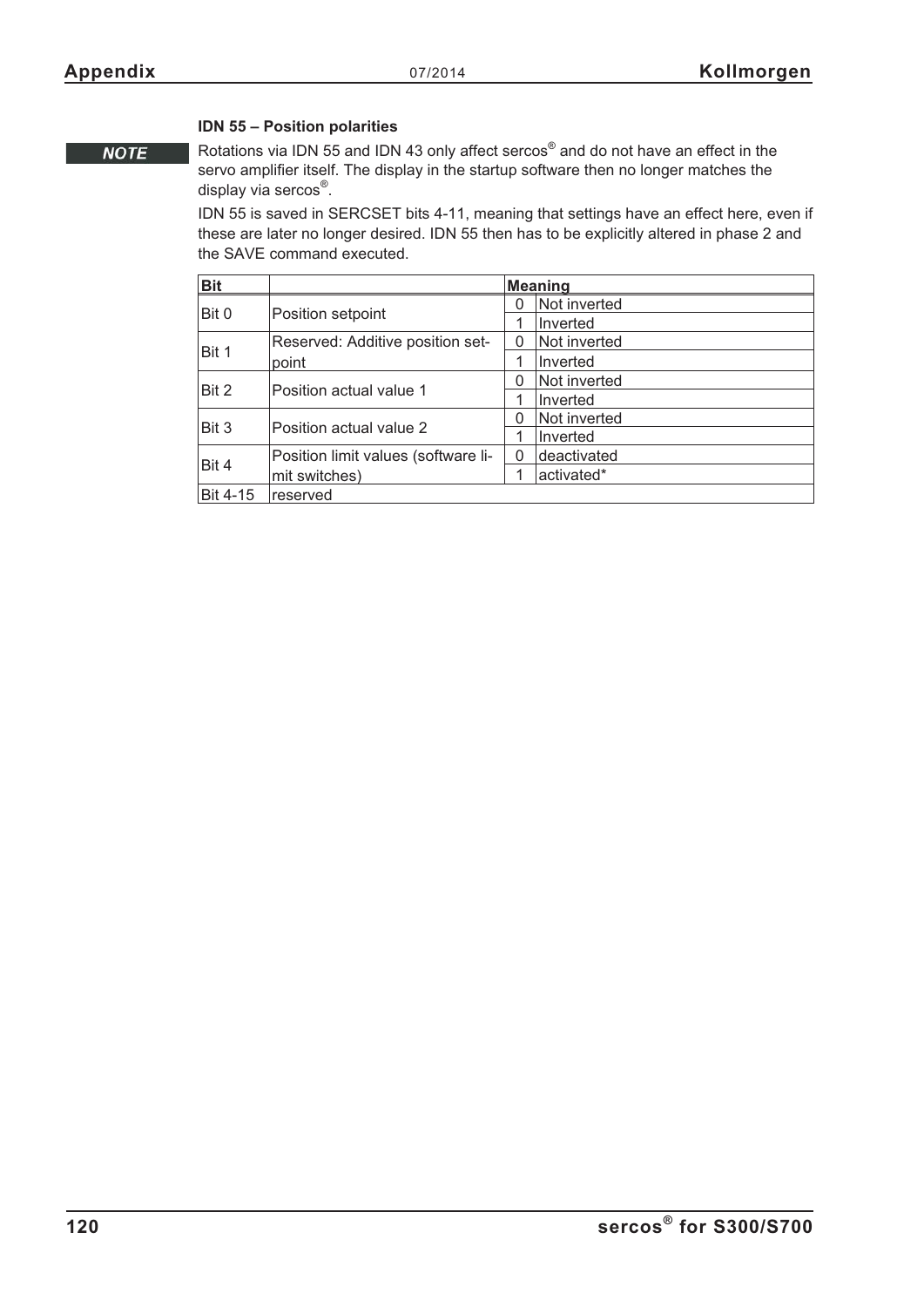# **4.13 External position control**

| <b>IDN</b> used                                                           | <b>Meaning</b>                         |
|---------------------------------------------------------------------------|----------------------------------------|
| <b>IDN 32</b>                                                             | <b>Primary Operation Mode</b>          |
| <b>IDN 53</b><br>Position Feedback Value 2 (External Feedback)            |                                        |
| <b>IDN 76</b><br>Position Data Scaling Type                               |                                        |
| <b>IDN 79</b>                                                             | <b>Rotational Position Resolution</b>  |
| <b>IDN 117</b><br>Resolution of Rotational Feedback 2 (External Feedback) |                                        |
| <b>IDN 257</b>                                                            | <b>Multiplication Factor 2</b>         |
| <b>IDN 121</b>                                                            | Input Revolutions of Load Gear         |
| <b>IDN 122</b>                                                            | <b>Output Revolutions of Load Gear</b> |
| <b>IDN 123</b>                                                            | <b>Feed Constant</b>                   |
| <b>IDNP 3017</b>                                                          | Position Feedback Type (ASCII: EXTPOS) |

The resolution of the external encoder is the number of lines per revolution it can supply. In standard configuration, the multiplication factor can remain 1. The resolution used via sercos<sup>®</sup> is still set via IDN 79 for rotational and IDN 123 for linear scaling. The encoder lines are then scaled to this resolution.

### **Example:**

Motor encoder: Resolver FBTYPE 0 External encoder: 5 V ROD encoder on plug X5 => EXTPOS 3 Position resolution:20bit via sercos®

EXTPOS uses positive values for active control and negative values when the external encoder is only to be read in.

If the external encoder is being used for active control, PFB0 is copied to PFB and the motor encoder then only supplies position data via PRD. This is limited to one revolution (like modulo), as it only contributes to the commutation.

### **Startup parameters**

| <b>IDN</b>     | <b>Name</b>                                | <b>Type</b>        | <b>Value</b> |
|----------------|--------------------------------------------|--------------------|--------------|
| S-0-0032       | Main operating mode                        | UINT <sub>16</sub> | 12 (0x000C)  |
| $S - 0 - 0055$ | Position polarities                        | UINT <sub>16</sub> | 0 (0x0000)   |
| S-0-0076       | Type of scaling for position data          | UINT16             | 74 (0x004A)  |
| S-0-0117       | <b>Resolution of Rotational Feedback 2</b> | UINT32             | 500          |
| S-0-0079       | Rotational position resolution             | UINT32             | 1048576      |
| P-0-3017       | Position Feedback Type                     | INT <sub>16</sub>  |              |

**NOTE**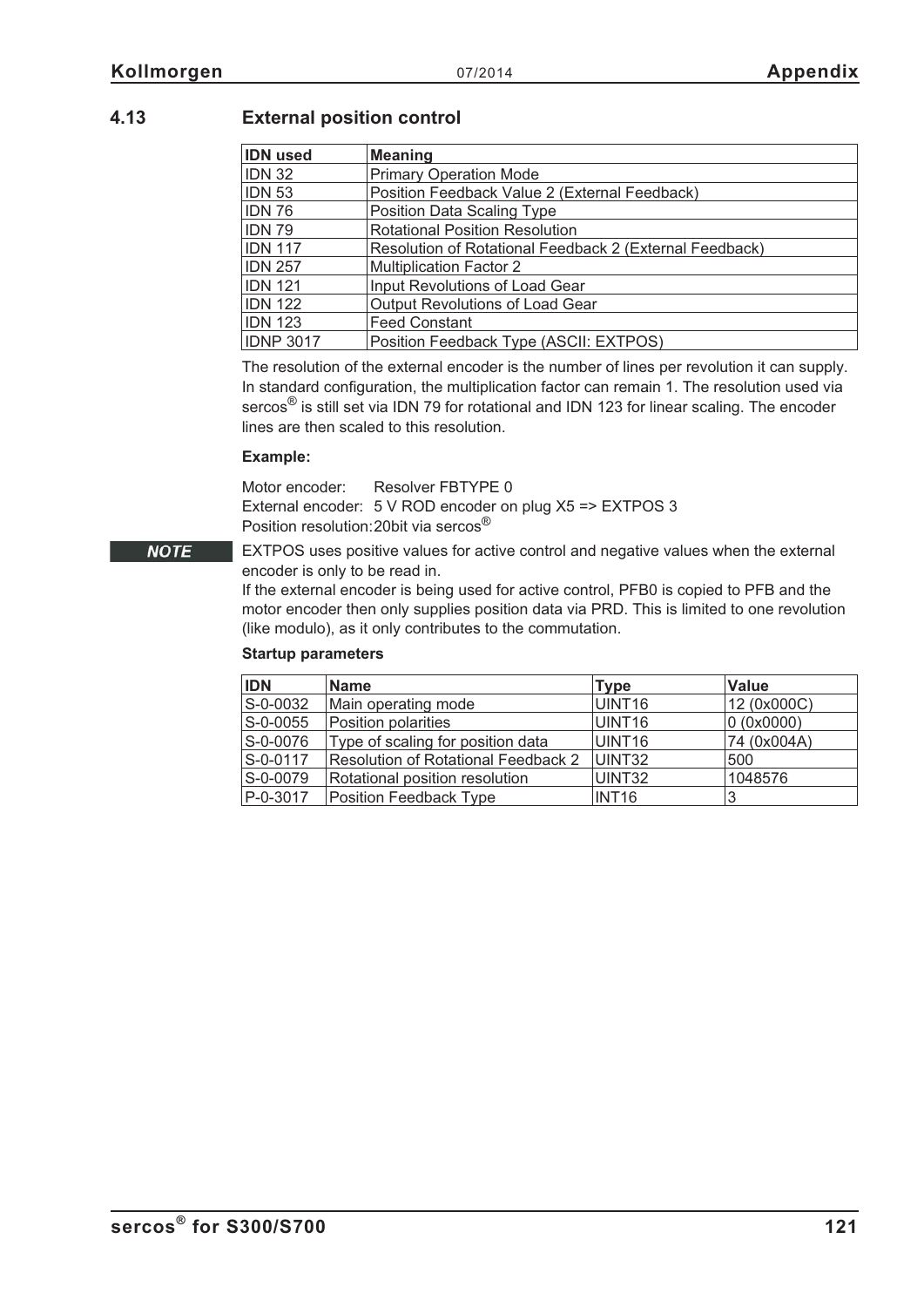# **4.14 Quadratic interpolation**

-4210 -6727 -2173 -5982 -2173 -5129  $0 \t -4210$ 0 -3209 2173 -2173 2173 -1087

Quadratic interpolation is used for "softer" evening out of target value jumps. The sercos<sup>®</sup> cycle time must be 500 µs and the position control must be used. The interpolation method is then activated with IDNP 3040 = 1. With modulo it **cannot** be used.

An internal table with sinus-shaped trajectory is used as reference. Since the cycle time is 500µs and the cycle time of the internal position controller is 250µs, the target value is only updated every second time.



-1095 3217  $-1095$  2165 -3217 1095  $-3217$   $-8$  $-5136$   $-1095$  $-5136$   $-2181$  $-6733$   $-3217$  $-6733$   $-4217$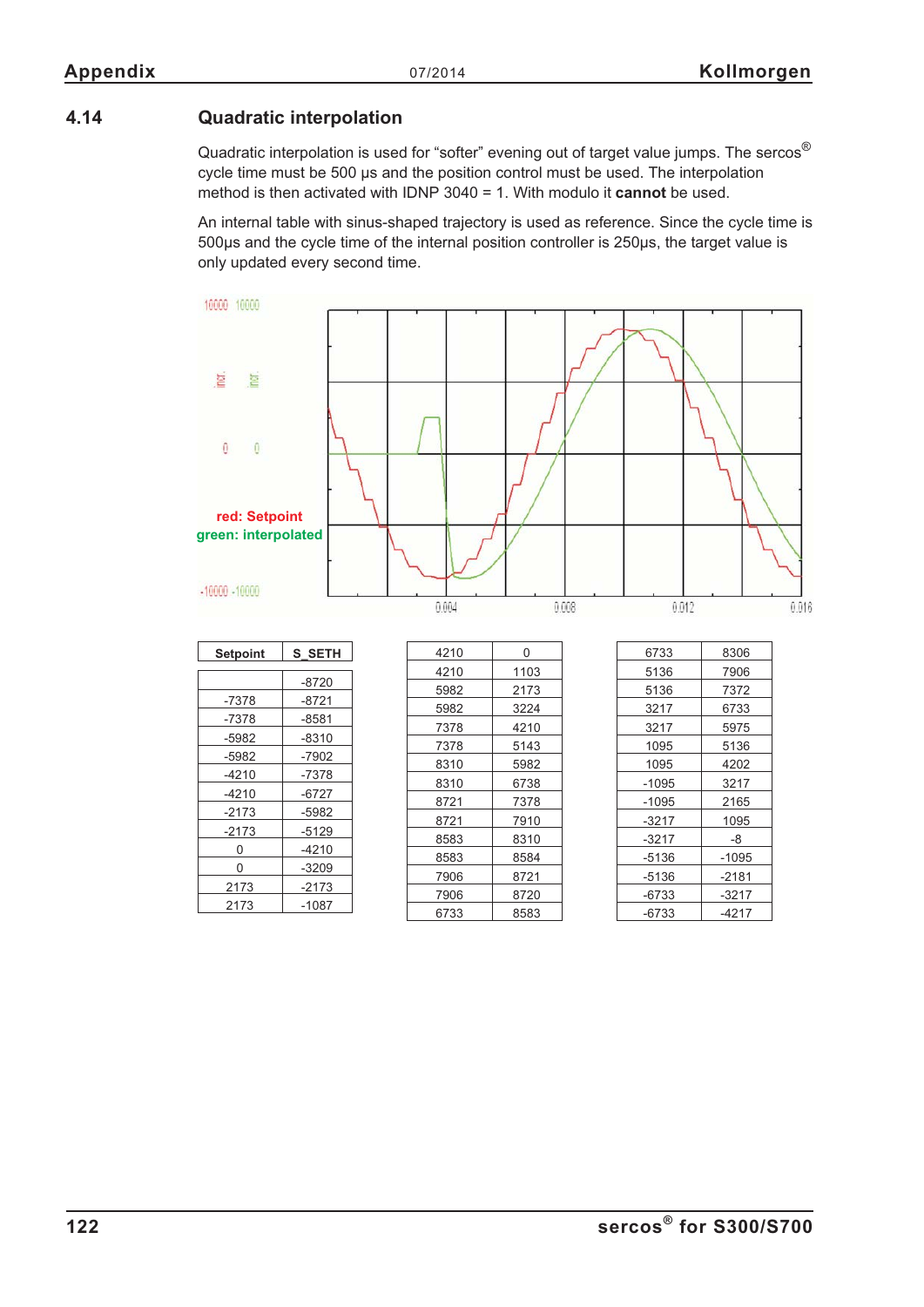**NOTE** 

# **4.15 Gearing and transmission ratios for linear and rotational axes**

| <b>IDN</b> used | <b>Meaning</b>               |
|-----------------|------------------------------|
| IDN 76          | scaling of the position data |
| <b>IDN 121</b>  | Gearing input revolutions    |
| <b>IDN 122</b>  | Gearing output revolutions   |

With IDN 121 and 122 a gearing factor for simulating an electron gearing. IDN 76 Bit 6 then defines whether the setpoint relates to the motor or the load. The gearing manipulates the setpoint according to the gearing factor.

Does not work with modulo.

The travel is limited via software limit switches, since overrun can occur.

### **Example:**

IDN 121 = 1 IDN 122 = 2 Transmission ratio 2:1 (IDN122 / IDN121)



### **IDN 76 Bit 6 = 0**

Gearing factor 1:2 with interpretation of the setpoint from the motor to the load. With a setpoint of 1 revolution, the motor shaft turns 2 revolutions. The sercos<sup>®</sup> actual position value sent back is for just 1 revolution of the motor.

## **IDN 76 Bit 6 = 1**



### **NOTE**

**NOTE** 

Gearing factor 1:2 with interpretation of the setpoint from the load to the motor. With a setpoint of 2 revolutions, the motor shaft turns 1 revolution. The sercos® actual position value sent back is for 2 revolutions of the load.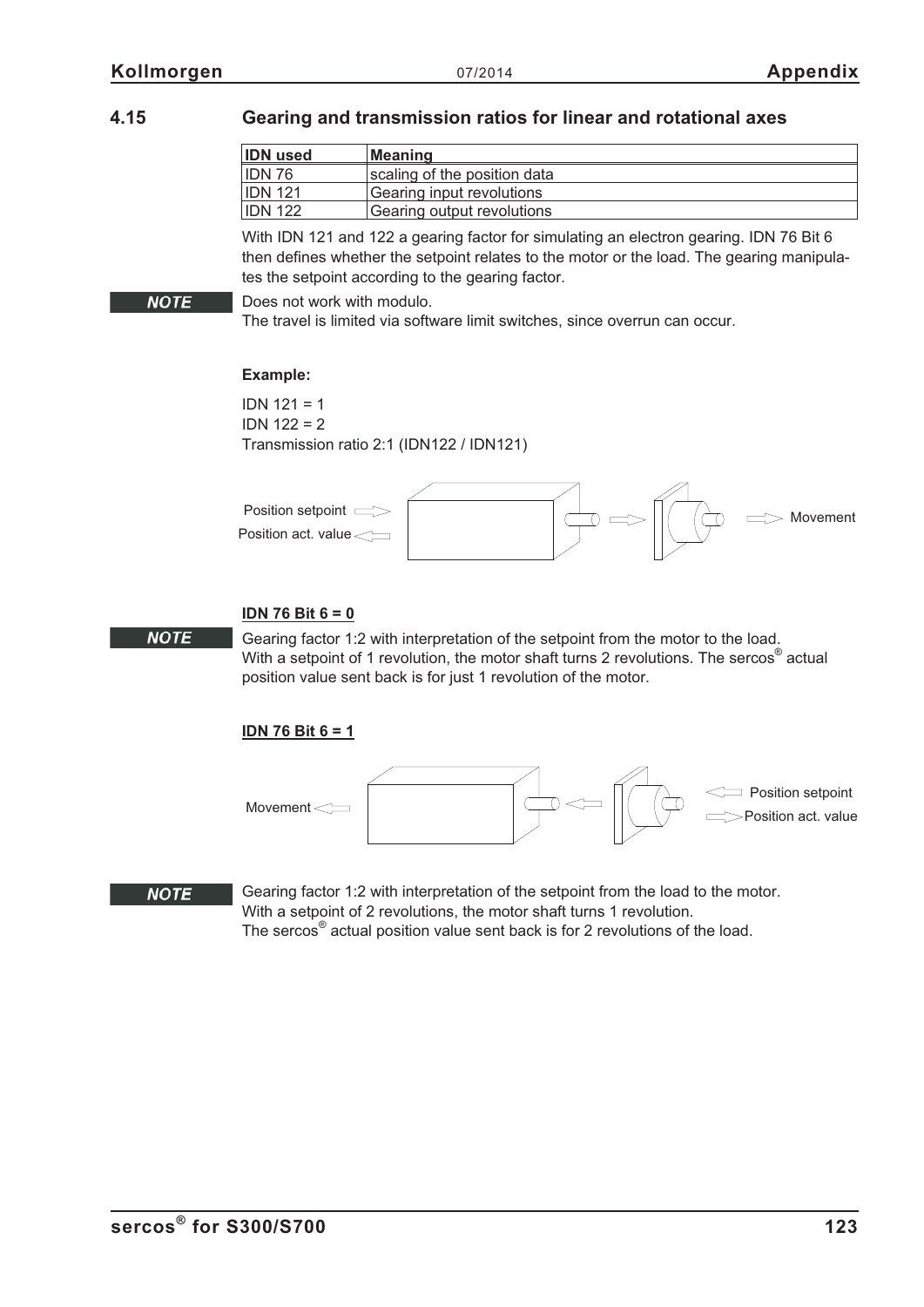# **4.16 Macro variables for debugging**

| <b>SERC SYNCVAL</b>  | Synchronization time T3 in us                                          |
|----------------------|------------------------------------------------------------------------|
| <b>SERC NOSYNC</b>   | Synchronization deviation in us                                        |
| <b>SERC SYNCHUB</b>  | Stroke used for the PWM                                                |
| SERC VVOR            | Pilot speed control value IDNP 3055                                    |
| <b>SERC IVOR</b>     | Pilot speed control value IDNP 3056                                    |
|                      | Internal release of the target values from the interpolator. Determin- |
| <b>SERC SOLLFREI</b> | ed by functions such as homing or "wake & shake" and of course         |
|                      | also by the control bits.                                              |
| SERC_SOLL-           | Target value of the control system via sercos <sup>®</sup> (formerly   |
| <b>WERT</b>          | DPRNEW30)                                                              |
|                      | Target value of the linear interpolation. However, this value is only  |
| S_SETH               | applied when OPMODE is 6 and SERC SOLLFREI is 1.                       |
| S SETL               | Target value of the position controller                                |
| <b>HARDENA</b>       | Hardware enable                                                        |
| <b>SOFTENABLE</b>    | Software enable                                                        |
|                      | Global enable of the output stage, consisting of software and hard-    |
| $EN_P$               | ware enable.                                                           |
| OPMODE               | Operating mode $6 =$ sercos position control                           |
| <b>PFB</b>           | Actual position value of motor encoder                                 |
| PFB <sub>0</sub>     | Actual position value of external encoder                              |
| <b>PRD</b>           | Commutation angle                                                      |
| S FEHL               | Internal tracking error                                                |
| <b>TRJSTAT</b>       | Collective bit variable for the trajectory status                      |
| <b>SERC ATSTAT</b>   | AT status word                                                         |
| <b>SERC MDTCNTL</b>  | MDT control word                                                       |
| <b>STATCODE</b>      | Warnings                                                               |
| <b>ERRCODE</b>       | Error messages                                                         |
| <b>FFVAKTIV</b>      | Pilot controls status via the sercos <sup>®</sup> bus                  |
| TICK0                | Counter 62.5µs                                                         |
| <b>TICK</b>          | Millisecond counter                                                    |
| <b>TICK250</b>       | Counter in 250µs                                                       |
| <b>INPUTx</b>        | Status of the digital input x                                          |
| <b>PSPEED</b>        | Target speed value                                                     |
| <b>DPRNEWx</b>       | Test variables $(x = 140)$                                             |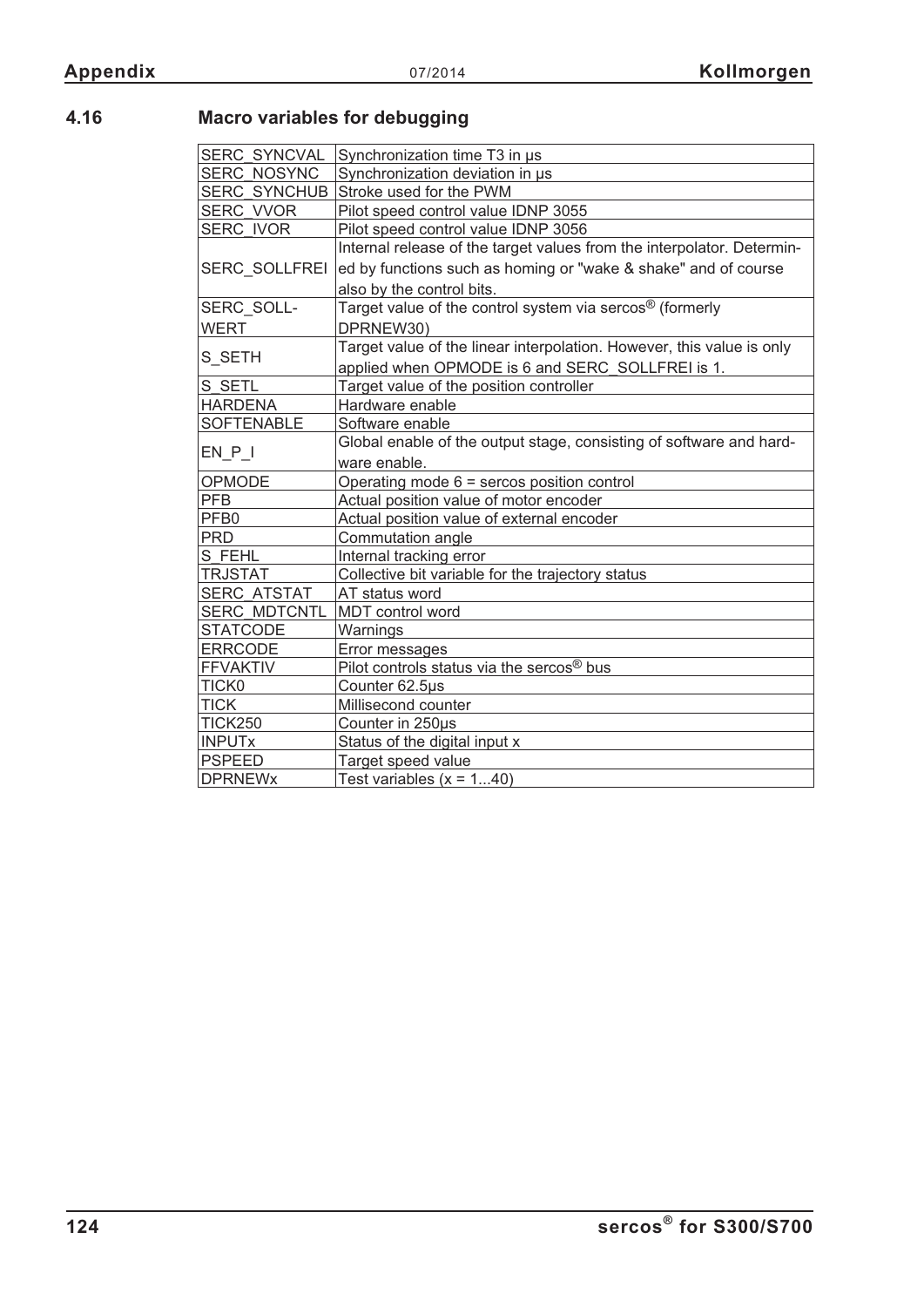# **4.17 Troubleshooting**

## **4.17.1 When does F29 occur?**

- $\bullet$  Every time the phases are switched back, i.e. also every time the control system is intentionally switched off!
- $\bullet$ If two consecutive (back-to-back) MSTs or MDTs fail
- $\bullet$  If the software enable is issued before the hardware enable without it having been configured with IDNP 3016
- $\bullet$ If the sercos® ASIC has an unexpected version number (unlikely).
- $\bullet$ If the hardware enable switches to 0V with servo amplifiers released via sercos® .
- $\bullet$ In the event of cable break.
- $\bullet$ Control system wants to switch to a phase greater than 4.
- $\bullet$ The next phase requested by the control system would skip one or more phases.
- $\bullet$  Switching is to be performed to phase 3 without the command IDN127 having first been successfully executed.
- $\bullet$  Switching is to be performed to phase 4 without the command IDN128 having first been successfully executed.

# **4.17.2 Phase 0 or phase 1 is not possible**

- $\bullet$ Do all servo amplifiers have the same baud rate (SBAUD)?
- $\bullet$ Do all servo amplifiers have a unique address (ADDR)?
- $\bullet$  The light output (SLEN) might not be set optimally. The light output can effectively only be set in the following steps: 0 1-14 15- 30 31-44 45...
- $\bullet$  With 16 Mbaud, 30 is the maximum light output and the only steps available are 0-10 and 11-30.

## **4.17.3 It is not possible to switch up from phase 2 to phase 3**

IDN 21 contains all parameters that prevent phase runup. These are predominantly timings, which come from the control system and are checked in the drive. However, the configuration of the AT and MDT is also checked here with regard to the operating mode. Speed control stipulates that the MDT also contains the target speed value. The following parameters MUST be written by the control system:

| <b>IDN1</b>                                                                                                                            | NC cycle time                  | Must be the same; larger than 250µs; above                      |
|----------------------------------------------------------------------------------------------------------------------------------------|--------------------------------|-----------------------------------------------------------------|
| <b>IDN2</b>                                                                                                                            | sercos <sup>®</sup> cycle time | 1ms only whole digits, no decimals                              |
| <b>IDN 6</b>                                                                                                                           | AT timing                      |                                                                 |
| <b>IDN9</b><br>Start address in the MDT<br>IDN 10<br>Length of the MDT<br><b>IDN 15</b><br>Telegram type<br>IDN 16<br>AT configuration |                                |                                                                 |
|                                                                                                                                        |                                | Are all required values on the operating mode                   |
|                                                                                                                                        |                                |                                                                 |
|                                                                                                                                        |                                |                                                                 |
|                                                                                                                                        | <b>MDT</b> configuration       |                                                                 |
|                                                                                                                                        | Main operating mode            |                                                                 |
|                                                                                                                                        | <b>MDT</b> timing              |                                                                 |
| IDN 24<br><b>IDN 32</b><br><b>IDN 89</b>                                                                                               |                                | and telegram type programmed? And do these<br>match the length? |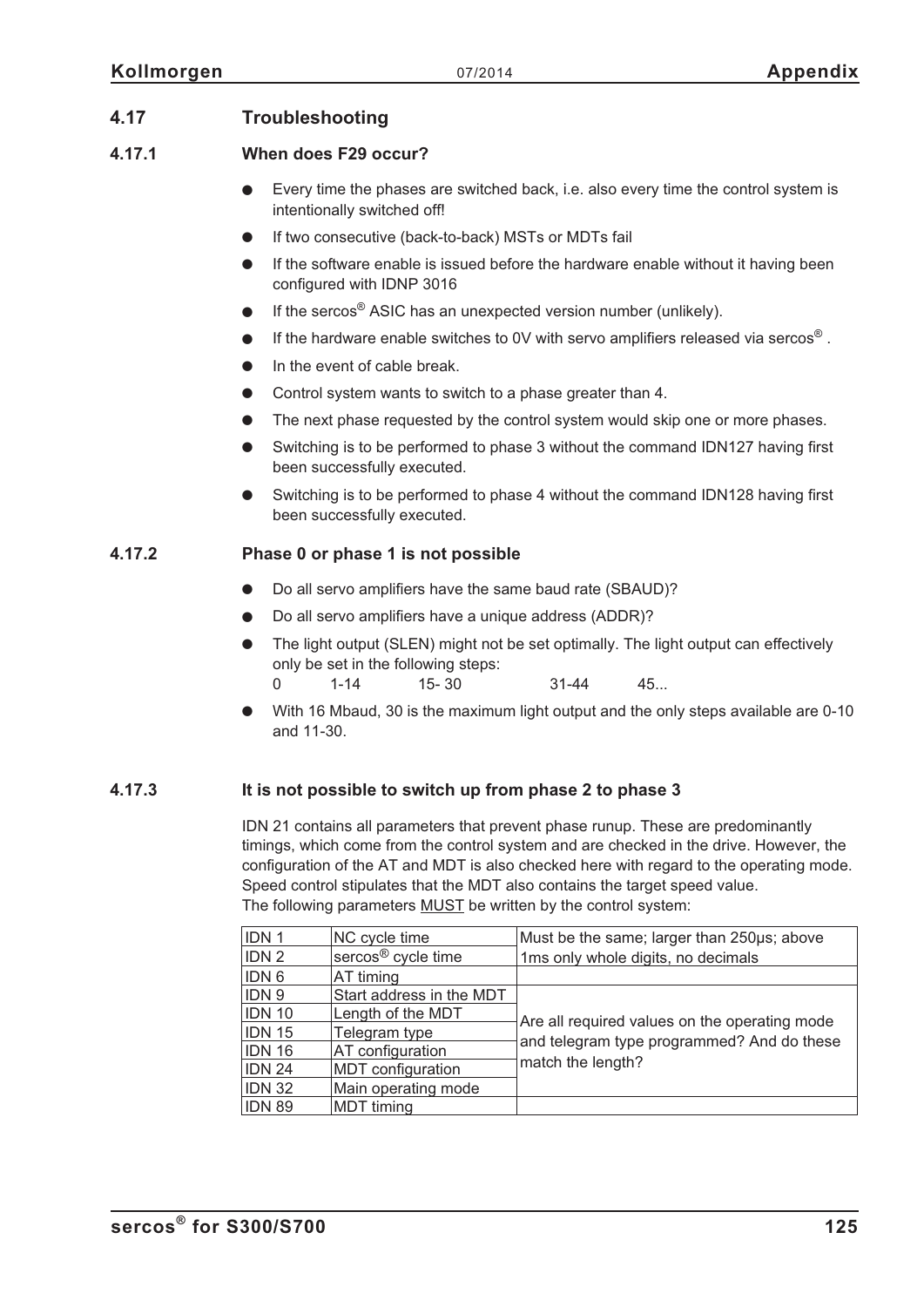## **4.17.4 It is not possible to switch up from phase 3 to phase 4**

IDN 22 lists the IDNs which prevent switching up. In this phase these are scaling values and general settings that contradict one another.

For example:

| IDN 44,45,46      | scaling values for speed control    |
|-------------------|-------------------------------------|
| IDN 76,79,103,123 | scaling values for position control |
| IDN 121.122       | Gearing factors                     |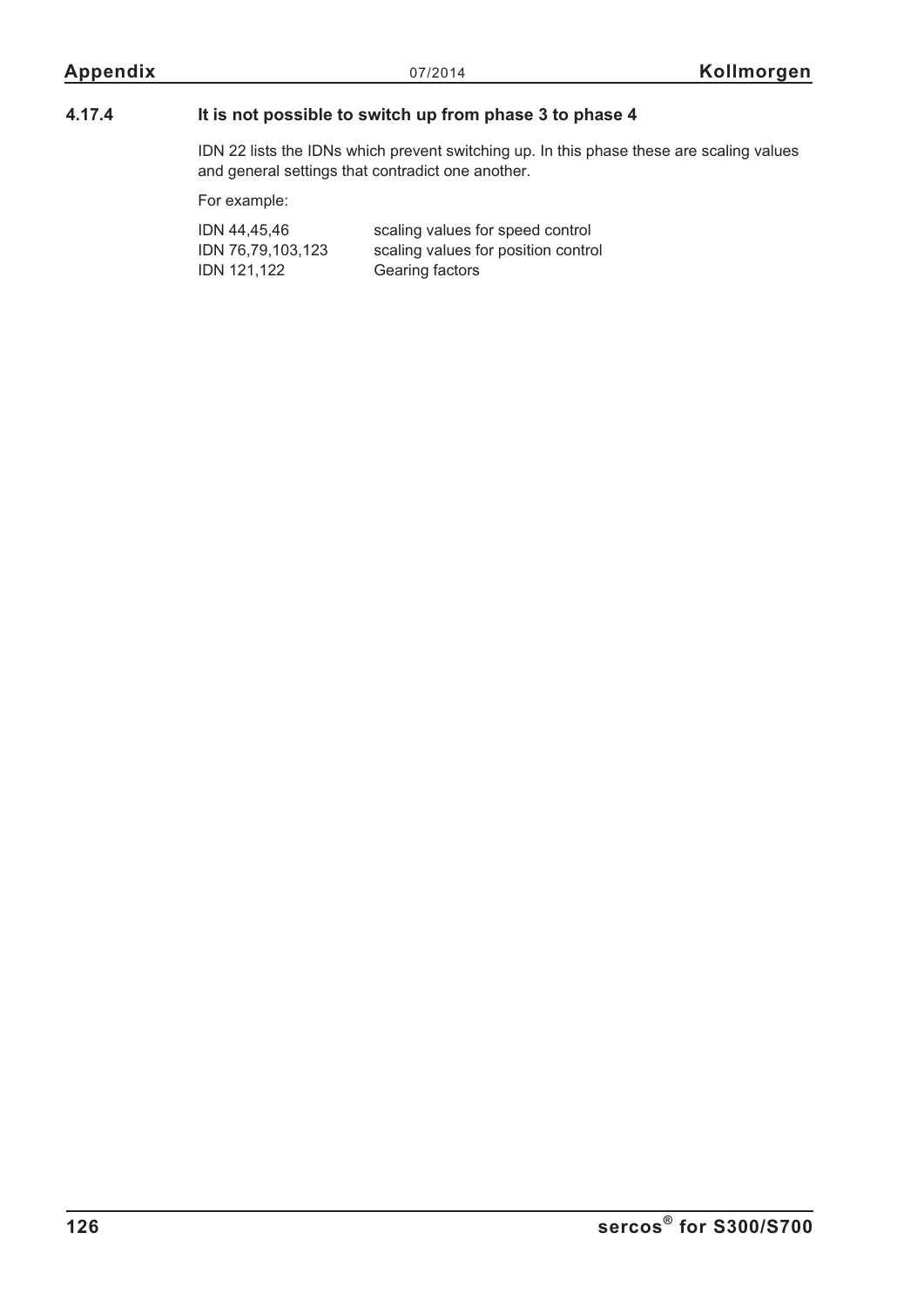# **4.18 IDN type-sorted**

# **4.18.1 General**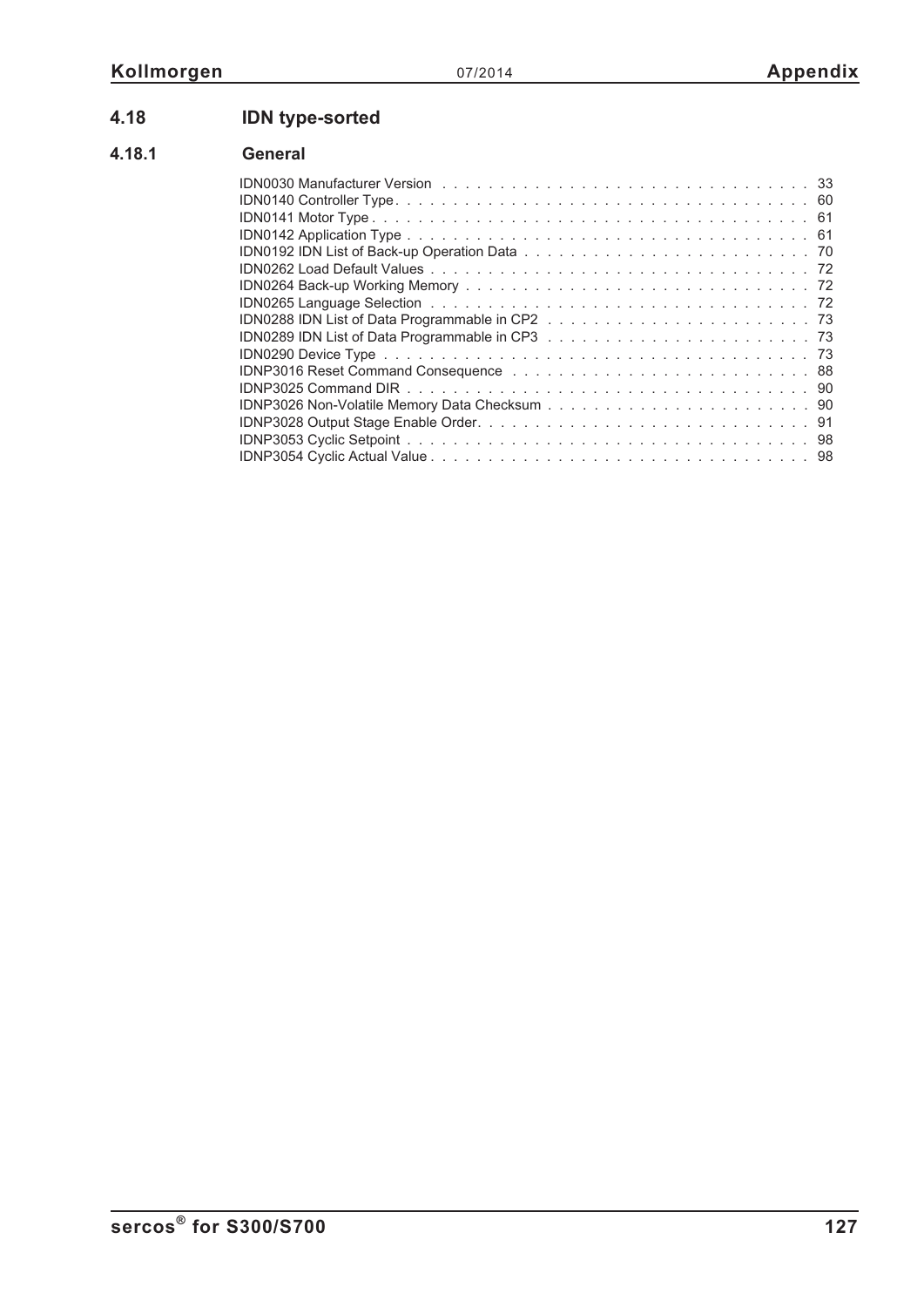# **4.18.2 Acceleration / Deceleration Control**

# **4.18.3 Torque Control**

| IDN0120 Current Loop Integral Action Time 254                    |
|------------------------------------------------------------------|
|                                                                  |
|                                                                  |
|                                                                  |
|                                                                  |
| IDNP3056 Cyclic Value for external Acceleration Feed Forward. 98 |
|                                                                  |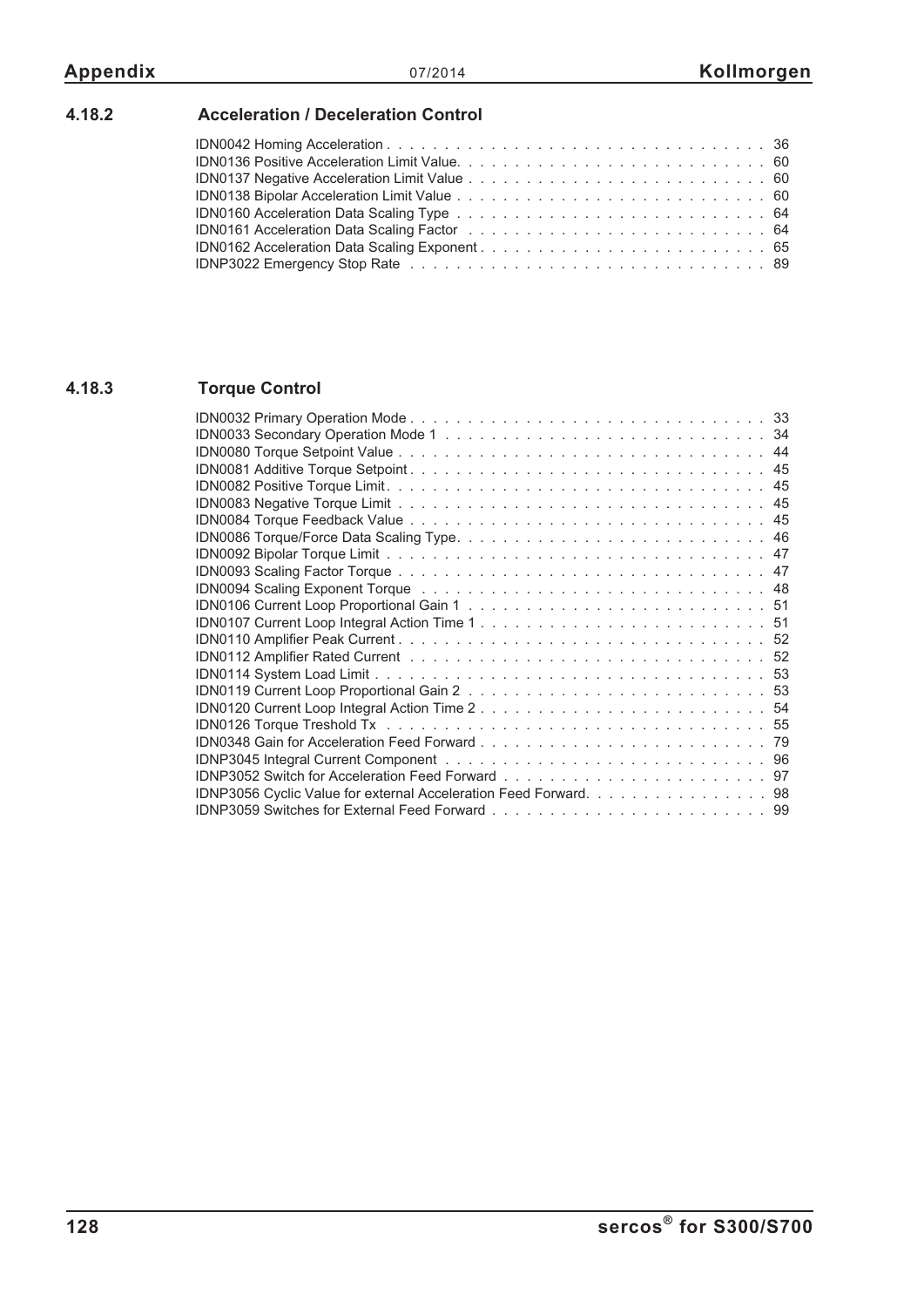| <b>Fault &amp; Safety Detection</b> |  |
|-------------------------------------|--|
|                                     |  |
|                                     |  |
|                                     |  |
|                                     |  |
|                                     |  |
|                                     |  |
|                                     |  |
|                                     |  |
|                                     |  |
|                                     |  |
|                                     |  |
|                                     |  |
|                                     |  |
|                                     |  |
|                                     |  |
|                                     |  |
|                                     |  |
|                                     |  |

# **4.18.4 Fault & Safety Detection**

# **4.18.5 Feedback Devices**

| IDN0116 Resolution of Rotational Feedback 1 (motor feedback) 53    |  |
|--------------------------------------------------------------------|--|
| IDN0117 Resolution of Rotational Feedback 2 (external feedback) 53 |  |
|                                                                    |  |
|                                                                    |  |
|                                                                    |  |
|                                                                    |  |
|                                                                    |  |
|                                                                    |  |
|                                                                    |  |
|                                                                    |  |
|                                                                    |  |

IDN0380 DC Bus Link Voltage [. . . . . . . . . . . . . . . . . . . . . . . . . . . . . . . . . 79](#page-78-0) [IDN0383 Motor Temperature. . . . . . . . . . . . . . . . . . . . . . . . . . . . . . . . . . 79](#page-78-0) IDN0384 Amplifier Temperature [. . . . . . . . . . . . . . . . . . . . . . . . . . . . . . . . 80](#page-79-0) [IDN0390 Diagnostic Number. . . . . . . . . . . . . . . . . . . . . . . . . . . . . . . . . . 80](#page-79-0) [IDNP3021 Over Speed. . . . . . . . . . . . . . . . . . . . . . . . . . . . . . . . . . . . . 89](#page-88-0) IDNP3060 Counter for RDIST-Receive Noise [. . . . . . . . . . . . . . . . . . . . . . . . . 99](#page-98-0)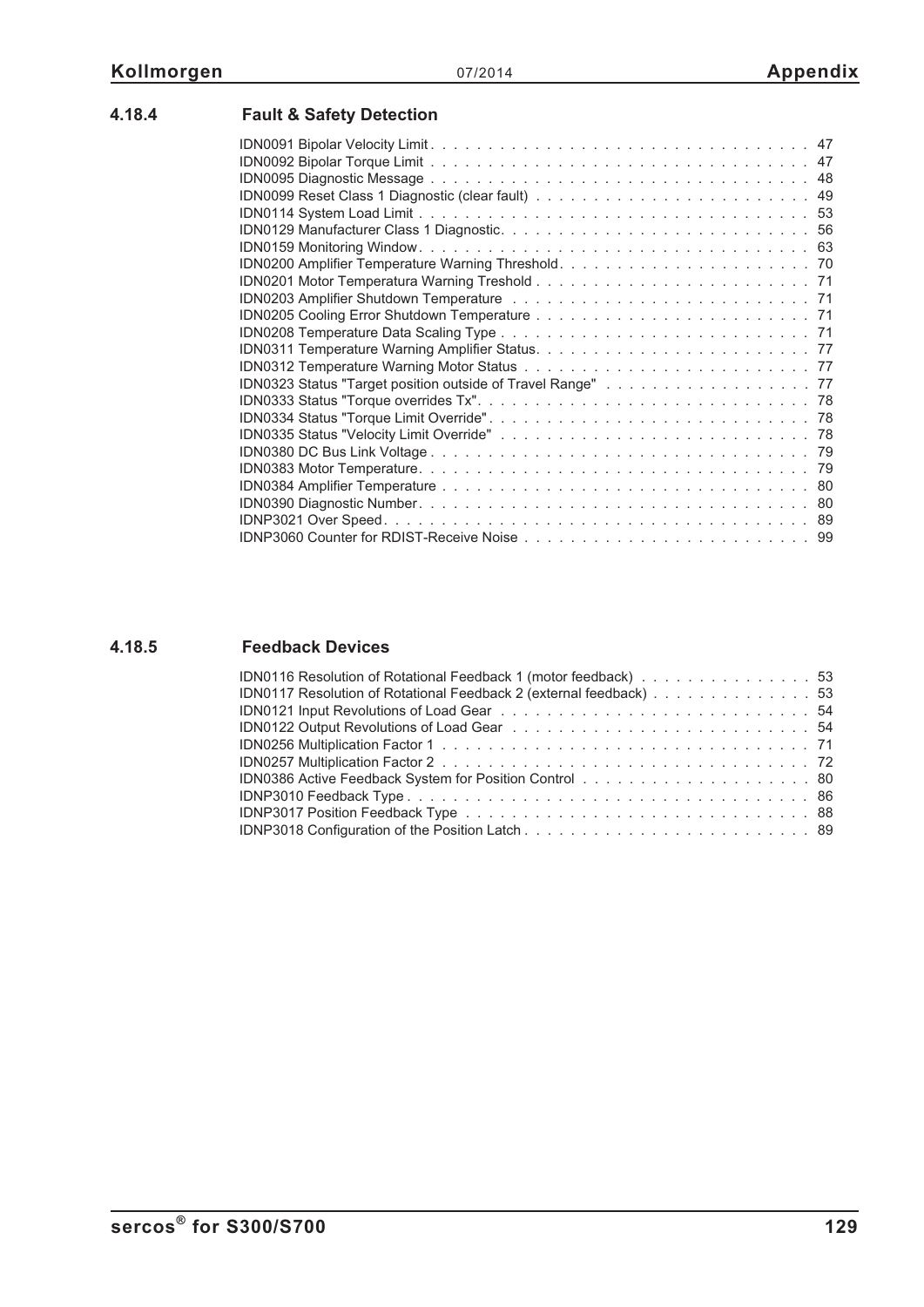# **4.18.6 Velocity Control**

| IDN0039 Negative Velocity Limit Value National Account Account Account Account Account Account Account Account |
|----------------------------------------------------------------------------------------------------------------|
|                                                                                                                |
|                                                                                                                |
|                                                                                                                |
|                                                                                                                |
|                                                                                                                |
|                                                                                                                |
|                                                                                                                |
|                                                                                                                |
|                                                                                                                |
|                                                                                                                |
|                                                                                                                |
|                                                                                                                |
|                                                                                                                |
|                                                                                                                |
|                                                                                                                |
|                                                                                                                |
|                                                                                                                |
|                                                                                                                |
|                                                                                                                |
|                                                                                                                |
|                                                                                                                |

# **4.18.7 Monitoring & Troubleshooting**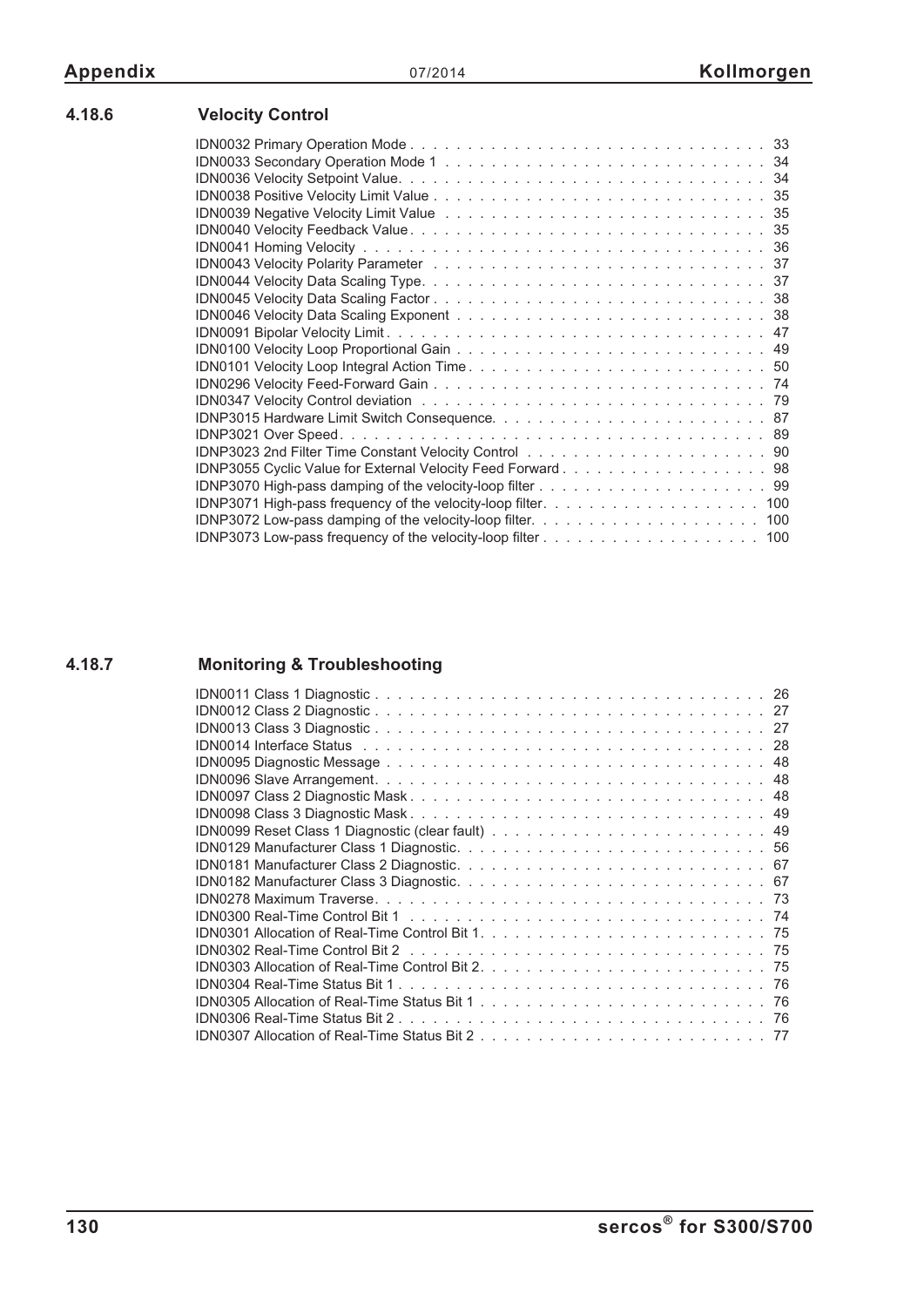| IDNP3038 Probe 1 and 2 Enable. $\ldots$ , $\ldots$ , $\ldots$ , $\ldots$ , $\ldots$ , $\ldots$ , $\ldots$ , $\ldots$ , $\ldots$ , $\ldots$ |  |
|--------------------------------------------------------------------------------------------------------------------------------------------|--|
| IDNP3039 Probe 1 and 2 Control Parameter $\ldots \ldots \ldots \ldots \ldots \ldots \ldots \ldots \ldots \ldots \ldots$                    |  |
|                                                                                                                                            |  |
|                                                                                                                                            |  |
|                                                                                                                                            |  |
|                                                                                                                                            |  |
| IDNP3048/3049 Correction Values for digital Cams 1/2 and 3/4. 97                                                                           |  |
|                                                                                                                                            |  |
| IDNP3057 Off Switch for Cams 1/2 response to the contract of the state of the State of the State of the State o                            |  |
|                                                                                                                                            |  |
|                                                                                                                                            |  |
|                                                                                                                                            |  |
|                                                                                                                                            |  |

# **4.18.8 Configurable I/O**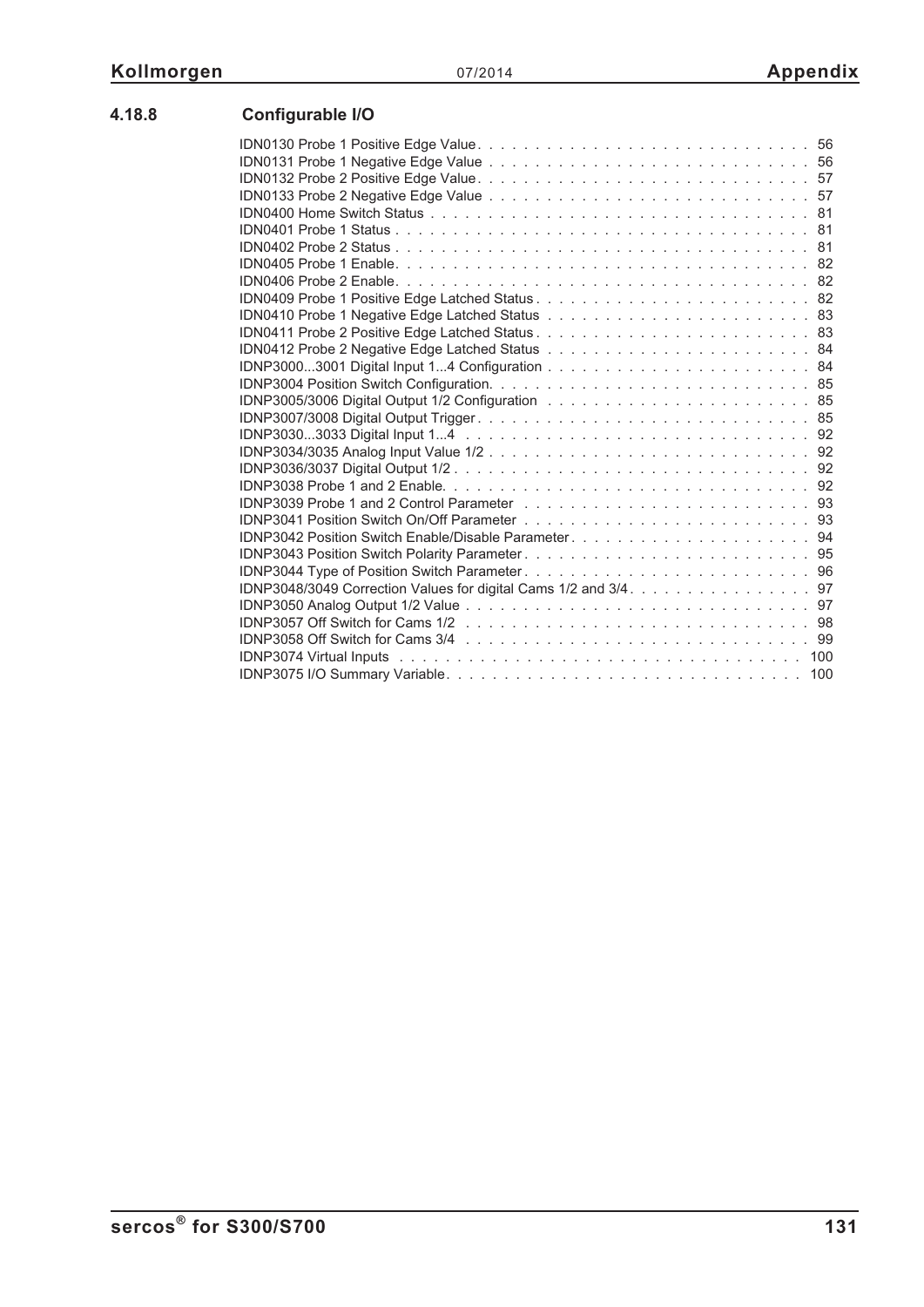| 4.18.9 | <b>Position Control</b> |
|--------|-------------------------|
|        |                         |

| 67 |
|----|
|    |
|    |
|    |
|    |
|    |
|    |
|    |
|    |
|    |
|    |
|    |
|    |
|    |
|    |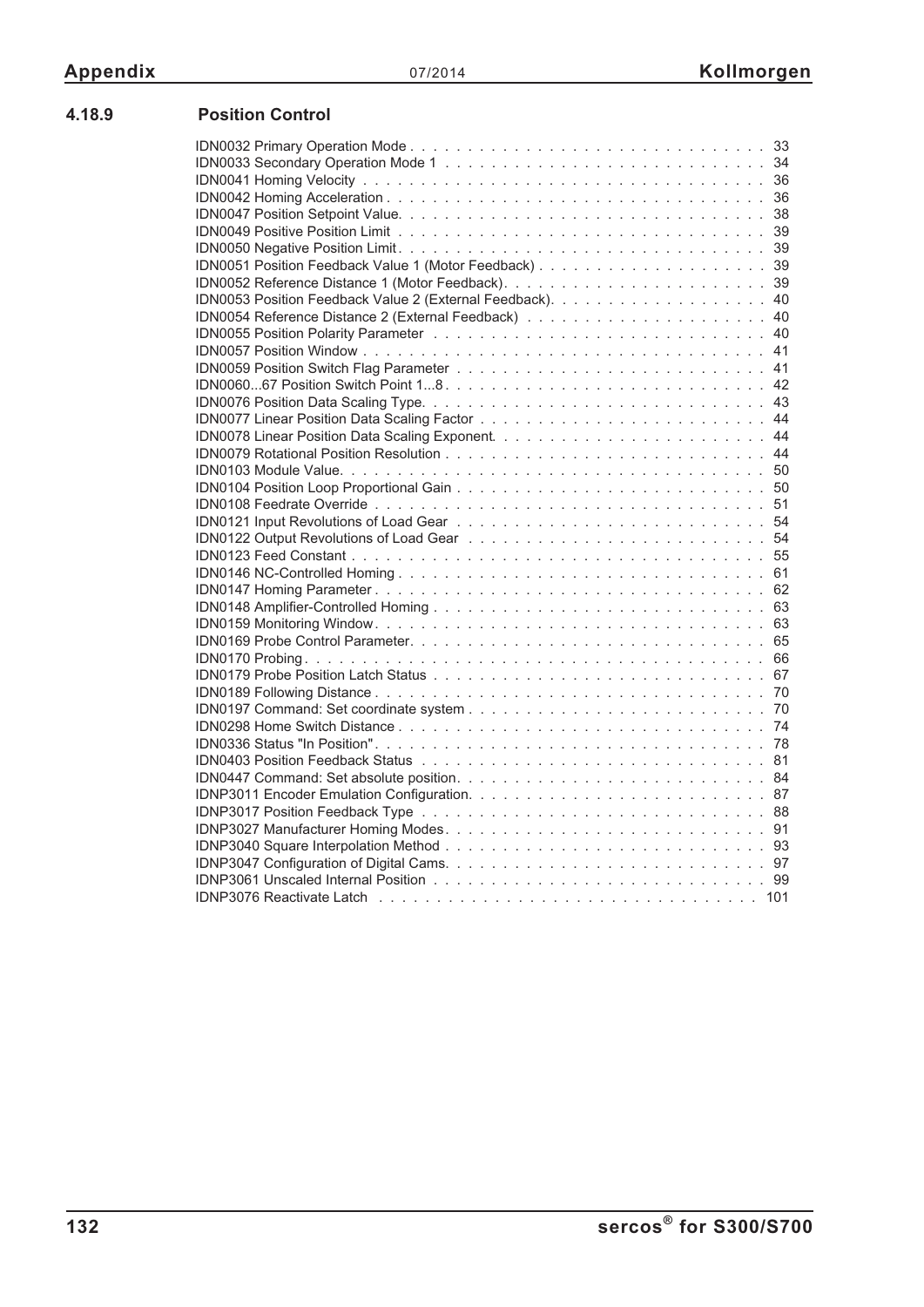| 4.18.10 | <b>Motor Compatibility</b> |
|---------|----------------------------|
|         |                            |

# **4.18.11 System Communication**